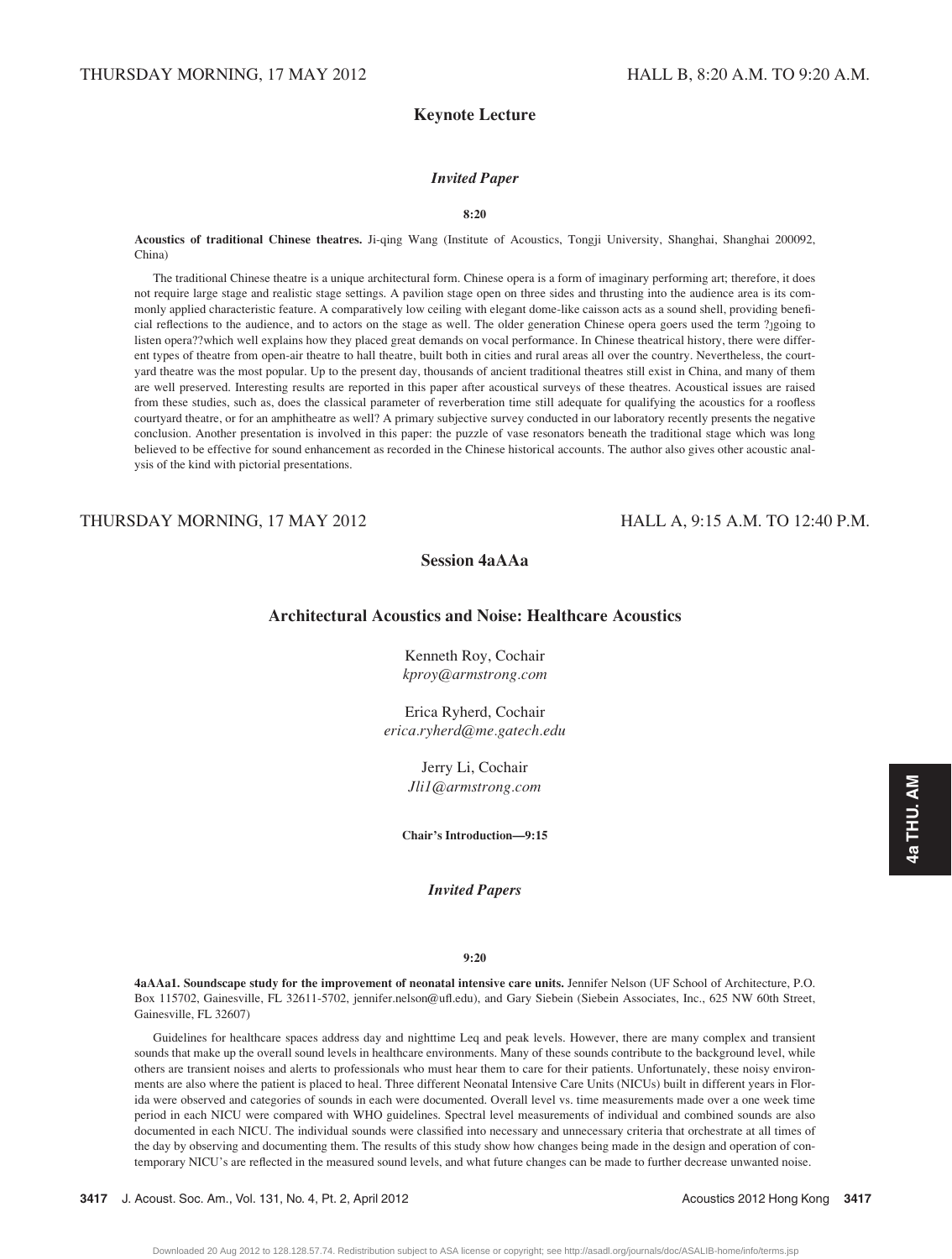4aAAa2. Evidence based design for hospital corridor noise control—Center for Health Design. Kenneth Roy (Armstrong World Industries, 2500 Columbia Ave, Lancaster, Pennsylvania 17604, kproy@armstrong.com), and Sean Browne (Armstrong World Industries, 2500 Columbia Ave, Lancaster, Pennsylvania 17604)

Armstrong participated as a member of a joint research group including the Center for Health Design and Palomar Pomerado Health in San Diego, California. The goal of this research was to evaluate the effects of flooring and ceiling choices on Corridor Activity Noise, and its perception by both patients and healthcare professionals for 2 material choices: 1. corridors with carpet and standard acoustical ceilings, and 2. corridors with hard flooring and high performance acoustical ceilings. This work was managed jointly by the PPH and CHD, the acoustic measurements were taken by CMSalter Associates, and materials and some data analyses were provided by Armstrong. Test results showed that substitution of a hard surface flooring material for carpeting resulted in a net increase in corridor noise levels with the expected patient and medical professional perceptions of increased annoyance and distraction. However, if the hard surface flooring is combined with a high performance acoustical ceiling, then the rise in noise due to the floor surface is negated with the added absorption of the improved ceiling, such that the result is equivalent in level and perception by both patients and staff.

#### $10:00$

4aAAa3. Emerging findings from the Healthcare Acoustics Research Team (HART). Erica E Ryherd (Woodruff School of Mechanical Engineering, Georgia Institute of Technology, Atlanta, GA 30332-0405, erica.ryherd@me.gatech.edu), Kerstin Persson Waye (Occupational & Environmental Medicine, Gothenburg Univ., 405 30 Gothenburg, Sweden), James E West (Electrical Engineering, Johns Hopkins Univ., Baltimore, MD 21218), Craig Zimring (College of Architecture, Georgia Institute of Technology, Atlanta, GA 30332), and Jeremy Ackerman (Dept. of Emergency Medicine, Emory Univ. School of Medicine, Atlanta, GA 30322)

Hospital patients, staff, and visitors need healthy soundscapes: patients need to sleep and heal without stress; staff, patients and family need to communicate accurately but privately; staff need to hear alarms and calls for help. Unfortunately, many hospitals are noisy and stressful places. Although there is growing and strong evidence that the hospital soundscape is problematic, there are many remaining questions and obstacles. This presentation will discuss recent case studies and findings from the Healthcare Acoustics Research Team (HART), an international, interdisciplinary collaboration of specialists in architecture, engineering, medicine, nursing, and psychology. HART is actively engaged in research in the United States and Sweden, having worked in a dozen hospitals and a broad range of unit types including intensive care, emergency, operating, long-term patient care, mother-baby, and others. HART seeks to advance the understanding of how various aspects of the hospital soundscape impact occupants, how to best measure and quantify these aspects, and how to translate results into evidence-based-design. Taken as a whole, these studies provide new insight into how to create healthier hospital acoustic climates.

### 10:20

4aAAa4. Experimentally investigated sleep disturbance of intensive care unit sounds. Kerstin Persson Waye (Occupational and Environmental Medicine, The Sahlgrenska Academy, Gothenburg University, Sweden, kerstin.persson.waye@amm.gu.se), Richard Wallenius (Gothenburg University, Sweden), Eva Maria Elmenhorst (German Aerospace Centre, DLR, Institute of Aerospace Medicine, Cologne, Germany), and Eja Pedersen (Department of Environmental Psychology, Lund University, Sweden)

Patients at intensive care often report fragmented sleep from noise due to care activities from personal, from other patients and alarms. The aim of this study was to explore the effects of original and modified intensive care noises on sleep in 15 healthy subjects. Their sleep was registered with polysomnography during four nights, one adaptation night, one control night and two exposed nights with similar equivalent sound levels of 47 dB LpAeq, but with either a maximum sound pressure level of 64dB LpAFmax or 56 dB LpAFmax. The subjects also answered questionnaires and saliva cortisol was sampled in the morning. The results showed that during exposure nights, subjects had less slow wave sleep and spend more time awake. No relation was found between arousals and maximum sound levels. Apart from an unexpected reduction of time in the REM-stage for the exposure with lower maximum level, there was no impact of the reduction of maximal levels for the sleep parameters recorded. The subjective data supported the polysomnographical findings while cortisol levels were not affected by the conditions. For healthy subjects the reduction of maximal levels from 64dBA to 56 dBA was not enough to improve sleep quality.

#### 10:40–11:00 Break

### 11:00

4aAAa5. Speech privacy at community pharmacies. Yumi Koyama (School of Pharmacy, Nihon University, 7-24-1 Narashinodai, Funabashi, 7-24-1 Narashinodai, Funabashi, Chiba, Japan, koyama.yumee@nihon-u.ac.jp), Toshiki Hanyu (Department of Construction, Junior College, Nihon University, 7-24-1 Narashinodai, Funabashi, Chiba, Japan), and Kazuma Hoshi (Department of Construction, Junior College, Nihon University, 7-24-1 Narashinodai, Funabashi, Chiba, Japan)

To identify practical ways to assess privacy protection at counseling area in community pharmacies, we conducted site-visit investigations at 84 community pharmacies including on 10 telephone interviews, and internet questionnaire survey on 160 patients. In the typical Japanese community pharmacies, space is small, the counseling area is open, and there are many patients who are waiting until their name is called. In that situation, busy and noisy and loose concentration, patients must try to accurately grasp medical information, and pharmacist are also working in the same situation. At the site-visits, we asked about aural or visual privacy issues and performed a psychological experiment to determine whether the patient-pharmacist conversation could be heard from the waiting seats for patients. At the internet questionnaire, we asked about counseling environment at community pharmacies. Responses to the site-visit investigation and internet questionnaire survey revealed that privacy-related problems were classified into 4 factors: physical environment (speech privacy), information sharing, pharmacist's social role, and a complex mechanism of the medical system. These factors appear to be interrelated, making it difficult to improve patient-centered care.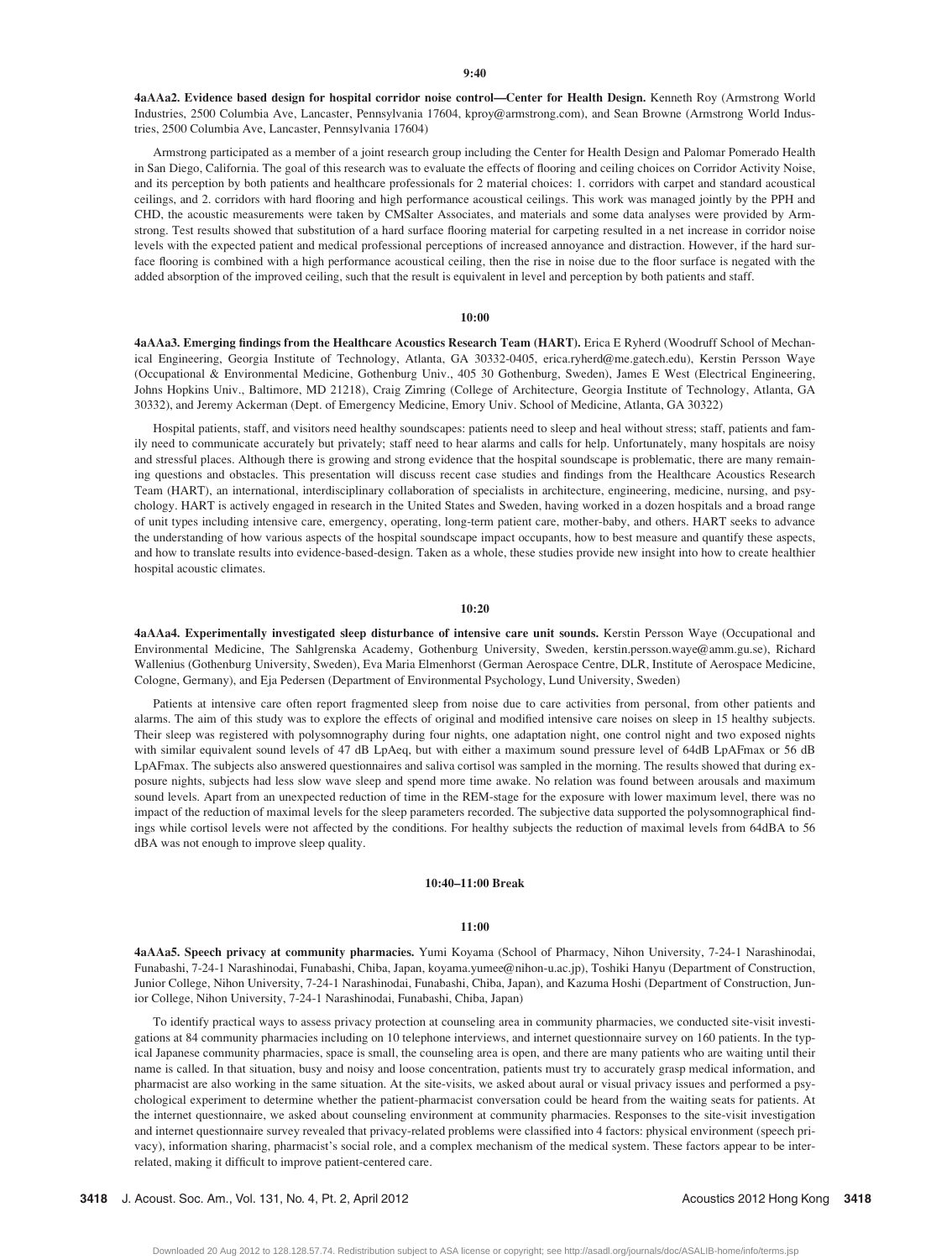4aAAa6. Speech intelligibility in hospitals. Timothy Hsu, Mike Moeller, Jr., Arun Mahapatra, and Erica Ryherd (Georgia Institute of Technology, 771 Ferst Drive, Atlanta, GA 30332-0445, tissue@gatech.edu)

In hospitals, background noise has been shown to be problematic, not only for the patients but also for the staff. With respect to staff members, perceived stress and psychosocial factors can be affected negatively by noise. One particular factor that noise can inhibit is effective speech communication. Speech communication is essential for functions such as evaluation, admittance and treatment of patients. This paper will discuss results from measurements made in several different hospital units where traditional speech intelligibility metrics were analyzed. Additionally, newer analysis techniques such as Noise Occurrence Rates were investigated for their potential usefulness in speech intelligibility applications. Preliminary results show that in general, the hospital units show "poor" to "marginal" Speech Intelligibility (SII) qualitative scores. The results of this study help to better explain how speech is understood in various locations within the hospitals and can aid in hospital designs that support speech communication.

# 11:40

4aAAa7. Investigation into the acoustical performance of single stud steel wall assemblies. John LoVerde (Veneklasen Associates, 1711 16th St, Santa Monica, CA 90404, jloverde@veneklasen.com), Wayland Dong (Veneklasen Associates, 1711 16th St, Santa Monica, CA 90404), and Aaron Betit (Acentech, 33 Moulton St., Cambridge, MA 02138)

The draft "Interim sound and vibration design guidelines for hospital and healthcare facilities" by the Joint Subcommittee on Speech Privacy of the ASA includes recommended STC ratings for partitions between exam rooms. In a typical hospital, these partitions are about 15 feet high and constructed with 16 gauge studs at 16 inches on center. However, virtually all laboratory testing is performed on 8 foot high walls with 25 gauge studs at 24 in. on center. These tests are used for design and evaluation even though there is little published data on the effects of stud gauge and spacing and wall height on transmission loss. A previous study investigated the acoustical effects of stud gauge and spacing, and documented substantial changes in transmission loss and STC rating [A. Betit, "Performance Dtails of Metal Stud Partition," J. Sound and Vibration, 44(3), 14–16 (2010)]. A second testing program was established to extend the investigation to the effect of changes in wall height. Transmission loss (STC) tests were performed on drywall partitions of various heights and construction. The results of the testing program are presented.

# Contributed Papers

### 12:00

4aAAa8. Aco(s)ustainability (Acoustics and Sustainability)—is a space truly functional for its intended use? Daniel Butko (University of Oklahoma, College of Architecture, 830 Van Vleet Oval, Norman, OK 73019, butko@ou.edu), and Jack Randorff (Randorff and Associates Inc, 11 W Canyon View Dr, Ransom Canyon, TX 79366)

Numerous scientific studies defining acoustical values of common building materials and assemblies have been performed throughout history and then correlated to occupant health, productivity, and speech intelligibility within the defined space. Since occupant well-being should be a driving factor during design and construction phases, the effects of sound and noise should be considered an inherent component of sustainable design. The functionality of the inhabitable spaces for the intended purpose suddenly increases the scope of sustainability. Without knowledge of previous experiments or publications, various University of Oklahoma College of Architecture students were tasked with answering the following question: Is a space truly functional for the intended purpose? Various built environments were evaluated, basic SPLs and frequencies were documented, and the results were compared with published data for construction materials and methods including OSHA and ANSI regulations. Students were anonymously surveyed concerning acoustical conditions they experienced to define what they considered helpful and distracting conditions. This paper focuses on introducing architecture students to the intrinsic link between acoustics and sustainability, allowing an appreciation for both the art and science contributing to inhabitable space(s).

#### 12:20

4aAAa9. Public address system reinstallation. Wilson Ho and Eddy Ng (Wilson Acoustics Limited, Unit 616, Technology Park, 18 On Lai Street, Shatin, Hong Kong, China, who@wal.hk)

In the last decade, new functions for the Public Address (PA) system have been continuously developed and integrated. On the other hand, the existing PA systems are being less repairable and maintainable due to lack of supply of old version components although the system and loudspeakers are still functioning well within the specifications after many years of use. It appears to be sensible way to reinstall the control and amplification system without replacing existing loudspeakers in order to accommodate the new function and zoning requirements. This approach is being tested in Lantau and Airport Railway (LAR) line in Hong Kong operated since 1998. This paper presents the pros and cons using this reinstallation approach in practice and investigates the feasibility and effectiveness through acoustic simulation and on-site verification test of sound coverage and speech intelligibility.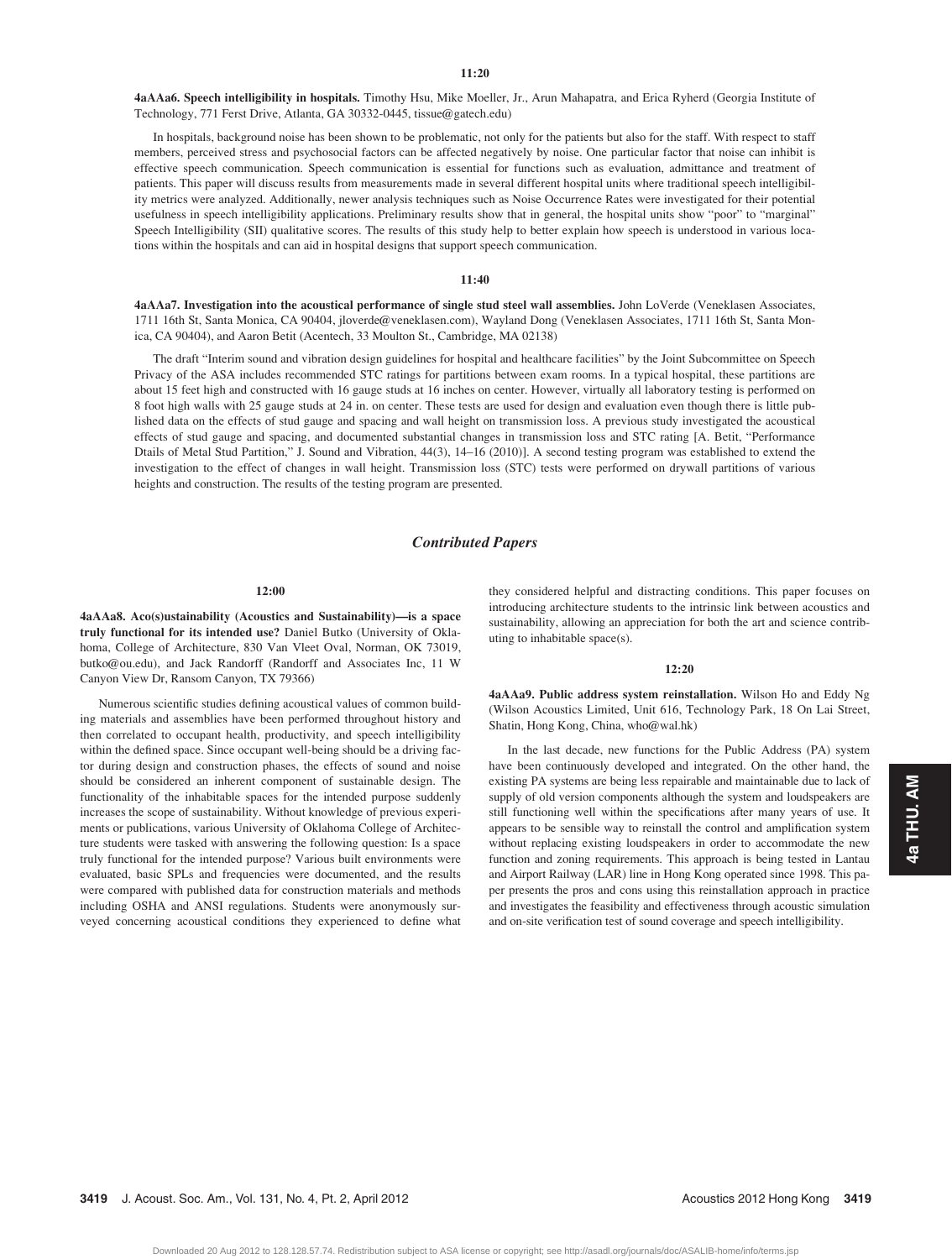# Session 4aAAb

# Architectural Acoustics, Physical Acoustics, Noise, and Signal Processing in Acoustics: Development and Applications of Micro-Perforated Sound Absorbers (Lecture/Poster Session)

Christian Nocke, Cochair nocke@akustikbuero-oldenburg.de

> Jonathan Botts, Cochair bottsj@rpi.edu

Chair's Introduction—9:15

# Invited Papers

#### 9:20

4aAAb1. Brief review on micro-perforated sound absorbers. Christian Nocke, Catja Hilge (Akustikbüro Oldenburg, Katharinenstr. 10, D-26121 Oldenburg, nocke@akustikbuero-oldenburg.de), and Jean-Marc Scherrer

The theory of microperforated panel sound-absorbing constructions has been introduced by D.-Y. Maa in 1975. Since then many variations of micro-perforated sound absorbing devices and materials have been introduced. Materials that have been used to be micro-perforated have been metal, wood, plastics and many others. Stretched sheets used as ceilings, wall coverings and other set-ups have been applied for more than 40 years. In 2001 a nearly invisible micro-perforation has been introduced to the stretched material making it highly sound absorptive. The classical set-up of a micro-perforated sound absorber consists of a micro-perforated panel in front of an air cavity. The sound absorption coefficient of these set-ups can easily calculated with a high accuracy according to the well-known approximation of D.-Y. Maa if all defining geometrical parameters (diameter of microperforation, distance between orifices, panel thickness and air cavity depth) are known. For other assemblies no closed calculation model exists so far. In this contribution measured sound absorption coefficients of various set-ups with micro-perforated materials as well as combinations with different porous materials will be presented.

### 9:40

4aAAb2. Coupled mode analysis of thin micro-perforated panel absorbers. Cedric Maury (Ecole Centrale Marseille, Laboratoire de Mécanique et d'Acoustique (LMA), CNRS UPR 7051, 31 chemin Joseph-Aiguier, 13402 Marseille cedex 20, France, cedric.maury@ centrale-marseille.fr), Teresa Bravo (Centro de Acustica Aplicada y Evaluacion No Destructiva (CAEND), CSIC-UPM, Serrano 144, 28006 Madrid Spain), and Cedric Pinhede (Laboratoire de Mécanique et d'Acoustique (LMA), CNRS UPR 7051, 31 chemin Joseph-Aiguier, 13402 Marseille cedex 20, France)

The prediction of the isolating properties of lightweight Micro Perforated Panels (MPP) is a subject that has been intensively studied due to their important applications in a wide range of areas such as building acoustics and the aeronautic, astronautic and automotive industries. MPPs have been mostly considered as rigid structures, accounting only for inertia and neglecting any vibrating effects. However, simulation and experimental studies on thin MPPs have found that the absorbing performance can experience variations in the low frequency range from the results expected assuming a rigid structure. The work presented here is a theoretical and experimental study on the influence of panel vibrations on the sound absorption properties of thin MPP absorbers. Measurements show that the absorption performance generates extra absorption peaks or dips that cannot be understood assuming a rigid MPP. A theoretical model is established that exactly accounts for structural-acoustic interaction between the micro-perforated panel and the backing cavity without restriction on the absorber cross-sectional shape or on the panel boundary conditions. This model is verified experimentally against impedance tube measurements and laser vibrometric scans of the cavity-backed panel response. The effect of micro-perforations on panel-cavity or holecavity resonances is revealed through coupled mode analysis.

### 10:00

4aAAb3. (Micro-)Perforated wooden panels as sound absorbers. Adrian Eichhorn (Akustik Plus GmbH & Co. KG, a.eichhorn@ eichhorn-holzwerkstaette.com), Michael Beckmann (EGGER Holzwerkstoffe Brilon GmbH & Co. KG), and Christian Nocke (Akustikbüro Oldenburg)

Different materials have been used as micro-perforated or perforated panels for applications as sound absorbers. The theory of microperforated panel sound absorbers introduced by D.-Y. Maa in 1975 is independent on the material of the panel. So also micro-perforations in wooden panels will give sound absorption. In combination with porous absorbants the efficiency of the absorbers set-ups can be improved. Modern manufacturing tools for wood and wooden veneers allow for perforations of submillimeter diameters of the single pores. Optically these perforations hardly change the impression of the wooden panel. Acoustically the combination of perforated wooden panels and a backing cavity give highly effective sound absorbers. Measured sound absorption coefficients of various set-ups with (micro-)perforated wooden panels will be presented. The new possibilities in design and applications in architectural acoustics will be discussed.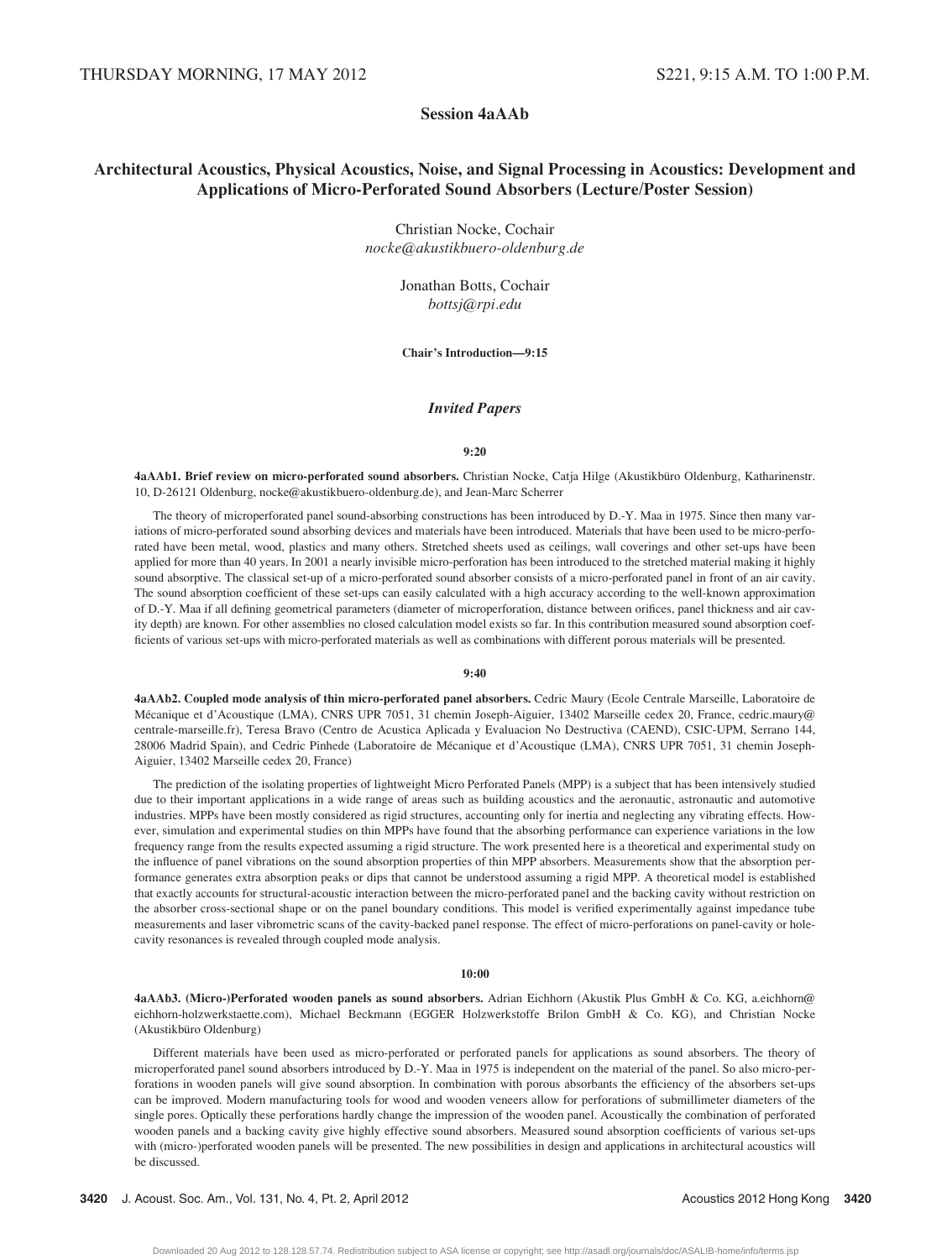4aAAb4. Application of microperf and microslit absorbers. Peter D'Antonio (RPG Diffusor Systems, Inc., 651C Commerce Dr., Upper Marlboro, MD 20774, pdantonio@rpginc.com)

The theory of microperf and microslit absorbers is well established. Theoretical predictions match measurements with a high degree of accuracy. A normal incidence impedance tube measurement of a microperforated metal panel will illustrate this agreement. In this presentation, I would like to discuss how these transparent and translucent foils and panels have been used as both acoustical and decorative elements in projects. The microperf design is available in polycarbonate and ETFE foils as well as panels. The foils can also be printed for light shading. Since polycarbonate transmits in the infrared, the translucent foils can be used with back lighting on radiant ceilings. Several projects will be presented. The microslit design is typically available in panels, which can be transparent, translucent and digitally printed in graphic designs and signage. A graphically printed microslit atrium project will be profiled illustrating the architectural acoustic potential of this approach. These relatively new absorbers add an important tool to the acoustical palette and this presentation will illustrate how they have been used in a wide range of projects.

10:40–11:00 Break

### Contributed Papers

4aAAb5. Acoustical perforated facings: a synthesis study of theoretical and experimental developments. Luc Jaouen, Fabien Chevillotte, and François-Xavier Bécot (Matelys, 1 rue Baumer, 69120 Vaulx-en-Velin, France, luc.jaouen@matelys.com)

Perforated facings (including Micro Perforated Panels) or perforated ceiling tiles have been widely studied since the fundamental work by Uno Ingard. This work specially focus on flow modifications in the vicinity of the perforations leading to modifications of the reactance of the panel. This communication is a synthesis study of pioneer and recent works on this topic for linear flow regimes, clarifying and correcting some results. One aspect of this communication revisits the length corrections for circular, rectangular and slits perforated panels. A second aspect aims at accounting for perforated panel vibrations based on Biot's theory. Coupling this last approach to the one by Atalla & Sgard [J. Sound Vib. 303, 195–208 (2007)], the current work allows to model perforated facings as elasticframe porous media. Simulations results are validated using a recently proposed method for the characterization of perforated facings. Based on these results, general trends for dimensioning the acoustical performances of perforated panels are drawn.

### 11:20

4aAAb6. Hybrid sound absorbers combining micro-perforated panels with conventional absorption mechanisms. Marc Buret (Vipac Engineers and Scientists, 279 Normanby Road, Port Melbourne, VIC 3207, Australia, marcb@vipac.com.au), and King Kwong Iu (NAP Acoustics Far East Ltd., Room 1811, 18/F., Hong Kong Plaza, 188 Connaught Road West, Hong Kong)

Combination of microperforated panels with optimised efficiency in the low frequency range and other sound absorption systems, that provide performance in the mid and high frequencies, is presented for two sound absorber designs. In the first instance, proprietary fabric cover and fibrous absorption have been used to extend the performance range of discrete microperforated absorber units by optimising sound absorption by the edge of the units. The second development consists of conventional Helmholtz resonator perforated panels that have been customised using a micro-perforated panel in view to tune and enhance the low frequency performance. Results of testing conducted in a reverberation chamber are presented.

11:40

4aAAb7. Noise attenuation by sonic crystal barriers made of microperforated units. Victor M. García-Chocano, Suitberto Cabrera, and José Sánchez-Dehesa (Wave Phenomena Group, Universitat Politècnica de València, Camino de vera s.n. (Edificio 7F), E-46022 Valencia, Spain, vicgarch@upvnet.upv.es)

This work studies the absorptive properties of periodic arrays of microperforated cylindrical shells. Structures made of cylinders 3 meters height have been constructed and their reflectance and transmittance spectra are measured in open air at normal incidence. A broadband strong attenuation is found in the low frequency region. Experimental data are supported by model simulations performed in the framework of multiple scattering theory. It is concluded that these structures in combination with high frequency absorbing units are suitable to produce general purpose broadband noise barriers. Work supported by ONR (USA) and MICNN (Spain).

### 12:00

4aAAb8. Modeling vibro-acoustics behaviour of micro-perforated structures using patch transfer function approach. J.-L. Guyader, L. Maxit (Laboratoire Vibrations Acoustique, Institut National des Sciences Applique'es (INSA) de Lyon, 69621 Villeurbanne, France, jean-louis. guyader@insa-lyon.fr), and L. Cheng (Department of Mechanical Engineering, The Hong Kong Polytechnic University, Kowloon, Hong Kong Special Administrative Region)

Micro-perforated structures with a backing cavity is a device for providing efficient noise absorption. In a practical and industrial setting, the efficiency of Micro-Perforated Structure (MPS) may be influenced by the vibro-acoustic behavior of the surrounding systems, the shape of the microperforated structure as well as different kinds of excitation. In this paper, the Patch Transfer Functions (PTF) approach is proposed to model the MPS behaviour in such Complex Vibro-Acoustic Environment The PTF method is a substructuring approach which allows assembling different vibro-acoustic subsystems coupled through surfaces. The proposed PTF formulation of the MPS is capable of taking the micro-perforations and the flexibility of the structures into account and allows easy prediction of the efficiency of a MPS in a practical vibro-acoustic environment. In order to validate the present approach, PTF results are compared with experimental measurements.

The following abstracts will be presented in poster format. The posters will be on display and the authors will be at their posters from 12:20 p.m. to 1:00 p.m.

4aAAb9. A study on the sound insulation performance of obliqe microperforated absorbers in shading louver. Chu Wen-Sung, Wang Yu-Che, and Lai Rong-Ping (Department of Architecture, National Cheng Kung University, No. 1, University Road, Tainan 701, Taiwan, n78981222@mail. ncku.edu.tw)

Generally shading louver are used for shading and natural ventilation, but in noisy urban area, sound insulation is necessary, in the trend of green building design, shading natural ventilation and insulation are taken the same weighting, but it is contradictory, meanwhile, the performance of water proof also required in louvre. In study, we try to use oblique micro-perforated for shading louvre, and reach it sound insulation. Acoustics louvres normally use in silencers for Air conditioning duct, it is composited by Perforated plate any glass fiber, for the water proof season, we use oblique micro-perforated instead of glass fiber, and design and some influence factors those are specified of form, blade length, blade width, blade angle and air gap and blade is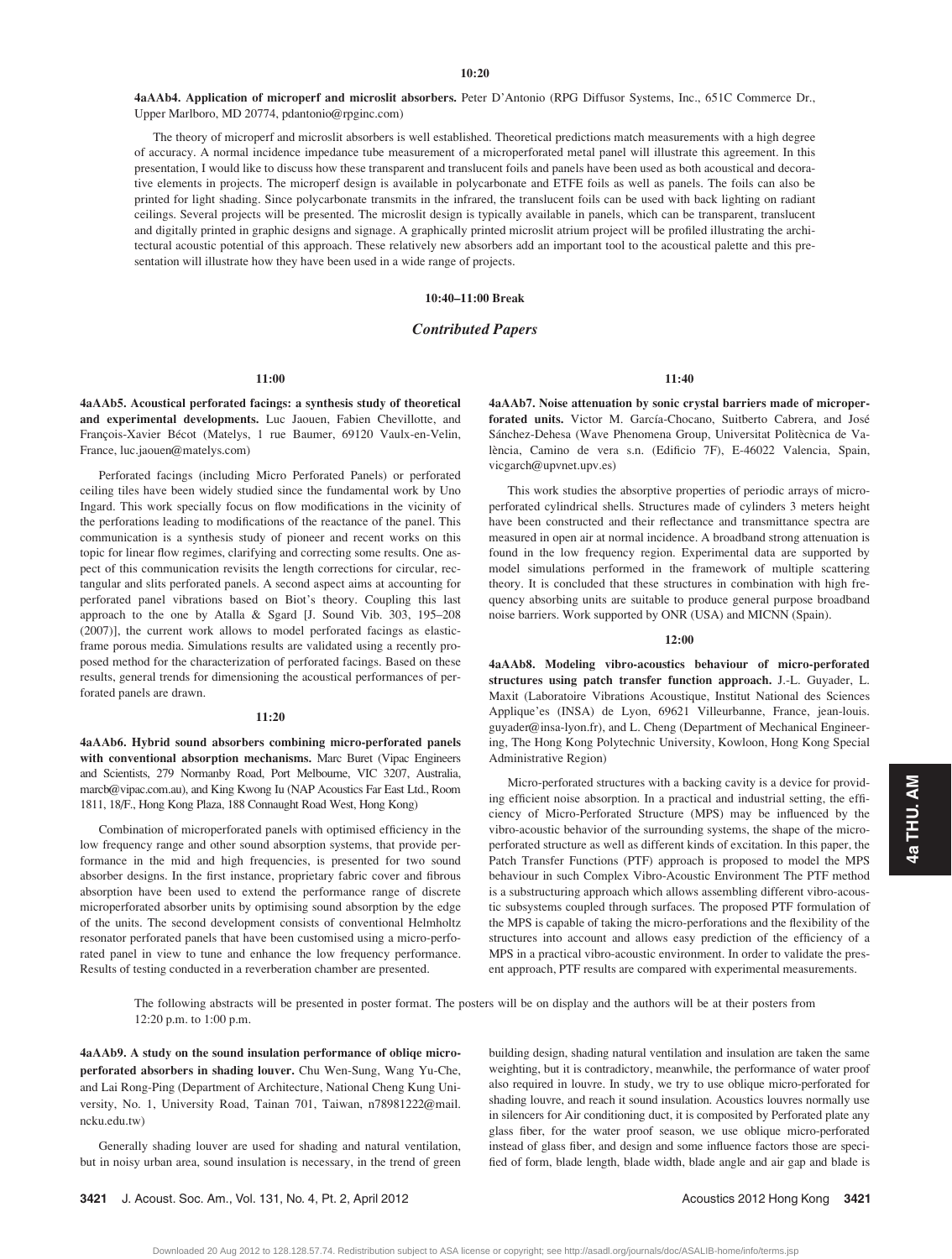composed of an infill of sound absorption material enclosed by perforated sheet material, sound insulation of an acoustic louvres generally is not high, particularly at low frequencies. We designed several type of the louver and test it acoustical performance, and discussed it is low, median. high frequencies. Finally, we calculate it's  $R_w$  by ISO 140, by the way, we also asses it ventilation, lighting, shading, affect, it is very important in green building.

4aAAb10. Non-flammable woven acoustic flow resistive textile. Marek Kierzkowski (Marek Kierzkowski Acoustic Consultancy, P.O. Box 1217, Mountain Gate, 3156 Victoria, Australia, psowy@bigpond.net.au)

Flow resistive textiles are becoming more popular almost in all aspect of acoustic applications where sound absorption is a primary noise reduction countermeasure: industrial acoustics (reduced sound propagation in work places), architectural acoustics (shaping interior acoustic properties) and the automotive acoustics (bonnet liners, firewall insulators). While the automotive applications are not very demanding in terms of flammability, the industrial and architectural applications must comply with severe flammability restrictions. As it is today only non-flammable porous materials like mineral fibre, ceramic fibre or melamine foam would comply with stringent fire specifications. We will show that the wise choice of the flow resistive textile enable to widen the range of materials complying with actual standards. The traditionally good sound absorbers like polyester fibre or foam could then become available to architects again.

# THURSDAY MORNING, 17 MAY 2012 S424, 9:20 A.M. TO 12:40 P.M.

# Session 4aAB

# Animal Bioacoustics, Acoustical Oceanography, Underwater Acoustics, and Signal Processing in Acoustics: Biosonar II

Wang Ding, Cochair wangd@inb.ac.cn

Cynthia Moss, Cochair cynthia.moss@gmail.com

Invited Papers

# 9:20

4aAB1. Findings on bat sonar through Telemike system. Hiroshi Riquimaroux and Shizuko Hiryu (Doshisha University, 1-3 Miyakotani, Tatara, Kyotanabe, Kyoto 610-0321, Japan, hrikimar@mail.doshisha.ac.jp)

In order to understand how bats conduct echolocation recording what they listen to is essential. Then, we developed an onboard wireless telemetry microphone system (Telemike) for flying bats in our flight chamber. We also developed a sensitive microphone array system for field recordings and for the flight chamber. Some data through microphone array with Telemike will also be introduced. Both CF-FM (Hipposideros turpis, Hipposideros terasensis and Rhinolophus ferrumequinum nippon) and FM bats (Pipistrellus abramus, Miniopterus fuliginosus, and Eptesicus fuscus) were used in the flight chamber experiments, while only FM bats (Pipistrellus abramus and Eptesicus fuscus) were used for the field experiments. In the flight chamber experiment, through Telemike Doppler-shift compensation was confirmed from flying CF-FM bats. Echo amplitude compensation was found in both FM and CF-FM bats. The bats can fly without any collision against walls or their conspecifics in a narrow space. Telemike has recorded overlapped echoes originated from adjacent bats. How they extract weak echo signals in the situation where own echoes are masked by echoes of other bats may be revealed by Telemike experiments. Further, how bats get information from extremely weak echoes coming from a flying small insect will also be clarified in our experiments with Telemike. [Research supported by ONR grant]

#### 9:40

4aAB2. A broad band dolphin mimetic sonar—inspiration and modification from the nature. Tomonari Akamatsu, Tomohito Imaizumi, Koki Abe (National Research Institute of Fisheries Engineering, Fisheries Research Agency, akamatsu@affrc.go.jp), Yasushi Nishimori, Young Wang (Furuno Electric Co., Ltd.), Ikuo Matsuo, and Masanori Ito (Department of Information Science, Tohoku Gakuin University)

Broadband techniques are getting popular for underwater sensing methods because of its high spatial resolution and target discrimination abilities. We have been developing a broadband split beam system to locate and identify each species in the ocean. Our system initially learned from dolphins and then modified architecture appropriately. For example, biological sonar sound was effective for the short range sensing to locate individual target, chirp sound provided clear target image for the long range up to 200 m. Multi angle scanning of a target was proved to be essential for the species discrimination in our system. It was just like a finless porpoises rolled their body possibly to enlarge sensing volume and change beam incident angles to a target. Unlike dolphins, the split beam system was not able to change transmitting beam directions. The sound incident angle to a fish was calculated using the body movement vector and the position of a target fish in the beam. Reconstruction of target strength spectrum according to the incident angle provided significant difference of species between jack mackerel and chub mackerel that has not been possible by conventional active sonar systems.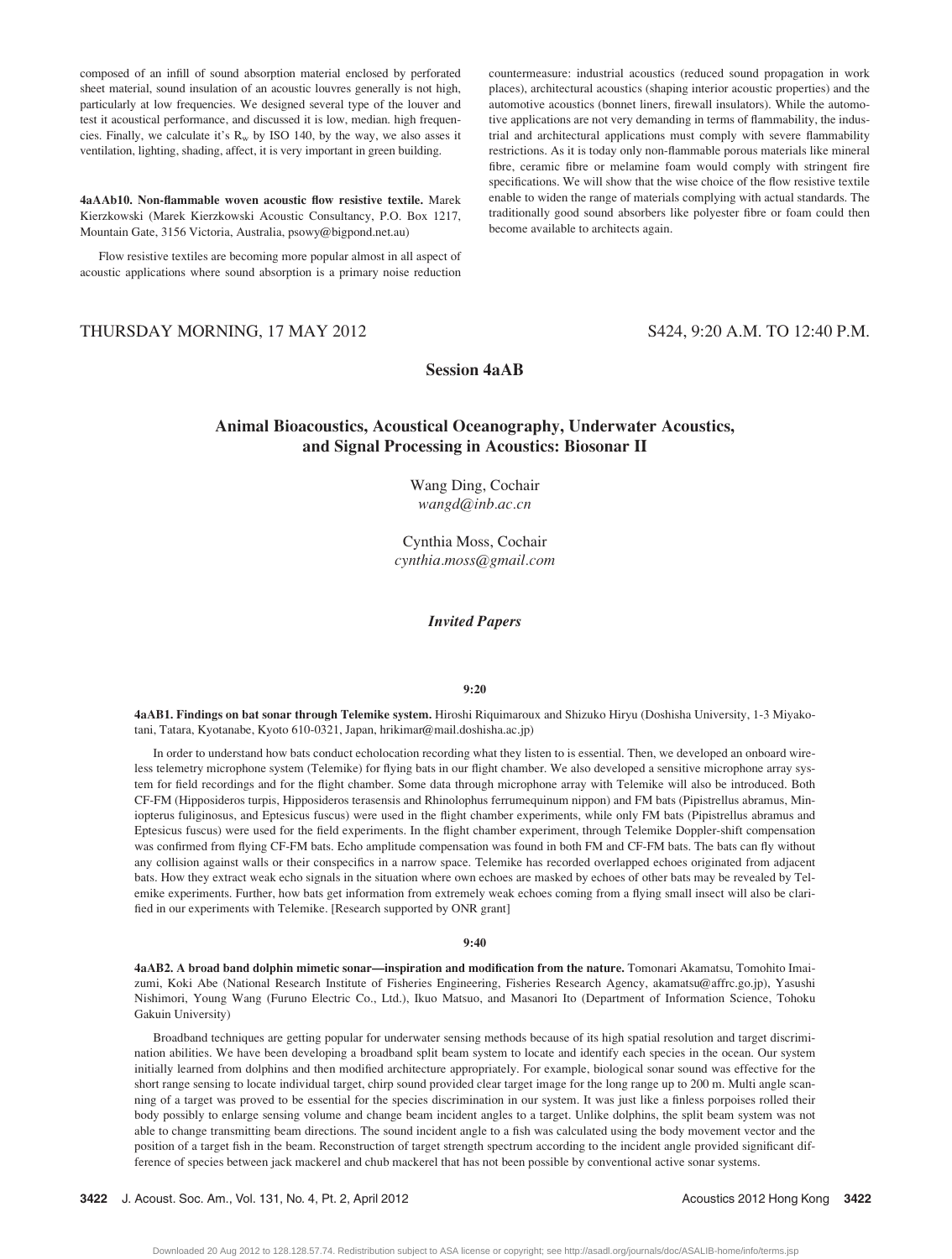### $10:00$

4aAB3. Immediate changes in whale hearing sensitivity. Paul E. Nachtigall (University of Hawaii, Marine Mammal Research Program, P.O. Box 1106, Kailua, Hawaii 96734, nachtiga@hawaii.edu), and Alexander Ya Supin (Russian Academy of Sciences, 33 Leninsky Prospekt, Moscow, Russia)

We have been examining the hearing of both the outgoing clicks and the returning echoes of actively echolocating odontocetes using evoked auditory potential techniques. In order to protect themselves from the loud outgoing sound while still maximizing the hearing of the acoustic echo return, odontocete echolocators appear to have developed both passive and active control of hearing. Passive control has been demonstrated by comparing hearing of their own outgoing signals to similar signals presented to them from the outside. Clicks produced by the animal itself are heard about 40 dB down. Active control has been demonstrated by a comparison of hearing outgoing clicks during target present and target absent trials. During target absent trials, when searching for targets, hearing is 20 dB more sensitive than during target present trials. The current critical question is: If the animal is warned that a loud sound is about to arrive, does it possess a mechanism of self-mitigation that will allow it to control its own hearing and reduce the level of the incoming sound? Initial results indicate that a false killer whale will reduce hearing sensitivity by at least 15 dB when warned that a 170 dB signal is about to arrive.

# 10:20

4aAB4. Localization of the moving object by echolocation. Ikuo Matsuo (Department of Information Science, Tohoku Gakuin University, 2-1-1 Tenjinzawa, Sendai 981-3193, Japan, and Neurosensing and Bio-Navigation Center, Doshisha University, 1-3 Miyakodani, Tatara, Kyotanabe, Kyoto 610-0321, Japan, matsuo@cs.tohoku-gakuin.ac.jp)

Using the echolocation, bats can capture moving objects in real 3D space. Bats emit the frequency modulation sound and can accurately localize these objects from echoes. The object's range could be estimated from delay times between the emitted sound and echoes from objects. These positions in 2D space could be estimated from the difference between delay times at two ears, and the accuracy of localization was dependent on the range accuracy, which was dependent on the frequency width of the emitted sound, the signal-noiseratio (SNR), and the Doppler shift. It has been shown that the previous proposed model could accurately estimate each range of static objects by using the frequency modulation sound at the low SNR. However, it is unknown whether this model could estimate the moving object in 2D space. In this study, the echoes were measured from the rotating pole by emitting intermittently the LFM sounds. These echoes were analyzed by using the Gaussian Chirplet filters with a carrier frequency compatible with emission sweep rates. It was clarified that this proposed model could track the moving object by estimating object's position in 2D space at each time.

### 10:40–11:00 Break

### 11:00

4aAB5. Cochlear structural variants in echolocators. Darlene R. Ketten (Woods Hole Oceanographic Institution, Biology Dept., Woods Hole, MA 02543 and Harvard Medical School, Boston, MA 02114, dketten@whoi.edu), James Simmons (Brown University, Neurosciences, Providence, RI), Hiroshi Riquimaroux (Doshisha University, Graduate School of Life and Medical Sciences, Kyoto, Japan), Scott Cramer, and Julie Arruda (Woods Hole Oceanographic Institution, Woods Hole, MA)

Although microchiropteran bats and odontocete cetaceans operate in radically different media, both have sophisticated sonar capabilities and evident similarities in their ability to detect and analyze ultrasonic signals. This paper compares the similarities and differences of cochlear cytoarchitecture and its implications for ultrasonic encoding and acuity amongst these groups through the use of threedimensional models obtained via micro-CT imaging of intact heads and temporal bones. Inner ear anatomy was fundamentally similar with notable parallels in fenestral placement and ratios, membrane dimensions, and neural density and distribution across bats and dolphins with common cochlear types. Specialist ears are present in both groups, suggesting that like some CF-CM bats, one or more odontocete species have cochleae with specialized basilar membrane "foveal" regions. Cochlear specializations in both groups are primarily linked to peak spectra of signal, expanded frequency representation, and may enhance tuning in adjacent ear segments by generating standing wave phenomena. [Supported by N45- US Navy Environmental Division and the Office of Naval Research]

### Contributed Papers

#### 11:20

4aAB6. An approach for moving target detection with airborne CTFM sonar. Yang Wang, Yong Xu, Benxi Cao, Jingyao Wang, and Jun Yang (Institute of Acoustics, Chinese Academy of Sciences, No. 21, Bei-Si-huan-Xi Road, Beijing, China, wy8008@126.com)

Continuously Transmitted Frequency Modulated (CTFM) sonar transmits wideband acoustic signal, demodulates the echo signal, and calculates the target distance by acquiring the frequency of the demodulation output signal. Still objects can be accurately detected using CTFM sonar. However, moving target brings Doppler shift to the echo signal frequency, which makes the output signal frequency of CTFM sonar deviate from the accurate distance of the target. In this paper, a novel airborne sonar sensing approach is proposed. Using a modified transmitted signal, single moving target that appears in a static environment can be detected. Compared to traditional CTFM sonar, a single tone is added to the transmitted signal. The existence and radial velocity of a moving target can be calculated based on the single tone Doppler shift of the echo. Furthermore, the simultaneous kinematic information of the target can be extracted by the system algorithm. An experimental system is developed, and the result of experiments verified the feasibility of the approach.

### 11:40

4aAB7. Research on blind source separation of marine mammals signal processing under watercraft emitted noise. Zhang Liang and Guo Long-Xiang (Harbin Engineering University, 150001, qq-zhangliang@163.com)

As statistical independence exists between marine mammals sound and watercraft emitted noise, and among different organism signals, the paper introduces blind source separation (BSS) into marine mammal signals processing. BSS with single hydrophone is a special underdetermined blind separation problem, and BSS based on matrix calculating is no longer suitable.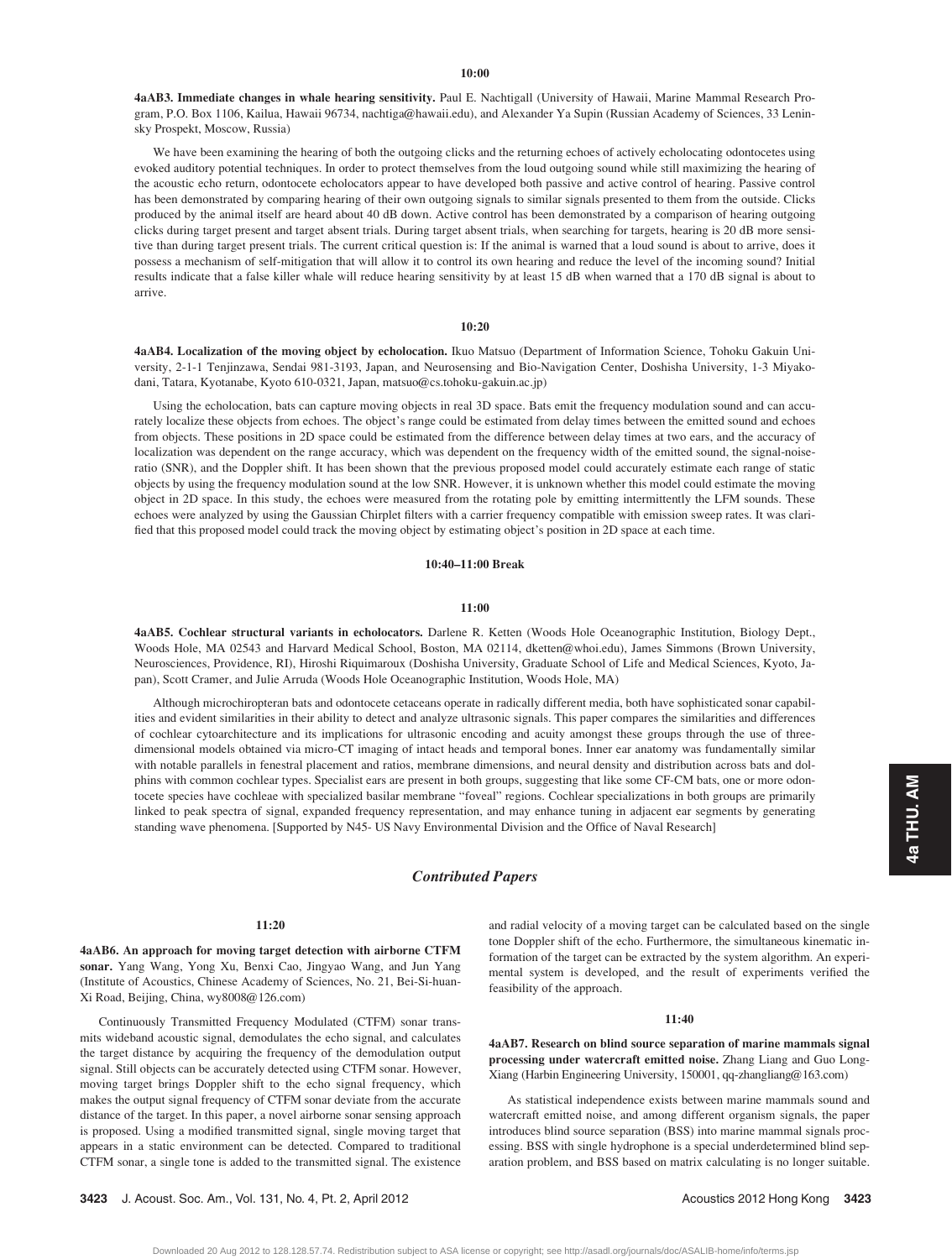The problem can be solved by expanding channels, and further study finds that second iteration of blind separation can improve the performance. Algorithm simulation and experimental data analysis show that not only marine mammals signal but also different organism signals can be separated by this method with single hydrophone. It is proved that the correlation coefficient of the separated signal is obviously improved, which lays the foundation for the feature extraction and recognition of marine mammals signal. Keywords-marine mammals signal processing; BSS; maximum signal noise ratio criterion; second iteration

### 12:00

4aAB8. Recovery cycles of inferior collicular neurons in the leaf-nosed bat, Hipposideros armiger. Jia Tang, Zi-Ying Fu (School of Life Sciences, Central China Normal University, Wuhan 430079, China, bobaytang@ yahoo.com.cn), Philip Hung-Sun Jen (Division of Biological Sciences, University of Missouri-Columbia, MO 65211), and Qi-Cai Chen (School of Life Sciences, Central China Normal University, Wuhan 430079, China)

When stimulated with biologically relevant constant frequency–frequency modulation (CF–FM) sounds, the inferior collicular neurons of the CF–FM bat, Hipposideros armiger, either only discharged impulses to the onset (76%, single-on neurons) of the CF-FM sounds or to the onset of both CF and FM components of CF–FM sounds (24%, double-on neuron). Some neurons were single-on responders at low sound amplitude but become double-on responders at high sound amplitude. Single-on responders had longer latency and recovery cycle than double-on responders. While most neurons did not respond to the second sound when the paired CF-FM sounds overlapped, 3 single-on and 7 double-on neurons did such that they had "cyclic" recovery cycles with inter-pulse intervals. The different response latency and dynamic variation in the recovery cycle of these two types of neurons suggest they may serve as the neural basis underlying a bat's ability to perform echo ranging throughout different phases of hunting.

# 12:20

4aAB9. Echolocation beam shape and focusing in the false killer whale (Pseudorca crassidens). Laura Kloepper, Paul Nachtigall, and Marlee Breese (Hawaii Institute of Marine Biology, P.O. Box 1106, Kailua, HI 96734, kloepper@hawaii.edu)

Odontocete echolocation signals are thought to be focused by the melon and air sacs, although active focusing has yet to be demonstrated empirically. Because odontocete echolocation signals are variable and the emitted click frequency greatly affects the echolocation beam shape, investigations of beam focusing must account for frequency-related beam changes. Using a fine scale hydrophone array, we measured the shape of the echolocation beam and tested whether the echolocation beam of a false killer whale changed depending on target difficulty and distance while also accounting for frequency-related changes in the echolocation beam. The false killer whale produced a single-lobed echolocation beam that changed in size depending on target distance and difficulty which may be a strategy of actively controlling the emitted beam to maximize energy of the target echo.

THURSDAY MORNING, 17 MAY 2012 S224 + S225, 9:20 A.M. TO 12:40 P.M.

# Session 4aBA

# Biomedical Acoustics: Bone Quantitative Ultrasound I

Pascal Laugier, Cochair pascal.laugier@upmc.fr

> Dean Ta, Cochair tda@fudan.edu.cn

## Invited Papers

### 9:20

4aBA1. Correlations between propagation characteristics of guided ultrasonic waves and long bone fatigue. Dean Ta, Zhenggang Zhang, and Weiqi Wang (Fudan University, 220 Handan Rd, Shanghai, China, tda@fudan.edu.cn)

Ultrasonic assessment of long bone has become a topic of interest in recent years. The objective of this paper is to analyze the propagation characteristics of guided ultrasonic waves in fatigue long bones, further to study the influence of varying elastic modulus (EM) of long bones on these characteristics. A hollow cylinder was used to mimic long bones and then to calculate the velocities and wave structures with various EMs. Besides, finite difference time-domain (FDTD) method was used to simulate the propagation of guided waves in long bones at different EMs. The results show that phase/group velocities and central frequencies of guided waves decrease with the decrease in EMs. However, the attenuation of wave modes decrease with increasing EMs. The simulated results of FDTD for all wave modes and parameters are in good agreement with theoretical values. Those results demonstrated that different modes have diverse sensitivity to the variation of EMs, and mode velocities, central frequencies and attenuations can reflect the change of EMs of long bone. Therefore, the propagation characteristics of guided ultrasonic waves may provide a feasible approach to evaluate the early stages of fatigue damage in long bones.

#### 9:40

4aBA2. Progress and challenges in axial transmission measurements of guided modes in cortical bone. Jean-Gabriel Minonzio, Josquin Foiret, Ludovic Moreau, Maryline Talmant, and Pascal Laugier (CNRS - UPMC LIP, 15 rue ecole de medecine, 75006 Paris, France, jean-gabriel.minonzio@upmc.fr)

Cortical bone porosity has been evidenced as being a major if not the major 'footprint' of bone loss and fragility. Several studies report that cortical bone behaves like a waveguide. Measurements of guided mode wavenumbers together with appropriate waveguide modeling have therefore the potential for providing estimations of effective stiffness coefficients (which are largely determined by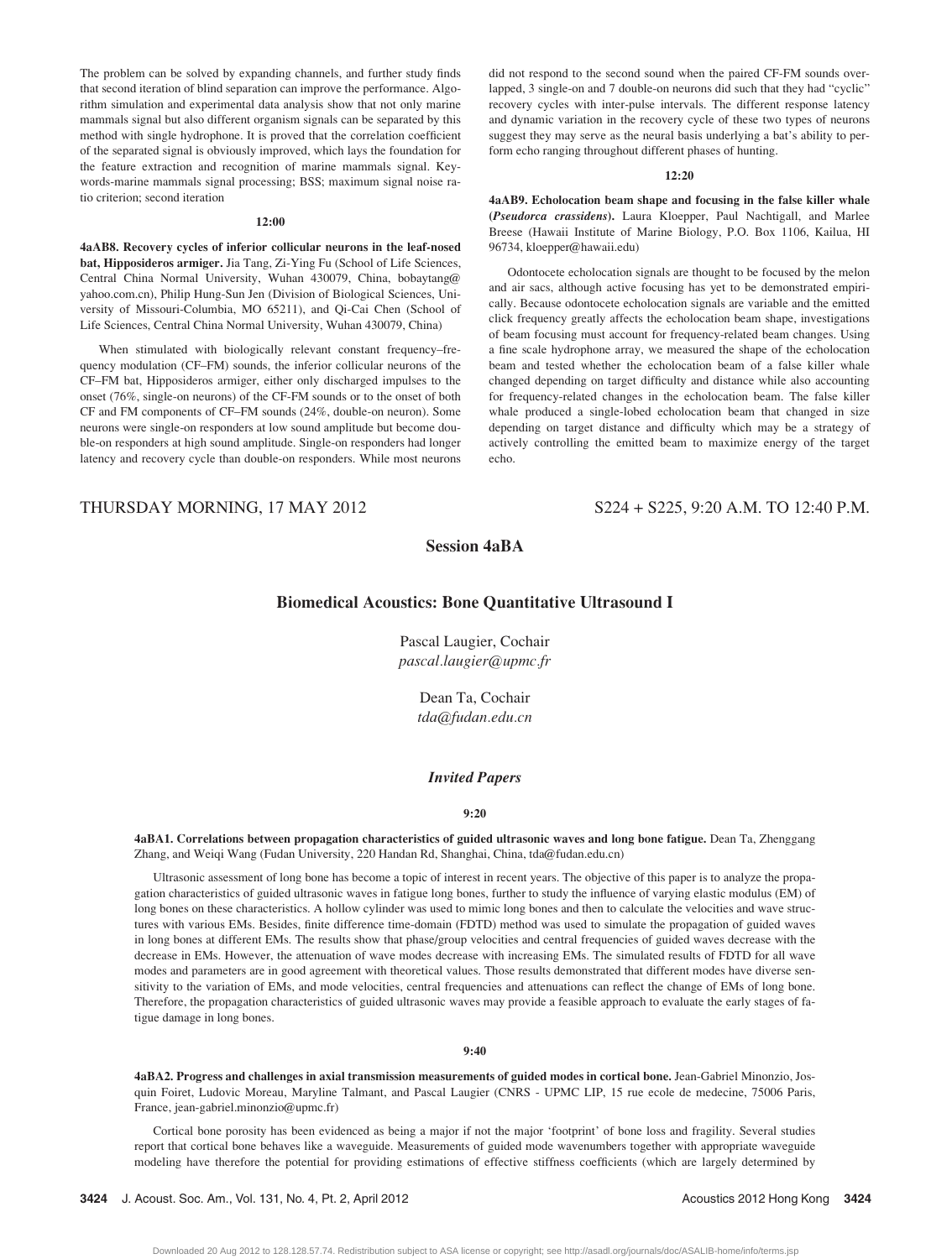cortical porosity) and also cortical thickness. However, data interpretation is challenging due to the heterogeneous, dissipative and irregular nature of the wave guide. Moreover surrounding and internal tissues modify the guided modes. This paper presents current progress by our group in the measurement of the wavenumbers of guided wave modes, using a multi-transmitter multi-receiver axial transmission probe. The guided mode wavenumbers are obtained after projection of test vectors onto the basis of the singular vectors of the transfer response matrix, at each frequency. The method has been validated, first on isotropic elastic and visco-elastic plates, then on bone-mimicking plate and tube phantoms made of transverse isotropic absorbing material. The effect of soft-tissue mimicking layers on top of a bone mimicking phantom has also been studied. Finally, preliminary in vivo testing of the approach on human radius will be presented.

### Contributed Papers

### 10:00

4aBA3. A simulation and experimental study of long cortical bones fracture evaluation using lamb waves. Kailiang Xu, Runxin He, Dean Ta (Department of Electronic Engineering, Fudan University, Shanghai 200433, China, xukl@fudan.edu.cn), Yixian Qin (Department of Biomedical Engineering, Stony Brook University, Stony Brook, NY), Peng Sun, and Weiqi Wang (Department of Electronic Engineering, Fudan University, Shanghai 200433, China)

Ultrasonic guided waves are promising to evaluate fractured long cortical bones. Guided modes conversion, occurred always on the sites of fractures, contains rich information of bone geometric and material properties. The study is to analyze the correlation between Lamb modes conversion and crack depth of fractured long bones. Axial experiments were designed to investigate the influences of different deep fractures in steel-made bone phantoms and sheep diaphyseal tibias over Lamb modes propagation, especially modes conversion. For comparison, the phantoms were modeled by two dimension finite-difference time-domain method. Group velocities and energies of S0, A0 and converted modes were extracted and analyzed under varying crack depth conditions. Being consistent with the simulation, experimental data showed obvious modes conversions occur between S0 and A0 modes. The fracture positions can be predicted from converted modes velocities. It illustrated the modes conversions become gradually observable with the fracture depth increasing, which can be indicated by the parameter, converted energy proportion (EP). The sensitivity and practicality of EP to assess bone fractures were validated in quantitative analysis of phantoms, simulations and sheep tibias experiments in vitro. In conclusion, ultrasonic guided wave is a reasonable method for long cortical bone fracture detection and evaluation.

### 10:20

4aBA4. Determination of bone thickness: effect of group velocity filtering in multi-component waveguides. Petro Moilanen (Department of Physics, P.O. Box 35, 40014 University of Jyvaskyla, Finland, petro. moilanen@jyu.fi), Maryline Talmant (Laboratoire d'Imagerie Parametrique, UPMC Univ Paris 06, CNRS, UMR 7623, 75005 Paris, France), and Jussi Timonen (Department of Physics, P.O. Box 35, 40014 University of Jyvaskyla, Finland)

Previously, the Jyväskylä group has used the F11 guided wave of an empty tube as the reference dispersion curve for identification of in vitro bone thickness. The role of the marrow has remained an open issue. The objective of this study was thus to test several reference waveguides, empty, fluid-filled and fluid-coated tubes, in modelling of guided modes. For instance, fluid filling in a tube strongly modifies the spectrum of guided waves found for an empty tube, because of coupling of guided waves in the tube wall and in the fluid-filled cavity. However, it is shown that, using group velocity filtering on the signal component of highest amplitude, the effect of fluid filling can essentially be eliminated. The dispersion curve of an apparent F11 mode is obtained with a slight shift only at the lowest frequencies. This small shift means that the dispersion curve of this apparent mode is, in that frequency range, between those of A0 (2D plate) and F11 (3D cylinder), and can to some extent be interpreted as either one of these.

### 10:40–11:00 Break

11:00

4aBA5. Time-frequency spectrum segmentation method for separating multimodal guided waves in long bones. Zhenggang Zhang, Dean Ta, and Weiqi Wang (Department of Electronic Engineering, Fudan University, Shanghai 200433, China, zhangzg0311@gmail.com)

Ultrasonic guided waves have great potential for evaluating long bones. However, the measured signal often contains multiple wave modes because of the complicated characteristics of guided waves, which cause difficulties to further analysis. In this study, a hollow cylinder filled with a viscous liquid was used to model the long bone, and the multimodal signals were simulated using finite difference time-domain (FDTD) method. The timefrequency spectrum segmentation method was proposed to separate multiple modes. First, the Gabor time-frequency spectrum of multimodal signals was calculated. Second, a multilevel image segmentation algorithm, including the watershed and region growing, was used to find the corresponding area of each mode in the spectrum. Finally, time domain signals representing individual modes were reconstructed from these areas. The validations of this method were analyzed by simulated multimodal signals under different elastic modulus (EM) of long bones, with or without noise. The results showed that the Gabor time-frequency representations of the individual modes were in good agreement with the theoretical dispersion curves. This study suggests that time-frequency spectrum segmentation method can correctly separate multimodal guided waves, which provides a foundation for feature extraction of individual guided modes.

#### 11:20

4aBA6. Circumferential cortical wave propagation at the proximal femur predicts bone strength. Julien Grondin, Quentin Grimal (University Pierre et Marie Curie, Paris, F-75006, France, grdjulien@gmail.com), Sandra Guérard (Arts et Metiers ParisTech, F-75013 Paris, France), Reinhard Barkmann, Claus Glüer (Universitätsklinikum Schleswig-Holstein, Kiel, Germany), and Pascal Laugier (University Pierre et Marie Curie, Paris, F-75006, France)

The importance of predicting hip fracture risk and the key role of cortical bone to maintain femur neck mechanical integrity both motivate one important aspect of the research presented here which is to focus ultrasound measurements on cortical bone at the femoral neck. Hypothesizing that the circumferential propagation at the femur neck may be predictive of femur strength, this in vitro experiment investigates the relationship between ultrasound circumferential propagation and femur strength. For nine femurs of women we measured: (1) the time-of-flight (TOF) of the first arriving circumferential wave guided by the cortical shell at the femoral neck; (2) structural features and density (BMD) using quantitative X-ray computed tomography; (3) femur strength in one-legged stance configuration with state-of the-art mechanical tests. Significant relationships were observed between TOF and mechanical parameters: failure load: R2=0.79; elastic energy: R2=0.63; apparent stiffness: R2=0.70; TOF was also well correlated with BMD in the inferoanterior quadrant of the neck, consistently with a circumferential propagation path along the thicker inferior cortex. Our results evidencing that circumferential propagation TOF is related to strength and reflects local properties of the femoral neck cortex offer perspectives for enhanced in vivo assessment of bone strength directly at the hip.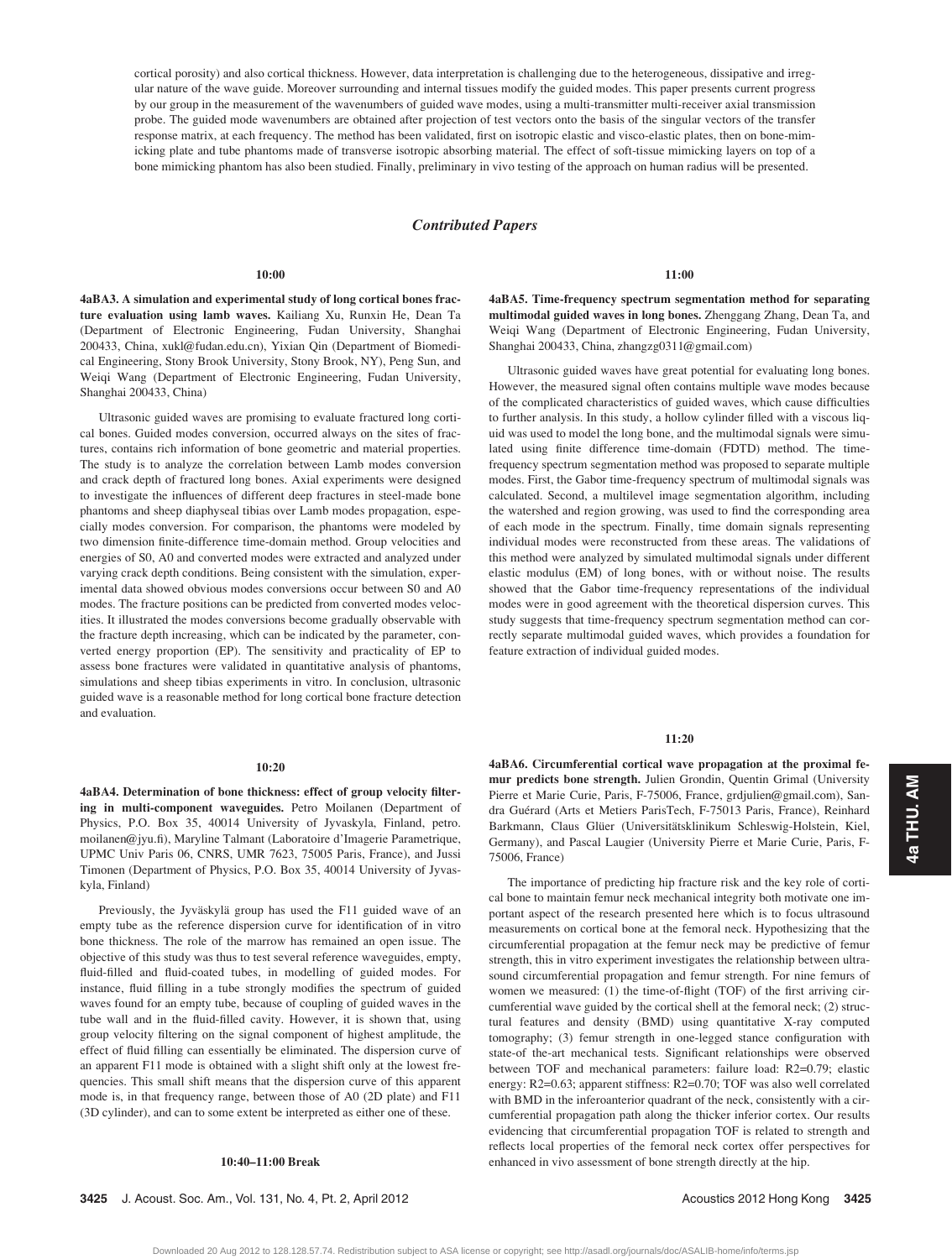### $11:40$

4aBA7. Photo-acoustic excitation and detection of fundamental antisymmetric Lamb mode in coated bone phantoms. Petro Moilanen (Department of Physics, P.O. Box 35, 40014 University of Jyvaskyla, Finland, petro.moilanen@jyu.fi), Pasi Karppinen, Timo Karppinen (Department of Physics, P.O. Box 64, 00014 University of Helsinki, Finland), Zuomin Zhao, Risto Myllyla (Department of Electrical and Information Engineering, P.O. Box 4500, 90014 University of Oulu, Finland), Edward Haeggstrom (Department of Physics, P. O. Box 64, 00014 University of Helsinki, Finland), and Jussi Timonen (Department of Physics, P.O. Box 35, 40014 University of Jyvaskyla, Finland)

Photo-acoustic (PA) imaging was combined with skeletal quantitative ultrasound (QUS) for multi-mode ultrasonic assessment of human long bones. This approach permits tailoring the ultrasonic excitation and detection to efficiently receive the fundamental antisymmetric Lamb mode (A0) through a coating of soft tissue. The method was tested on five axisymmetric bone phantoms of individualized wall thickness (1-5 mm) made of a composite material and coated with a layer (2.5 mm) of soft material that mimics the soft tissue. Signals were excited with a pulsed Nd:Yag laser at 532 nm wavelength and detected on the same side of the coated phantom with (i) a laser Doppler vibrometer (LDV) and for comparison also with (ii) a piezoelectric contact ultrasound receiver, scanning a source-receiver distance of 20-50 mm along the phantom. At a centre frequency of 50 kHz, a phase velocity consistent with that of the theoretically predicted A0 mode was identified in the recorded signals. Our results thus suggest that photo-acoustic quantitative ultrasound enables assessment of the thickness-sensitive A0 mode in bone through a layer of soft tissue. Ultrasonic in vivo characterization of the cortical bone thickness may thus become possible.

# Invited Paper

# 12:00

4aBA8. Multiscale elastic imaging & modeling of musculoskeletal tissues. Kay Raum, Susanne Schrof (Charité-Universitätsmedizin Berlin, Julius Wolff Institute, Augustenburger Platz 1, 13353 Berlin, Germany, kay.raum@charite.de), Sara Tiburtius (Technische Universität Darmstadt, Fachbereich Mathematik, Dolivostr. 15, 64293 Darmstadt, Germany), Quentin Grimal (Laboratoire d'Imagerie Paramétrique, UMR CNRS 7623 - Université Paris 6, 15 rue de l'école de médecine, 75006 Paris, France), and Alf Gerisch (Technische Universität Darmstadt, Fachbereich Mathematik, Dolivostr. 15, 64293 Darmstadt, Germany)

Sophisticated technical materials that are used in everyday life are often inspired by nature. Hard biological tissues, e.g. mineralized tendons, bone and teeth are natural examples of achieving unique combinations and also great variability of stiffness and strength. In order to achieve these goals, bone uses various design concepts, e.g. reinforcing a soft and flexible collagen matrix by stiff, but brittle mineral particles, sandwich compounding of anisotropic (directional) films, weight reduction by directional pores and spongy networks. Although many details of the genetics, biology, pathology and mechanics of bone have been uncovered, we still lack of a detailed understanding of bone structure at the nano- and microscales. Towards this goal, both experimental data of heterogeneous elastic and structural parameters from all length scales (from the centimeter to the nanometer scale) and theoretical models that can simulate the deformation behavior based on these data are required. In this presentation the concept of multi-modal coupled multi-scale assessment of tissue properties (using quantitative ultrasound, synchrotron radiation  $\mu$ CT and vibrational microscopy) and modeling (using various homogenization techniques) will be presented with an emphasis of applications in musculoskeletal research, e.g. bone and cartilage healing.

### Contributed Paper

### 12:20

4aBA9. Dependence of local wave velocity in bovine cortical bone on the decalcification. Kenji Fukui, Ryo Tsubota, and Mami Matsukawa (Doshisha Univ., Kyoto, Japan, kicomry38@gmail.com)

Bone is a composite material, mainly composed of HAp crystallites and type I collagen. It is known that the amount and orientation of HAp crystallites contribute to the "bone quality", which affects the bone elasticity. In this study, using a micro-Brillouin scattering technique which is able to evaluate wave velocity in the minute area, the effect of HAp amount on the velocity was measured. 36-plate-specimens in the plane of bone axis and radial directions were obtained from the middle part of a bovine femur. Wave velocity and HAp amounts were evaluated by the micro-Brillouin and XRD techniques, respectively. The specimens were then decalcified using ethylenediaminetetraacetic acid and measured again. Before decalcification, the average velocity was  $5.06 \times 10^3$  m/s, and showed a moderate correlation with the HAp amounts  $(R^2)$ =0.56). After decalcification, the average velocity dramatically decreased to the value of  $3.28 \times 10^3$  m/s, showing a strong dependence on the HAp amounts. In addition, the wave velocities except for the lateral part shows the moderate correlation  $(R^2)$ =0.30) before and after decalcification, which implies the possible effects of collagen on the wave velocities.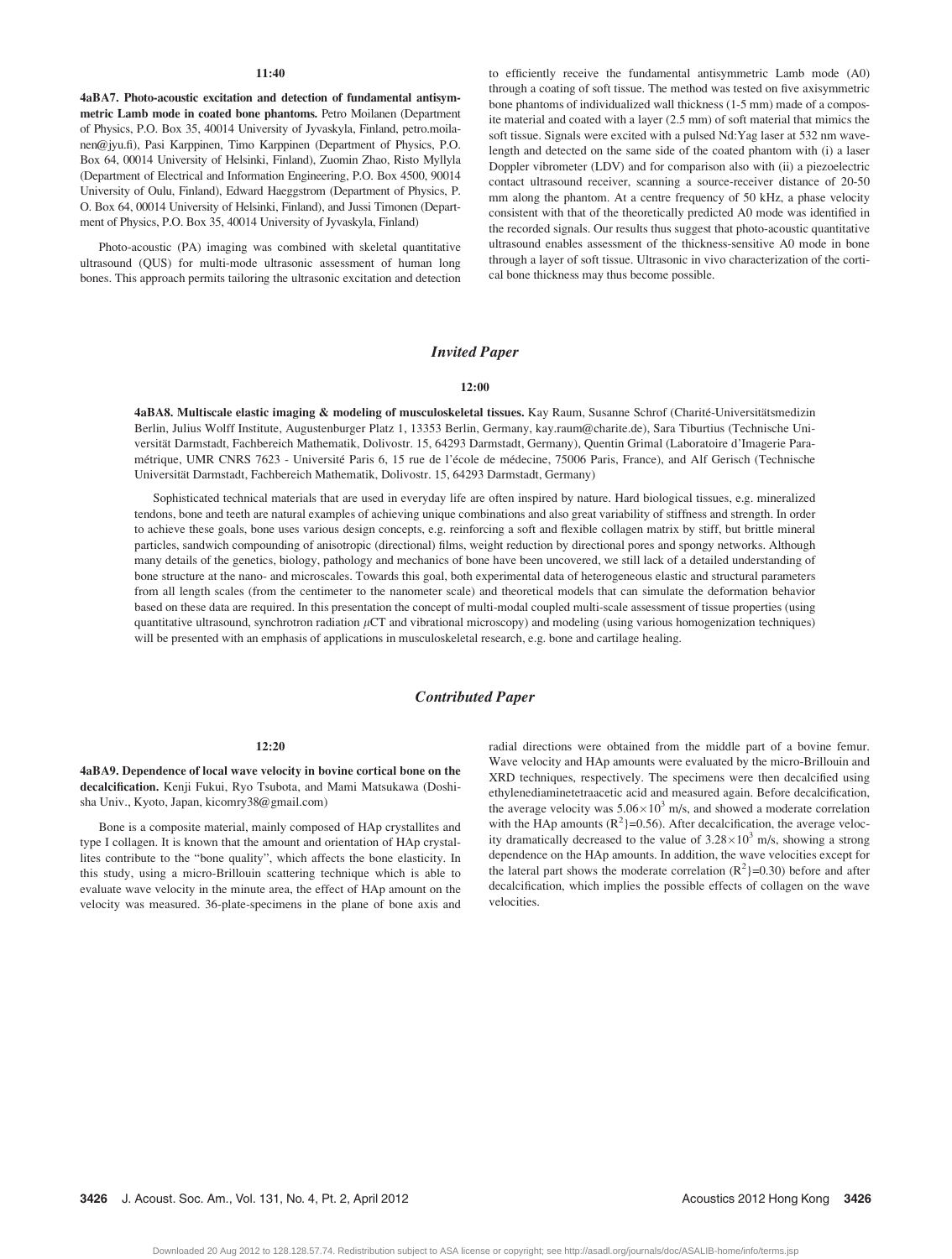# Session 4aEA

# Engineering Acoustics: Flow Noise and Mitigation Methods

Randolph Leung, Chair mmrleung@inet.polyu.edu.hk

### Invited Paper

# 9:20

4aEA1. The comparison between passive and active methods of online cavitation detection. Jin Liu (College of Science, China University of Petroleum-Beijing, No. 18, Fuxue Road, Changping, Beijing, China; Key Laboratory of Noise and Vibration Research, Institute of Acoustics, Chinese Academy of Sciences, No. 21, Bei-Si-huan-Xi Road, Beijing, China, liuj1314@gmail.com), Zhaoli Yan, Jun Yang (Key Laboratory of Noise and Vibration Research, Institute of Acoustics, Chinese Academy of Sciences, No. 21, Bei-Si-huan-Xi Road, Beijing, China), and Wenxiao Qiao (College of Science, China University of Petroleum-Beijing, No. 18, Fuxue Road, Changping, Beijing, China)

Cavitation is the Achilles' heel of kinetic pumps and propellers. It can lead to performance degradation, structure vibration and noise, and bring about material erosion. Therefore some methods should be taken to detect cavitation. In this work, passive and active acoustics methods of online cavitation detection are set up to recognize cavitation and non-cavitation state. The former uses a hydrophone to receive emitted hydroacoustics signal. The signals from 10 kHz to 60 kHz are analyzed to extract features for pattern classification. The latter applies ultrasound to acquire flow field message. The ultrasound received is demodulated and the modulating signal is also analyzed for pattern classification. Experiments based on the two methods are carried out. Classification accuracy, computational complexity and installation difficulty are compared. Their applicability is also summarized.

# Contributed Papers

### 9:40

4aEA2. Simultaneous measurement of density and viscosity of fluid using vibration of structure constrained by fluid. Deokman Kim (Hanyang University, deokman@hanyang.ac.kr)

Measurement of rheological properties of fluid using vibration of structure constrained by fluid. The fluid density and viscosity is the quantity to be measured and monitored during various manufacturing process. In this study, a real-time experimental method to simultaneously measure the density and viscosity of the fluid is proposed. The effects of fluids on flexural vibration of the beam structure partially immersed in fluid are analyzed. The density and viscosity have effects on the fluid-structure interaction. To analyze the fluid-structure interaction effects, the fluids are modeled as a simple support at one end of the beam. Using the proposed method, the density and viscosity of viscosity standard fluids were measured and its result was verified. The proposed method is advantageous in that the setup is possible to be installed in any fluid undergoing manufacturing process for real-time monitoring.

### 10:00

4aEA3. Flow noise from the transition region of an axisymmetric body in water. Xuegang Li, Kunde Yang, and Yuanliang Ma (Institute of Acoustic Engineering, Northwestern Polytechnical University, xuegang608@126. com)

Flow noise from transition region of an axisymmetric body is important for predicting the self-noise of a sonar mounted on an underwater platform. Numerical calculation of the flow noise for an axisymmetric body is presented and the diffracted loss on the head surface of the body is calculated by the geometrical theory of diffraction. The main physical features of flow noise are obtained. The flow noise in horizontal symmetry profile of the axisymmetric body is non-uniform, but it is omni-directional and has little difference in the cross section of the body. Based on the simulation, the noise power level increases with velocity to approximately the fifth power at high frequencies, which is consistent with the experiment data reported in the literature. Meanwhile, the flow noise received by the acoustic array on the curved surface has a stronger correlation than that on the head plane at the designed center frequency, which is import for sonar system design. Furthermore, the flow noises of two models with different shapes are compared and a rather optimum fore-body geometric shape is given.

#### 10:20

4aEA4. Modelling and computation of boundary layer flow around body of revolution. Xie Hua, Shen Hong-cui, and Tian Yu-kui (P.O. Box 116, WuXi City, Jiangsu Province, China, xie621@163.com)

The characteristic parameters of boundary layer are inputs for the flow noise calculation, their change influence the power spectra of wall pressure fluctuations, so as to affect the analysis of the flow radiation noise. In this paper Hess-Smith boundary element method was adopted to model thick boundary layer for body of revolution. The corresponding code is developed. The computation of characteristic parameters of boundary layer for a body of revolution is carried out. The computed results including boundary layer thickness, shape factor, momentum thickness and friction coefficient are analyzed. The variation of characteristic parameter is obtained. The result showed that the code developed in this paper can be applied to the analysis of the body of revolution's 3D boundary layer calculation, which can offer input parameter for flow noise calculation. Key words: flow noise, characteristic parameter, boundary layer, body of revolution, Hess-Smith boundary element

10:40–11:00 Break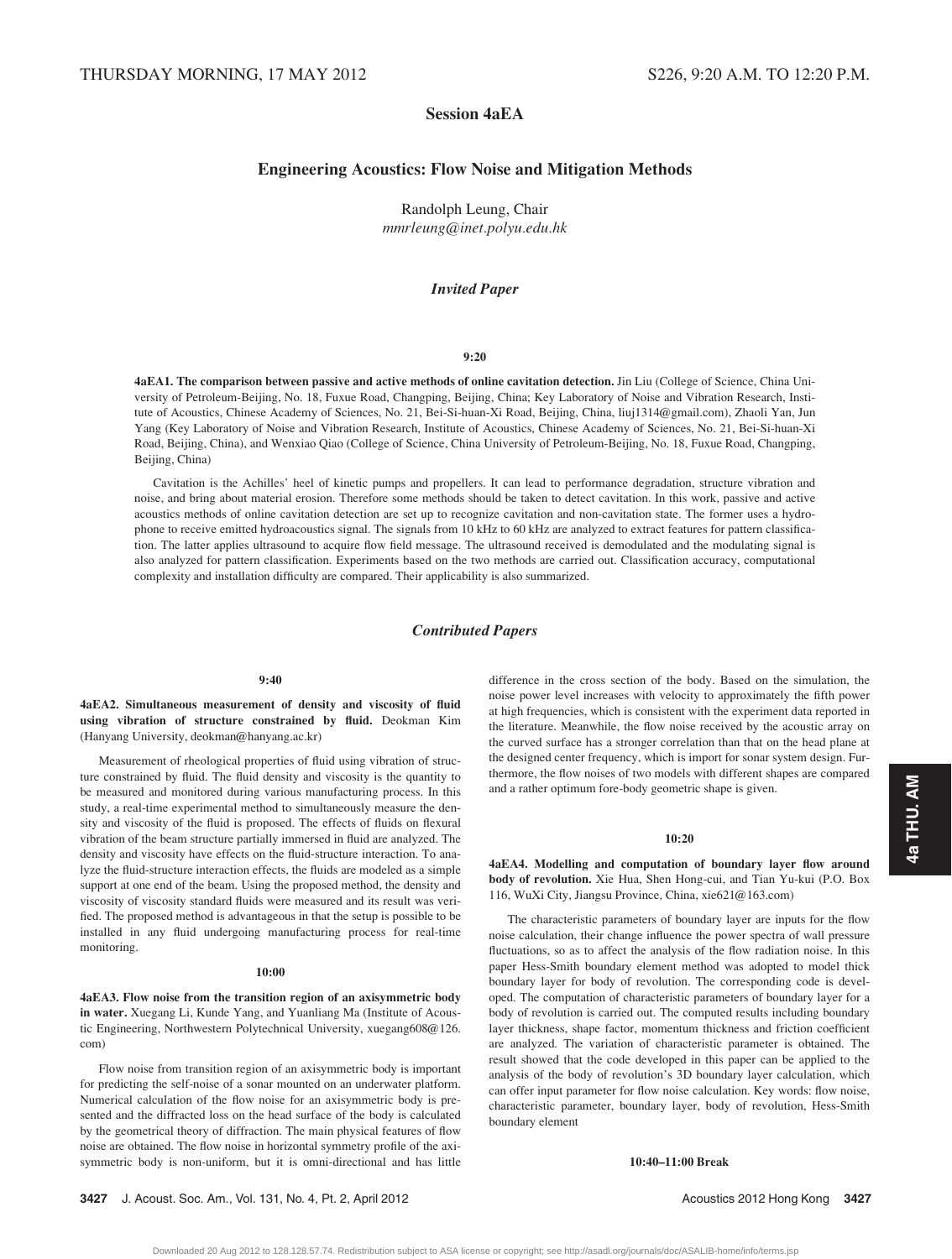#### $11:00$

4aEA5. On the characterization of acoustic two-port sources using multi-load method. Hao Zhang (Key Laboratory of Noise and Vibration Research, Institute of Acoustics, Chinese Academy of Sciences, No. 21, North 4th Ring Road West, Haidian District, Beijing 100190, P.R. China, zhanghao@ mail.ioa.ac.cn), Tao Feng (Department of Mechanical Engineering, Beijing Technology and Business University, Beijing 100048, China), Chengguang Zhou, Bilong Liu, and Ke Liu (Key Laboratory of Noise and Vibration Research, Institute of Acoustics, Chinese Academy of Sciences, No. 21, North 4th Ring Road West, Haidian District, Beijing 100190, P.R. China)

A multi-load method for determining the source data of acoustic twoport sources is presented. By eliminating the term of source strength, the scattering matrix can then be obtained by solving a set of nonlinear algebraic equations, and the source strength is determined by the scattering matrix and the directly measured spectrum matrix corresponding to one of the acoustic loads. Numerical simulations indicate that the proposed method is effective. The method has been tested on a loudspeaker and an axial flow fan in a duct. The source data obtained by this method show reasonable agreement with that measured by the direct method. The multi-load method avoids using external sources, and it can be used as an alternative method when the external source is not easy to realize in practice.

### $11:20$

### 4aEA6. Flow-induced acoustic resonance prediction using the transfer matrix method. Fei Liu, Sam Yang, and Lou Cattafesta (University of Florida, Gainesville, FL 32611, U.S.A., lfeicq@ufl.edu)

Acoustic resonance in a flow piping system may trigger an occupational or safety issue and can lead to equipment damage. Computational fluid dynamics (CFD) simulations are often used to predict such resonance phenomenon. However, this approach is generally time consuming and requires specialized training and expensive software. In addition, CFD is not viable for routine design purposes due to its computational expense. In this study, an alternative plane-wave based model for a hydraulic piping system is therefore developed using the transfer matrix method (TMM). Such a model can offer a fast yet reasonably accurate prediction for self-sustained pressure oscillation in a piping system. The advantage of the TMM is the simplicity with which the transfer matrix of a system can be generated from a combination of the TMs of its subsystems via matrix operations. The hydraulic piping system under study consists of a duct with constant cross-sectional area, diffuser, nozzle, bends, valves and orifice plate. The TM of each component is developed and compared to either CFD predictions or available experimental data, the TM of the complete system is derived. Design recommendations are made to reduce and/or avoid resonance in the piping system.

### $11:40$

4aEA7. A numerical study of the effects of a winglet on airfoils. Chao-Nan Wang, Chuan-Cheung Tse (National Taiwan University, No. 1, Sec. 4, Roosevelt Rd., Taipei, 106 Taiwan, wangcn@ntu.edu.tw), and Ya-Ju Chang

The purpose of this research is to investigate the effects of a winglet on aerodynamic noise of an airfoil. For simplicity, Reynolds Averaged Navier-Stokes equations combined with Realizable turbulence model are used to solve the turbulent flow. In order to verify the accuracy of flow field analysis, a uniform flow past a three-dimensional rectangular airfoil is analyzed and tracks the center line of the tip vortex. The agreement between the simulated and measured center line is good. For the sound field analysis, the flow induced noise around a rectangular airfoil is computed by the Broadband Noise Source (BNS) model. Proudman's formula was used to evaluate acoustic power per unit volume of aerodynamic noise. This study focuses on the sound power of aerodynamic noise generated by tip vortex when the flow passes through an airfoil and an airfoil with winglet. In order to understand the effects of the winglet on the aerodynamic noise, the different winglet characteristics are investigated and discussed. It is found that with a winglet the dynamic coefficient is improved and the generated sound power is also reduced by about 5.4 dB in this study.

### 12:00

4aEA8. Low-dimensional modelling of sound generation by a flow past a bluff body. K. H. Seid, Randolph C. K. Leung (Department of Mechanical Engineering, The Hong Kong Polytechnic University, kahimseid@googlemail.com), and Garret C. Y. Lam (Department of Building Services Engineering, The Hong Kong Polytechnic University)

Searching for a unified methodology for controlling aeroacoustics of common structural discontinuities (e.g. bluff body, open cavity, etc.) has been a major topic among aeroacoustics research community. However, constrained by the complexity and nonlinearity of the flow governing equations, the process of reduced order modeling is usually required in which a low-dimensional, reduced-order model is created for approximating the full high-dimensional dynamics of the flow unsteadiness for control implementation purpose. The present study aims to extend two model reduction approaches, namely Proper Orthogonal Decomposition (POD) and Dynamic Mode Decomposition (DMD) via Galerkin projection method, to develop the reduced-order models for full compressible flows. The versatility of these methods are evaluated and compared by applying them to the aeroacoustics of flow past a square cylinder. It is expected that the outcome of this study could facilitate the development of a unified and versatile closedloop control methodology for effective aeroacoustics control.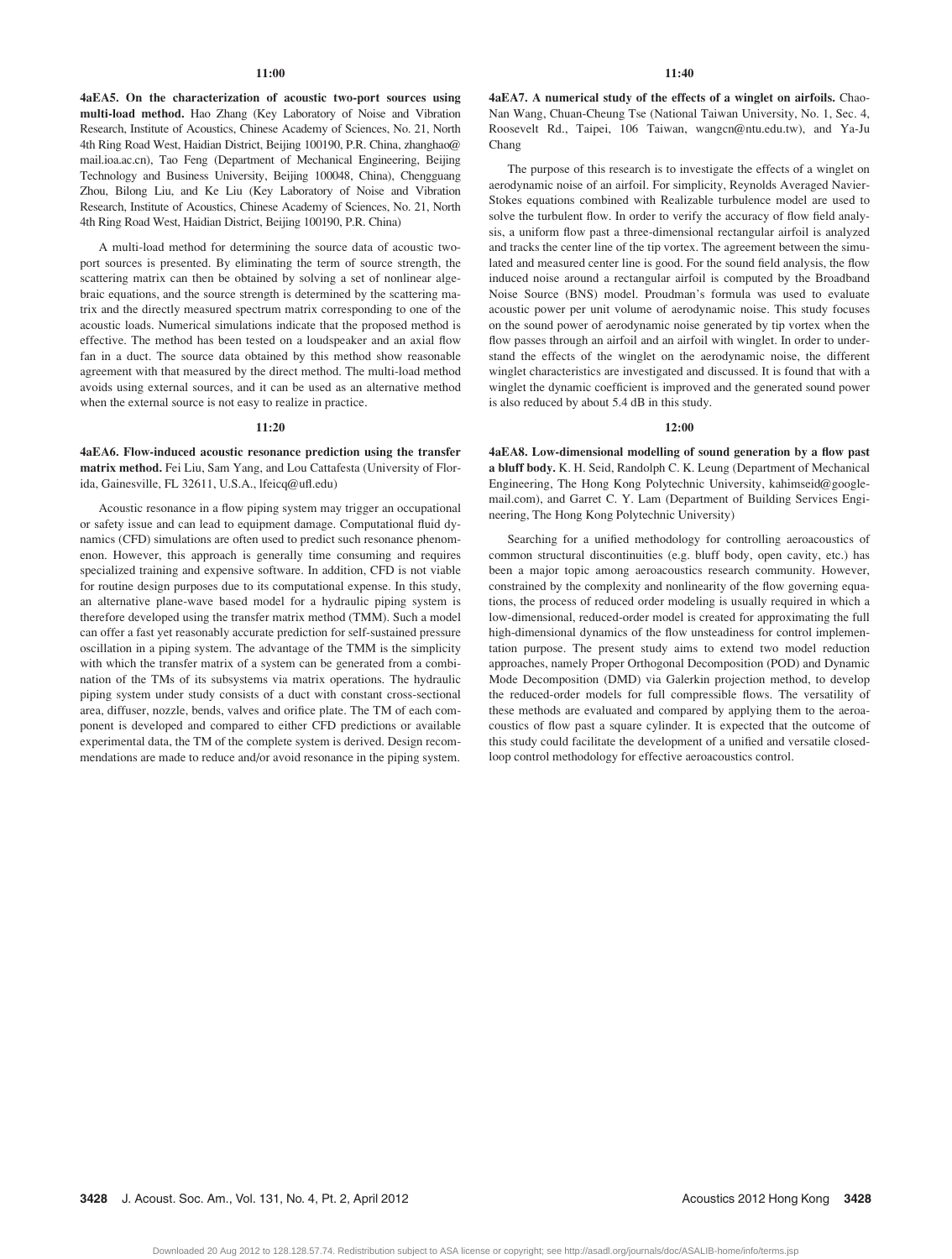# Session 4aHT

# Hot Topics: Aeroacoustics I

Xiaodong Li, Cochair lixd@buaa.edu.cn

Fang Q. Hu, Cochair fhu@odu.edu

# Chair's Introduction—9:15

# Invited Papers

### 9:20

4aHT1. Noise source identification in high speed jets based on virtual microphone arrays. Philip Morris (Penn State University, 233 Hammond Building, University Park, PA, 16802, pjm@psu.edu), and Yongle Du (Penn State University, 229 Hammond Building, University Park, PA 16802)

Phased arrays have become a popular experimental technique for noise source identification. These techniques are generally limited in resolution due to the number of available microphones. In addition, noise source models are relatively simple, involving either uncorrelated point sources or simple coherent line sources. The former limitation is not present in numerical simulations, where the number and location of virtual microphones is effectively unlimited. The present paper describes numerical simulations of high speed jet noise using a Detached Eddy Simulation turbulence model. The nozzle, which is included in the simulations, is typical of the geometries found in high performance military aircraft. An Immersed Boundary Method is used simulate the effect of chevrons at the nozzle exit. The far field noise is predicted using solutions of the Ffowcs Williams – Hawkings equation. Phased array results are presented for both a baseline and chevron nozzle and the differences are discussed. In addition, near field virtual arrays are sampled and analyzed to include both radiating and non-radiating components. The implications of the results from the far and near field arrays in terms of noise source characteristics are presented. The results are compared with available experimental observations.

### 9:40

4aHT2. Investigation of noise radiation from a jet engine inlet by direct numerical simulation. Sarah Parrish and Christopher Tam (Florida State University, Department of Mathematics, Tallahassee, FL 32306-4510, parrish@math.fsu.edu)

In a jet engine, strong tones are produced by the fan and are radiated out of the inlet. Such fan noise is an important contributor to the total aircraft noise during take-offs and landings. Experimentally, it has been found that the sound radiation patterns from in-flight tests are quite different from those measured in static conditions. What accounts for this difference? In the current work, the radiation problem is studied computationally using direct numerical simulation based on the most advanced computational aeroacoustics methods. Both static conditions and flight conditions are reproduced. A thorough study of the computed results involving static and flight conditions leads to a physical explanation of the observed difference in the sound radiation patterns. (Invited for presentation in the Aeroacoustics Session)

#### 10:00

4aHT3. Numerical simulation of grazing incidence of sound waves on an acoustic liner. Christopher Tam and Nikolai Pastouchenko (Department of Mathematics, Florida State University, Tallahassee, FL 32306-4510, tam@math.fsu.edu)

Acoustic liner is extremely effective for suppressing fan noise of jet engines. A resonant acoustic liner consists of a face sheet with cavity backing. Numerous small holes are drilled on the face sheet. When a sound wave is incident on a liner, pressure on the liner surface alternates from high to low. At high pressure, fluid is forced into the liner cavities through the holes. At low pressure, the process is reversed. The oscillatory motion of the fluid masses at the hole-openings is crucial to the damping of the sound waves. However, the hole diameter is typically one millimeter or less. Because the holes are small, experimental measurements of the fluid motion around the hole-openings are difficult to perform. Hence, this task is best carried out by numerical simulation; as small holes are not detrimental to numerical computation. The objective of this investigation is to seek an understanding of the flow physics responsible for acoustic damping by a liner. In all previous investigations, only one resonator is simulated. In this study, a liner with eight resonators is simulated. This allows, for the first time, a study of the aggregated effect of multiple resonators on an acoustic field. (Invited for presentation in the Aeroacoustics Session)

### 10:20

4aHT4. Simulation of compressible flows using Hermite methods. Thomas Hagstrom (Southern Methodist University, P.O. Box 750156, Dallas, TX 75275-0156, thagstrom@smu.edu), Daniel Appelo (The University of New Mexico, Albuquerque, NM), Tim Colonius, Matthew Inkman (California Institute of Technology, Pasadena, CA), and Chang Youn Jang (Southern Methodist University, Dallas, TX)

Spectral element methods based on Hermite interpolation have a number of unique properties. First of all, the stabilization inherent in the interpolation process is sufficient to suppress nonlinear instabilities observed with other discretization schemes and leads to accurate linear transport of nonsmooth solutions. Second, and most important, they allow purely local time-stepping procedures limited only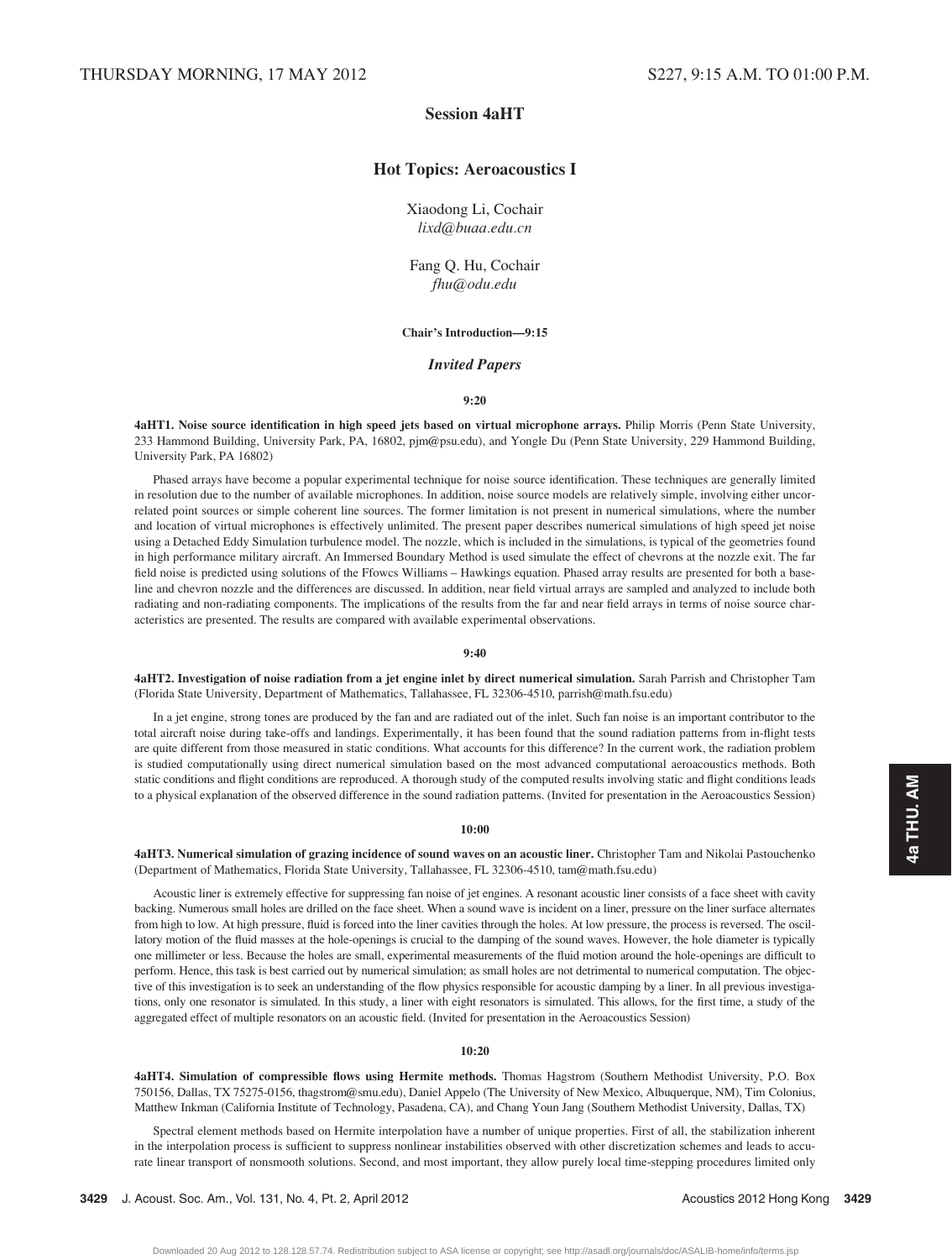by geometric domain-of-dependence requirements. Thus high-order Hermite methods maximize the computation-to-communication ratio and therefore they admit highly efficient implementations on multicore processors. In this talk we focus on the application of Hermite methods to simulate unsteady compressible flows. Examples will include the direct simulation of the aeroacoustics of a low Reynolds number subsonic jet, as well as studies of more basic sound radiating flows. The latter will illustrate the coupling of Hermite methods with more standard discontinuous Galerkin discretizations to handle physical boundaries.

# 10:40–11:00 Break

### 11:00

4aHT5. Effect of Riemann flux solver on the accuracy of spectral difference method for CAA problems. Junhui Gao, Xiaodong Li (Beihang University, Beijing, China, gaojhui@buaa.edu.cn), and Qiqi Wang (Massachusetts Institute of Technology, Cambridge, MA 02139, U.S.A.)

The spectral difference (SD) method is a new high-order method for unstructured grids proposed recently by Liu et al. (2006). In this paper, a two dimensional computation aeroacoustics (CAA) tool based on SD method is developed. Five Riemann solvers are implemented in the current code, including Roe scheme, advection upstream splitting method (AUSM), flux-vector-splitting scheme, Rusanov scheme, convective upwind and split pressure (CUSP) scheme. A comparison of these Riemann solvers is carried out with three CAA workshop benchmark problems. The relative error of each solver in simulating of entropy, vorticity and acoustic waves is presented. The accuracy of the SD method with each Riemann solver is obtained. It is found that the usually used Rusanov scheme is less accurate than other solvers. AUSM and CUSP schemes are more accurate than others in simulating acoustic waves. Meanwhile, the effect of mesh quality on the accuracy of SD method is investigated. Gaussian distributed random error is superimposed on a base mesh to change the mesh quality. The accuracy of each solver on the skewed mesh is presented and compared with the results on base mesh. It is shown that mesh quality has little effect on the accuracy of SD method if the mesh resolution is sufficient.

### 11:20

4aHT6. Assessment of nonlinear perfectly matched layer boundary conditions for CAA benchmark problems. Dakai Lin (Beijing Aeronautical Science & Technology Research Institute of COMAC, lindakai@comac.cc), Xiaodong Li (School of Jet Propulsion, Beihang University, China), and Fang Q. Hu (Department of Mathematics and Statistics, Old Dominion University)

Non-Reflecting Boundary Conditions (NRBCs) are very crucial for accurate numerical simulation of aeroacoustic problems. This paper aims to assess the performances of recently developed nonlinear Perfectly Matched Layer (PML) NRBCs by several Computational Aeroacoustics (CAA) benchmark problems through the comparison with the linearized PML, the characteristic and the asymptotic NRBCs. Numerical results show that the performances of the nonlinear PML NRBCs are tantamount to each other, and there is no substantial difference. But for strongly nonlinear cases, the error caused by using nonlinear PML NRBC is 1~2 orders of magnitude smaller than the one caused by using the linearized PML NRBC. Thus, using nonlinear PML is necessary in strong nonlinear aeroacoustic problems. Numerical tests also demonstrate that the nonlinear PML NRBCs outperform the characteristic NRBCs significantly, and have better performances than the asymptotic NRBCs.

# 11:40

4aHT7. Control of edge-scattering noise via permeable surfaces. Young J. Moon, Ikhyun Bai, and Seungtae Hwang (Korea University, School of Mechanical Engineering, Seoul 136-701, Korea, yjmoon@korea.ac.kr)

The edge-scattering noise generation mechanism is first studied, in line with the existing thoeries of Howe, Amiet, and others. Then the edge-scattering noise is controlled by attempting various permeable edges such as porous surfaces and slitted edges. The basic underlying mechanism of noise reduction is to be understood, examining the three-dimensional scattering of a line-vortex embedded in the laminar boundary layer over the flat plate with the porous and slitted trailing-edges. More realistic investigations will follow by the large-edge simulation (LES) of a turbulent boundary layer over the flat plate, solving the filtered, three-dimensional, compressible Navier-Stokes equations with the six-order compact finite-difference scheme and the four-stage Runge-Kutta method.

### 12:00

4aHT8. Control of weak perturbations. J. E. Ffowcs Williams (Emmanuel College, University of Cambridge, Cambridge CB2 3AP, U.K, jef1000@cam.ac.uk), and L. Huang (Dept of Mechanical Engineering, University of Hong Kong, China)

We define sound as being a weak perturbation in the properties of material consistent with the Navier-Stokes and continuity equations. Lighthill's pioneering paper on aerodynamic noise gives an exact theory that enables interesting connections to be made between flow and sound. Aerodynamic noise being caused by quadrupoles is a good point of view, but what caused the quadrupoles? Were they possibly initiated by sound? Conclusions deduced from such a theory are not necessarily helpful, but they are true and might be very helpful indeed. The linear perturbations we call sound obey linear rules and it can be suppressed by anti-sound, a subject now becoming both practical and useful. The same must apply to any weak perturbation of a dynamic system perturbed from rest. Some perturbations are unstable and grow exponentially in their early weak state. They might be eliminated altogether by suppressing their linear form. The Rijke tube experiment shows that to be practical and shows also the close similarity that exists between acoustics and control theory. The lecture will give more examples of that type and suggest others that have yet to be demonstrated.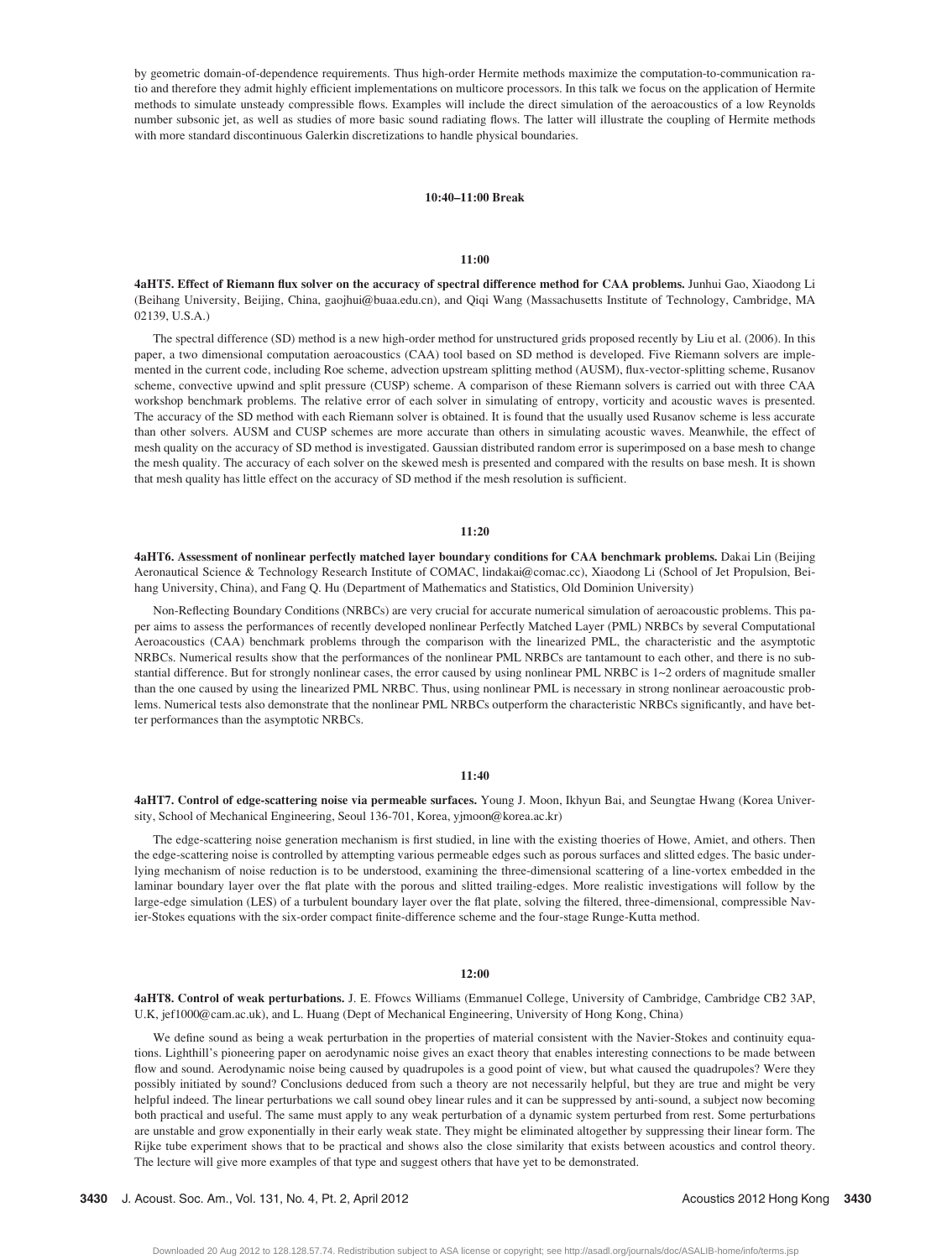### 12:20

4aHT9. A new algorithm for deghosting in passive acoustic air surveillance systems. Xuelei Zhang, Jie Feng, and Zhaoli Li (The Third Research Institute of China Electronics Technology Group Corporation, Beijing 100015, China, zhangxuelei2008@gmail.com)

This paper addresses the false association (called ghosts) problem of multi-target tracking in a distributed passive acoustic sensor network. To eliminate these ghosts, a new deghosting scheme based on the generalized triangulation has been proposed. First, the received angle information of different targets is reordered by using the gray theory to obtain the correct sequence. Successively, time span match triangulation based on pretreatment algorithm of angle association is used to get the most-likely position of different targets. Last, the residual ghosts are cancelled by using a reasonable hypothesis and third site notarization. The validity of the proposed scheme is evaluated using both simulation and experimental results.

# THURSDAY MORNING, 17 MAY 2012 S425, 9:15 A.M. TO 12:20 P.M.

### 12:40

4aHT10. A robust selection method of time-delay difference for DOA estimation. Zhiyu Li, Zhiguo Hou, and Zhaoli Li (The Third Research Institute of China Electronics Technology Group Corporation, lizhiyu79@126. com)

DOA estimation method base on time-delay differences is used widely in the field of passive source location because its solidity in interference circumstance. To meet the real-time demands of some location systems, a time-delay differences robust selection method is presented in this paper by analysis of DOA estimation errors. In this method, only part of time-delay differences is estimated for the measuring of DOA to reduce the computational complexity. Computer simulation results indicate the new method has less computational cost by contrast with traditional method, and based on the reasonable time-delay differences the DOA estimation results are more accurate.

# Session 4aID

# Interdisciplinary: Workshop on Publishing Excellence in the Journal of the Acoustical Society of America

Ning Xiang, Cochair xiangn@rpi.edu

Li Cheng, Cochair mmlcheng@inet.polyu.edu.hk

Chair's Introduction—9:15

# Invited Papers

### 9:20

4aID1. Gauging the likelihood for acceptance of a paper submitted to the Journal of the Acoustical Society of America. Allan Pierce (Acoustical Society of America, P.O. Box 339, East Sandwich, MA 02537, adp@bu.edu)

Authors contemplating submitting papers to the Journal of the Acoustical Society of America (JASA) should first determine whether JASA is an appropriate journal, as it is possible that submissions for which this is not the case will be immediately rejected. A principal criterion is whether the paper will find a wider readership with JASA publication than with an alternative journal. If the appropriateness for JASA may not be manifestly obvious to the editors, then the authors should submit a cover letter explaining why, and they should write their paper so that there is a clear tie-in with articles previously published in JASA, preferably recent articles. Authors are advised to select the Associate Editor who is most likely to be familiar with the subject matter of the paper. Given that the paper is appropriate and an Associate Editor can be identified who is willing to handle the paper, it will be subsequently judged for possible acceptance based on several criteria: the most important being whether the paper is (i) original, (ii) significant, (iii) clearly written, and (iv) suitably limited in scope. The significance criterion is discussed at some length. The talk is illustrated by several disguised examples of recent submissions which were rejected.

#### 9:40

4aID2. Understanding the peer-review process in the Journal of the Acoustical Society of America. Ning Xiang (Graduate Program in Architecture, Rensselaer Polytechnic Institute, 110 8th Street, Troy, New York, 12180, xiangn@rpi.edu)

The Journal of Acoustical Society of America (JASA) is an archival, peer-reviewed journal that has served the acoustics community for over 80 years. A rigorous peer-review process often results in significantly improved manuscripts qualified for publication; it also allows relative academic freedom and fairness. To help prospective authors disseminate their research results and progress, the JASA editorial board regularly publishes detailed, updated information, and guidelines. In addition to following these guidelines, a better understanding of the peer-review process is also critically important for prospective authors. This talk will provide some insights into the different roles and the interrelationship between the author(s), and the reviewers. This talk will also discuss criteria for accepting manuscripts, and engagement of knowledgeable reviewers using some disguised examples.

4a THU. AM

4a THU. AM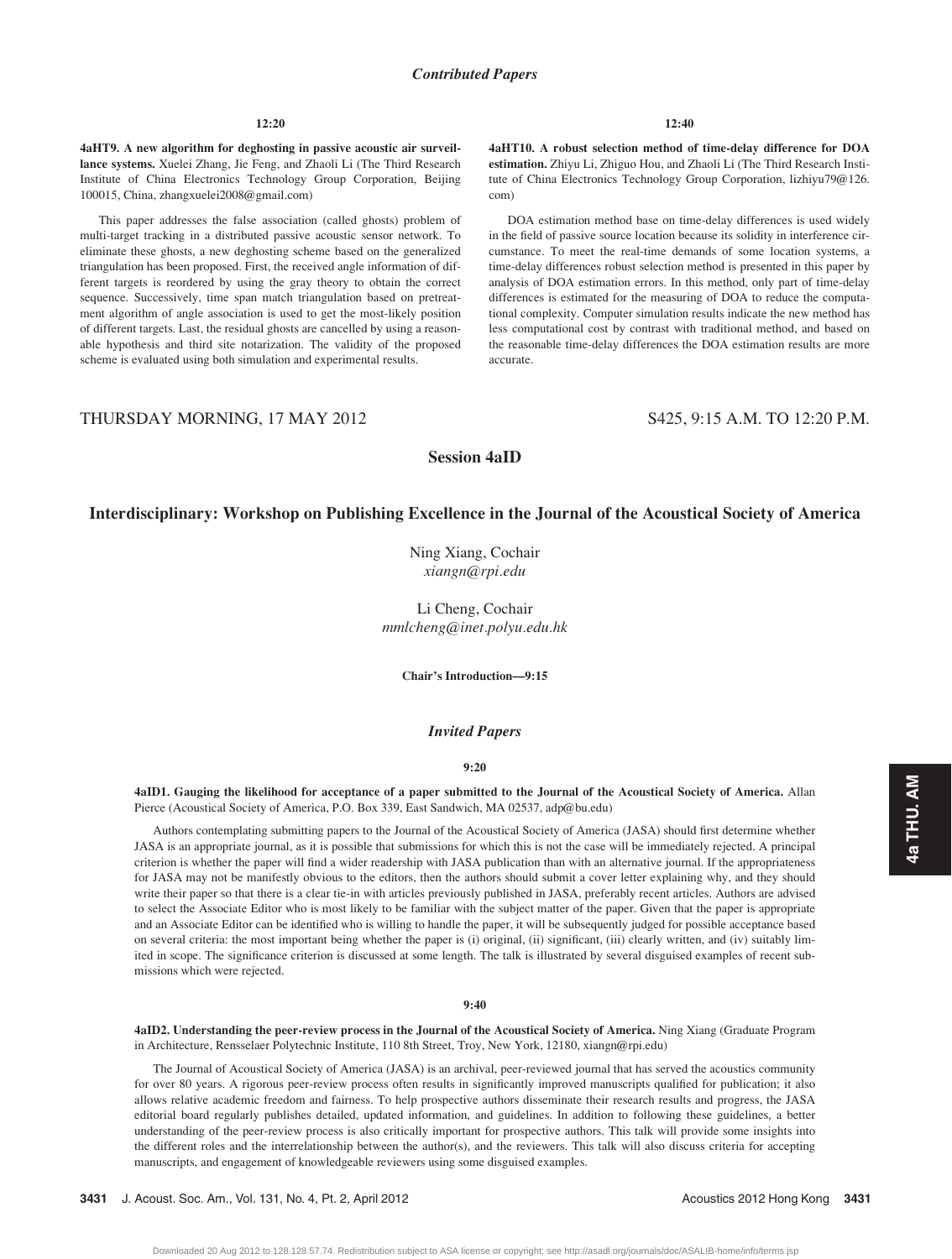### $10:00$

### 4aID3. One person view on publishing in JASA and JASA Express Letters. Whitlow W. L. Au (Hawaii Institute of Marine Biology, 46-007 Lilipuna Road, wau@hawaii.edu)

One of the strengths of the Acoustical Society of America (ASA) is the multi-disciplinary aspects of the society. Engineers, physicists, mathematicians, biologists, psychologists, physiologists, and speech researchers plus others are part of our society. The ASA can be broadly divided into two groups, those in the physical sciences and those in the life or natural sciences with signal processing bridging both groups. JASA reflects this diversity. Manuscripts by those in the physical sciences depend heavily on mathematical and physical modeling and various types of equations, while in the natural sciences spectrograms, various types of statistics and hypotheses testing are often used. Nevertheless, certain factors with regard to quality must be met by all authors. The articles should contribute new knowledge, be written in English and be grammatically correct. The approach or methodology must be sound. The results should be clearly presented whether in tables, graphs or in verbiage. Finally, the discussion and conclusions should be to the point, clearly presented so the authors' arguments and points can be easily understandable. Associate editors should be assisting authors in getting their papers published. Responsibility for the content lies totally with the authors and not one bit with the associate editors.

# 10:20

4aID4. Publishing in the Journal of the Acoustical Society of America. Zhaoyan Zhang (UCLA School of Medicine, 31-24 Rehab Center, 1000 Veteran Ave., Los Angeles, CA 90095-1794, zyzhang@ucla.edu)

Peer-reviewed journals such as the Journal of the Acoustical Society of America provide researchers the best venue to distribute research accomplishments to a broad readership. While this publishing process may be time-consuming and sometimes frustrating, authors can take an active control of this process by preparing a good-quality manuscript and acquiring a better understanding of the peer-review process. The purpose of this talk is to share the present author's experiences as an JASA author and a current JASA associate editor in preparing a publishable manuscript for JASA. Suggestions are given on how to prepare a scientifically significant manuscript and how to benefit from the peer-review process to further improve the manuscript.

### 10:40–11:00 Break

### 11:00

4aID5. Authors' sharing on handling reviewers' comments. S.K. Tang (Department of Building Services Engineering, The Hong Kong Polytechnic University, besktang@polyu.edu.hk), and L. Cheng (Department of Mechanical Engineering, The Hong Kong Polytechnic University)

JASA is a highly reputable journal in acoustic community and publishing in the journal is very important to academia. In the universities in Hong Kong at least, a publication in JASA could affect staff appraisal outcome. The journal has very professional editors and a secretariat office, who screen all the submissions before sending them out to reviewers. To publish in JASA, quality of the work is certainly of prime importance. However, the responses to reviewers' comments can sometimes play an important role in the process, especially on controversial issues. We believe that authors and reviewers are equal in the whole process but comments from both the editors and reviewers must be handled professionally. In this presentation, we would like to offer our views from an author's perspective. In particular, we would like to share some experiences and discuss some issues which we think could affect the final decision on a submission.

### 11:20

4aID6. Guidelines for prospective authors to submit acceptable manuscripts to the Journal of the Acoustical Society of America. Sean F. Wu (Wayne State University, sean\_wu@wayne.edu), and Ning Xiang (Rensselaer Polytechnic Institute, Graduate Program in Architectural Acoustics, 110 8th Street, Troy, New York, NY 12180)

The Editor-In-Chief of the Journal of the Acoustical Society of America (JASA) has recently compiled a list of problems in the manuscripts submitted to JASA that often lead to an outright rejection by the Associate Editors handling their review. These problems often occur during submission and writing of a manuscript. They include selecting a title, listing the authors, composing an abstract, defining the scope of work, presenting the background and significance of the research, reporting and discussing the major discovery, ideas and results, showing the work and results that have been published by others in other journals already, drawing concise conclusions, citing references, displaying equations, figures, tables, etc. Last but not the least is the English writing that should be grammatically correct and easy to understand by someone with a similar background. This talk gives a quick overview of these potential problems, which are frequently shown in the manuscripts submitted by authors overseas. The goal of this talk is to provide helpful suggestions and guidelines to the prospective authors whose native language is not English to submit manuscripts that can pass the initial screening and ultimately get published in JASA. Disguised examples of some problematic manuscripts are discussed and analyzed.

### 11:40

4aID7. Discussions on publishing excellence in the Journal of the Acoustical Society of America and JASA Express Letters. Ning Xiang (Graduate Program in Architectural Acoustics, Rensselaer Polytechnic Institute, Troy, New York, xiangn@rpi.edu), and Li Cheng (Department of Mechanical Engineering, The Hong Kong Polytechnic University, Hung Hom, Hong Kong)

This workshop involves a number of invited speakers from the editorial board members of the Journal of the Acoustical Society of America (JASA, including JASA Express Letters) and from representative JASA paper authors to discuss the JASA peer-review process, the criteria for accepting manuscripts, and successful preparation of manuscripts for JASA publications. Following the presentations by the invited speakers, a panel discussion offers a platform for those in the audience, particularly potential authors, to ask relevant questions and for the panelists to give multiple replies. The panelists also include a liaison from the American Institute of Physics to the Acoustical Society of America for all publishing affairs. [The panelists: Whitlow Au, Li Cheng, Robert Harington, Allan Pierce, S.K. Tang, Sean Wu Ning Xiang, Zhaoyan Zhang]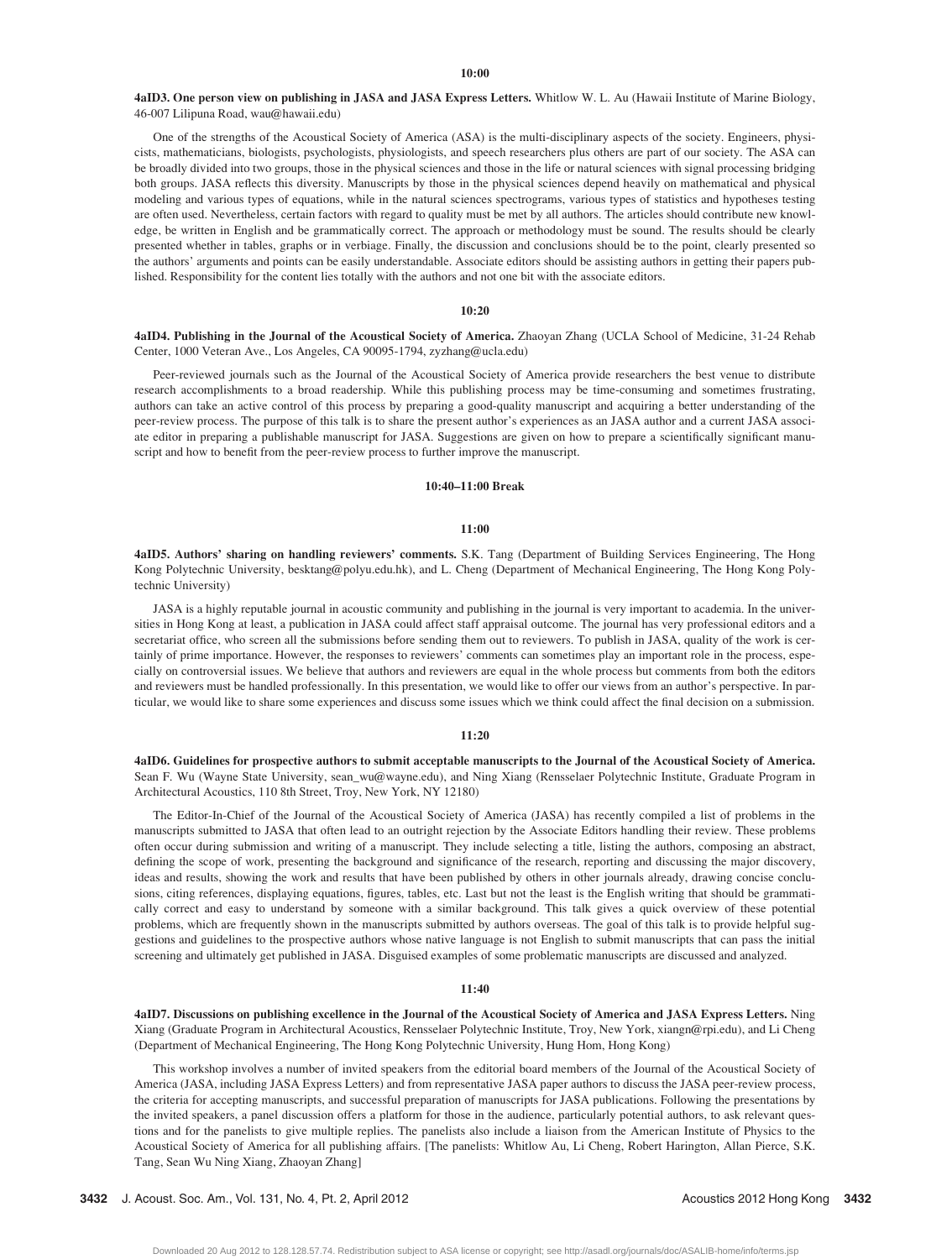# Session 4aMU

# Musical Acoustics and Psychological and Physiological Acoustics: Musical Timbre: Perception and Analysis/Synthesis I

James W. Beauchamp, Cochair jwbeauch@illinois.edu

Andrew B. Horner, Cochair horner@cse.ust.hk

# Invited Papers

### 9:20

4aMU1. Real-time segmentation of the temporal evolution of musical sounds. John Glover, Victor Lazzarini, and Joseph Timoney (National University of Ireland, Maynooth, john.c.glover@nuim.ie)

Since the studies of Helmholtz, it has been known that the temporal evolution of musical sounds plays an important role in our perception of timbre. The accurate temporal segmentation of musical sounds into regions with distinct characteristics is therefore of interest to the study of timbre perception as well as to different forms of sound modelling and manipulation. Following on from recent work by Peeters and Caetano et al, this paper presents a new method for the automatic segmentation of the temporal evolution of isolated musical sounds in real-time. We define attack, sustain and release segments using cues from a combination of the amplitude envelope, the spectro-temporal evolution and a measurement of the stability of the sound that is derived from the onset detection function. We conclude with an evaluation and discussion of some potential applications of the method.

#### 9:40

4aMU2. Impact of MP3-compression on timbre space of sustained musical instrument tones. Chung Lee, Andrew Horner (Hong Kong University of Science and Technology, im.lee.chung@gmail.com), and James Beauchamp (University of Illinois at Urbana-Champaign)

MP3 compression is widely used in music sharing and storage. A number of studies have investigated the discrimination of instrument tones after MP3 compression. Additionally, a number of previous studies have evaluated other data reduction methods including frequency modulation (FM) synthesis, wavetable synthesis, and principal component analysis (PCA). However, these studies have not considered the impact on timbre space after data reduction. In this study, listening test subjects were asked to rate the dissimilarity of all pairs of original instrument tones. The same process was done on MP3-compressed tones with various bit-rates. Correlation analysis was done on the dissimilarity data of the original and compressed tones to see if MP3 compression caused a significant impact on the perceptual distance between instrument pairs. The multidimensional scaling (MDS) solutions of the original and compressed tones were also compared to see if the timbre space was significantly altered after MP3 compression (e.g., would a clarinet sound more or less similar to an oboe after MP3 compression?) [This work was supported by RGC grants 613510 and 613111.]

### 10:00

4aMU3. Investigation of timbre saliency, the attention-capturing quality of timbre. Song Hui Chon and Stephen McAdams (CIRMMT, Schulich School of Music, McGill University, 555 Sherbrooke Street West, Montreal QC, Canada H3A 1E3, songhui.chon@mail.mcgill.ca)

Timbre saliency is defined as the attention-capturing quality of timbre. Saliency differences between timbres were measured using a tapping technique in which the stronger beat in ABAB isochronous sequences was reproduced by the listener, the idea being that the more salient timbre would capture listeners' attention and be chosen more often as the strong beat. A timbre saliency space was defined in which the distance between a pair of timbres corresponded to the difference in timbre saliency. Stimuli were generated with 15 orchestral instruments, equalized in pitch, loudness and duration. Data from 40 participants yielded a one-dimensional CLASCAL solution with two latent classes and specificities. Latent class structure shows no relation with gender, musicianship or age. Testing audio descriptors from the Timbre Toolbox [Peeters et al., 2011, J. Acoust. Soc. Am., 130, 2902-2916], the odd-even harmonic energy ratio explains 51% of the variance along this dimension. A combination of tristimulus (band 3) and odd-even ratio explains 73% of the variance in the mean saliencies of individual sounds across all other comparison sounds. Mean saliency thus seems to depend on the high-frequency harmonic energy and spectral envelope jaggedness, whereas saliency comparisons between timbres depend more on spectral envelope jaggedness.

#### 10:20

4aMU4. Toward an effective use of timbre in data sonification. Hiroko Terasawa (University of Tsukuba/JST-PRESTO, terasawa@ tara.tsukuba.ac.jp)

The spectro-temporal structure of a sound determines its timbre, and carries musically interesting information such as instrument type and performance expressions. Using timbre in data sonification can be viewed as an inverse transform of this process: Expressing data with timbre is equivalent to designing the spectro-temporal structure of a sound. Taking that into account, timbre is most effectively used in sonification by projecting time-series data onto the spectro-temporal structure of a sound. The temporal structure of the data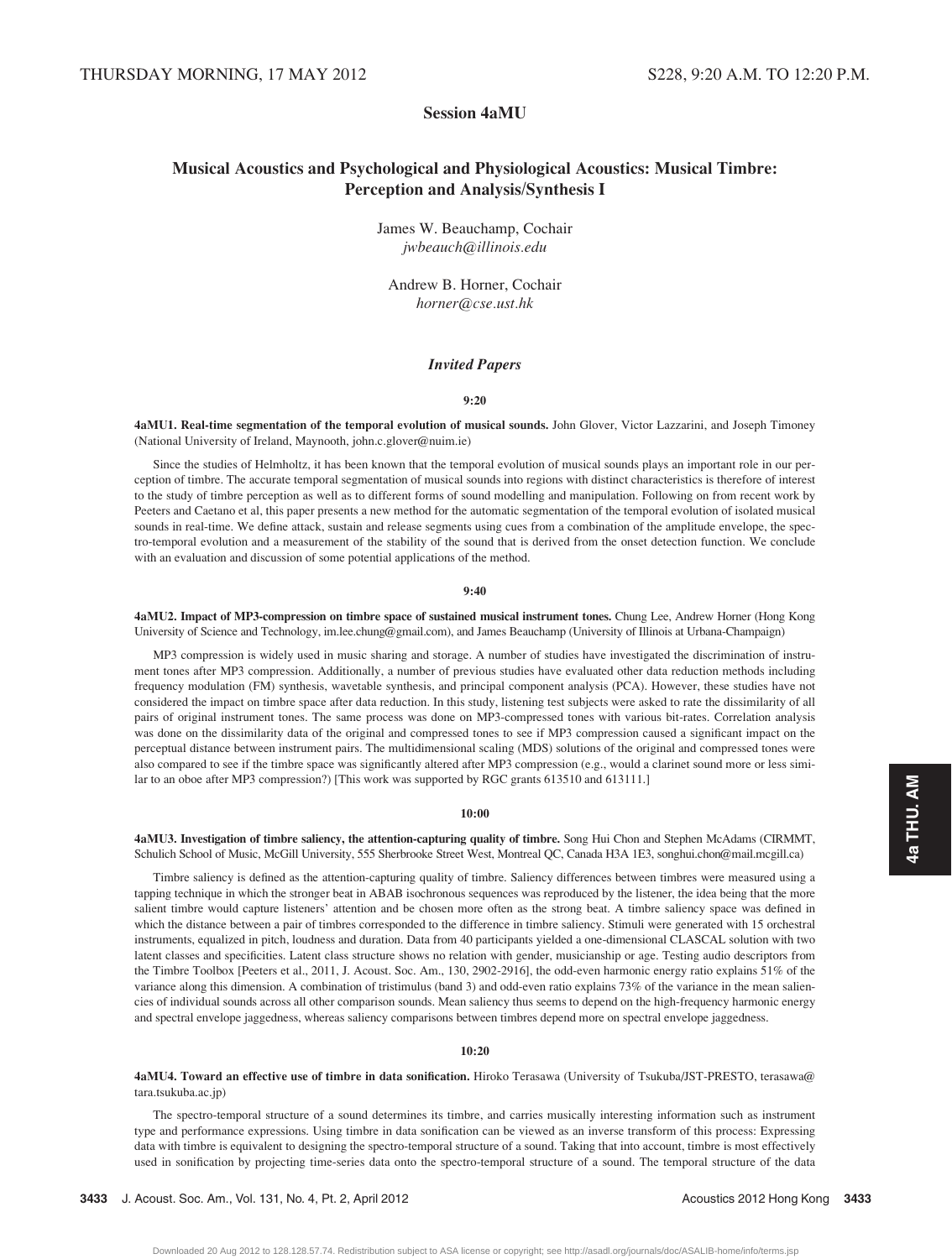often differs from the archetypal spectro-temporal structure of traditional instrumental sounds. But this discrepancy contributes to novel musical expression, based on novel timbre design. From this perspective, some sonification works are presented, such as ones produced by sonification of dynamic motion of genetically-modified worms and dynamic transitions of brain-wave data. Based on these examples, methods for effective and expressive use of timbre in data sonification will be presented.

### 10:40–11:00 Break

# 11:00

4aMU5. Wind instrument sound design with centroid-controlled spectral template synthesis. Simon Wun, Andrew Horner (HKUST, simonwun@ust.hk), and James Beauchamp (UIUC)

Most previous sound synthesis research has been oriented to instrument imitation and data reduction, whereas perceptual control has received little attention. In other words, the parameters in traditional sound synthesis are not perceptually meaningful. Using common synthesis techniques such as multiple wavetable synthesis and additive synthesis, we have no obvious way to imitate acoustic tones while allowing perceptual control. An important perceptual parameter is spectral centroid, which strongly correlates with a sound's brightness. Spectral centroid and attack time are two universally-recognized timbral features that strongly influence discrimination and identification of musical instruments. This paper investigates the generality and effectiveness of spectral template synthesis, a perceptually-based technique for synthesizing wind instrument tones. Synthesis from spectral envelope templates is driven by spectral centroid or other control functions. Control by spectral centroid has the advantage of direct manipulation of a perceptually-salient feature. Unlike other synthesis techniques, spectral template synthesis is designed to track changes in spectral centroid and mimic acoustic tones at the same time. This work has application in the synthesis of natural realistic sounds that go beyond the normal timbral boundaries of acoustic instruments. [This work was supported by RGC grants 613510 and 613111.]

### 11:20

4aMU6. Relating timbre discrimination to perceptual distances between interpolated percussive timbres. William L. Martens and Mark McKinnon-Bassett (Faculty of Architecture, Design and Planning, University of Sydney, NSW 2006, william.martens@sydney.edu.au)

A set of percussive timbres was generated using a hybrid resynthesis that was based upon the analysis of recorded conga and bongo drums. Comprising the set were drum timbres resulting from parametric variation in both damping of the low-frequency resonance associated with pitch of the drum, and variation in a higher-frequency resonance associated with percussive attack transients. Listeners were presented with all pairwise comparisons of the synthetic drum sounds, and were asked first to perform timbral discriminations for each pair, and subsequently to produce pairwise dissimilarity judgments. Underlying perceptual scales values were derived for each timbre from discrimination performance along the two manipulated stimulus dimensions, and these values predicted well the perceptual distances that were fit to the stimulus space coordinates derived from the dissimilarity judgments. Taken together, the results provide a basis for developing a reliable control structure for the synthesis of such percussive timbres.

# Contributed Papers

### 11:40

4aMU7. Individual differences in the relative salience of percussive timbre dimensions. Mark McKinnon-Bassett and William L. Martens (Faculty of Architecture, Design and Planning, The University of Sydney, NSW 2006, mbas4365@uni.sydney.edu.au)

A set of nine percussive timbres was generated by varying parameters of two resonant filters incorporated in a hybrid resynthesis of recorded drum sounds. Three values of damping for a lower-frequency resonance were factorially combined with three center-frequency values for a higher-frequency resonance associated with percussive attack transients. Two groups of listeners were asked to produce dissimilarity judgments for all pairwise comparisons of the nine sounds on a ten-point scale. The dissimilarity judgment data from two groups of subjects were combined to form a single dataset for submission to Individual Differences Scaling (INDSCAL) analysis. A common timbre space of just two dimensions was derived along with a subject space that revealed the different weights placed by each subject on each of those dimensions of the derived timbre space. Individual differences in the relative salience of these percussive timbre dimensions were related to the musical training of the listeners.

### 12:00

4aMU8. A new sinusoidal model for synthesis of musical instruments. Sudhendu Raj Sharma (Purdue University, School of Electrical and Computer Engineering, Electrical Engineering Building, 465 Northwestern Ave., Mailbox 429, West Lafayette, IN 47907, sharmasr@purdue.edu), Zhenhao Ge, and Mark J. T. Smith (Purdue University, School of Electrical and Computer Engineering, Electrical Engineering Building, 465 Northwestern Ave., West Lafayette, IN 47907)

Many algorithms have been developed over the years to synthesize acoustic sounds and are now used commercially in acoustic synthesizers and digital keyboard products. The issue with these algorithms is the tradeoff among sound fidelity, algorithm complexity, and hardware/storage requirements-the last two of which are directly related to the cost of the system. In this reported work, we introduce a new sinusoidal model for digitally synthesizing musical instruments. The new algorithm has unusually high fidelity, minimal memory requirements, and high computational efficiency. The algorithm is based on the "analysis-by-synthesis overlap add" (ABS/OLA) sinusoidal model, which models musical sounds as a short-time weighted sum of constant frequencies, phases, and amplitudes. The new model we introduce incorporates a novel dynamic pitch and frequency control feature in synthesis that allows very high quality instrument sounds to be generated over a wide range of pitches from a very short sampled recording of the musical instrument. Sound modifications can be performed parametrically within the framework all using fast Fourier transforms (FFTs) for high efficiency. Examples of synthetically generated non-western musical instruments will be presented during the conference and contrasted with competing technologies to illustrate the advantages of the new method.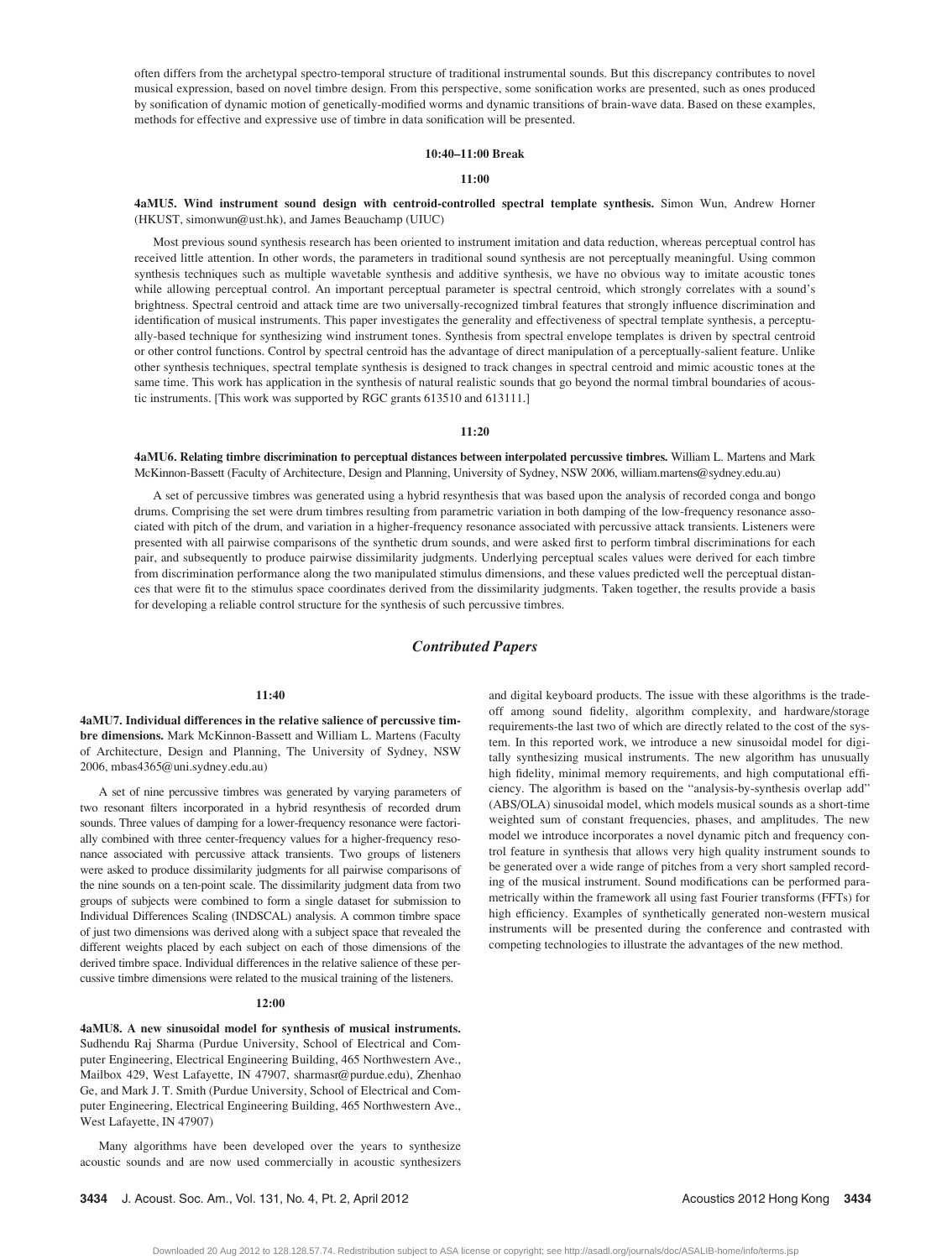# Session 4aNSa

# Noise, Engineering Acoustics, Physical Acoustics, and Signal Processing in Acoustics: Active Noise Control II

Siu-Kit Lau, Cochair slau3@unl.edu

Xiaodong Li, Cochair lxd@mail.ioa.ac.cn

Xiaojun Qiu, Cochair xjqiu@nju.edu.cn

Jun Yang, Cochair jyang@mail.ioa.ac.cn

# Invited Papers

9:20

4aNSa1. Challenges in the implementation of active noise control technologies. Xiaojun Qiu and Ningrong Li (Institute of Acoustics, Nanjing University, xjqiu@nju.edu.cn)

A number of projects have been carried out in Nanjing University to implement active noise control technologies, which include active control of transformer noise, active sound barrier, active noise control in communication chassis, active noise control in natural ventilation windows, active control of large impulsive noise in headset and active noise control in a train compartment. Unlike our previous research, these projects are all funded by industries and the aim is not for doing academic research, but to make commercial prototypes. Various challenges in the implementation of active noise control technologies in these projects to make commercial products are reported and discussed, and main issues to make successful commercial active noise control products are pointed out.

### 9:40

4aNSa2. On family of fractional lower order moment (FLOM)-based algorithms for active noise control of impulsive noise sources. Muhammad Akhtar (The Center for Frontier Science and Engineering (CFSE), The University for Electro-Communications, 1-5-1 Chofugaoka, Chofu, Tokyo 182-8585, Japan, akhtar@ice.uec.ac.jp), and Wataru Mitsuhashi (Department of Communication Engineering and Informatics, The University for Electro-Communications, 1-5-1 Chofugaoka, Chofu, Tokyo 182-8585, Japan)

Active noise control (ANC) is based on the principle of destructive interference of propagating acoustic waves; essentially a cancelling signal is generated and combined with the primary noise to achieve acoustic cancellation around location of the error microphone. In this paper, we consider a very challenging application of ANC for impulsive noise. The impulsive noise can be modeled using non-Gaussian stable process for which second order moment does not exist. The most famous filtered-x-LMS (FxLMS) algorithm for ANC systems, is based on minimization of the variance of the error signal, and therefore, becomes unstable for the impulsive noise. It has been shown that filtered-x least mean p-power (FxLMP) algorithm; based on minimizing the fractional lower order moment (FLOM) that does exist for stable distributions; gives robust performance for impulsive ANC. However, the convergence speed of the FxLMP algorithm is very slow. Recently; we have proposed various variants of FxLMP algorithm, so that an improved convergence and noise reduction performance is achieved. In this paper, we propose modifying and employing generalized normalized LMP algorithm (GNLMP) algorithm for ANC of impulsive noise. The computational complexity of proposed algorithm is comparable to the existing FLOM-based ANC algorithms. Extensive simulations are carried out, which demonstrate the effectiveness of proposed algorithm. We observe that, in comparison with the existing FLOM-based ANC algorithms, the proposed algorithm gives best performance for ANC of impulsive noise sources.

# Contributed Papers

### 10:00

4aNSa3. Performance of active noise barrier with a moving sound source. Jiancheng Tao, Yiqing Deng, and Xiaojun Qiu (Key Laboratory of Modern Acoustics (MoE), Institute of Acoustics, Nanjing University, Nanjing 210093, China, jctao@nju.edu.cn)

Active noise control is an effective technology to improve noise reduction performance of traditional passive noise barriers at low-frequencies. Previous researches on active noise barriers are mainly on the assumption that the primary sound source is stationary. Effects of source motion on the performance of an active noise barrier are investigated in this paper. First, an analytical model of a passive barrier with a moving sound source is introduced, which can be used to calculate the primary sound field distribution in time domain. Then, the performance of applying active noise control on such a barrier is investigated numerically. Finally, the experimental results with a practical prototype of active noise barrier will be reported and be compared with the numerical results.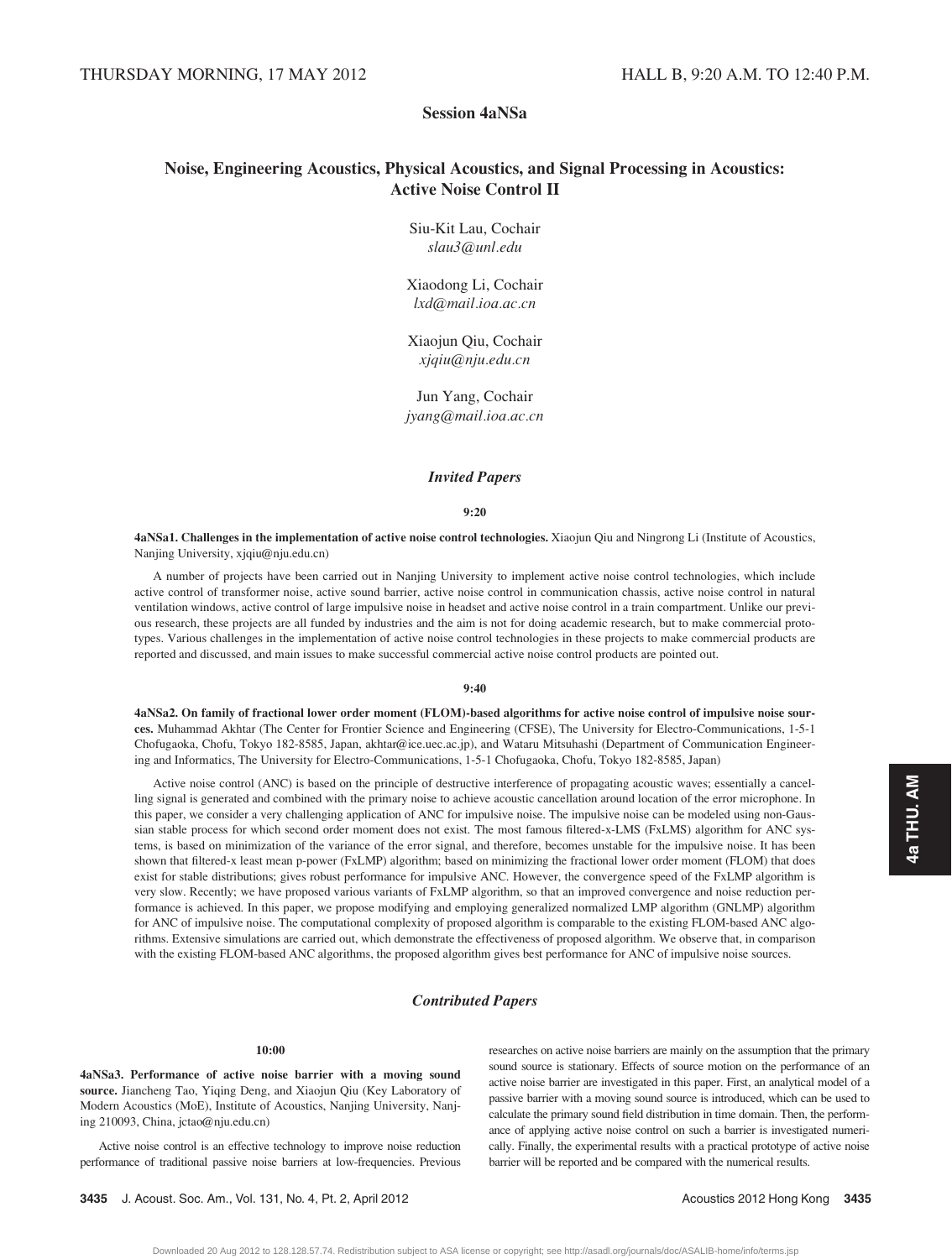### $10:20$

4aNSa4. Active control of exhaust noise using an air horn. Dongki Min, Deokman Kim, and Junhong Park (Hanyang University, 133-791, dkmin@ hanyang.ac.kr)

The noise generated by internal combustion engine is reduced by passive muffling systems. For the passive muffling system, its performance significantly degrades especially when multiple low frequency tonal components exist in the flow. The tonal components occur from explosion process of the engine, and radiates as a monopole from the outlet. In this study, active noise cancelation using FxLMS algorithm is proposed to reduce the exhaust engine noise. Air-horn which is capable of being operated at high temperatures is proposed for cancelation of the radiated noise. The vibration input the diaphragm of the air-horn allowed the active control of the frequency and phase of the radiated sound. The FxLMS algorithm was used to actively control the sound radiation from the air-horn to achieve cancelation of the noise from the muffler. The sound radiation from the air-horn induces dipole-like noise radiation from the exhaust system, and significantly reduced the radiated sound power.

#### 10:40–11:00 Break

### 11:00

4aNSa5. Research on decentralized adaptive active control for a singlelayer vibration isolation system. Fengyan An, Hongling Sun, Xiaodong Li, and Jing Tian (Key Laboratory of Noise and Vibration Research, Institute of Acoustics, Chinese Academy of Sciences, No. 21, North 4th Ring Road West, Haidian District, Beijing 100190, P.R. China, anfy@mail.ioa. ac.cn)

In this paper, an investigation on decentralized adaptive active control for a single-layer vibration isolation system is introduced. The vibration isolation system consists of a honeycomb table as a vibration source, four rubber isolators in parallel with electromagnetic actuators, and another honeycomb table connected with a rigid base by four rubber isolators as a flexible base. Both simulations and experiments show that the decentralized controller exhibits good performances at frequencies where the tables could be dealt with as rigid bodies. At higher frequencies, however, the system could not work stably because flexible vibrations of the tables become dominant. An experimentally validated optimization method for internal parameters of the decentralized control algorithm is proposed to improve the stability and convergence of the control system.

#### 11:20

4aNSa6. The design of a multi-channel active noise controller with ultra low latency. Kai Chen, Jing Lu, and Xiaojun Qiu (Key Laboratory of Modern Acoustics (MoE), Institute of Acoustics, Nanjing University, Nanjing 210093, China, chenkai@nju.edu.cn)

For wide band noise control, the performance of active noise control systems depends largely on the latency of the controller. The latency of the controller is usually caused by the AD and DA converter, and the normally used Delta-Sigma audio codec is not suitable for a real time active noise control system because several milliseconds time delay of the codec will lead to non-causality of the whole control system. In this paper, an ultra low latency multi-channel audio input and output system is described. The data of the system can be interacted with a float-point DSP, where a high efficient multi-channel feed-forward control algorithm is embedded. The proposed controller also includes an ARM processor, which is in charge of the friendly user interface.

### 11:40

4aNSa7. Novel application of PVDF film in active noise control through windows. Jeremy Lane (NZi3, University of Canterbury, 69 Creyke Rd, Ilam, Christchurch 8041, jeremy.lane@pg.canterbury.ac.nz), John Pearse, and Stefanie Gutschmidt

PVDF film has been used widely used in active control solutions for noise and vibration. In this work, due to the transparent property of PVDF film and the proven possibility of transparent electrodes, the feasibility of PVDF film's use in the construction of a second source for active noise control (ANC) through windows is considered. Sound pressure level measurements are described to establish the feasibility of PVDF in this application. Different configurations, using glass and acrylic glass backing materials of varying thicknesses, of PVDF film speaker are reported and compared. Finally comments are made on relative performance and the overall likelihood of use in an ANC application for windows.

### 12:00

4aNSa8. A broadband active control algorithm without cancellation path modeling. Min Gao and Xiaojun Qiu (Key Laboratory of Modern Acoustics (MoE), Institute of Acoustics, Nanjing University, Nanjing 210093, China, gaomin1221328@163.com)

Recently, an active control algorithm without cancellation path modeling has been investigated, which does not require identification of the cancellation path. The algorithm adopts the standard LMS to update the adaptive filter coefficients, but unlike the FXLMS algorithm, the reference signal does not need to pass through the cancellation path model and the proper update direction of the adaptive filter coefficients is chosen automatically by monitoring the excess noise power. Simulation and experimental results show that the algorithm works well to sinusoidal noise, multi-tune noise and narrowband noise within 40 Hz bandwidth, with similar noise reduction performance to that of the FXLMS algorithm. However, it is found that the algorithm does not work well for broadband noise and wider narrowband noise. Aiming at this, this paper investigates the mechanism of the algorithm for broadband noise and explores potential solution to the problem.

### 12:20

4aNSa9. An investigation on passive-active absorption system in a water-filled impedance tube. Xiaolin Wang, Bilong Liu, and Jing Tian (Key Laboratory of Noise and Vibration Research, Institute of Acoustics, Chinese Academy of Sciences, No. 21, North 4th Ring Road West, Haidian District, Beijing 100190, P.R. China, wangxiaolin@mail.ioa.ac.cn)

A hybrid passive-active sound absorption structure is experimentally investigated in a water-filled impedance tube. The surface impedance of the passive material is manipulated by active parts to match the impedance of medium, and consequently to improve sound absorption performance at lowfrequency range. Parameters such as boundary, material thickness and position of secondary source are optimized by numerical analysis to achieve high absorption coefficient. Experimental results show that the developed hybrid structure has potential to improve sound absorption at low frequency range.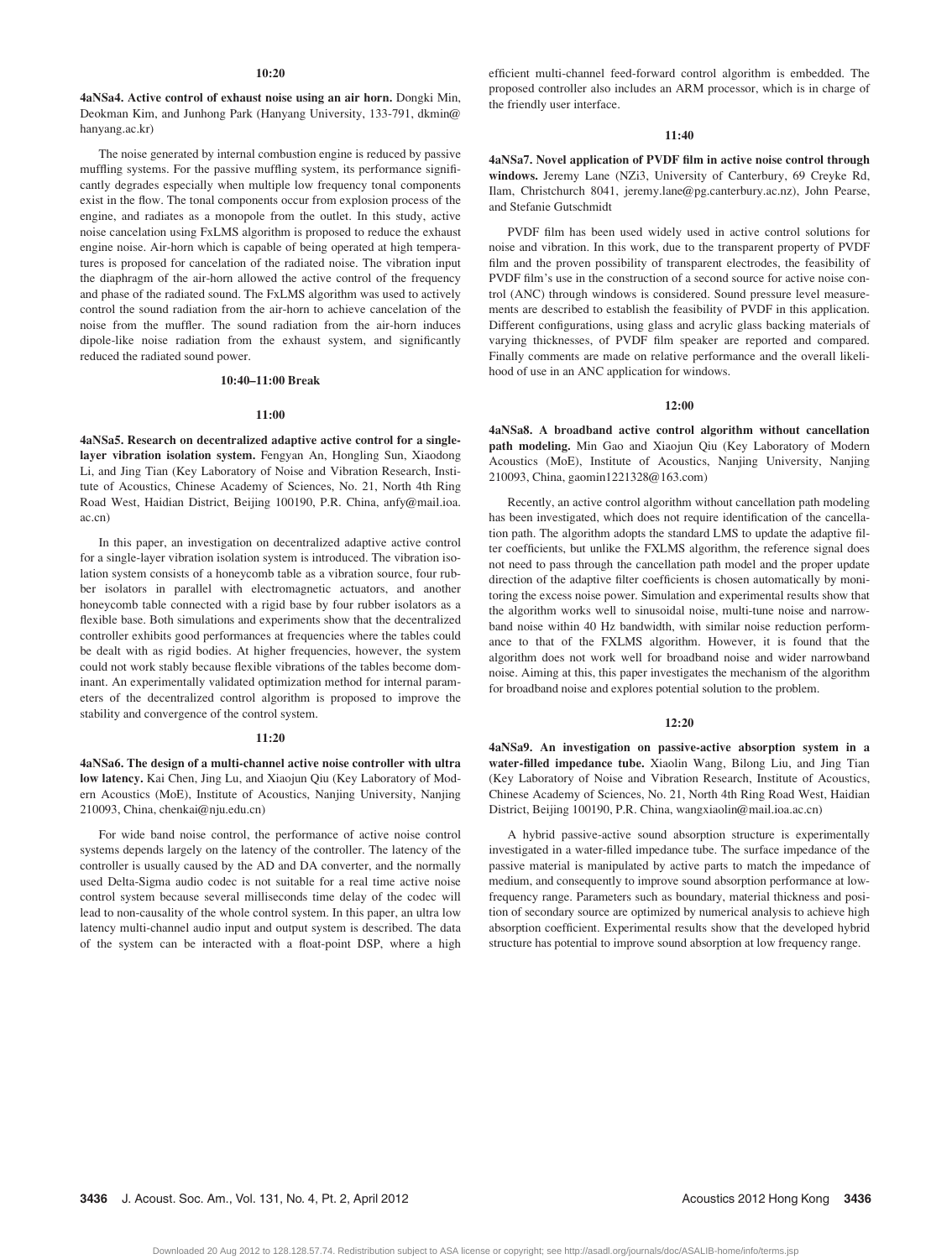# Session 4aNSb

# Noise, Architectural Acoustics, Animal Bioacoustics, and ASA Committee on Standards: Soundscape and Its Application I

Brigitte Schulte-Fortkamp, Cochair schulte@mach.ut.tu-berlin.de

> K. C. Lam, Cochair kinchelam@cuhk.edu.hk

# Invited Papers

#### 9:20

4aNSb1. Why soundscape? The new approach to "measure" quality of life. Brigitte Schulte-Fortkamp and Kay Voigt (Technische Universität Berlin, Germany, bschulte\_f@web.de)

It is now about 15 years that Soundscape came into the field of community noise and sound quality. The Soundscape approach has provided essential knowledge for the demanding tasks which are required for the design and planning of sustainable environments to support to wellbeing, health, and quality of life, respectively. The multidimensional Soundscape approach puts emphasis on the way the acoustic environment is perceived, experienced and understood by the individual and by society (ISO/TC 43/SC 1/WG 54). Moreover, it accounts for people's concerns and integrates the exposed people as experts. The process of tuning of noise pollution or sound design with respect to the expertise of people's mind is related to the strategy of triangulation of interdisciplinary data. Moreover, the Soundscape approach provides the frame work to integrate contextual and subjective variables to improve the respective Soundscape with regard to people's expertise. This paper will highlight the process of Soundscape and its application with respect to ISO/TC43/SC 1/WG 54 and the COST network TD0804 on Soundscape and Landscape with regard to its implementation and dissemination in the diverse fields of acoustic environments and its definitive meaning concerning quality of life.

#### 9:40

4aNSb2. Perceived soundscapes in relation to transport related annoyance, context and personal characteristics; psychometric analyses. Irene van Kamp (MGO, RIVM, P.O. Box 1, 3720 BA, irene.van.kamp@rivm.nl), Elise van Kempen, and Danny Houthuijs

Most studies into perceived soundscapes have addressed subjective soundqualities at a (very) low scale level, such as parks, recreational area's and squares. Studies into the effects of transport related noise seldom incorporate perceived soundscapes and are typically focussed on negative effects, such as annoyance, sleepdisturbance and environmental worry. It would be valuable to know how people describe their sound environment in areas with varying levels of road-, air or rail noise. Available data on perceived soundscapes from the two Schiphol surveys in 2002 and 2005 allowed us to perform such analyses. The intercorrelations were studied between dimensions of perceived soundscapes, annoyance, arousal as well as several measures at the contextual, social and psychological level, sometimes referred to as non-acouticsl factors. Results shed light on the construct validity of the perceived soundscape scale and may contribute to further refinement of this instrument.

### 10:00

4aNSb3. The link between soundscape perception and attention processes. Fiebig Andre´ (HEAD Acoustics GmbH, Ebertstr. 30a, 52134 Herzogenrath, Germany, andre.fiebig@head-acoustics.de)

In order to understand the perception and evaluation of soundscapes, it appears mandatory to concentrate not only on constellations of sources and their contributions to the acoustic environment, but also to consider attention processes towards sound sources. It is widely known that a listener can easily focus on a certain source and can suppress the noise of other sources, which is called cocktailparty effect. It is assumed that this effect greatly influences the general appreciation of the whole soundscape. However, the process, why people focus on certain sound sources and how this influences the overall evaluation, has to be explored. A detailed knowledge about the (often subconscious) focussing on sources in multi-source soundscapes would be very helpful for design purposes, to attract deliberately attention to certain sound sources leading to positive feelings for the majority of soundscape visitors. Laboratory results dealing with the effect of source attention and its impact on soundscape evaluation were already published. In these surveys it was found that the processes, in which way the global impression changes due to the attention attraction to certain sources, seem to be complex. The paper will focus now on in-situ assessments and will show new results gained in field experiments.

### 10:20

4aNSb4. From noise control to sound design: the class room as a soundscape project. Juergen Bauer (Waterford Institute of Technology, Ireland, jbauer@wit.ie)

As part of an overall campus building project, the Department of Architecture in Waterford Institute of Technology in Ireland moved to provisional premises in autumn 2011, in a city centre former warehouse, dating from 1875. While this building is a fine example of historic industrial architecture which was previously used successfully as a museum, as a school venue it is "acoustically seen"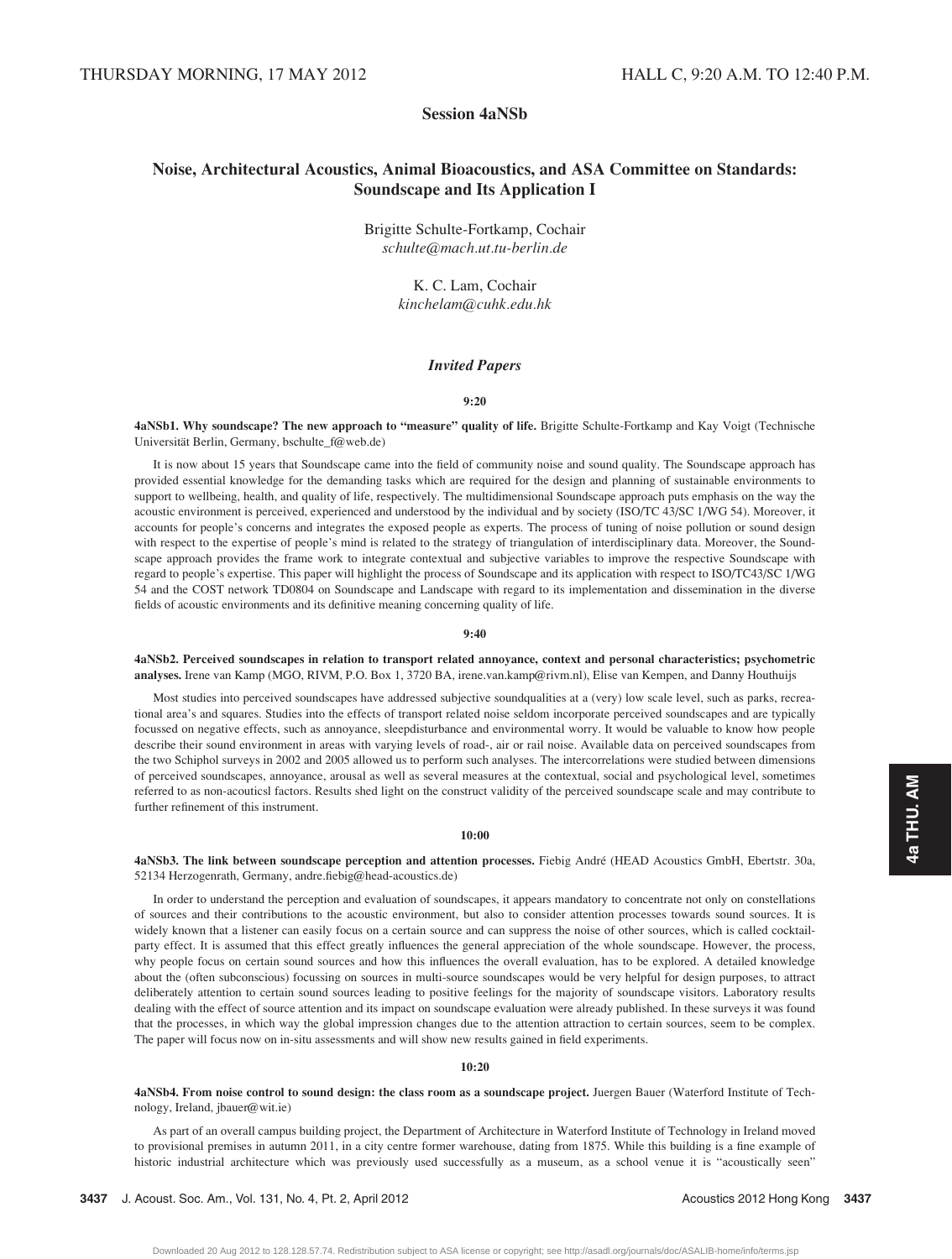inappropriate. The studios are more halls rather than rooms and have an approx. height of 5 meters; two classes share one unit and are subdivided by screens, with lectures and tutorials needing to be scheduled at different times in order to avoid (acoustic) clashes. Most surfaces are hard, and in some cases, the class units are even exposed to open galleries and circulation areas. How can the noise problem be transformed into a soundscape project? How can the current situation be used to develop sound as a design tool that informs the awareness about sound phenomena, strengthen the understanding of sound mitigation and instill the confidence to design it? This paper investigates different approaches as to how to introduce sound as a design tool in early architectural education and summarizes the learning outcomes from using the class room as a sound design lab.

### 10:40–11:00 Break

### 11:00

4aNSb5. A case study of soundscape design based on acoustical investigation. Hui Ma and Sen Zhang (School of Architecture, Tianjin University, No. 92, Weijin Road, Nankai District, Tianjin 300072, China, mahui@tju.edu.cn)

Jinwan square is an important part of Haihe river, mother river of Tianjin, a Chinese city. In order to create a lively and comfortable environment for Jinwan square, soundscape design is necessary because the acoustical situation in this square is evaluated to be noisy and boring. Based on the sound investigation held in four seasons including sound level, sound type, the relationship between different sounds and sound expectation, a soundscape design focusing on adding natural sounds and controlling both road traffic noise and construction noise was done. Through this study, the process and the method of how to do a soundscape design in certain area were tried to be concluded.

#### 11:20

4aNSb6. Human-machine interaction as influencing factor of indoor soundscape evaluation. Jochen Steffens (Duesseldorf University of Applied Sciences, ISAVE, Josef-Gockeln-Strasse 9, 40474 Duesseldorf, Germany, jochen.steffens@fh-duesseldorf.de), Brigitte Schulte-Fortkamp (Technische Universität Berlin, ISTA, Einsteinufer 25, 10587 Berlin, Germany), and Joerg Becker-Schweitzer (Duesseldorf University of Applied Sciences, ISAVE, Josef-Gockeln-Strasse 9, 40474 Duesseldorf, Germany)

In many ways people interact with machines like vehicles or household appliances. Thereby they consciously and unconsciously perceive information about the machines' performance and operating state. Apart from visual or haptic feedback important information is transferred via the acoustical input. In order to design well-assessed indoor soundscapes like car interiors or kitchen it is essential to involve people in early product development processes. However, in order to evoke everyday perception processes in listening studies and to ensure ecological valid sound evaluations realistic human-machine interaction has to be reconstructed. Only under quasi-real conditions the user needs acoustical feedback from the used devices. This determines the user's attitude to the sound and thus to its evaluation to a large extent. Within this contribution case studies will be presented which expound the influence of interaction on cognitive, emotional, and motivational aspects within the sound evaluation in soundscape research.

### 11:40

4aNSb7. Soundscape case study: acoustics, ecology and its anthropological sense. Zhiyong Deng (College of Music, Capital Normal University, No. 105, Xisanhuan North Road, Beijing 100048, China, dzy@cnu.edu.cn), Guowen Zhou, Wei Hua (College of Music, Guangxi Arts Institute, Nanning 530022, China), Yun Wang (College of Music, Capital Normal University, No. 105, Xisanhuan North Road, Beijing 100048, China), and Jian Zhang (The 3rd Research Institute of CETC, Beijing 100015, China)

Base on six soundscape investigation case studies in some small urban or historical areas, included the South Putuo Temple of Xiamen city in 2006, the downtown of Kashkar city in 2006, the local worship music performing area of South Gaoluo village in 2007, the Nanxiangkou local music performing area in Hebei University of Technology Gymnasium of ShijiaZhuang city in 2007, the downtown riverside of Liuzhou city in 2010, the local worship and music performing areas of Qianjuntai village and Zhuanghu village of Beijing city in 2011, a certain relationship analysis between the acoustical parameters and its audience's behavior or subjective assessment is put forward in this paper. Due to the two-dimensional (Leq and the subjective assessments) fuzzy clustering or curve fitting, it shows that the sound ecology would have a critical connection to the anthropological sense, which means some keynotes sound and soundmarks must be keep constantly during the soundscape design or the urban development. Furthermore, a rough concept of sound history and the constant of keynotes and soundmarks in the view of soundscape are also discussed in this paper.

### 12:00

4aNSb8. Soundscape variation in a historical city centre due to new traffic regulation. Luigi Maffei, Maria Di Gabriele, and Francesco Aletta (Seconda Universita` di Napoli- Center RiAS- Via S.Lorenzo, 81031 Aversa (Italy), luigi.maffei@unina2.it)

In recent years the number of candidate historic city centers to be included in the World Heritage List is increasing. This inclusion must be supported by a Management Plan programming all intervention to be implemented for the preservation of the "outstanding universal value". So far the Management Plans do not consider the preservation and valorization of the soundscape. Consequently, urban renewal processes are based on conservation and restoration of tangible cultural heritage, in order to increase touristic attraction and to improve the quality of life. All these efforts privilege visual perception and do not take in account the auditory perception. Soundscape of a site can be considered an intangible cultural heritage to be preserved and valorized as it constitutes a peculiar characteristic of the place. It makes the place recognizable and attractive. Recently the historic centre of Naples (Italy), as World Heritage Site, has been under renewal and for sustainable mobility the largest restricted traffic area (ZTL) in Europe has been introduced. The results of soundwalks carried out in the historic center of Naples before and after the implementation of ZTL are presented. The variations of acoustical and other environmental parameters influencing the subjective perception of environmental quality are analyzed.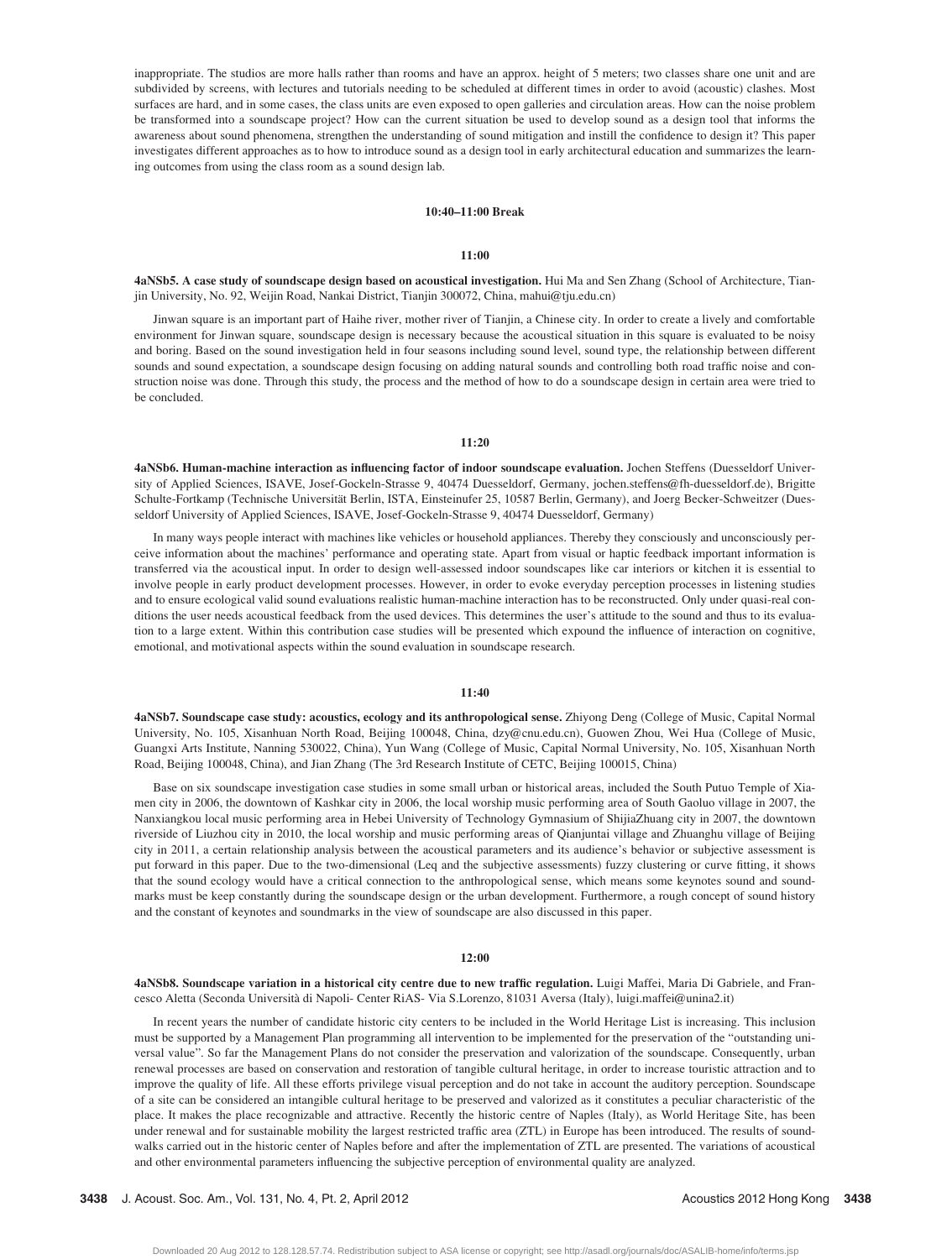4aNSb9. Study on how to create a comfortable soundscape for commercial open space. Jianwei Song and Hui Ma (School of Architecture, Tianjin University, No. 92, Weijin Rd., Nankai District, Tianjin, China, boobu530@163.com)

Commercial open space plays a vital role in urban life and the soundscape design of those areas becomes a new problem worthy of researching. In this study, the sound situation of two famous commercial open areas in Tianjin, China, including sound type, sound expectation, and environmental evaluation was analyzed through physical measurement and social surveys. Finally, ten sound samples were obtained from those commercial open areas. Except noise level, both temporal and spatial factors of the sound samples were analyzed. Combined the laboratory experiments and sound signal analysis, the principle of how to create a comfortable soundscape in commercial open space was explored from block design, architecture style and material selection.

THURSDAY MORNING, 17 MAY 2012 S223, 9:20 A.M. TO 12:20 P.M.

# Session 4aPA

# Physical Acoustics and Engineering Acoustics: Emerging Technologies and Concepts in Ultrasonics

Won Suk Ohm, Cochair ohm@yonsei.ac.kr

Preston S. Wilson, Cochair pswilson@mail.utexas.edu

# Contributed Papers

## 9:20

4aPA1. Ultrasonic set up for the assessment of the stability of a cylinder inserted in a solid. Vincent Mathieu (CNRS, Université Paris-Est, Laboratoire Modélisation et Simulation Multi Echelle, UMR 8208 CNRS, 61 avenue du Général de Gaulle, 94010 Créteil, France, vincent.mathieu@u-pec.fr), Fani Anagnostou, Emmanuel Soffer (CNRS, Université Paris-Diderot, Laboratoire Bioingénierie et Biomécanique Ostéo Articulaire, UMR 7052 CNRS, 10 avenue de Verdun, 75010 Paris, France), and Guillaume Haiat (CNRS, Universite´ Paris-Est, Laboratoire Modélisation et Simulation Multi Echelle, UMR 8208 CNRS, 61 avenue du Général de Gaulle, 94010 Créteil, France)

The study aims at proposing a new experimental ultrasonic methodology for the estimation of the stability of a cylinder inserted in a solid. Such a technology may have various fields of application: aeronautics, car industry, mechanics or also surgery. The present prototype is dedicated to the study of the stability of dental implants. Cylindrical titanium implants were inserted in four groups of rabbit femurs, each group corresponding to a controlled level of stability of the cylinders. The 10 MHz ultrasonic response of the cylinder is processed to derive quantitative indicators based on the temporal variation of the signal amplitude. Analysis of variance (ANOVA) ( $p < 10^{-5}$ ) tests revealed statistical distributions of indicators significantly correlated with the stability of the cylinders. A numerical finite-difference time-domain model was considered in order to understand the origin of the different echoes and the importance of lateral wave propagation was evidenced. The numerical model also enabled to estimate the sensitivity of the indicators to variations in the material properties of the materials in contact with the cylinders.

### 9:40

4aPA2. The study of dissipative nonlinearity in oil sand. Jiehui Liu, Jinlin Zhu, Xiaozhou Liu, Xiufen Gong, and Dao Zhou (Key Laboratory of Modern Acoustics, Ministry of Education, Institute of Acoustics, Nanjing University, Nanjing 210093, China, wljh@nju.edu.cn)

The acoustic waves propagating in sand have the nonlinear dissipative phenomenon that the dissipative coefficient of acoustic waves with larger amplitude is smaller than that with smaller amplitude. The results of experimental investigations on the propagation of acoustic waves in oil sand with different oil content are presented in the paper. The nonlinear dissipative phenomenon in oil sand is studied and the analytical description is given to explain the phenomenon. It is found that the relative growth coefficient and the dissipative index are dependent on the oil content in oil sand. According to the dependence relationships between the sensitive coefficients and the oil content, a new prospective approach to measure the oil content in oil sand is provided in the paper for oil exploration.

#### 10:00

4aPA3. Cell structure in waves diffracted by a wedge. Mitsuhiro Ueda (Predio Meguro Science Laboratory, 4-20-13 Meguro, Meguro-ku, Tokyo 153-0063, Japan, ueda-mt@nifty.com)

Waves diffracted by a wedge made of perfectly reflecting material exhibit characteristic spatial pattern depending on an aperture angle of the wedge. For examples, in the wedge of aperture angle  $\pi$ , that is, a perfectly reflecting plane and that of aperture angle  $\pi/2$ , that is, a corner cube, diffracted waves are identically zero. And in the wedge of aperture angle  $2\pi$ , that is, a semi-infinite plane, diffracted waves are symmetric with respect to a central axis of the wedge. The relation between the pattern and the aperture angle, however, has not been studied in detail so far since there is no appreciate model for diffracted waves and the rigorous solution for diffracted waves is so complex that only the simplest case can be analyzed. We have proposed the new mathematical model for diffracted waves where they can be expressed as a sum of two more fundamental quantities called elementary diffracted waves. The new model reveals that cell structure exists in waves diffracted by the wedge of aperture angle  $\pi$  multiplied by a rational number less than 2. The cases mentioned above can be explained in terms of the cell structure.

### 10:20

4aPA4. Measurement of the sound pressure in the focal spot area of line-focus ultrasound field by Schlieren technique. Xue-Ping Jiang, Qian Cheng, and Meng-Lu Qian (Institute of Acoustics, Tongji University, 1239 Siping Road, Shanghai 200092, China, 0720106002@tongji.edu.cn)

Schlieren method is an effective method for studying the sound field in transparent medium which called phase objects. The method is used to research the acoustic field by analyzing the refractive index changes induced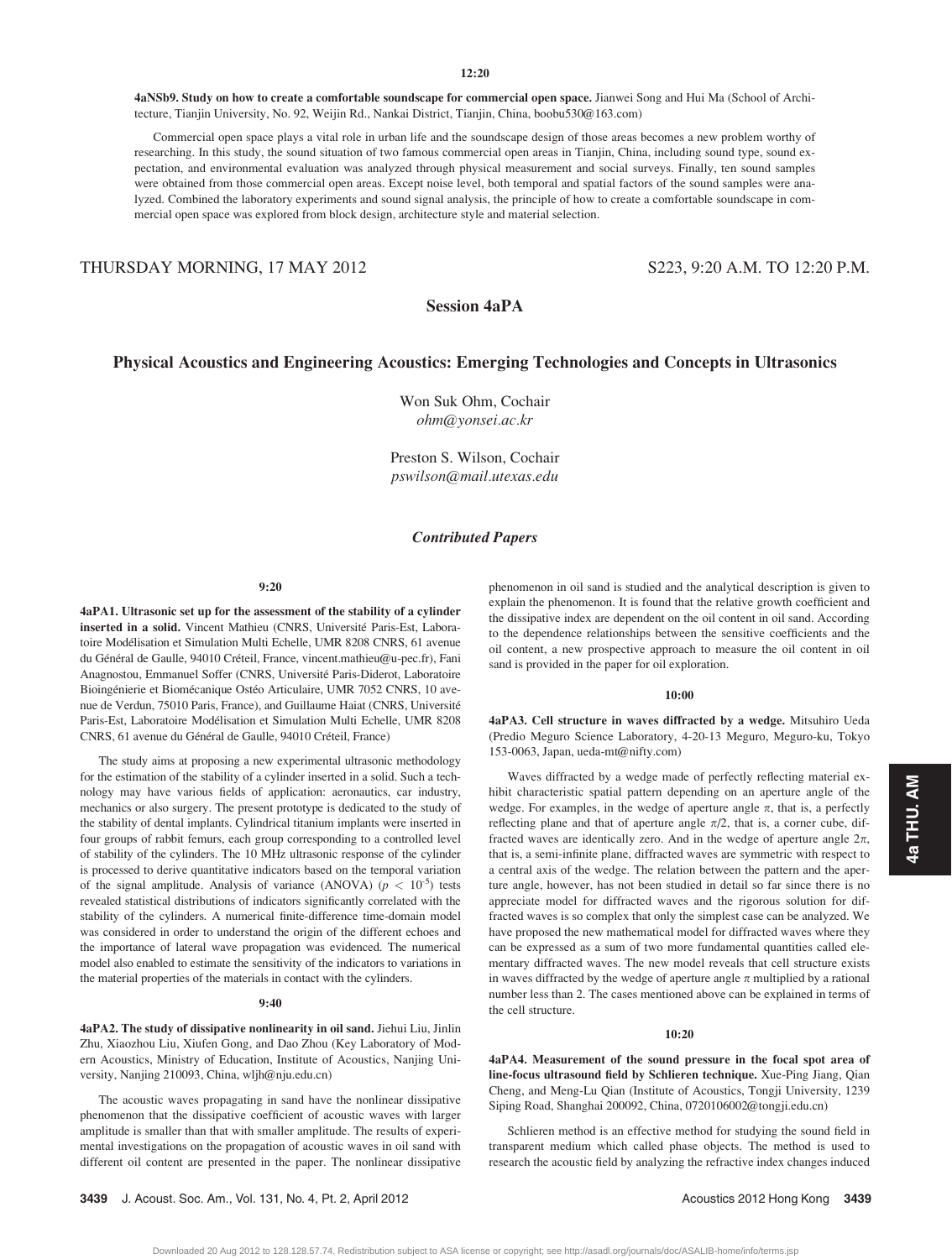by the acoustic wave. Calculations of the sound pressure distribution radiated by the line-focus ultrasonic transducer are implemented, and the acoustic field in the focal spot area is obtained. Then the diffraction light intensity on the Fourier transform plane in a Schlieren system is calculated with twodimensional Fourier transformation when the phase object is the ultrasonic wave. Because the light intensity of the different diffraction spots on the back focal plane of the transform lens depends on the sound pressure, the sound pressure in the focal spot area can be determined using Schlieren technique. A Schlieren system is set up. The images of the line-focus ultrasonic field are obtained and the sound pressure in its focal point area is measured non-invasively by measuring and comparing the light intensities of the different diffraction spots. This work is supported by the National Natural Science Foundation of China (No. 10804085)

### 10:40–11:00 Break

### 11:00

4aPA5. A pipe-like one-way structure of acoustic wave. Bo Yuan (Key Laboratory of Modern Acoustics, MOE, and Institute of Acoustics, Department of Physics, Nanjing University, Nanjing 210093, China, xillo.yuan@ gmail.com)

We proposed a pipe-like structure with linear materials to obtain the acoustic unidirectional transmission. The system consists of a bending pipe and a phononic crystal and designed by extending the idea of frequency selection in nonlinear acoustic diode into the mode selection of a linear acoustic system. The system has a significant transmission efficiency and good rectifying ratio which is designed to work in the air. We also experimentally realized the unidirectional transmission behavior for acoustic waves and the experimental results agree well with the theoretical simulation. This device is expected to have potential applications in ultrasonic devices such as acoustic diodes.

### 11:20

4aPA6. The surface acoustic waves in the phononic crystal surface based on the locally resonance mechanism. Yong Li (Key Laboratory of Modern Acoustics (MoE), Institute of Acoustics, Nanjing University, Nanjing 210093, China, kyolee2010@gmail.com)

We proposed a two dimensional structure consisted of a resonant unit stubbed periodically on a phononic crystal plate with finite thickness to investigate the surface acoustic waves (SAWs). Numerical results shown that two types of SAWs, one is the classical Rayleigh SAWs, whereas the other is the scattering SAWs overcoming the limitation that SAWs can only exit below the bulk cone of the substrate, can be found in the structure. Furthermore, the band gaps of the SAWs are obtained, as well as slow modes of the SAWs are also observed in the band gaps of the phononic crystal substrate. It could open the probability to control effectively the propagation of these SAWs. The results should have the impact on the SAWs communications.

### $11:40$

4aPA7. Utilizing negative diffraction effect in phononic crystal to realize resting X-shaped wave localization. Weiwei Kan and Jianchun Cheng (Department of Physics, Key Laboratory of Modern Acoustics (MoE), Institute of Acoustics, Nanjing University, Nanjing 210093, P.R. China, rdchkww@gmail.com)

Motivated by the promising impacts in acoustic devices and applications that can efficiently trap, guide, and manipulate sonic waves, researches of Photonic Crystals (PCs) have received great attention in the past decade. Many anomalous refractive and diffractive effects, such as superprism effects and negative refraction, have been found in such PCs. In this report, by studying the wave packet superposed by Bloch modes in the isofrequency surface at unique points of the PC band structure, the negative diffraction effect in certain directions of the PCs is exploited to realize Xshaped wave localization settled in one point, which cannot exist at rest in homogeneous media.

### 12:00

4aPA8. Ultrasonic cleaning of the root canal. Bram Verhaagen, Christos Boutsioukis (Physics of Fluids, University of Twente, P.O. Box 217, 7500AE Enschede, The Netherlands, b.verhaagen@tnw.utwente.nl), Lei-Meng Jiang, Ricardo Macedo (Academic Center for Dentistry, Gustav Mahlerlaan 3004, 1081LA Amsterdam, The Netherlands), Damien Walmsley (School of Dentistry, University of Birmingham, St Chad's Queensway, Birmingham B4 6NN, United Kingdom), Luc Van der Sluis (Paul Sabatier University, 118 route de Narbonne, 31062 Toulouse cedex 9, France), and Michel Versluis (Physics of Fluids, University of Twente, P.O. Box 217, 7500AE Enschede, The Netherlands)

A crucial step during a root canal treatment is the irrigation, where an antimicrobial fluid is injected into the root canal to eradicate all bacteria from the root canal system. Agitation of the fluid using a miniature file oscillating at 30 kHz has shown a significant improvement in the cleaning efficacy over conventional syringe irrigation. However, the exact cleaning mechanisms, being acoustic streaming, cavitation or an enhanced chemical effect, are not fully understood. Here we investigate ultrasonically activated irrigation through experiments and numerical simulations in order to understand the relative importance of each of the three cleaning mechanisms. We combine high-speed imaging and micro-Particle Imaging Velocimetry to visualize the flow pattern and cavitation in a root canal model (sub-millimeter dimensions), at timescales relevant to the cleaning processes (microseconds). Measurements of the acoustic streaming are coupled to the oscillation characteristics of the file as simulated numerically and measured with a laser vibrometer. Comparison between the streaming pattern inside the root canal and in the free field shows the importance of the confinement of the root canal on the acoustic streaming. The results give new insight into the role of acoustic streaming for the cleaning of root canals.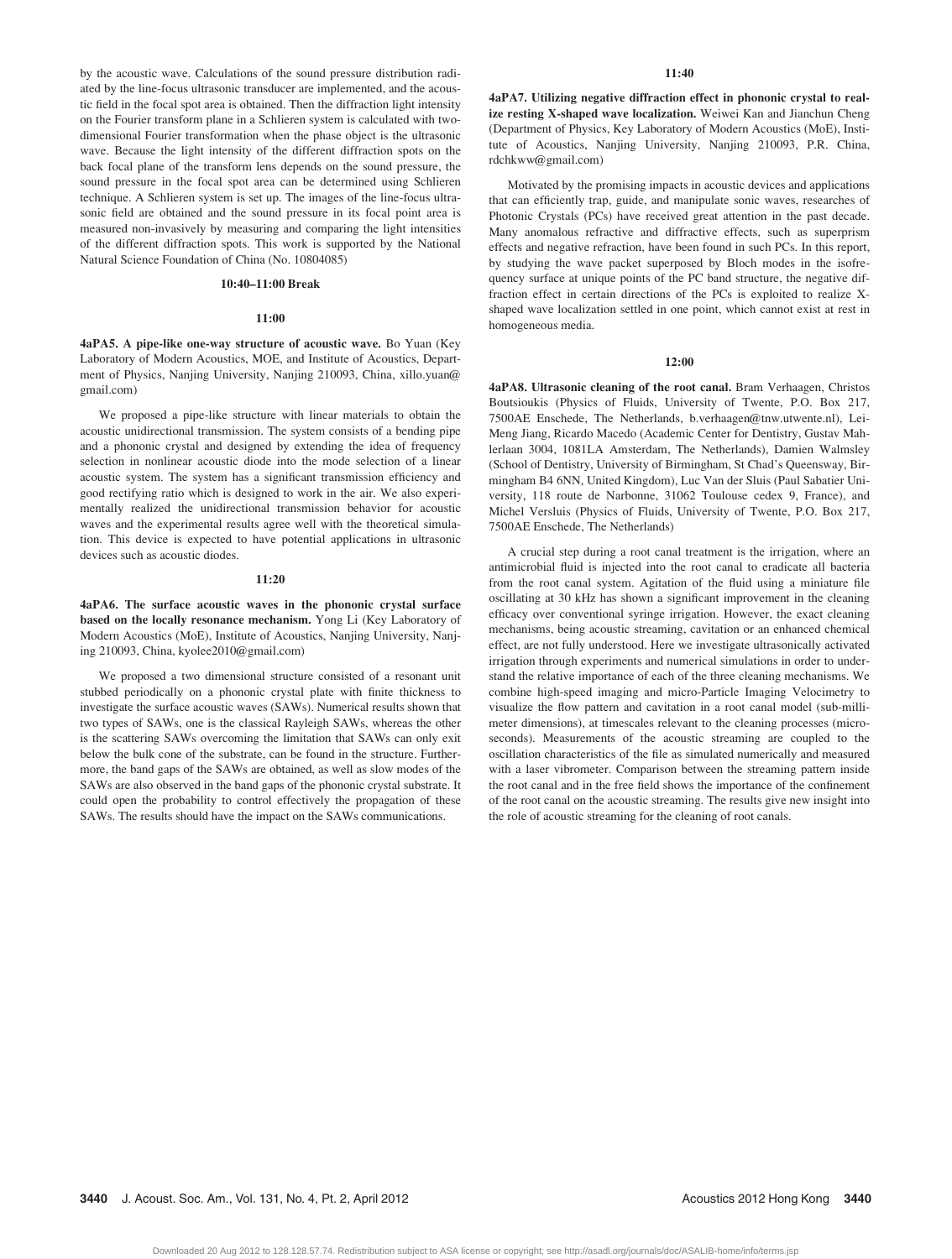# Session 4aPP

# Psychological and Physiological Acoustics: Current Issues in Auditory Cortex Physiology

Christoph Schreiner, Cochair chris@phy.ucsf.edu

Jufang He, Cochair jufang.he@inet.polyu.edu.hk

# Invited Papers

# 9:20

4aPP1. Cortical representations of pitch: theories and experiments. Xiaoqin Wang (Department of Biomedical Engineering, Johns Hopkins University, 720 Rutland Avenue, Traylor 410, Baltimore, MD 21205, xiaoqin.wang@jhu.edu)

Pitch perception is one of the most important auditory perceptual phenomena. Its underlying neural mechanisms have not been well understood. Recent human imaging studies and neurophysiology experiments in non-human primate have begun to reveal possible neural coding mechanisms in the cerebral cortex. These studies have pointed to a specialized area in the rostral region of primate auditory cortex where harmonic pitch is extracted. How pitch-selective neurons in this cortical area extract harmonic pitch at the cellular level, however, is yet known. Moreover, it remained to be explored whether other auditory cortical areas process aspects of pitch that are not processed by this rostral pitch-region. An important issue in the study of cortical representations of pitch is whether pitch embedded in harmonic complex sounds is extracted and uniquely represented by a specific cortical area or a subset of neurons in that area. Simply showing that pitch information exists in neural firing in a cortical area is not an adequate demonstration of pitch processing mechanisms. (Research supported by NIH grant R01-DC003180)

#### 9:40

4aPP2. Acoustic motion processing in auditory cortex. Stephen Lomber (The Brain and Mind Institute, The University of Western Ontario, London, Ontario, Canada, steve.lomber@uwo.ca)

Within extrastriate visual cortex of humans, monkeys and cats, individual cortical areas are specialized for spatial or motion processing. In cat auditory cortex, four regions have been identified to be critical for accurately determining the spatial location of an acoustic stimulus. The purpose of the present investigation was to determine if there is an area in auditory cortex specialized for acoustic motion processing or if areas involved in spatial localization are also critical for acoustic motion processing. Or, is there an acoustic MT? To accomplish this, cats were trained to perform two tasks: a spatial localization task using a static stimulus and a task that required the animals to discriminate leftward from rightward apparent acoustic motion. Focal reversible cooling was used to bilaterally deactivate each of the thirteen areas of cat auditory cortex. Overall, the results show that areas involved in acoustic motion processing are also involved in static spatial localization. An area that is uniquely involved in acoustic motion processing was not identified. These results suggest that spatial localization functions may be a prerequisite for acoustic motion processing in auditory cortex. Supported by the Canadian Institutes of Health Research and the Natural Sciences and Engineering Research Council of Canada.

#### 10:00

4aPP3. Rapid plasticity in auditory and prefrontal cortex during active listening. Shihab Shamma (A.V. Williams Bldg, University of Maryland, College Park, MD 20742, sas@umd.edu)

Humans and other animals often attend to sounds in their environment so as to approach mates and competitors, or to avoid predators. Numerous neural processes orchestrate the performance of these behavioral tasks, including sensory adaptive responses in the auditory cortex and executive control functions in the prefrontal cortex. The multitude of mechanisms observed to be involved in neurophysiological recordings from several auditory and prefrontal cortical fields in behaving ferrets will be reviewed. The findings reveal that rapid changes in auditory receptive fields take place only during task performance, and that these serve to enhance discrimination and detection of target stimuli from their backgrounds. Interestingly, the changes also depend on the meaning of the sounds (aversive or appetitive) and the level of behavioral performance.

### 10:20

4aPP4. Micro-organization and plasticity of the primary auditory cortex. Patrick Kanold (University of Maryland, Dept. of Biology, 1116 Biosciences Bldg, College Park MD 20742, pkanold@umd.edu)

The auditory cortex is a laminated structure that adaptively processes sensory information from the external environment. The precise nature of the transformation of sensory information at the level of cortical networks is unknown. We use in vivo two-photon calcium imaging techniques to measure response properties and functional organization of primary auditory cortex (A1) neurons in mouse. We find that frequency selectivity in supragranular layers is heterogeneous on small spatial scales and that this heterogeneity is likely created from sampling of diverse inputs to supragranular neurons. The large frequency range of inputs available to each neuron might provide a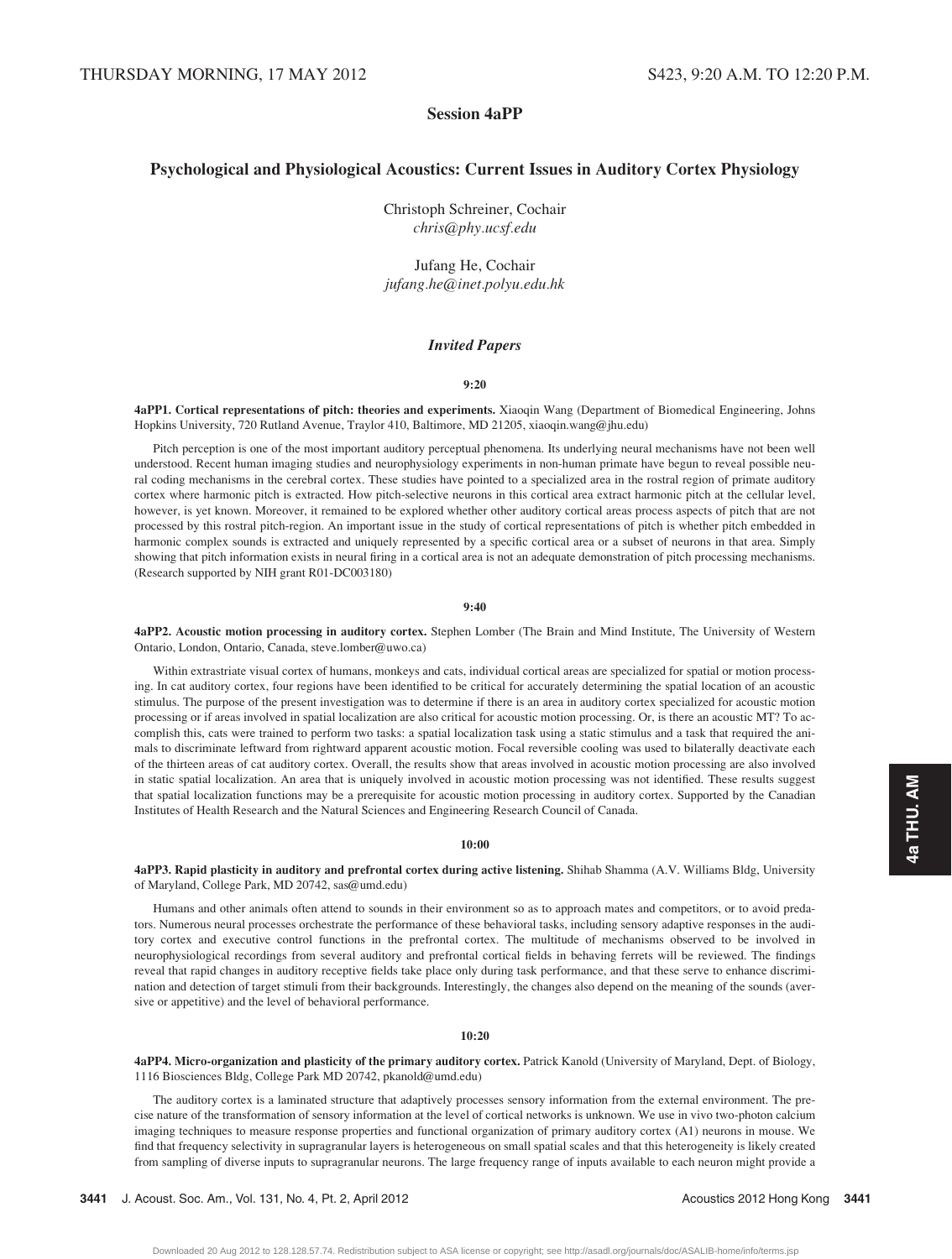substrate for a large degree of plasticity in individual neurons. We tested the capacity of A1 neurons to rapidly change tuning properties by using micro-stimulation of top-down projections to A1 and pairing such stimulation with a particular sound. We find that the frequency tuning of individual neurons can rapidly be changed leading to an increase in the representation of the paired sound. Collectively, these results provide insight into how sensory information is represented and adaptively transformed in auditory cortex.

# 10:40–11:00 Break

# 11:00

4aPP5. Auditory cortical plasticity—from synapse to perception. Christoph Schreiner (UCSF, 513 Parnassus Ave., San Francisco, CA 94044, chris@phy.ucsf.edu), and Robert Froemke (NYU, 540 First Ave., New York, NY 10016)

Synapses and neuronal receptive fields of the cerebral cortex are plastic. Enhancements and decreases to auditory cortical excitatory synapses can be induced by pairing acoustic stimuli with activation of the nucleus basalis neuromodulatory system. Similarly, the feature selectivity of individual neurons and cell assemblies can be modified in a manner that depends on the patterns of network activity, the engagement of neuromodulatory systems, as well as by sensory experience. Perceptual performance has been shown to change as a consequence of experience and learning. The relationship between synaptic and receptive field changes and perceptual plasticity, however, is poorly understood. We used in vivo whole–cell recordings and behavioral testing to explore that relationship in more detail. We will discuss how synaptic modifications and receptive field changes are reflected in the encoding of frequency and intensity information in rat auditory cortex and demonstrate that these changes are expressed in the perceptual behavior of animals in sensory detection and classification tasks. It is concluded that direct modification of specific cortical inputs leads to wide-scale synaptic changes, which collectively support improved sensory perception and enhanced behavioral performance. Supported by NIH Grants DC02260 (to CES) and DC009635 (to RCF)

### $11:20$

4aPP6. State-dependent changes in background discharge of auditory core neurons in freely moving guinea pigs. Hisayuki Ojima and Masato Taira (Tokyo Medical and Dental University, 113-8549, Japan, yojima.cnb@tmd.ac.jp)

In natural situations, sounds, such as predator noises and nursing and mating calls, are used as signals in determining an animal's behavior. Shifts in behavior are adaptively controlled by activation of higher-order brain regions. Utilizing forced change in behavior as a trigger, we show that brain state shifts affect the background discharge pattern of neurons in primary auditory cortex (A1). Single unit recordings were made from freely moving guinea pigs, which were impelled to shift from a passive/stationary state to an active/exploratory state by a sudden change in ambient illumination from light to dark. Upon the illumination shift, background discharge was reduced significantly for several minutes. This behavioral shift was induced even when the animals were actively engaged in eating food. Acoustic stimulation during the time of reduced background discharge resulted in an improved S/N ratio of the neuron's response. These neurons were localized almost exclusively in upper layer 5, from which cortical feedback to subcortical stations originate. In naturalistic situations, a subset of A1 neurons may transfer information about the cortical state to subcortical auditory stations. Supported by KAKENHI to H.O. (No. 22500368).

# Contributed Papers

### 11:40

4aPP7. Dynamic binaural-correlation processing in rats' inferior colliculus, medial geniculate body, and primary auditory cortex. Qian Wang (Department of Psychology, Department of Machine Intelligence, Speech and Hearing Research Center, Key Laboratory on Machine Perception (Ministry of Education), Peking University, Beijing, China, aleinwangba@126. com), Shuyang Cao, Jingyu Li, Xihong Wu (Speech and Hearing Research Center, Key Laboratory on Machine Perception (Ministry of Education), Peking University, Beijing, China), and Liang Li (Department of Psychology, Department of Machine Intelligence, Speech and Hearing Research Center, Key Laboratory on Machine Perception (Ministry of Education), Peking University, Beijing, China)

Interaural correlation processing is critical for grouping and segregating auditory streams under reverberant environments with multiple sources. Although detection of dynamic changes in interaural correlation has been extensively studied in the field of psychoacoustics, the underlying neural mechanism remains largely unknown. In this study, frequency-following responses (FFRs) to narrow-band noises were measured at various levels of the auditory system in rats, including the inferior colliculus (IC), ventral division of the medial geniculate body (MGB), and primary auditory cortex (A1). The results of Experiment 1 show that FFRs recorded in the IC were affected by both interaural correlation and the interaural time difference (ITD). Moreover, results of Experiment 2 show that a break in interaural correlation (BIC) could elicit marked FFRs in each of the three central auditory structures, and the BIC-induced FFRs were significantly affected by the ITD. The results suggest that the rat's central auditory system is able to resolve and compare fast changes in fine-structure details of arbitrary noises presented at the two ears.

## $12:00$

4aPP8. Associative visuoauditory memory in the auditory cortex. Jufang He, Xi Chen, Yiping Guo, Zhengli Liao, Xinjian Li, Haitao Wang, and Xiao Li (Laboratory of Applied Neuroscience, Department of Rehabilitation Sciences, The Hong Kong Polytechnic University, Hung Hom, Kowloon, Hong Kong, rsjufang@polyu.edu.hk)

This paper presents direct evidences of the establishment of associative memory traces in the rat auditory cortex and the participation of the entorhinal cortex in the establishment and retrieval of these memory traces. We produced an association between cortical electrical activation and a visual stimulus with classical conditioning. The memory traces were physiologically visualized from auditory neuronal responses to the visual stimulus after conditioning and behaviorally confirmed with a memory recall experiment. Formation of new associative memory in the auditory cortex with classical conditioning was bilaterally blocked when the entorhinal cortex was unilaterally temporarily inactivated, but returned if the entorhinal cortex was not inactivated. Retrieval of the established associative memory in the ipsilateral neocortex was affected by the inactivation of the unilateral entorhinal cortex, while that in the contralateral neocortex was not affected, thus suggesting a less dependence of the hippocampal system in the retrieval than in the formation of associative memory. Supported by Hong Kong Research Grant Council (PolyU 9/CRF/09)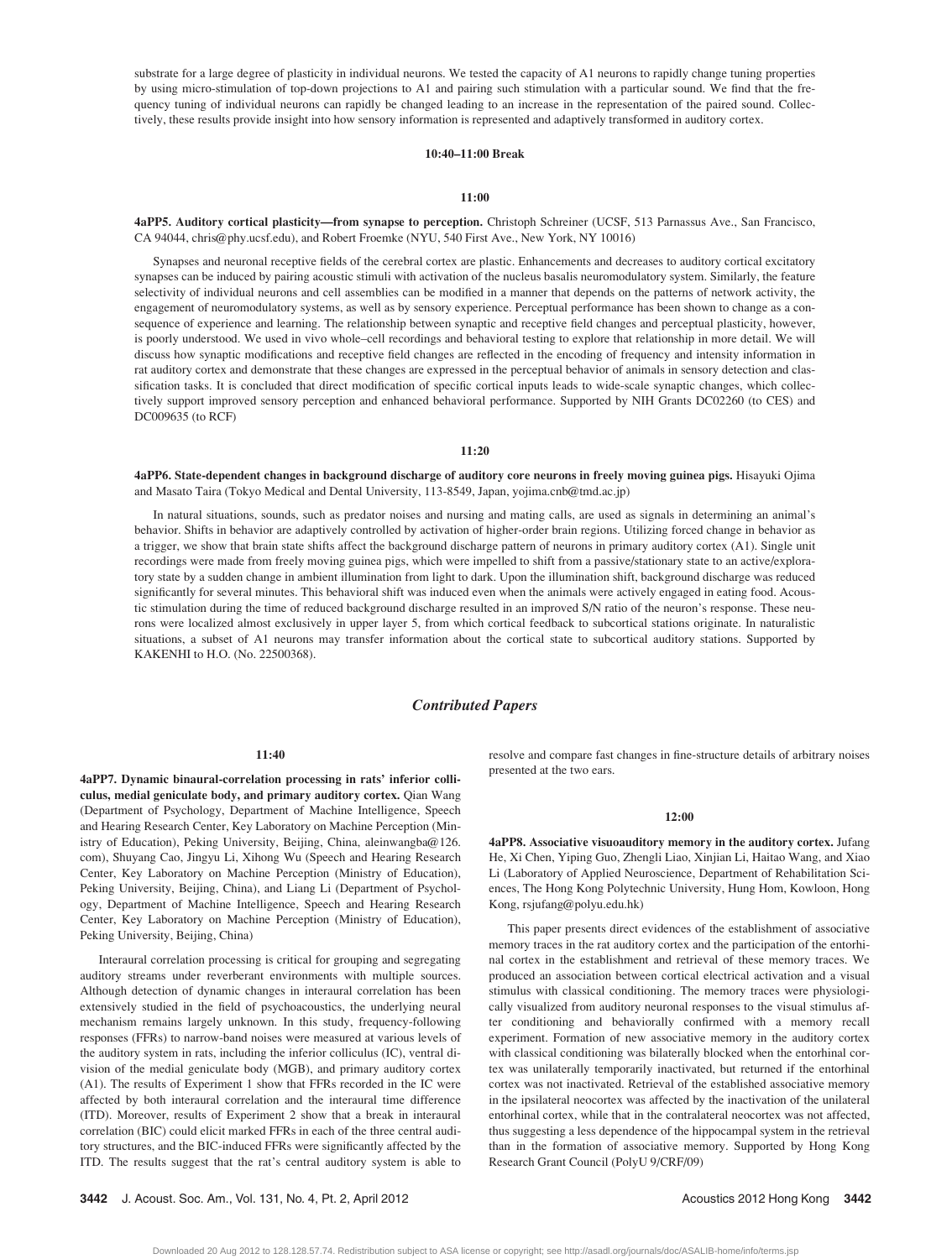# Session 4aSP

# Signal Processing in Acoustics, Acoustical Oceanography, and Underwater Acoustics: Model-Based Processing and Analysis III (Poster Session)

Ning Xiang, Cochair xiangn@rpi.edu

Said Assous, Cochair said.assous@eu.weatherford.com

YongHong Yan, Cochair yanyonghong@hccl.ioa.ac.cn

## Contributed Papers

All posters will be on display from 9:40 a.m. to 12:40 p.m. To allow contributors an opportunity to see other posters, contributors of odd-numbered papers will be at their posters from 9:40 a.m. to 11:20 a.m. and contributors of even-numbered papers will be at their posters from 11:20 a.m. to 12:40 p.m.

4aSP1. An analysis of influencing factors for structural damage imaging using Lamb waves. Haiyan Zhang (149 Yanchang Road, School of Communication and Information Engineering, Shanghai University, Shanghai 200072, hyzh@shu.edu.cn)

The use of Lamb waves for the inspection of large plate-like structures and their structural health monitoring (SHM) has been a topic of considerable interest in the development of advanced quantitative nondestructive evaluation techniques. Current interrogation algorithm using Lamb waves can roughly identify the location and severity of potential damages. It is well documented that Lamb waves may have multiple modes at a certain frequency, and accompanied by possible dispersion for each specific mode at different frequencies. In order to improve the accuracy of damage identification, some factors such as frequency, mode and cycle number of excitation signal must be taken into account. This paper presents a probabilitybased imaging approach for evaluating through-thickness hole damage in an aluminium plate. This method predicts the damage in terms of the probability of its occurrence at a certain spatial position of the structure. The influences of various factors on imaging results are analyzed. The results demonstrate that the imaging algorithm can be used to identify the location and severity of damage, but the identifying accuracy is highly related to frequency, mode and cycle number of exciting Lamb wave signal.

4aSP2. Reduction of computation time using Graphics Processing Unit for the detection of a crack in a large scale concrete structure. Yuhei Katsurakawa, Toyota Fujioka, Yoshifumi Nagata, and Masato Abe (Iwate University 020-8551, h19j12@cis.iwate-u.ac.jp)

This paper describe a method for estimating a crack position in a concrete structure using several accelerometers. An array of accelerometers is installed to the concrete structure and a low frequency vibration is made with a small impulse hammer. A reflection wave is generated from the crack position if a crack exists. Because the concrete structure is elastic, it has three wave-propagation modes. It is difficult to estimate the position precisely because the power of necessary primary-wave mode is weaker than that of surface-wave mode. To estimate the crack position precisely, we have proposed a method for eliminating the unwanted surface-wave and side-wall reflections, in which five parameters are used to estimate an unwanted surface-wave or a side-wall reflection by least mean square technique. Since it takes, however, a very long time to estimate a single unwanted wave, the method did not work if two waves overlap with each other. Therefore, we propose the parallelization of genetic algorithm on GPU using CUDA. As a result, the processing time was shortened dramatically compared to conventional one, and we could distinguish two waves reflected from two close boundaries of a caisson, a huge concrete structure which is used as a breakwater.

4aSP3. Nearly Perfectly Matched Layer (NPML) absorbing boundary condition for elastic waves propagation in solid. YiFeng Li (No. 30, Puzhu Road(S), Nanjing 211816, China, 79 Box number, lyffz4637@163. com), Olivier Bou Matar, and YaPing Bao

In this work, a method named Nearly Perfectly Matched Layer (NPML) using a Complex Frequency Shift (CFS) stretched-coordinate metrics is presented to extend the Perfectly Matched Layer (PML) to simulate elastic wave propagation in solid media. This non-physical layer is used at the computational edge of a Discontinuous Galerkin Finite Element Method (DG-FEM) algorithm and a Pseudo-Spectral (PS) algorithm in time domain, as an Absorbing Boundary Condition (ABC) to truncate unbounded media. The main advantages of NPML is linked to the facts that (a) the obtained system of equations has the same form exactly as the original system of equations and so strongly hyperbolic, and (b) the introduced NPML variables are updated by Ordinary Differential Equations (ODE) in place of Partial Differential Equations (PDE) in classical PML implementation. Numerical results show that the NPML has the same ability of energy absorption as the Convolutional Perfectly Matched Layer (CPML) for attenuating the outgoing waves, moreover, it facilitates implementation in the DG-FEM scheme than CPML and preserves the highly parallelisable capabilities of this numerical scheme.

4aSP4. The study of time-frequency analysis the nocturnal snoring signal based on the wavelet transform. Zhang Yinhong (College of Physics and Information Technology, Shaanxi Normal University, Xi'an, Shaanxi 710062, China, zhangyh@snnu.edu.cn), Li Quanlu (Applied Acoustics Institute, Shaanxi Normal University, Xi'an, Shaanxi 710062, China), and Wu Jing (College of Physics and Information Technology, Shaanxi Normal University, Xi'an, Shaanxi 710062, China)

This paper presents a time-frequency analysis method for non-stationary snoring signal that based on the discrete wavelet transform. The snoring is an important characters of upper airway obstruction and a typical inspiratory sound appearing during sleep. The severe snoring sound leads to the Obstructive Sleep Apnea Syndrome during persistent ventilatory movements and it can result in cessation of breathing. The resulting experimental shows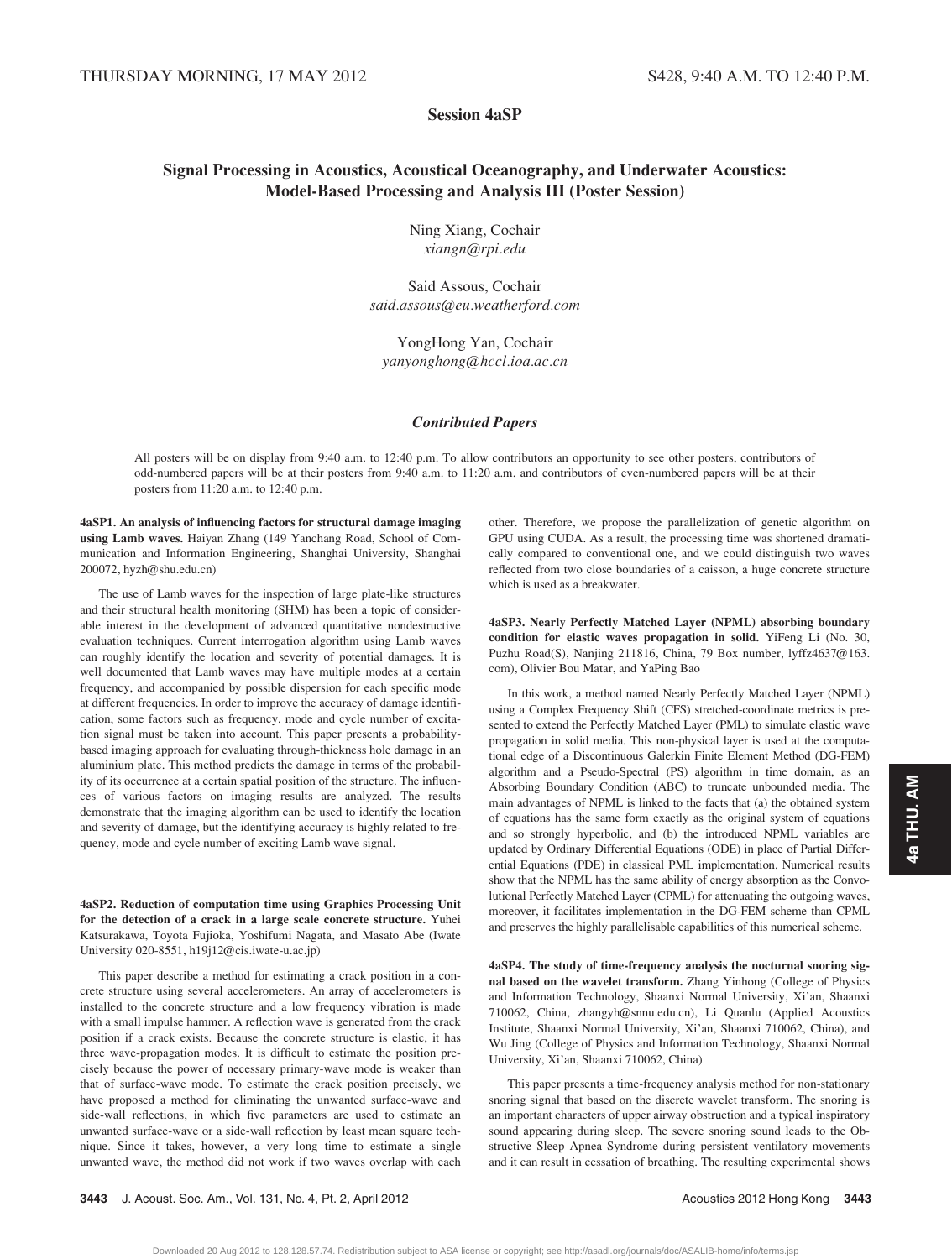that the characters of different time-frequency domain of the snoring signal and offers value for analyzing the temporal feature of snoring sound in health medical treatment. It is an interesting application of the wavelet transform theory in the medical field.

4aSP5. The whisper sensitive scale in the application of speaker identification. Wei Lin (Nanjing University of Aeronautics and Astronautics, 211100, wlin@nuaa.edu.cn)

In this paper, the frequency characteristics of numerical whispered speech were investigated by a filter bank analysis. It was shown that the first and the third formants were more important than the other formants in the speaker identification of Chinese whispered speech. The experiment showed that the 800-1200 Hz and 2800-3200 Hz ranges were the most significant frequency ranges in discriminating the speaker. Based on this result£, a new feature scale named whisper sensitive scale (WSS) was proposed to replace the common scale, the Me1 scale£, and to extract the cepstral coefficient from whispered speech signal. Furthermore, a speaker identification system in whispered speech was presented based on WSCC (the whisper sensitive cepstral coefficient. And the new system performed better in solving the problem of speaker identification of numerical whispered speech than the traditional method.

4aSP6. A modified weighted overlap and add-based spectral subtraction method. Yang Sun, Meng Yuan, and Haihong Feng (Shanghai Acoustics Laboratory, Institute of Acoustics, Chinese Academy of Sciences, No. 456, Xiaomuqiao Road, Xuhui District, Shanghai, China, sunyang0109@mails.gucas.ac.cn)

The Weighted Overlap and Add (WOLA) method is an optimization of frequency modulated DFT filter banks. However, the decrement in frequency resolution of speech signal caused by WOLA leads to noise estimation error. In this study, a speech power compression and gain compensation method was proposed to solve the low-resolution problem from the WOLA process. Finally, a multi-band spectral subtraction method was developed by combining the WOLA and the spectral subtraction algorithm in frequency domain. The noise reduction degrees were determined by the individual Signal-to-Noise Ratios (SNRs) in each frequency bands. Objective evaluation of the proposed noise reduction method was performed based on Itakura-Saito Distortion Measure under different types of noise. Statistical results showed that this proposed method could improve noisy speech by 5 dB SNR with little distortion. This noise reduction method has an advantage on low computation load, real-time processing and good performance on noise reduction. So this method can be implemented in embedded devices, e.g. hearing aid and cochlear implants. # This work is supported by National Natural Science Foundation of China (11104316). and Shanghai Natural Science Foundation (11ZR1446000).

4aSP7. Improvement on coherent signal-subspace method using several reference frequencies. Dahang Feng (Key Laboratory of Noise and Vibration Research, Institute of Acoustics, Chinese Academy of Sciences, No. 21, Beisihuan West Road, Haidian District, Beijing 100190, fengdh@mail.ioa. ac.cn), Ming Bao, Luyang Guan, Jianfei Tong, and Xiaodong Li

An improved coherent signal-subspace method is proposed using several reference frequencies for wideband direction-of-arrival (DOA) estimation. In this proposed method, the whole bandwidth of the received signal is divided into several parts, then a reference frequency is selected from each part for the coherent signal-subspace method to estimate the DOAs of wideband sources separately, and the results from all frequency parts are averaged to obtain a final estimate. Compared with the conventional coherent signal-subspace method, the proposed method achieves higher resolution and smaller root mean square error, especially when the bandwidth of the source is large. The performance of the proposed method is demonstrated and analyzed through the computer simulations.

4aSP8. The target tracking based on cubature Kalman filter. Yuanyuan Fang (Northwestern Polytechnical University School of Marine Engineering, Room 728, emma6663@hotmail.com)

A new extension of Kalman Filter to nonlinear system– Cubature Kalman Filter is introduced.This algorithm has its theory basis consisted of Gaussian Bayesian theory and Spherical-radial rules.In the light of the unique properties of Cubature Kalman Filter:a derivative-free on-line sequential-state estimator, computational complexity grows as  $n<sup>3</sup>$  and it eases the curse-of-dimensionality problem.The paper focuses on studying the CKF algorithm in depth, and applys it to bearing-only maneuvering target tracking.Two typical tracking model about tracking maneuvering ship from both non-maneuvering and maneuvering platform is selected.The Monte-Carlo simulations' results illustrate that the CKF algorithm outperforms EKF in accuracy and calculation efficiency of filter, and which make Cubature Kalman Filter easy and feasible to broad application prospect.

4aSP9. Combining Capon and Bartlett spectral estimators for detection of multiple sinusoids in colored noise environments. Chengshi Zheng and Xiaodong Li (Key Laboratory of Noise and Vibration Research, Institute of Acoustics, Chinese Academy of Sciences, No. 21, North 4th Ring Road West, Haidian District, Beijing 100190, P.R. China, cszheng@mail.ioa.ac.cn)

Detection of multiple sinusoids in colored noise environments has many potential applications, such as sonar, radar, and communication. Most of conventional algorithms often use the local signal-to-noise-ratio (LSNR) as a test statistic to detect the sinusoids, where the LSNR is estimated in the frequency domain by using the Bartlett spectral estimator (BSE). Unfortunately, the BSE has a relatively low frequency resolution, which may degrade the detection performance significantly. To solve the frequency resolution problem of the BSE, this paper proposes a two-stage hybrid algorithm to estimate the LSNR. In the first stage, the BSE is used to estimate the noise power spectral density over frequency. After obtaining the noise power spectral density, the second stage employs the Capon spectral estimator (CSE) to estimate the LSNR. The proposed hybrid algorithm significantly improves the detection performance, especially when the sinusoids are closely spaced. Simulation results show that the proposed algorithm performs much better than the conventional algorithms in most cases.

4aSP10. Restoring clipped speech signal based on spectral transformation of each frequency band. Makoto Hayakawa, Masanori Morise, and Takanobu Nishiura (Ritsumeikan University, 1-1-1 Nojihigasi, Kusatsu, Shiga, Japan, is033080@ed.ritsumei.ac.jp)

In recent years, high-quality speech recording is requested for comfortably using a communication system. However, a clipping distortion caused by input exceeding the maximum range of amplifier is one of the problems with a sound quality degradation. Although linear prediction method has been conventionally proposed for restoring a clipped speech signal, it has a problem that the frequently clipped speech signal degrades the restoration performance by increasing the prediction errors. In this paper, we propose a method for restoring a clipped speech signal based on a spectral transformation of each frequency band. In this method, the spectral envelope of target speech signal in each frame is approximated to the spectral envelope of original speech signal to remove the influence of a clipping distortion. In particular, the spectral envelope in higher frequency domain including a static characteristic of the speaker is replaced with the spectral envelope of the unclipped speech signal prepared in advance. Then, the spectral envelope in lower frequency domain including a characteristic of phoneme is approximated with Gaussian Mixture Models. We carried out an evaluation experiment for sound quality of speech signal processed by the proposed method. As a result, we confirmed the effectiveness of the proposed method.

4aSP11. A study on the technique using fractal dimension in the selection of the kind of sound. Kenji Muto, Hideo Shibayama, Yoshiaki Makabe (Shibaura Institute of Technology, Dept. of Communications Engineering, 3-7-5 Toyosu, Koto-ku, Tokyo, Japan, k-muto@sic.shibaura-it.ac.jp), Kikuo Asai, and Kimio Kondo (Center of ICT and Distance Education)

There is a paper which described that the selection of the sound which has a different fractal dimension is possible by aural. The fractal dimension of each short time window of conversation sound was analyzed, referring to the paper. In this paper, we showed about the technique using fractal dimension in the selection of the kind of sound. The analyzed sound was a conversation sound with which the engine sound and the chirp sound mix. The value of fractal dimension in the case of the chirp sound of bird or the engine sound indicated a value different from the fractal dimension in the case of the conversation sound. We thought that our technique has shown the characteristic of sound source by one parameter. It is possible to use the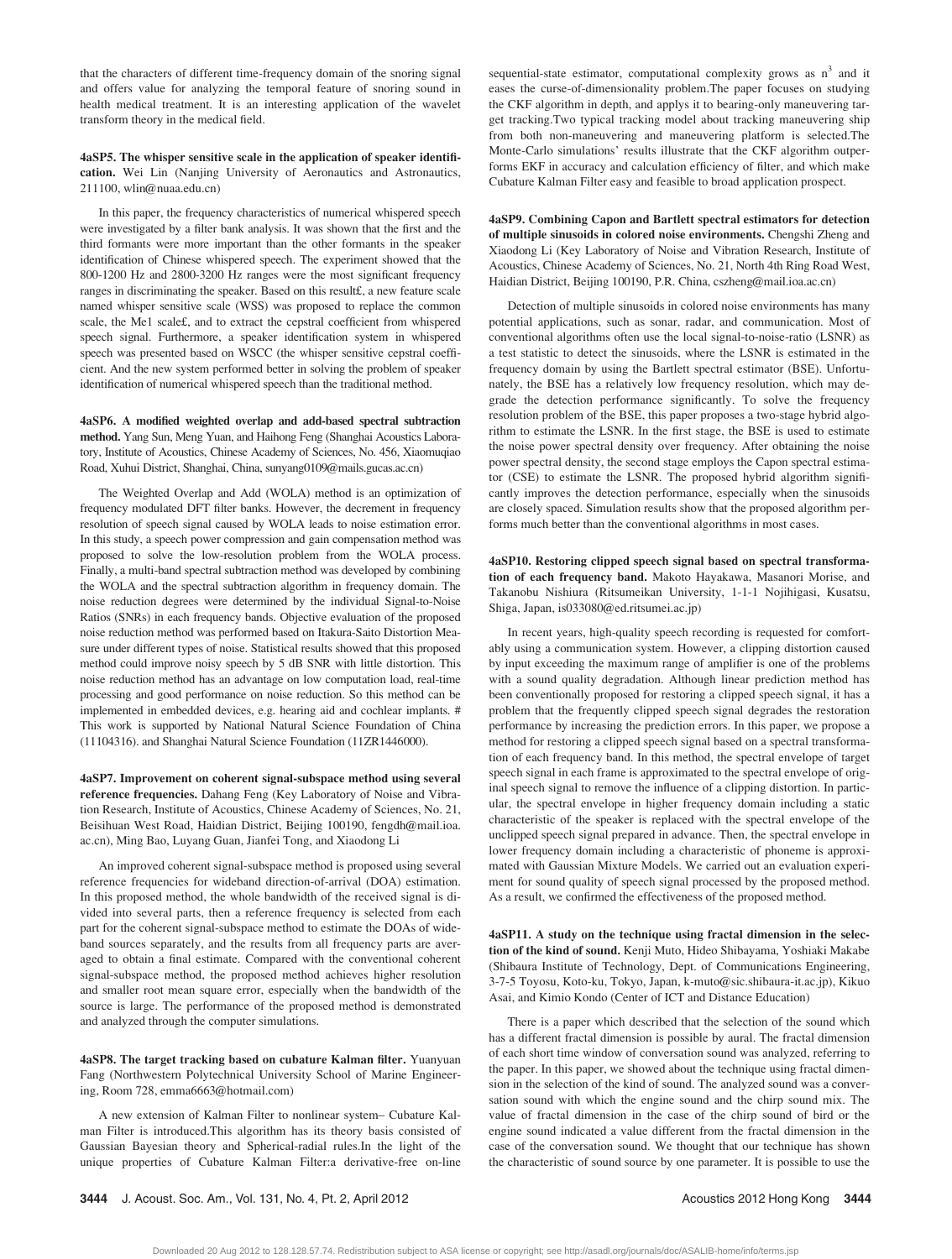fractal dimension to judge a mixing surrounding sound in the teleconference at the direction of the speaker where the voice was used. To transmit a clear voice in the teleconference, the voice is utilized to the estimation in the direction of the speaker. In the real system, the case that the voice mixes with surrounding sound, it is distinguishable by fractal dimension.

# 4aSP12. Reproduction of human-phonatory radiation characteristics with a polyhedron loudspeaker. Naoki Yoshimoto, Masanori Morise, and Takanobu Nishiura (Ritsumeikan University, 1-1-1 Nojihigashi, Kusatsu, Shiga, Japan, is046081@ed.ritsumei.ac.jp)

Spoken dialogue systems have been studied for car navigation systems and voice search systems. For evaluation, a loudspeaker is used instead of a human because these systems require various kinds of speech samples. However, the sounds radiated by loudspeaker can not reproduce human-phonatory radiation characteristics. Therefore, the mouth simulator is utilized to reproduce human-phonatory radiation characteristics. Although it is based on the average mouth shape, shapes of mouth are different among phonemes. Therefore, due to the hardware structure, it can not accurately reproduce various human-phonatory radiation characteristics affected by shapes of mouth. In this study, we developed a polyhedron loudspeaker to solve this problem. It consists of eleven loudspeakers which are independently controlled. Controlling eleven loudspeakers makes it possible to reproduce desired radiation characteristics. Besides, we try to reproduce human-phonatory radiation characteristics of each Japanese five vowel with an adaptive algorithm based on the MINT (Multi-input/output INverse Theorem). We carried out an experiment to verify the effectiveness of the proposed method. As a result, it was confirmed that phonatory radiation characteristics of Japanese five vowels could be accurately approximated compared with the mouth simulator.

4aSP13. A spatial domain processing method for the direct signal separation in the reverberant field. Benyu Wu (Institute of Acoustics, Chinese Academy of Sciences, No. 21, Bei-Si-huan-Xi Road, Beijing, China, wubenyu@mail.ioa.ac.cn)

A spatial domain processing method for the direct signal separation from the same frequency reflections at different frequencies in the reverberant field is proposed. The reflections with the same frequency contained in the reverberant acoustic signals are distributed uniformly and irregularly in space. With the same direct signal being kept, the method makes the reverberant acoustic signals in the different spatial positions synchronized and superposed. Simultaneously the same frequency reflections are eliminated, and then the direct signal is separated. It overcomes the difficulty that the direct signal can't be obtained because of the effect of reflections. It is important and significant for the acoustic measurement or the other researches based on the direct signal. The results show that the method is verified feasible and effective, by the experiments at different frequencies.

4aSP14. Aircraft flight parameter estimation via multipath delays using ground-based microphone array. Wei Xie, Luyang Guan, Ming Bao, and Xiaodong Li (Key Laboratory of Noise and Vibration Research, Institute of Acoustics, Chinese Academy of Sciences, No. 21, North 4th Ring Road West, Haidian District, Beijing 100190, P.R. China, xiewei@mail.ioa.ac.cn)

The acoustic signal from a low flying aircraft received by ground-based microphone array is characterized by the interference fringe pattern which is caused by reflection of the ground. In this paper, a model is developed to estimate the parameters of an aircraft's motion with the assumption that the aircraft flies in a straight line at a constant height. The model estimate the speed and height of the aircraft based on the different time of arrival due to the multipath delay at different locations. And the short-time cepstrum method is adopted to estimate the multipath delay accurately. To evaluate the performance of the model, the experimental results and error analysis are presented.

4aSP15. Digital communication system using beamsteering for difference frequency in a parametric array. Chong Hyun Lee, Jaeil Lee, Jinho Bae, Dong-Guk Paeng (Jeju National University, 690-756, chonglee@ jejunu.ac.kr), Seung Wook Lee, Jungchae Shin, and Jin Woo Jung (Hanwha Corporation, 730-904)

Digital acoustic signal processing can be applied to sonar and acoustic communications. Especially, transmitting acoustic signal to the desired direction has many applications in military and industry fields. In this paper, we present a steerable digital communication system using parametric array transducers. To evaluate the proposed system, we build digital communication system by using transducer array, power amplifier and Labview software. The Labview software is composed of two parts. The first part is designed to generate beam to the desired direction by changing parameters such as number of sensors, complex weight of each sensor, type of transmit data and etc. The second part is to generate modulated signal of ASK, FSK and PSK, and to demodulate the received signals. With laboratory experiments, we verify the performance of the proposed communication system. Experimental results show that the system can be used to mitigate multipath effect in shallow water and can achieve high data-rate transmission

4aSP16. Interoperability of heterogeneous cores on acoustic signal processing and communication system. Shengchen Cao, Zhaoli Yan, Tianhao Cui, Xiaobin Cheng, and Xiaodong Li (Key Laboratory of Noise and Vibration Research, Institute of Acoustics, Chinese Academy of Sciences, No. 21, North 4th Ring Road West, Haidian District, Beijing 100190, P.R. China, caoshengchen@mail.ioa.ac.cn)

An acoustic signal processing and communication system is typically constituted with FPGA, DSP and application processors. These heterogeneous cores have different speed, throughput and peripheral interfaces, which results in barriers of data sharing among them. Texas Instruments' opensource component DSPLINK is an applicable solution for ARM and DSP communication. In this paper, DSPLINK architecture is optimized, FPGA is designed to act as part of the memory pool and SPI based synchronization protocol between the three cores is implemented. As an example of application, a system for cavitations monitoring based on OMAP and FPGA platform is introduced subsequently. Linux OS and DSP/BIOS are ported to ARM end and DSP end respectively, based on which the interoperable architecture is implemented. The developers can use interoperable APIs for data transfer so that more applications can be easily derived.

4aSP17. The realization of precision time protocol for distributed acoustic and vibration measurements. Longhua Ma (Key Laboratory of Noise and Vibration Research, Institute of Acoustics, Chinese Academy of Sciences, No. 21, North 4th Ring Road West, Haidian District, Beijing 100190, P.R. China, malonghua@mail.ioa.ac.cn)

Distributed acoustic and vibration measurement based on Local Area Network (LAN) becomes a hot topic, recently. The performance of this measurement system is affected dramatically by the synchronization precision of different measurement nodes. Traditional synchronous methods, such as Network Time Protocol (NTP), Simple Network Time Protocol (SNTP) doesn't meet the precision needed for distributed acoustic and vibration measurements, because it can only achieves accuracy of microseconds. In addition, sync cable is not suitable for long distance distributed acoustic and vibration measurement due to the inconsistent delay. To sovle this problem, a method based on Precision Time Protocol (PTP, IEEE1588) is proposed in this paper for synchronization of distributed acoustic and vibration measurement device. A Field Programmable Gate Array (FPGA) is employed between Medium Independent Interface (MII) and PHY, which monitors all ingress and egress data packets. Only PTP packets are unpacked and proceeded. According to these packets, the time offsets are calculated. Then time offsets between master clock and slave clock are filtered, and the output of the filter is used to compensate the drift of crystal oscillator. Synchronization experiment show the proposed method can achieve synchronization accuracy of few hundred nanoseconds.

4aSP18. A distributed array processing using multi-channel signals over a network with an embedded time code by the network time protocol. Yoshifumi Chisaki, Tomohisa Mashima, and Tsuyoshi Usagawa (Kumamoto University, chisaki@cs.kumamoto-u.ac.jp)

A conventional microphone array system uses a conductor to wire from a microphone to an input via an amplifier. While, a wireless transmission for an array system makes the configuration flexible, and it is expected to provide novel applications widely, such as measuring of impulse response in wide area. One of the issues is a synchronization of time between channels. This paper proposes multiple signals transmission system over a network with a time code embedding to synchronize those signals. The system

4a THU. AM

1a THU. AM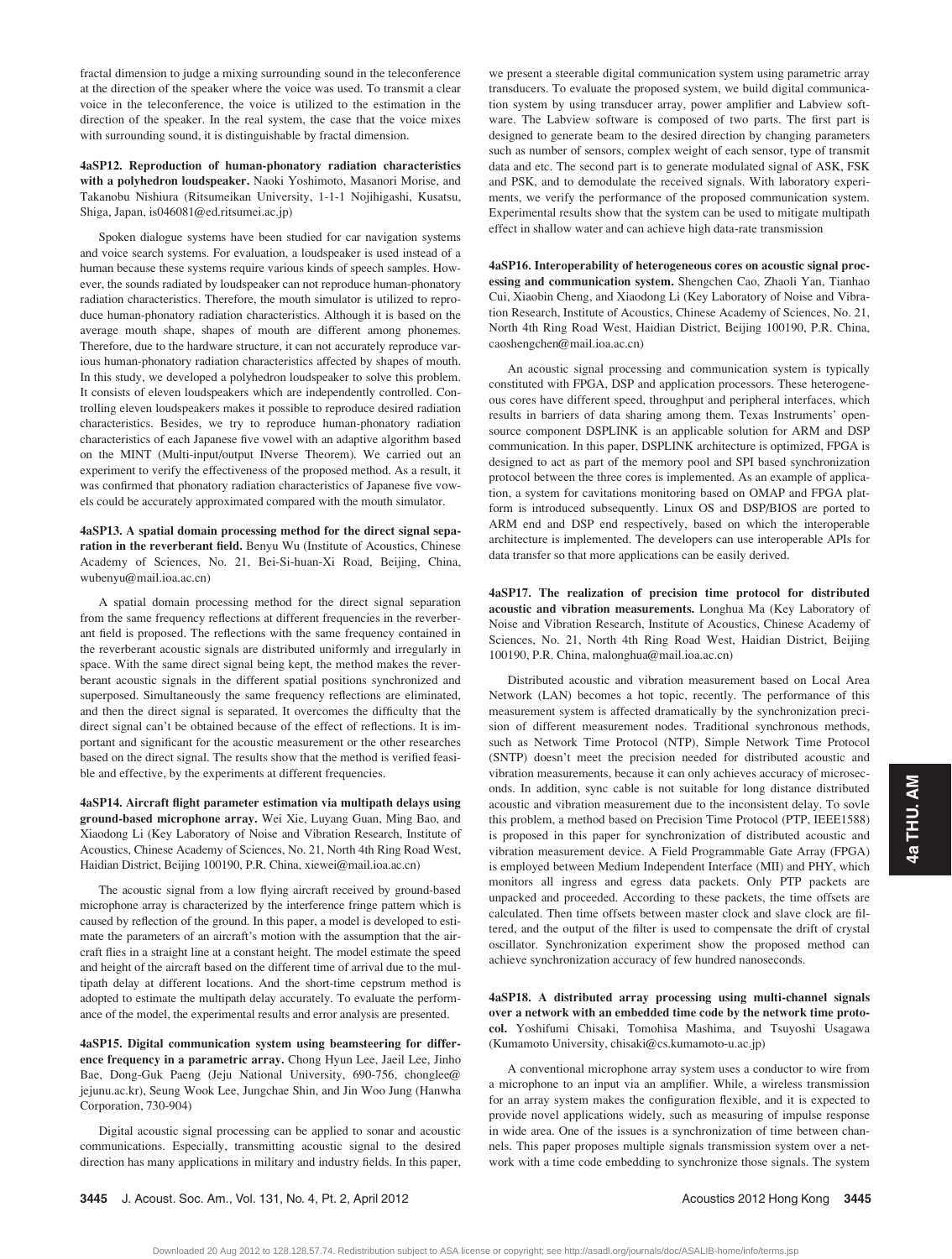consists of clients and a server. Each client at a receiving point runs a network time protocol client daemon, and a packetized audio signal with a time code is sent to a server. The signal from a client is reconstructed at a server based on the time code. Since the time differences between clients affects to performance of the multichannel signal processing, small error in time at a client is preferred. This paper discusses how the error in time between channels affects to performance of the distributed microphone array system.

4aSP19. Loudspeaker compensation using mixed phase technology. Chao Ye, Ming Wu, Shuaibing Wu, and Jun Yang (Key Laboratory of Noise and Vibration Research, Institute of Acoustics, Chinese Academy of Sciences, No. 21, North 4th Ring Road West, Haidian District, Beijing 100190, P.R. China, cye@mail.ioa.ac.cn)

In a sound reproduction system loudspeakers always introduce distortions. The compensation of loudspeaker responses using digital signal technology is becoming an important part of improving sound reproduction quality. Several FIR and IIR filter design methods have been proposed to equalize the response of loudspeaker systems. However, high order filters are needed to obtain excellent resolution at low frequencies. From a psychoacoustic point of view, warped filters have been employed to improve the resolution at low frequencies, but at the expense of poor resolution at high frequencies. On the other hand, the use of warped filters increases the complexity of the filter structure. In this paper, a mixed phase technology is proposed to equalize the response of loudspeaker systems. Loudspeaker response can be decomposed into minimum and excess phase components, which are inverted respectively to construct the equalization filter. An all pass filter based on position-independent excess phase zeros is cascaded with a minimum phase filter to improve the phase response in the region. The experimental results demonstrate that the time-domain response of the loudspeaker systems is improved by using the presented mixed phase technology.

4aSP20. Estimation of demodulation ratio for the parametric loudspeaker based on spectral envelope. Daisuke Ikefuji, Masanori Morise, and Takanobu Nishiura (Ritsumeikan University, Nojihigashi 1-1-1, Kusatsu, Shiga, Japan, cm000074@ed.ritsumei.ac.jp)

A parametric loudspeaker with the higher directivity transmits the sound wave to only particular area. It emits an AM (Amplitude-Modulated) wave demodulating into an audible sound wave by nonlinear interaction in the air. Therefore, longer distance is required for fully demodulating the AM wave into the audible sound wave. On the other hand, a power of the audible sound wave decays depending on the distance. Thus, the parametric loudspeaker must be utilized on the suitable distance for reproducing the fully demodulated wave with an enough power. However, no criterion has been conventionally proposed to measure the demodulation ratio in the past. Accordingly, the criterion should be formulated to measure demodulation ratio for appropriately utilizing the parametric loudspeaker. Thus in this paper, we aim at formulating it for estimation of demodulation ratio. We therefore propose the criterion based on a spectral envelope of the reproduced TSP (Time-Stretched-Pulse) with parametric loudspeaker. The proposed criterion is defined based on the correlations between the spectral envelope in every distance and that in the target with the reproduced TSP. As a result of the objective experiment, we confirmed the availability of the proposed criterion.

4aSP21. Harmonic distortion measurement for a parametric loudspeaker with logarithmic time stretched pulse. Shohei Masunaga, Daisuke Ikefuji, Masanori Morise, and Takanobu Nishiura (Ritsumeikan University, 1-1-1 Nojihigashi, Kusatsu, Shiga 525-8577, Japan, is037089@ ed.ritsumei.ac.jp)

A parametric loudspeaker which utilizes the ultrasound can transmit the audible sound to a particular area. However, the sound reproduced by a parametric loudspeaker contains the harmonic distortions because the sound is demodulated by the nonlinearity in the air. Thus, measuring the harmonic distortions is required to evaluate the sound quality of a parametric loudspeaker. Sinusoidal wave method has been used as the harmonic distortion measurement. In it, the harmonic distortion is measured by analyzing the integral multiplication frequency of a reproduced sine wave. Many measurements by using sine waves with each different frequency are required to measure the wideband harmonic distortions. Therefore, measuring the wideband harmonic distortions with sinusoidal wave method requires much more time. Recently, using Log-TSP (logarithmic time stretched pulse) signal was proposed to measure the wideband harmonic distortions in a short time for non-parametric loudspeakers. Thus in this paper, we attempt to measure harmonic distortion of a parametric loudspeaker by using Log-TSP signal. We carried out an objective evaluation experiment in a soundproof room. The result by using Log-TSP signal was compared with that by using sinusoidal wave method. As a result, we confirmed the result with Log-TSP is equivalent to that with sinusoidal wave method.

4aSP22. The realistic- reverberation sensation in 3-D acoustic sound field reproduction with parametric loudspeakers and indirect non-parametric loudspeakers. Hideya Tsujii, Masanori Morise, and Takanobu Nishiura (Ritsumeikan University, 1-1-1, Nojihigashi, Kusatsu, Shiga, Japan, cm007077@ed.ritsumei.ac.jp)

In the field of virtual reality, mixed reality (MR) has recently been drawing attention as a technology to experience the virtual space by superimposing the computer graphics (CG) objects in real space. The technologies to reproduce 3-Dimensional (3-D) acoustic sound fields in conjunction with MR can especially experience a higher realistic sensation than the conventional MR. A parametric loudspeaker based on an ultrasound with the higher directivity can reproduce 3-D acoustic sound fields by designing a sound image. However, it is difficult to present the realistic sensation depending on the reverberation, because an acoustic wave emitted by it shouldn't diffuse in the room. In this paper, we newly proposed to reproduce 3-D acoustic sound fields utilizing multiple parametric loudspeakers and indirect nonparametric surround loudspeakers for realizing the realistic- reverberation sensation. It could realize a higher realistic- reverberation sensation without affecting the sound image localization. The effectiveness of the proposed method was assessed by the subjective evaluation experiments for the realistic- reverberation sensation and the sound image localization. As a result, we confirmed the effectiveness of the proposed method.

4aSP23. Distant-talking speech enhancement based on spectrum restoring with phoneme labels. Naoto Kakino, Takahiro Hukumori, Masanori Morise, and Takanobu Nishiura (Ritsumeikan University 1-1-1, Nojihigashi, Kusathu, Shiga, Japan, is012085@ed.ritsumei.ac.jp)

With the development of communication and speech recognition technology, remote conference and robot communication systems have been developed in recent years. Although these are valid in close-talking speech, distant-talking speech degrades the performance of the systems. The reason is that it is affected by energy decay, noise and reverberations depending on the distances. To solve this problem, many noise reduction and speech enhancement approaches have been proposed. In the conventional approaches, the example-based speech enhancement is one of the effective noise reduction methods in distant-talking conditions. The most similar example of noisy speech to input signal is detected from model examples of clean and noisy speech signals. Thereby it can estimate and suppress the noise based on the clean speech. Although it can effectively reduce noise, it is not clear the performance in the distant-talking speech condition with the decay of speech energy. Thus in this paper, we proposed a distant-talking speech enhancement based on spectrum restoring with phoneme labels. It restores the clean spectrum from decayed spectrum based on spectrum envelopes for each phoneme label. We demonstrate the experiment to evaluate the effectiveness of proposed method. As a result, we confirmed that it can effectively enhance the target speech.

4aSP24. The determination of dynamic subtraction for spectral subtraction towards musical tone reduction. Keisuke Horii, Takahiro Fukumori, Masanori Morise, Takanobu Nishiura, and Yoichi Yamashita (Ritsumeikan University, 1-1-1, Nojihigashi, Kusatsu, Shiga, Japan, cm010077@ed.ritsumei.ac.jp)

We should reduce the unwanted noise from noisy speech. Spectral Subtraction (SS) which is one of the noise reduction methods has been proposed by S. F. Boll in 1979, and it can effectively reduce the unwanted noise by utilizing only the observed signal. SS however has a problem that dissonant noise called musical tone is generated after noise reduction. SS estimates the noise with non-speech part and subtracts the estimated noise from observed signal. Flooring process is also performed depend on estimated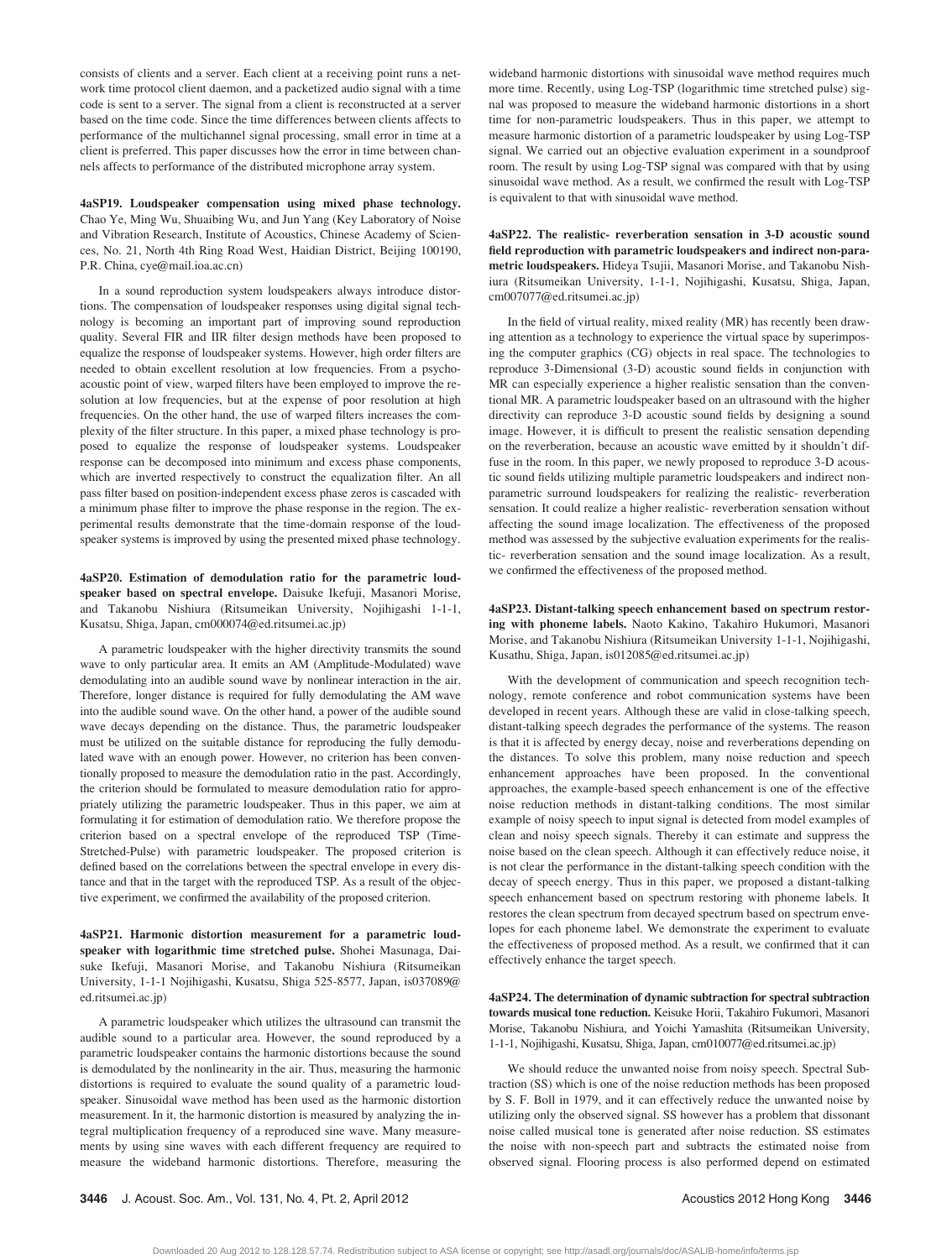noise power for supporting the excessive subtraction. Since the musical tone is generated by it, the improvement of SS is required to reduce it. In the past, we proposed SS with the weighted subtraction coefficients in each frequency band for controlling flooring process. In this method, the equalweighted subtraction coefficients were utilized in every frame, however speech and noise power are different in each frame. To overcome this problem, we newly propose an advanced SS with the color-weighted subtraction coefficients in each frame for effectively reducing the musical tone. Both objective and subjective experiments were carried out for verifying the effectiveness of the proposed SS. As a result, the proposed SS could subjectively reduce the musical tone.

4aSP25. Realtime face recognition system with ultrasonic sensing. Benxi Cao (Key Laboratory of Noise and Vibration Research, Institute of Acoustics, Chinese Academy of Sciences, No. 21, North 4th Ring Road West, Haidian District, Beijing 100190, P.R. China, xixiwelcome@gmail.com), Jingyao Wang, Yang Wang, Yong Xu, and Jun Yang

Unlike vision-based approaches, ultrasonic sensing systems have the ability to obtain the object distance and echo energy information. With the development of airborne ultrasonic detection, ultrasonic face recognition has been discussed. However, the existing ultrasonic face recognition systems store the echo waveform data and make processing and analysis afterwards. Seperated acquisition and analysis procedures make these systems non-realtime. In this paper, a realtime ultrasonic face recognition system is proposed. The system has the following functions: signal generation, transmitting, receiving, amplification, demodulation, spectral analysis, and feature extraction. A continuous wideband ultrasonic signal is transmitted, then the geometrical information can be extracted from the echo signal, and suitable pattern recognition methods are used to recognize human face. The system can implement realtime face recognition with ultrasonic sensing, and a considerable recognition rate is achieved.

4aSP26. Robustness of the ultrasonic face recognition method to age variation: analysis and experimentation. Jingyao Wang (Key Laboratory of Noise and Vibration Research, Institute of Acoustics, Chinese Academy of Sciences, No. 21, North 4th Ring Road West, Haidian District, Beijing 100190, P.R. China, xuancao2009@hotmail.com), Benxi Cao, Yang Wang, Yong Xu, and Jun Yang

Ultrasonic human face recognition systems transmit ultrasonic Continuously Transmitted Frequency Modulated (CTFM) signal, extract facial geometry characteristic information from the received echo signals, and process the information for face recognition. Compared to vision-based approaches, ultrasonic human face recognition systems reduce the influence of illumination and avoid privacy leak. The existing approaches showed the feasibility of ultrasonic face recognition and achieved acceptable recognition accuracy. However, the aging problem, which equals to performance degradation caused by facial geometry change with time going on, is not considered in the previous researches. In this paper, robustness of the ultrasonic face recognition method to age variation is analysed. A database is built, in which each subject's face information was acquired at intervals of

months during the last two years. Based on the database, various recognition experiments are conducted using the different pattern recognition algorithms. Aiming at the experimental results, the analysis to age factor that influences face recognition performance is implemented. The feature extraction methods and the pattern recognition algorithms are developed to increase the recognition rate.

4aSP27. Multi-stage identification for abnormal/warning sounds with onomatopoeia models. Junpei Ogawa, Kohei Hayashida, Masanori Morise, Takanobu Nishiura, and Yoichi Yamashita (Ritsumeikan University, 1-1-1 Nojihigashi, Kusatsu, Shiga, Japan, cm002074@ed.ritsumei.ac.jp)

In recent years, the methods utilizing environmental sounds have been increasingly employed for monitoring the safety of the elder who lives in distant place. Environmental sounds should consist of various sounds in daily life, and identified ones enables to detect abnormity. To detect abnormity, it is therefore required that abnormal/warning sounds are accurately identified among environmental sounds. In the past, environmental sound identification method has utilized acoustic models constructed by each sound source for all environmental sounds. However, as it only stores a few training abnormal/warning sounds, it is difficult to accurately design each abnormal/warning acoustic model. To overcome this problem, we propose a multi-stage identification method for abnormal/warning sounds. In the first stage, it utilizes an abnormal/alarm acoustic sound model and each normal acoustic sound model for detecting the abnormal/alarm sounds with a few training abnormal/warning sounds. In the second stage, it utilizes some acoustic models specializing in onomatopoeia to accurately identify abnormal and alarm sounds. We conducted an evaluation experiment to confirm the effectiveness of the proposed method on identification accuracy of abnormal/warning sounds. As a result, we confirmed that the proposed method was superior to the conventional method in identification accuracy.

4aSP28. A general audience rating surveying system and channel retrieval algorithm based on TV set audio features. Jingru Huang, Xin Ma, Lan Tian, and Shibin Du (School of Information Science and Engineering, Shandong University, Shanda South Road #27, Jinan 250100, hjingru2007@126.com)

A general surveying system for audience rating based on audio information are introduced. In this system, the audio signal is sampled from the audio outlet of TV set and high compressed into a special digital package which includes watching timing, audio signal features, and the marks of the TV channel switching. The packaged audio features are high robustness for different types of television sets and different audio volume and have no disturbance of surroundings. In the channel retrieval algorithm, multi-thresholds are used for calculating the correlation coefficients of audio features and matching the audio pattern, and the second searching is adopted for combining match when the retrieved TV channel of the head package is different from the one of the end package. The simulation test results show that the audio recognition rate is above 93%, and for other audios without the TV standard channels can be detected steadily. Keywords: audience rating; audio retrieval; robustness; recognition rate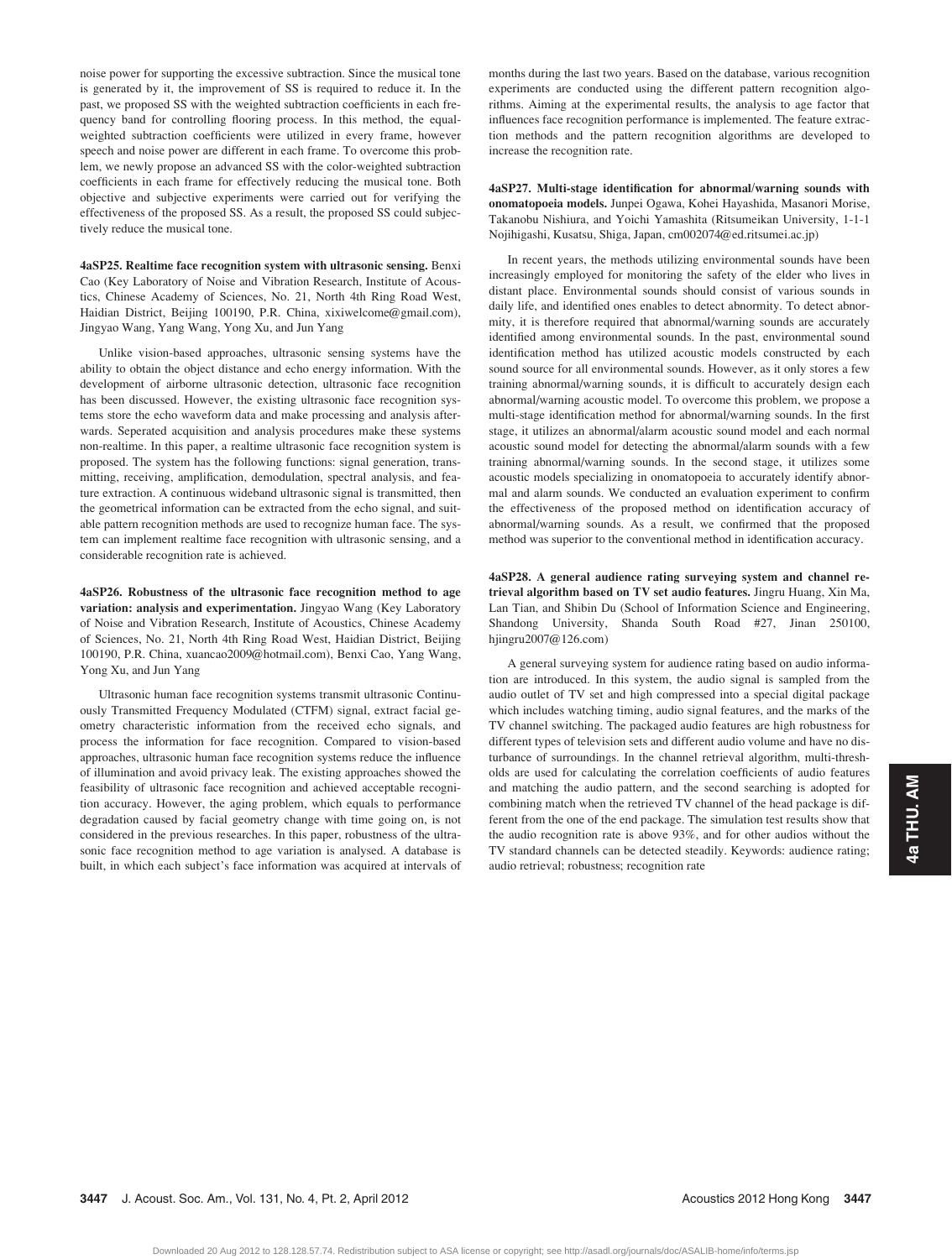# Session 4aUWa

# Underwater Acoustics and Signal Processing in Acoustics: Time Series Analysis and Data Processing in Underwater Acoustics I

Nicholas Chotiros, Cochair chotiros@arlut.utexas.edu

> Chao Sun, Cochair csun@nwpu.edu.cn

# Invited Papers

### 9:20

4aUWa1. The pattern of echoes in feature space. Xiukun Li (Acoustic Science and Technology Laboratory, Harbin Engineering University, Harbin, China, xiukun\_li@yahoo.com.cn), and Zhi Xia (Acoustic Science and Technology Laboratory, Harbin Engineering University, Harbin, China)

In order to increase the performance of recognition in underwater bottom object detection, the distribution pattern of different kinds of echoes is researched in this paper. The past literatures more focus on the characteristics of object echoes in feature space, but the research of joint distribution pattern of object echoes, reverberation and other interference is few. In this paper, reverberation and fake object echoes are taken as the mainly interference for recognizing object echoes, and they are assumed have steady characteristic in time-frequency feature space, respectively. There are two problems are discussed: the separability between different kinds of echoes in feature space, and the stability of them. To deal with these two problems, feature compression and cluster analysis are adopted. And the feature space is generated by FDWT. The data acquired from a lake experiment is processed in this paper, and the processing results prove that object echoes, fake object echoes and reverberation within limited time scale have steady distribution pattern in FDWT feature space.

#### 9:40

4aUWa2. Non-Rayleigh reverberation statistics. Nicholas Chotiros (Applied Research Laboratories, The University of Texas at Austin, P.O. Box 8029, Austin, Texas 78713-8029, chotiros@arlut.utexas.edu)

In sonar reverberation, the superposition of numerous scattered sound waves tends to produce a Rayleigh distribution, consistent with the Central Limit Theorem. Causes for deviation from the Rayleigh model are identified as sonar configuration and environmental variability. In the former, the sonar configuration determines the number of scatterers in each resolution cell, and when the number is too small, the Central Limit Theorem is violated. In the latter, the total environment may be considered as a patchwork of local environments that are resolvable by the sonar system, but not reliably distinguishable due to positional inaccuracies and overlap in the range of reverberation amplitude values. In that case, the resulting ensemble may have a probability distribution function that is a mixture of the probability distribution functions of the local components. The patchiness of the environment determines the number of components and their proportions in the mixture. The issue of stationarity in the context of a patchy environment is an important concern. Although the reverberation from a patchy environment is, strictly speaking, non-stationary, the perception of stationarity may be achieved. [Work supported by the Office of Naval Research, Ocean Acoustics].

### 10:00

4aUWa3. Acoustic forward scattering by a moving object and its range estimation in littoral experiment. Bo Lei, Kunde Yang, and Yuanliang Ma (Institute of Acoustic Engineering, Northwestern Polytechnical University, lei.bo@nwpu.edu.cn)

When an object crosses the source-receiver line, the sound field aberration can be caused by the forward scattering. However, the aberration is difficult to be seen because of the direct blast overwhelming. An experiment was conducted in littoral environment with several hydrophones deployed at different depths. A repeated wideband LFM pulse is transmitted and data is processed with correlation. The experimental results show that the sound field aberration takes minimum values if the object is located mid-point along the sourcereceiver line, whereas it attains its maximum if the object is close to the source or receiver. The total field is either enhanced or suppressed if the object crosses different Fresnel zones. In addition, the duration of shadow-induced aberration is dependent on the width of the first Fresnel zone, which is longest at the mid-point of the source-receiver line. Furthermore, a range estimation scheme is proposed. The scheme uses two-point field aberrations of the stable arrival caused by forward scattering of moving object. The ranges of intruder are estimated with a prior knowledge of the moving speed, which agree well with the measurements.

### 10:20

4aUWa4. Diversity combining for long-range acoustic communication in deep water using a towed array. Hee-Chun Song (UCSD 9500 Gilman Drive, La Jolla, CA 92093-0238, hcsong@ucsd.edu), and William Hodgkiss (UCSD, 9500 Gilman Dr., La Jolla, CA 92093-0238)

A recent experiment showed that coherent long-range acoustic communication is feasible in deep water over a ~550-km range between a source towed slowly at 75-m depth and a horizontal line array towed at 3.5 knots at 200-m depth. This paper further demonstrates that diversity combining mitigates channel fading and increases the output SNR. Using sparse channel-estimate-based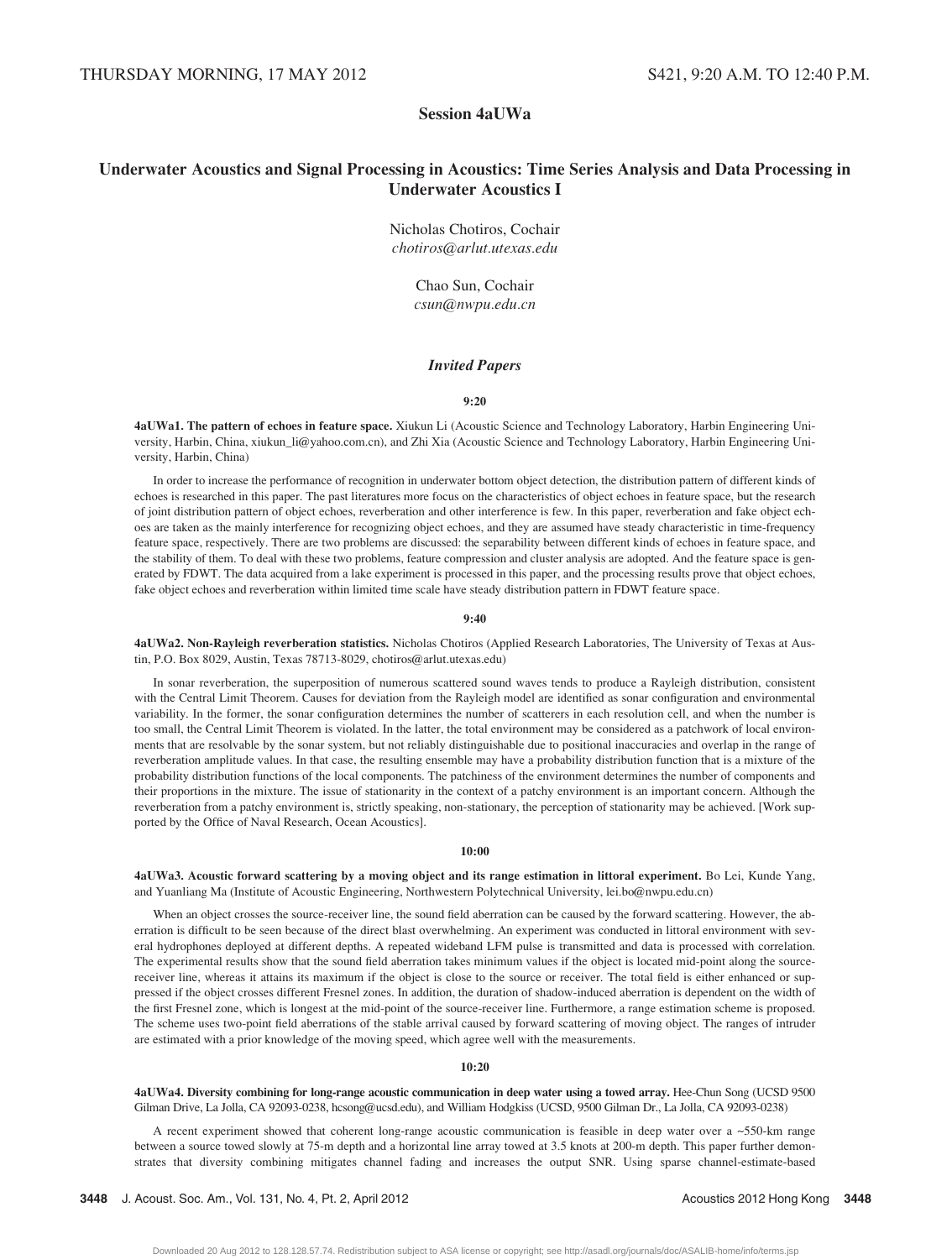equalization, three transmissions are combined successfully to decode a 40-Hz bandwidth (230-270 Hz) 8-PSK (phase-shift-keying) communication signal, achieving an effective data rate of 17 bits/s at ~550 km range.

### 10:40–11:00 Break

### 11:00

### 4aUWa5. Fluctuations of arrival time and amplitude for short-range experimental data. Rui Duan, Kunde Yang, and Yuanliang Ma (Institute of Acoustic Engineering, Northwestern Polytechnical University, ykdzym@nwpu.edu.cn)

The arrival time and amplitude fluctuations of about 230-m propagation were analyzed for various source-receiver configurations using experimental data. The minutes-scale and seconds-scale fluctuations of the arrival time were observed on both the direct, surface-reflection and bottom-reflection arrivals while the minutes-scale fluctuation of the arrival amplitude was only observed on the direct arrivals. Crosscorrelation coefficients and frequency spectrum of the fluctuation were calculated to explain the causes of the fluctuations. It shows that the movement of the source is an important cause for the fluctuations of the arrival time and the seconds-scale fluctuations of the arrival amplitude. The variability of the ocean structures contributes to both the arrival time and the amplitude fluctuations of the direct arrivals while the sea-surface scattering is the dominant cause for the surface-reflection arrivals. The fluctuation amplitudes of the bottom-reflection and the surface-reflection arrival amplitudes are around 2dB and 7dB, respectively. The fluctuation amplitudes of the direct arrival amplitude range from 1dB to 10dB for different source-receiver configurations.

# Contributed Paper

### $11:20$

4aUWa6. Temporal coherence of acoustic signals in range dependent background. Yin Quan Zhang and Ning Wang (Ocean University of China, Qingdao, zhyq\_ouc@126.com)

Temporal coherence of acoustic signals is important for many practical applications, which has been studied both theoretically and experimentally. In previous theories, the fluctuation of sound speed field is assumed to be caused by linear random internal waves and the background is assumed to be range independent. This assumption has two obvious shortcomings: (1) actual fluctuations in shallow water are usually modulated by internal tides; (2) seabed has significant effects on acoustic signal propagation in shallow water, the properties of which is, in general, range dependent (such as topography). In the present presentation, internal tides and seabed properties are involved as the range dependent background, in which the background acoustic field is expressed as coupled mode matrix. A semi-analytic formalism for the temporal coherence of acoustic signal is presented. The dependence of temporal coherence on range and frequency, and the impact due to range-dependence is analyzed. The result is compared with the case rangeindependent.

# Invited Paper

### 11:40

4aUWa7. Robust adaptive beamforming based on convex optimization. Lianghao Guo, Xin Guo, and Feng-Xiang Ge (State Key Laboratory of Acoustics, Institute of Acoustics, Chinese Academy of Sciences, No. 21, Bei-Si-Huan-Xi Road, Beijing, China, glh2002@mail.ioa.ac.cn)

Adaptive beamforming is an efficient way of spatial filtering in the presence of interference and noise. However, the conventional adaptive beamforming, e.g., MVDR, may degrade significantly due to the poorly estimated covariance matrix or steering vector errors. Convex optimization has now emerged as a major signal processing tool and made a significant impact on numerous problems because of its foundational nature and potential ability in signal processing. Thus in this paper, several robust adaptive beamforming algorithms based on the convex optimization are presented and evaluated, where a novel mathematical tool called "Yalmip" is used to solve the second-order cone problem in these algorithms. Numerical simulations and comparison show that these robust adaptive beamforming algorithms still approach robust to the above-mentioned problems.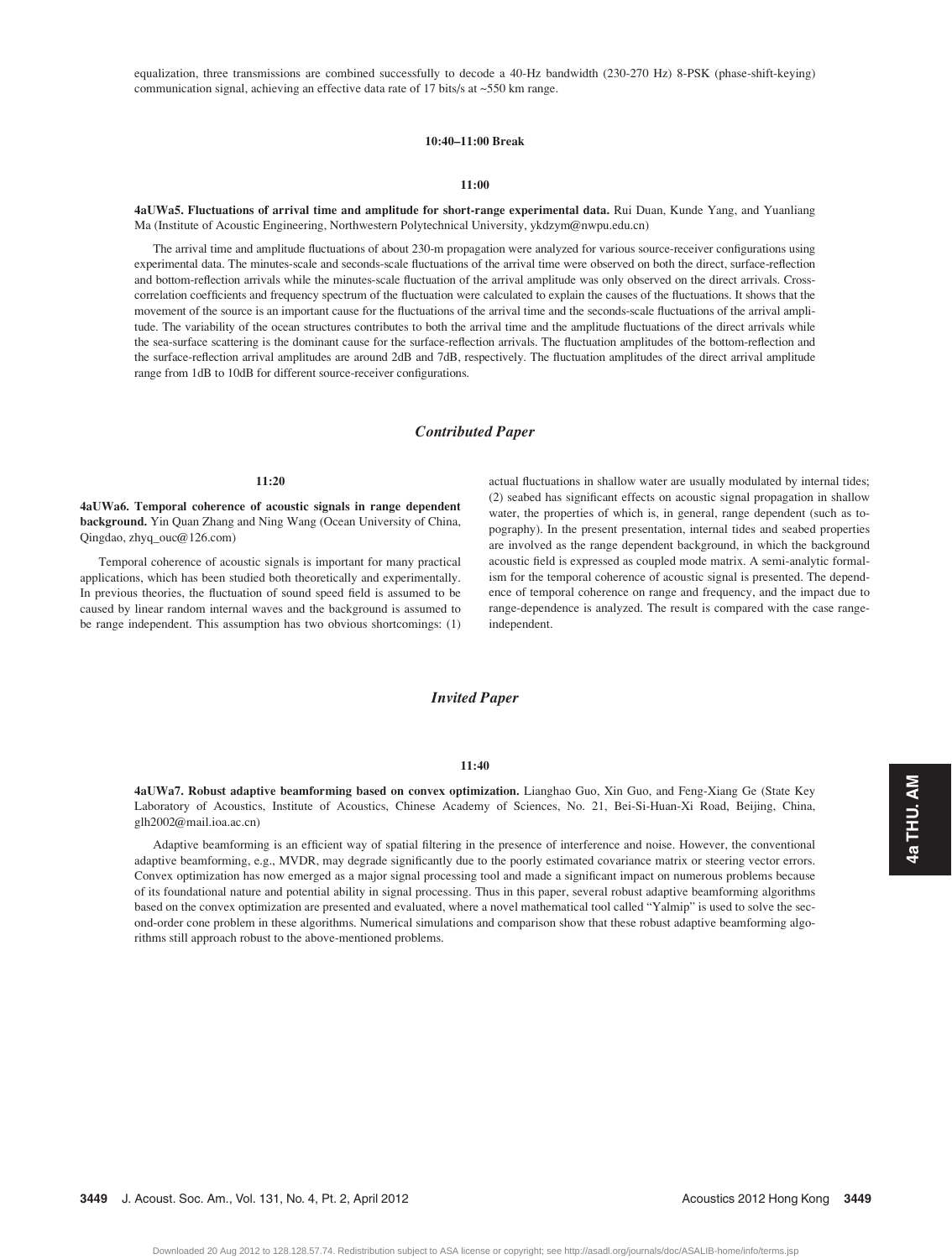### $12:00$

4aUWa8. The study about through signature of underwater target based on focused beam-forming. Xue-li Sheng (Science and Technology on Underwater Acoustic Laboratory, Harbin Engineering University, Harbin 150001, shengxueli@yahoo.com.cn), Yan-qiong Liu (Science and Technology on Underwater Acoustic Laboratory, Harbin Engineering University, Harbin 150001 and Dalian Scientific Test and Control Technology Institute, Dalian 116013), Chun-ping Zhai (Dalian Scientific Test and Control Technology Institute, Dalian 116013), Shi-cai Zhu (Science and Technology on Underwater Acoustic Laboratory, Harbin Engineering University, Harbin 150001 and Dalian Scientific Test and Control Technology Institute, Dalian 116013), Yu-dong Liu, Zuo-Xi Tian (Dalian Scientific Test and Control Technology Institute, Dalian 116013), and Jun-ying Hui (Science and Technology on Underwater Acoustic Laboratory, Harbin Engineering University, Harbin 150001)

In shallow water, the peak and energy of through signature change because of the stack of reflected sound from the sea bottom and sea surface, it will cause much error in signal process. In this paper, the focused beaming-forming method is introduced in through signature processing. Factors of influencing through signature based on focused beaming-forming method are analyzed and the parameters describing through signature are presented. Processing results of actual measurement signal show that if the parameters describing through signature are not affected significantly, it can restrain noise effectively to smooth the through signature curve based on focused beaming-forming method. It also enhances the gain of through signature. Key words: multi-path effects; underwater acoustic image; beaming-forming; through signature; the gain;

### 12:20

4aUWa9. High-resolution direction finding without coherent signals number based on multibeam system. Jie Zhuo (Institute of Acoustic Engineering, Northwestern Polytechnical University, jzhuo@nwpu.edu.cn), and Bing Li (State Key Laboratory for Manufacturing System, Xi'an Jiaotong University)

Multibeam acoustic imaging systems are widely utilized for both largeand small-scale underwater investigations, especially for detecting underwater target. Processing backscattered echoes from the targets, the system can plot an acoustic image of target, and then estimate the parameters, such as direction and range. The backscattered echoes of target are coherent signals, and can be modeled as multiple highlights. Usually, the distance between the highlights is close, and the number of the highlights is unknown. Then, the directions cannot be directly estimated due to these highlights are not distinguished in the acoustic image. In this paper, an highresolution method is proposed for estimating the directions of arrival (DOAs) of coherent highlight signals without signals number. The multibeam underwater acoustic imaging technology and the beamspace MUSIC algorithm are combined together. In this method, eigen-decomposition is skipped, so that coherent signals' DOA can be estimated by high-resolution MUSIC method under the situations with unknown signals number. Due to estimating the DOAs of coherent signals in beamspace, the precision of DOA estimation is enhanced, and the computation complexity is less than the element-space MUSIC method. The method's feasibility and robustness are analyzed and verified by the simulation data.

THURSDAY MORNING, 17 MAY 2012 S426 + S427, 9:20 A.M. TO 12:40 P.M.

# Session 4aUWb

# Underwater Acoustics and Signal Processing in Acoustics: Waveguide Invariance Characterization and Processing

Kevin LePage, Cochair LePage@nurc.nato.int

Lisa Zurk, Cochair zurkl@cecs.pdx.edu

Alex Sell, Cochair aws164@psu.edu

Shihong Zhou, Cochair zhou@yahoo.com

# Invited Papers

### 9:20

4aUWb1. Group speed versus phase speed analysis of sound speed fluctuations in a shallow water ocean. W. A. Kuperman, Bruce D. Cornuelle, W. S. Hodgkiss (Scripps Inst. of Oceanogr., Univ. of California, San Diego, La Jolla, CA 92093-0238, wkuperman@ucsd. edu), and Philippe Roux (ISTerre, Universite Grenoble 1, CNRS UMR 5275, Grenoble, France)

Data collected during eight consecutive hours between two source-receiver arrays in a shallow water environment (Roux et al, J. Acoust. Soc. Am. 124, 3430-3439, 2008) are analyzed using the physics associated with the waveguide invariant. In particular, the use of vertical arrays on both the source and receiver sides provide launch and receive angles in addition to the travel times associated with each eigenray path in the waveguide. From travel times and source-receiver angles, each eigenray amplitude is projected into group velocity-phase velocity (vg-vp) space for each acquisition. The time evolution of the vg-vp representation during the 8-hour long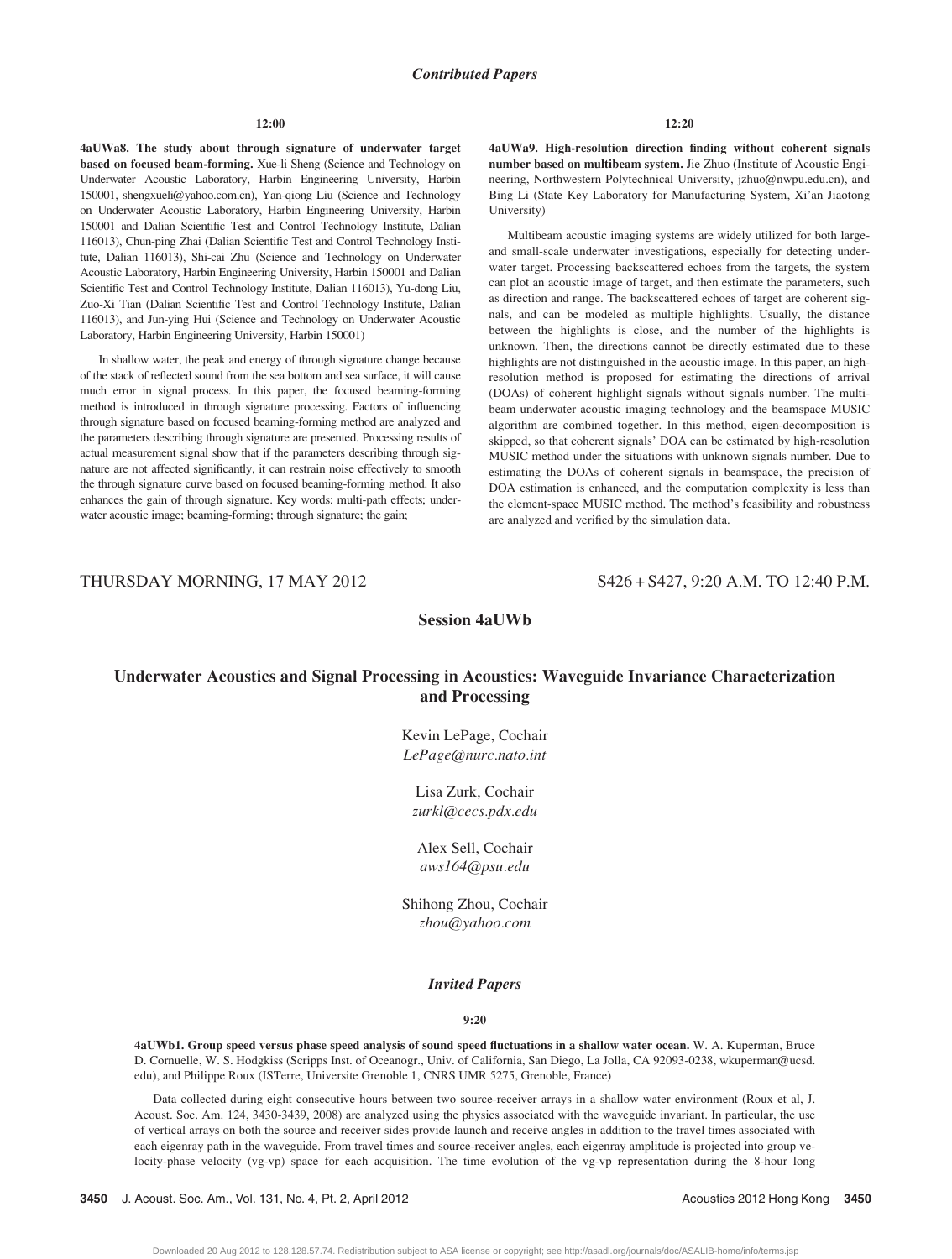experiment is discussed. Group speed fluctuations observed for a set of eigenrays with upper turning points at or near the thermocline are compared to independent sound speed measurements obtained by a CTD chain at two locations in the area.

#### 9:40

4aUWb2. Autocorrelation-function-based estimation approach and variability of waveguide invariant in fluctuated shallow water. Zhou Shihong, He Li, Ren Yun, and Zhang Renhe (State Key Laboratory of Acoustics, Institute of Acoustics, Chinese Academy of Sciences, Beijing 100190, China, shih\_zhou@yahoo.com.cn)

Waveguide invariant, which describes the broadband acoustic field interference striations in underwater acoustic spectrograms due to multipath phenomena of sound propagation, is beneficial to be applied to temporal and spatial array signal processing specially for large-aperture horizontal line array, etc. However, the dependence of waveguide invariant on fluctuated water-column environment due to internal waves or internal tides is often complicated and shows different interference patterns, which influents the performance of temporal and spatial array signal processing. This presentation focuses on variability of waveguide invariant in fluctuated shallow water environment. One novel estimation approach of waveguide invariant based on phase-shift-compensation of autocorrelation functions at two hydrophones with horizontal range separation is presented. The experimental airgun-emitted pulse data acquired in iso-speed shallow water environment is used to verify the estimation approach. Based on it, the variability of waveguide invariant in fluctuated shallow water with internal wave effects are analyzed using long-term observed LFM signals obtained by one sea-floor located horizontal-linearray and one fixed sound source. The contribution of low- and higher- order filtered modes to interference patterns is given for explaining the mechanism of mode interference. Some interesting experimental results are shown.

### 10:00

4aUWb3. Variability of the waveguide invariant in a range independent shallow-water environment. Kevin Cockrell (Massachusetts Institute of Technology, Dept. Mech. Engineering, Cambridge, MA 02139, kevincockrell@gmail.com)

While it is generally true that the waveguide invariant  $\beta$  is approximately equal to one in many shallow-water environments, the value of  $\beta$  observed in acoustic intensity striation patterns often deviates from the assumed value of one by 30% or more. The precise value of  $\beta$ , like the acoustic field itself, depends on source frequency, source and receiver depths, sound speed profile, range, etc. For example, previous work has found that the observed value of  $\beta$  in shallow water can deviate from the typical value of one if the source and receiver are located below the thermocline, because in that case the acoustic intensity is strongly affected by lower order modes which do not have  $\beta \approx 1$  [D. Rouseff, Waves in Random Complex Media, 2001]. This talk will further explore the dependence of  $\beta$  on the source and receiver depths, and on the sound speed profile by using the WKB approximation. Because the group of modes which dominates the acoustic intensity depends on range and frequency, the dependence of  $\beta$  on range and frequency will also be explored.

### 10:20

4aUWb4. The waveguide invariant  $\beta$  and bottom reflection phase-shift parameter P. Erchang Shang, Jinrong Wu, and Zhendong Zhao (Key Laboratory of Underwater Acoustic Environment, Institute of Acoustics, Chinese Academy of Science, 100190, ecshang32@ aol.com)

It is known that the waveguide invariant  $\beta$  is affected by the shallow-water environment. In this paper the effect due to bottom sediment is investigated. It is found that the effect of sediment bottom can be concentrated on one parameter P – the bottom reflection phase shift parameter. For a Pekeris waveguide, under WKB approximation, a very simple analytic relation is given:  $\beta \approx 1+P/(k0Heff)$ , here Heff is the 'effective depth', and Heff =H+P/2k0. It is shown that the value of  $\beta$  related to different high-speed sediments (including layered sediment) is ranged in 1.0 and 1.5. Some numerical examples including the layered sediment case are conducted to verify this result. Good agreement between the results calculated by KRAKEN and by WKB with parameter P has been found. The advantage of using parameter P is that it can cover any type of high-speed sediment even including shear wave effect, moreover, it also works for layered sediment provided using P(ømega) instead of constant P. Hence, by using parameter P allows us to have a model-free platform to investigate the sound field in shallow-water including the bottom effect on the waveguide invariant  $\beta$ . [This work was supported by NSFC under Grant No.10874201 and No.11074271]

### 10:40–11:00 Break

### Contributed Papers

## 11:00

4aUWb5. Waveguide invariant and dedispersion transform. Gao Dazhi (Ocean University of China, dzgao@ouc.edu.cn)

The waveguide invariant is described as a single scalar parameter for a given waveguide environment. The notion of waveguide invariant has been applied widely in under water acoustic source ranging, beamforming etc. A Fourier-like transform called to dedispersion transform, which can remove the dispersion of multi-modes at the same time, was proposed in our previous paper ("Ning Wang, 9th. Western Pacific Acoustic Conference Beijing 2009"). In this presentation, we refine the relationship between the waveguide invariant and the dedispersion transform, and the dedispersion transform is extended to low frequency region and typical summer waveguides. Numerical simulations and several real-data processing will be also reported.

# 11:20

4aUWb6. Acoustical monitoring of the second mode internal solitary wave on oceanic shelf. Andrey Lunkov (A.M.Prokhorov General Physics Institute, Russian Academy of Sciences, 38 Vavilov st., 119991 Moscow, Russia, landr2004@mail.ru), Hwung-Hweng Hwung (National Cheng Kung University, 5th F., 500, Sec.3, Anming Rd., Tainan 70955, Taiwan), Valeriy Petnikov (A.M.Prokhorov General Physics Institute, Russian Academy of Sciences, 38 Vavilov st., 119991 Moscow, Russia), Yu-Huai Wang (National Sun Yat-Sen University, No. 70, Lien-hai Rd, Gushan, Kaohsiung, Taiwan, 804, R.O.C), and Ray-Yeng Yang (National Cheng Kung University, 5th F., No. 500, Sec. 3, Anming Rd., Tainan, Taiwan 709)

The possibility of monitoring second gravitational mode internal solitons using interference pattern frequency shifts is discussed. The investigation is carried out for the shelf of the northern South China Sea near the 4a THU. AM

1a THU. AM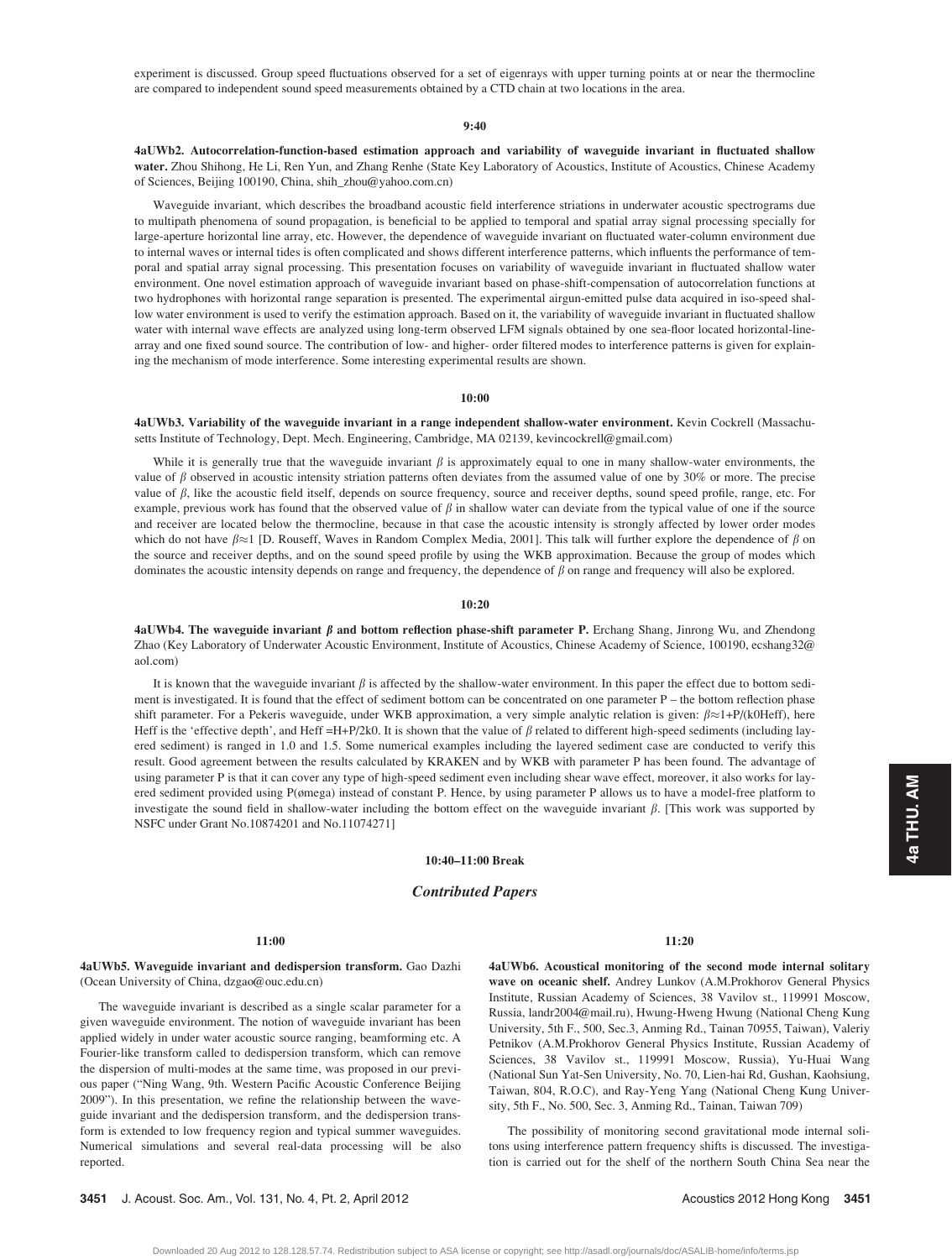Dongsha Atoll by means of numerical modeling. We used the data of the insitu internal solitons measurements in this area. The "vertical modes and horizontal rays" approach is implemented to calculate the low frequency sound fields in the 3d environment. Stationary acoustic path is oriented at the right angle to the preferred internal wave propagation direction. A sound source and receivers are deployed at the sea bottom. Sound receivers are located at the different ranges where horizontal refraction is pronounced, and where it is insignificant. Numerical experiments demonstrate that some of acoustic waveguide modes are focused, and others are defocused in the horizontal plane when the second mode soliton propagates across the acoustic path. It is shown that the second mode internal solitary wave parameters can be successfully reconstructed from the frequency shifts in the spectrum of received signals only if horizontal refraction effects are weak. [Work supported by Russian Foundation for Basic Research and National Science Council of Taiwan # 10-02-92005]

### 11:40

4aUWb7. Generalized array invariant and its application on broadband source ranging. Qi Chun Shang, Shuang Zhang, and Ning Wang (Ocean University of China, 238 Songling Road, Qingdao, China, maymayed2007@ 126.com)

A passive source ranging method based on the array invariant in shallow water is discussed in this paper. The arriving time and elevation angle of sound are used to describe the multi-modal propagation and single-mode dispersion. Based on the two parameters, we rederive the array invariant in a different way, which allows simple physical interpretation. The array invariant in its original form is not exact invariant, but depends (weakly) on mode number and frequency. The accuracy of the method based on this notion is limited when the sound speed of seabed is different significantly from that in the water column. A modified technique ( generalized array invariant) is proposed in this talk to improve the problem provided when the sound speed of seabed is known. The proposed method is testified by simulation and experimental data.

# THURSDAY AFTERNOON, 17 MAY 2012 HALL A, 1:55 P.M. TO 6:00 P.M.

# $12:00$

4aUWb8. Impulse signal reconstruction using bi-receiver data. Haozhong Wang, Ning Wang, and Dazhi Gao (College of Information Science and Engineering, Ocean University of China, 238 Songling Road, Qingdao 266100, China, coolicejiao@hotmail.com)

Signal reconstruction is used widely in target identification and communication in underwater. A novel method for impulse signal reconstruction using the observed data of two receivers that are arranged in the same depth with a certain horizontal interval, is proposed in this talk. This method needs no a prior environmental information but the ranges between the source and the receivers. Although the Green's function depends on the range, frequency and on the source/receiver depth, the spectrum of signal is only dependent on the frequency. The waveguide invariant notion of shallow water provides a compensation mechanism between the frequency and range shift. According to this mechanism, the amplitudes and phases of Green function spectral ingredients can be extracted respectively. The impulse signal is then obtained by employing the deconvolution. The method is applied to the signal reconstruction of a high S/N ratio real data, the correlation coefficient between the reconstructed and original signals is over 0.95.

### $12:20$

4aUWb9. Time-reversal focusing stability in the presence of background internal waves in shallow water. Valeriy Petnikov and Andrey Lunkov (A. M. Prokhorov General Physics Institute, Russian Academy of Sciences, 38 Vavilov St., 119991 Moscow Russia, petniko@kapella.gpi.ru)

Effect of background internal waves on spatial and temporal low frequency sound focusing stability is investigated for an open oceanic shelf by means of numerical simulations. Focusing is achieved with the time-reversal procedure at a single source-receiving element at 10km range. Calculations are performed in terms of normal mode coupling theory. Internal wave field modeling is carried out using an averaged experimental power spectrum of vertical thermocline displacements measured in the Shallow Water'06 experiment. The results of numerical experiments show that the focal spot is stable for about 1 hour in the presence of typical internal waves on an open shelf. Two adaptive time-reversal algorithms are proposed to increase this period up to 12 hour. [Work supported by RFBR 11-02-00779.]

# Session 4pAA

# Architectural Acoustics and Psychological and Physiological Acoustics: Psychoacoustics in Rooms II

Philip Robinson, Cochair robinp@rpi.edu

Bernhard Seeber, Cochair bernhard.seeber@ihr.mrc.ac.uk

Chair's Introduction—1:55

# Invited Papers

### 2:00

4pAA1. Syllables intelligibility in relation to the autocorrelation and cepstrum model: the case of Chinese in Taiwan. Chiung Yao Chen (Chaoyang Univ. of Technology, chychen@cyut.edu.tw)

The articulation of some special pronunciations of vowel inconsistently raises with the rapid speech transmission index (RASTI) tested using monosyllables for Chinese phonics. In the researching of speech intelligibility in room, the factors being considered have to include not only the qualities of sound field but the pronunciation characteristics of syllables as well. Therefore, with regard to the defect of RASTI measurements, we utilized the autocorrelation and the cepstrum of monosyllables recorded in rooms to compare the articulation with the physical phenomena of intelligibilities. Thus, we found that the minimum effective duration of autocorrelation function  $(τ)$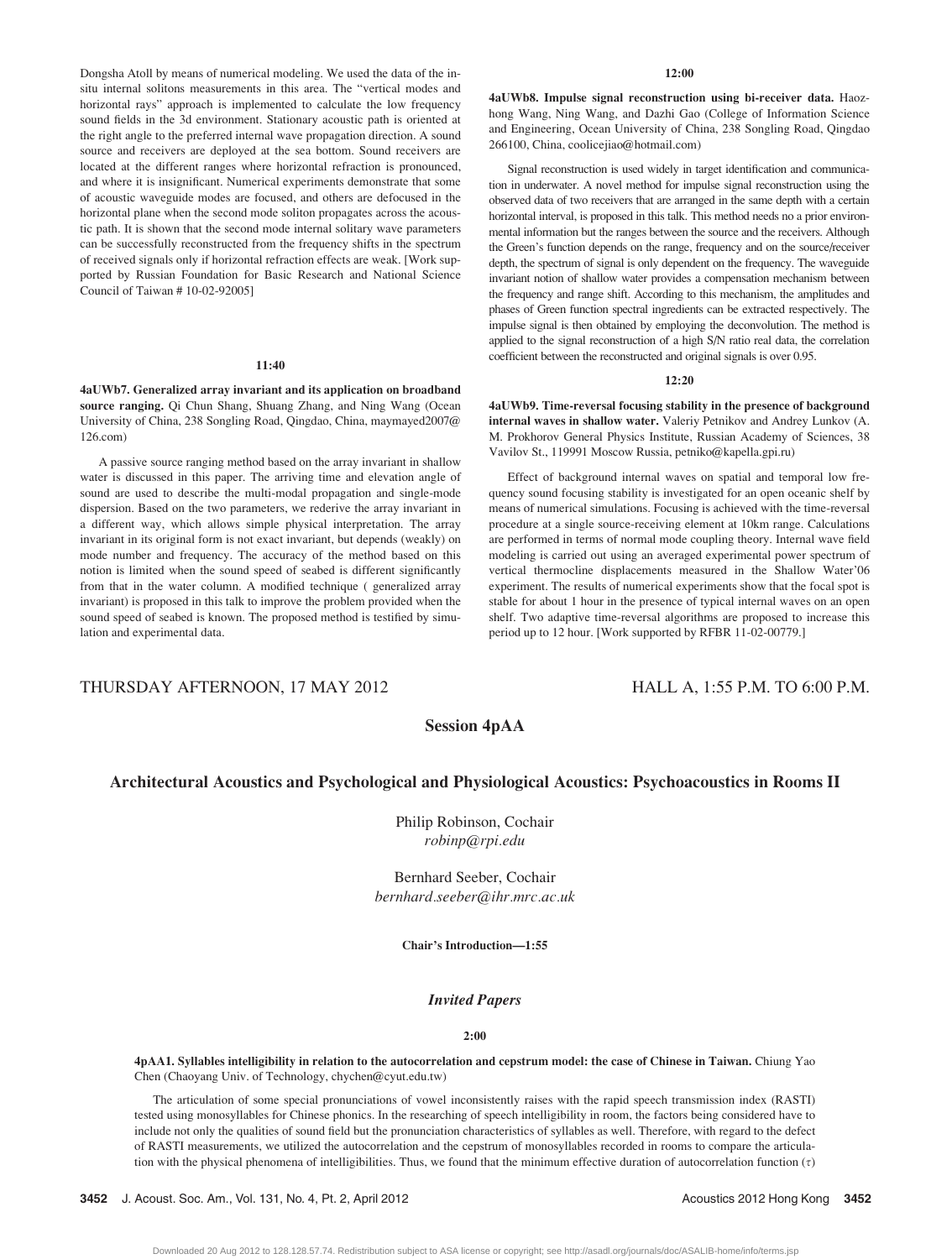of all testing syllables signals recorded in rooms, associated well with the articulation for each individual room. Specially, for individual syllable signals, they are further shown significant correlation between the cepstral energy of monosyllables and the articulation collected in all rooms. The cepstrum acts as a spatially intelligible detector for syllables, and the autocorrelation is a good response of the pronunciation characteristics of syllables.

## 2:20

4pAA2. The role of early reflections for definition and source separation. Antti Kuusinen, Jukka Pätynen, Philip Robinson, and Tapio Lokki (Aalto University School of Science, P.O. Box 15400 00076, Aalto, Finland, Antti.Kuusinen@aalto.fi)

The density and spatial distribution of early reflections change the perception of individual instruments in an orchestral concert. Here, we present results of a listening test that aims to find the role of early reflections to perceptual phenomena related to source separation. The stimuli are anechoic symphony orchestra recordings convolved with different impulse responses that comprise of simulated direct sound and early reflection patterns combined with the late reverberation measured from a real hall. The differences between samples are investigated with various listening test methods, enabling the simultaneous comparison of samples. Quantitative data are also collected with the applied test methods. The results are expected to confirm our hypothesis that listeners can distinguish individual instruments better if the early reflection patterns in conjunction with individual sources differ more from each other.

#### 2:40

4pAA3. Does listener weighting of binaural cues take advantage of the binaural statistics of reverberant environments? G Christopher Stecker (University of Washington, 1417 NE 42nd St, Seattle, WA 98105, cstecker@uw.edu), and Andrew D Brown (University of Washington, 1417 NE 42nd St, Seattle, WA 98105)

A series of experiments quantified listeners' weighting of auditory spatial information conveyed by interaural differences of time (ITD) and level (ILD) across cue type (ITD-ILD "trading") and over the durations of brief sounds ("temporal weighting"). Results demonstrated the dominance of cues, especially ITD, carried by the onsets of rapidly modulated or continuous tones. Whereas post-onset ITD information received little weight for such sounds, post-onset ILD was more influential, especially near sound offset [Stecker and Brown, JASA 127:3092-103. 2010]. As a consequence, the relative weighting of ITD and ILD changes systematically with modulation rate, with greater weighting of ILD in cases where post-onset ITD is unavailable [Stecker, *Hear. Res.* 268:202-12. 2010]. Greater weighting of post-onset ILD than ITD is consistent with observations of dramatic ITD distortion by echoes [Rakerd and Hartmann, JASA 78:524-33. 1985] and of a greater role for ILD in dynamic aspects of the precedence effect [Krumbholz and Nobbe, JASA 112:654-63. 2002] resulting from changes in the acoustic environment. Evidence regarding temporal weighting of ITD and ILD will be reviewed and compared to the statistics of binaural cue values across a variety of reverberant recordings. [Supported by NIH R03- DC009482, R01-DC011548, F31-DC010543, T32-DC000033]

#### 3:00

4pAA4. Binaural room acoustics II: Distributions and consequences of interaural differences. William M. Hartmann (Michigan State University, 4208 BPS Bldg., East Lansing, MI 48824, hartmann@pa.msu.edu), Brad Rakerd, and Eric J. Macaulay (same)

Binaural room acoustics attempts to generalize the acoustical properties of rooms as they appear at the two ears of a listener. Because of the importance of sound localization, interest has focused on interaural differences in intensity level and phase. Distributions of these interaural differences, as measured with an artificial head in different rooms, are in reasonable agreement with spherical-head computations having either the direct-to-reverberant ratio or the reverberation time as the main parameter. The psychological relevance of these distributions was tested in experiments using rooms with different reverberation times where listeners were required to report the source azimuth for steady-state pure tones having frequencies between 200 and 1200 Hz. Simultaneously probe microphones in the ear canals recorded interaural differences. Interest centered on the choices made by listeners between plausible and implausible interaural differences resulting from the sound fields in the room. Particular attention was given to measurements made near the binaural critical distance [Hartmann and Rakerd, J. Acoust. Soc. Am. 130 2352 (2011). [Work supported by the AFOSR, grant 11NO002]

## 3:20

4pAA5. The contribution of interaural time and level differences to the precedence effect at high frequencies. Bernhard U. Seeber (MRC Institute of Hearing Research, University Park, Nottingham, NG7 2RD, UK, seeber@ihr.mrc.ac.uk)

The precedence effect (PE) allows us to locate sound sources correctly in rooms despite the presence of interfering reflections. It has been shown to function at high frequencies with highly modulated stimuli. These studies were done in the free-field where interaural time (ITDs) and level (ILDs) differences are in their natural combination. The present study investigated the relative contribution of ILDs and ITDs to the PE with high-frequency zero-phase harmonic complex tones. A localization dominance task was used in which participants indicated the location of the lead-lag stimuli and judged if sounds were perceived as fused. A preliminary analysis indicates that the PE emerged when either ITDs or ILDs were applied to lead and lag stimuli while the other binaural cue was held at zero. Patterns for localization dominance and fusion were nearly identical for ITD and ILD conditions, suggesting that ITDs and ILDs were equally effective for these highly modulated stimuli. Fusion of lead and lag extended to somewhat longer delays with smaller cue magnitudes, i.e. the more binaural cues differed between lead and lag the more likely they were to be segregated. The results support the idea that PE mechanisms are similar for ITDs and ILDs.

4pAA6. Echo thresholds for reflections from acoustically diffusive architectural surfaces. Philip W. Robinson (Graduate Program in Architectural Acoustics, Rensselaer Polytechnic Institute, Troy, New York, philrob22@gmail.com), Andreas Walther, Christof Faller (Audiovisual Communications Laboratory, école Polytechnique Fédérale de Lausanne, Switzerland), and Jonas Braasch (Graduate Program in Architectural Acoustics, Rensselaer Polytechnic Institute, Troy, New York)

Diffusive architectural surfaces play an important role in performance venue design for architectural expression and proper sound distribution. However, previous psychoacoustic research on perception of reflections and the precedence effect has focused on specular reflections. This study compares the echo threshold of specular reflections, measured using an adaptive up-down method with music and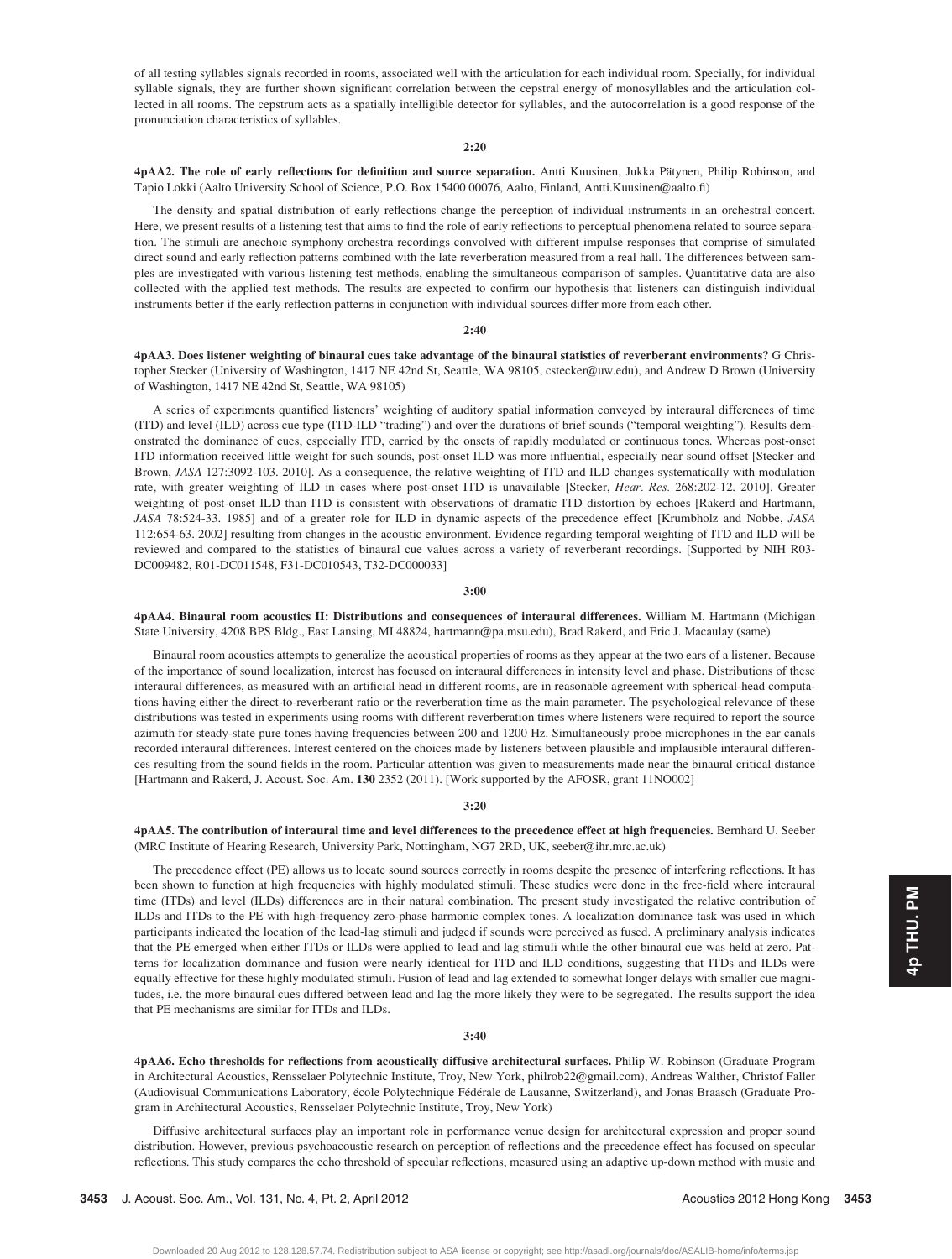speech stimuli, against those for reflections from realistic architectural surfaces, and against synthesized reflections that isolate individual qualities of reflections from diffusive surfaces, namely temporal dispersion and spectral coloration. It is found that temporal dispersion up to 16ms in the reflection response, and peak amplitude reduced as much as 18.5 dB results in an echo threshold shorter than that for a specular reflection of comparable amplitude. Rather, the threshold is comparable to that of a specular reflection of similar energy. This indicates that the auditory system integrates the temporally dispersed energy into a single stream.

## 4:00–4:20 Break

## 4:20

4pAA7. A binaural model that uses head-movements to evaluate acoustical spaces. Jonas Braasch (Graduate Program in Architectural Acoustics, Rensselaer Polytechnic Institute, 110 8th Street, Troy, NY 12180, braasj@rpi.edu), Samuel Clapp, Anthony Parks, and Ning Xiang (Graduate Program in Architectural Acoustics, Rensselaer Polytechnic Institute, 110 8th Street, Troy, NY 12180)

Binaural models have a long tradition in the instrumental analysis of acoustical spaces. Room acoustical parameters such as the Binaural Quality Index (BQI) are derived directly from the measured Binaural Room Impulse Response (BRIR) of a concert space. The BRIRs are measured using an artifical head with a fixed head position and consequently cannot show the effect of head movements, which are essential for human listening performance. Based on a novel model architecture that utilizes head movements [Braasch et al., 2011, J. Acoust. Soc. Am. 129, 2486 (A)] and psychoacoustic experiments, the effect of head movements on the perceptual judgment of room acoustical parameters will be discussed. In addition, BRIRs for different azimuth angles are calculated from higher-order ambisonic microphone data that were obtained in several concert halls in the Northeastern United States. [Clapp et al., 2011, J. Acoust. Soc. Am. 130, 2418 (A)]. It will be demonstrated how the standard acoustical parameters change with head orientation and how dynamic head-movement cues can be utilized to better predict the perceived quality of concert spaces.

#### 4:40

4pAA8. Three dimensional representation method for a public indoor soundscape with multiple sound sources. Yasushi Shimizu (Tokyo Institute of Technology, 226-8502, shimizu.y.ai@m.titech.ac.jp), and Hiroshi Furuya (Shibaura Institute of Technology, 135-8548)

The author has been investigating an evaluation method of a reproduced sound such as paging sound, background music and so on in a public space. The current acoustical descriptors for an evaluation of such sounds, which are played to deliver information and attention to the people, have a difficulty to apply to multiple sounds environment. This report describes a new evaluation method which utilizes drawing an indoor soundscape with multiple sounds from listening experience, based on major aural impressions such as Loudness, Timbre, Apparent Sound Source Width, horizontal and vertical Sound Localization, Distance Perception, and Perspicuity, "KIWADACHI". This will be applied to describe the Indoor Sound Environmental Character with multiple sound sources. The evaluation tests with this tool are carried out in the indoor sound environments of a retail shop, regarding aural impression of Perspicuity for the sound reproduction. And the results of both the subjective representation in the indoor sound environment and the acoustical descriptor of speech intelligibility are presented for the reproduced sound.

## 5:00

4pAA9. Using time-varying loudness to model the reverberance of rooms. Densil Cabrera, Doheon Lee, and William L. Martens (The University of Sydney, NSW 2006, Australia, densil.cabrera@sydney.edu.au)

The reverberant decay of sound over time is one of the most perceptually salient features of reverberation in rooms. This paper examines the concept that the perception of reverberation decay can be modelled using dynamic loudness. As well as being a plausible application of time-varying loudness modelling, this approach helps to explain why higher sound pressure level stimuli are more reverberant than otherwise identical reverberant stimuli – because the slope of the loudness decay function depends on the stimulus level. Loudness decay parameters are derived in analogy to conventional reverberation parameters (reverberation time and early decay time), which provide a better match to subjective experimental data concerned with: impulsive, running, and overall reverberance; and using artificial and measured room impulse responses.

## 5:20

4pAA10. Loudness asymmetry in real-room reverberation: cross-band effects. Andrew Raimond and Anthony Watkins (Reading University, Reading RG6 6AL, UK, andrew\_raimond@hotmail.co.uk)

Although room reverberation adds sizeable "tails" at the ends of sounds, they are not prominent for listeners. Evidence for this comes from loudness judgements of stimuli with envelopes having fast onsets and slow offsets, thereby resembling sounds with reverberant tails. Such sounds are less loud than their reversed counterparts, and this difference is more substantial when the test-sound is preceded by a "standard" sound that has a similarly "tail-like" offset. A perceptual constancy may be responsible; one where sounds with decaying tails are "parsed" to separate source characteristics from effects of reverberation, and to discount energy in tails from listeners' judgements. Indeed, this "loudness context effect" is even more substantial when real-room reverberation is used. Here we ask whether the effect is restricted to the frequency region occupied by the context; conditions where standard and tests occupy the same narrowband frequency region are compared with "cross-band" conditions, where the standard and test have widely separated frequency regions. Results show that the effect is markedly reduced in cross-band conditions, indicating that the perceptual constancy responsible is a "within band" phenomenon. Similar within-band characteristics are also evinced by a form of constancy in speech perception, where the salience of "tails" from reverberation is also reduced.

#### 5:40

4pAA11. The desire for decorrelation—applications from the recording studio. Alexander Case (University of Massachusetts Lowell, 35 Wilder St, Lowell, MA 01854, alex\_case@uml.edu)

Multitrack production solves challenges of masking, localization, and intelligibility while pursuing aesthetics associated with reverberance, distance, envelopment, and source width through any means available in the signal processing-rich environment of the recording studio. Contemporary sound recording techniques are presented that might influence the design for achieving similar results through architectural signal processing.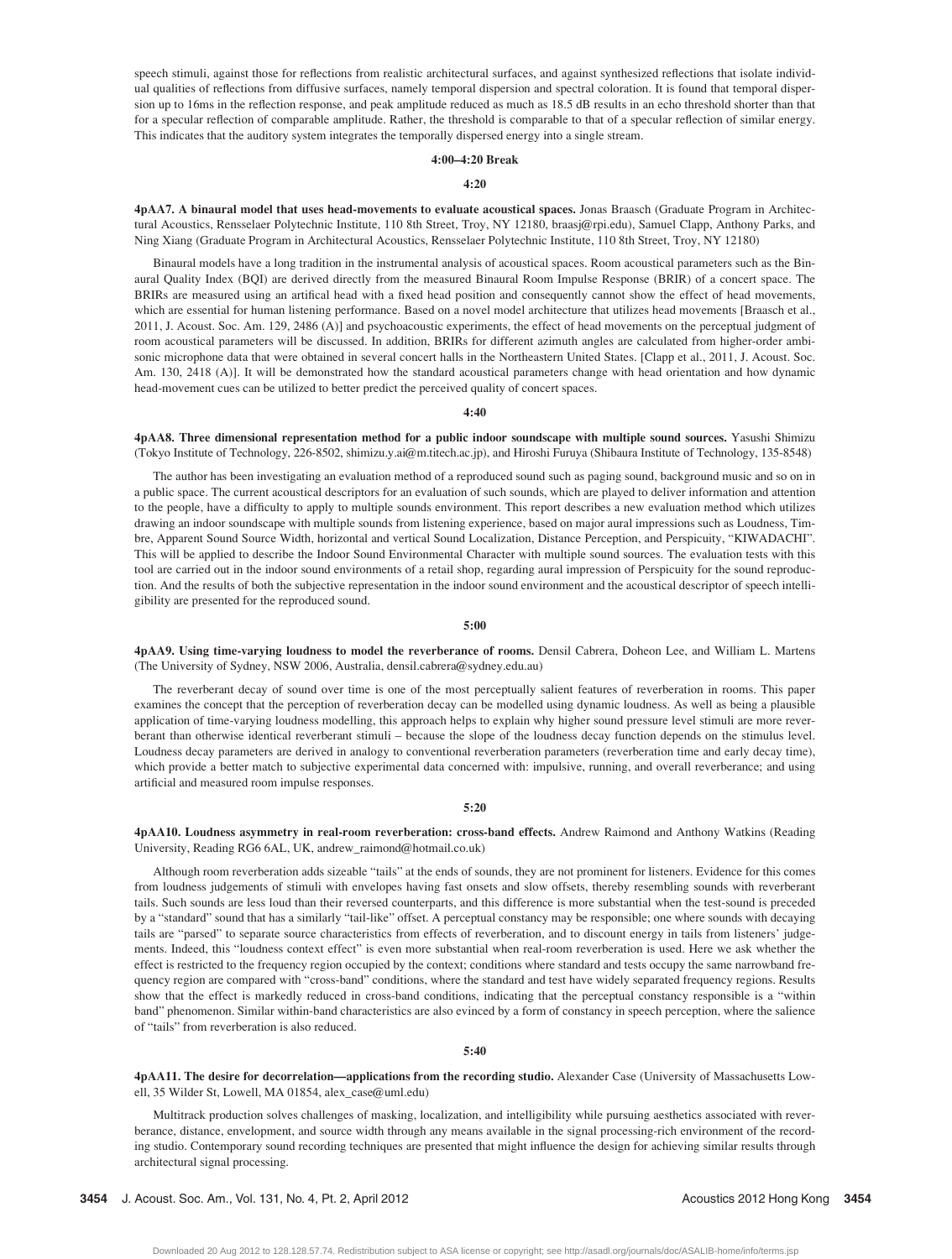# Session 4pAB

# Animal Bioacoustics: Tropical and Sirenian Bioacoustics

Jun Xian Shen, Cochair shenjx@ibp.ac.cn

Peter Narins, Cochair pnarins@ucla.edu

## Invited Papers

## 2:00

4pAB1. Ultrasonic hearing in frogs: inner ear morphological correlates. Peter Narins (UCLA, 621 Charles E. Young Drive S., Los Angeles, CA 90095-1606, pnarins@ucla.edu)

Three species of anuran amphibians (Odorrana tormota, O. livida and Huia cavitympanum) have recently been found to detect ultrasounds. We compared morphological data collected from the ultrasound detecting species with data from Rana pipiens, a frog with a typical anuran upper cut-off frequency of ca. 3 kHz. In addition, we examined the ears of two species of Lao torrent frogs, O. chloronota and Amolops daorum that live in acoustic environments resembling those of the ultrasonically sensitive frogs. Our results suggest that the three ultrasounddetecting species have converged on small-scale functional modifications of the basilar papilla (BP), the high-frequency hearing organ in the frog inner ear. These modifications are also seen in the ears of O. chloronota, suggesting that this species is a candidate for high-frequency hearing sensitivity. These data form the foundation for future functional work probing the physiological bases of ultrasound detection by a non-mammalian ear. Supported by NIDCD DC-00222, Paul S. Veneklasen Research Foundation, and the UCLA Academic Senate (3501).

#### 2:20

4pAB2. High-frequency sound communication in the concave-eared frog. Jun-Xian Shen (Institute of Biophysics, CAS, 15 Datun Road, Chaoyang District, Beijing 100101, China, shenjx@ibp.ac.cn)

The concave-eared torrent frog, Odorrana tormota, is an arboreal, nocturnal frog living near noisy fast-flowing streams in Huangshan China. Recordings in the field show that males produce diverse melodic calls containing spectral energy extended to the ultrasonic range. Playbacks of the audible as well as the US components of a male call can evoke males' vocal responses. Auditory evoked potentials from the auditory midbrain confirm that males possess the US hearing capacity. Before ovulation, gravid females produce high-frequency short calls, which elicit vocalization and precise positive phonotaxis from males. Acoustic playbacks of male's calls also evoke vocal responses and phonotaxis from females, but the females show no ultrasonic sensitivity. This suggests that the high-frequency sound communication system has evolved in the frog species. [Work is supported by the National Natural Science Foundation of China (NSFC grants Nos. 30570463 and 30730029 to J.-X.S.]

## Contributed Papers

## 2:40

4pAB3. Anatomical changes in the inner ear of the bullfrog across metamorphic development. Erika E. Alexander (Brown University, Campus Box 1821, Providence, 02912, Erika\_Alexander@brown.edu), Andrew M. Tarr, and Andrea M. Simmons (Brown University, Campus Box 1821, Providence, 02912)

Metamorphic development in the bullfrog, Rana catesbeiana, is characterized by widespread changes in peripheral transduction pathways and in the auditory brainstem, in preparation for the transition from a fully aquatic to a semi-terrestrial existence. The time course of development of the inner ear organs has not been as extensively examined. A combination of immunohistochemical, cresyl violet and trichrome staining to were used to delineate the development of the saccule, an otolith organ sensitive to particle motion and to seismic stimuli, across metamorphosis. From early embryonic to metamorphic climax stages and extending to the froglet period, the saccule increases linearly in area, correlated with the growth in body size. Myosin VI label indicates that hair cell density in the central region of the saccule remains relatively stable in tadpoles, but then decreases between froglet and subadult stages. From these results, it is hypothesized that hair cell proliferation occurs more extensively in tadpoles than in froglets.

## 3:00

4pAB4. Photolyses of carboxy-hemoglobin of bar-headed goose studied by photoacoustic calorimetry. Jin-yu Zhao (Lab of Modern Acoustics, College of Physics, Nanjing University, Nanjing 210093, China, jyzhao04118@gmail.com), Jia-huang Li (Lab of Pharmaceutical Biotechnology, College of Life Sciences, Nanjing University, Nanjing 210093, China), Zheng Zhang (Nanjing First Hospital Attached to Nanjing Medical University, Nanjing 210006, China), Min Qu, Shu-yi Zhang (Lab of Modern Acoustics, College of Physics, Nanjing University, Nanjing 210093, China), Zi-qian Hua (National Laboratory of Protein Engineering and Plant Genetic Engineering, College of Life Sciences, Peking University, Beijing 100871, China), and Zi-chun Hua (Lab of Pharmaceutical Biotechnology, College of Life Sciences, Nanjing University, Nanjing 210093, China)

As a specialized species native to high altitude, bar-headed goose can fly annually over an altitude of 9000m, which means that its hemoglobin has a higher oxygen affinity than its lowland relatives, such as goose and chicken. To study the mechanism of the phenomena, laser ultrasonic calorimetry is used to study dynamic processes associated with photolyses of carboxy hemoglobin (HbCO), including the enthalpy and conformational volume changes, of bar-headed goose and its lowland relatives. Considering the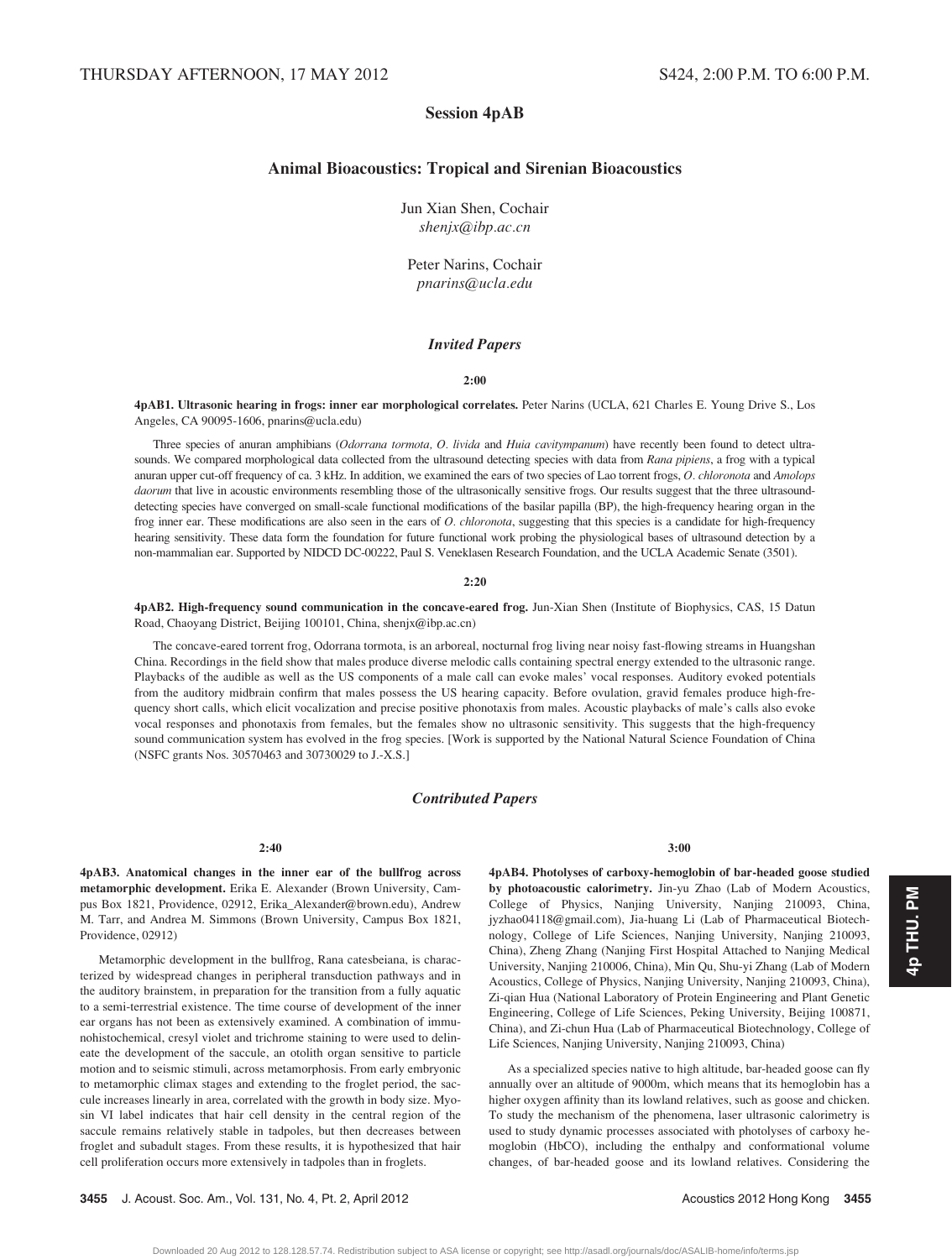time scales of the reaction lifetimes in the photolyses processes of HbCO, two kinds of piezoelectric transducers, a PVDF film and a PZT ceramic, are used as acoustic signal detectors. For evaluating the relative enthalpy change and the relative conformational volume change in the process, the quantum yield of the photolysis must be taken into account, which has been measured by pump-probe technique. The results show that the enthalpy and conformational volume changes of bar-headed goose are obviously smaller than that of its lowland relatives and human. Some analyses and discussions on the differences of the amino acid sequences of Hb, the tetramer structures, as well as the salt bridges between subunits of Hb and HbCO among them are presented.

## 3:20

4pAB5. Design of a home-made, low-cost system for studies of vibratory courtship signals on Pardosa Sierra (Areneae: Lycosidae) spiders. Eduardo Romero-Vivas, Emiliano Méndez Salinas, María Luisa Jiménez Jiménez, and Francisco Javier García De León (Centro de Investigaciones Biológicas del Noroeste, S.C., Mar Bermejo 195 Col. Playa Palo de Santa Rita, La Paz, BCS, 23090, México, evivas@cibnor.mx)

Spiders possess peculiarities that make them attractive for the study of evolutionary phenomena such as adaptation and specialization. Among these processes, reproductive behavior (particularly courtship) is a main factor, allowing or preventing recognition between potential partners. Spiders sense their environment and communicate using chemical, visual and acoustical/vibrational signals. The study of the nature, variation and content of these signals, provides useful information to understand the role of communication in the formation of species. Vibrational signals excel in importance in the majority of spider families and have been previously studied, especially in leaf-living spiders, using non-contact laser Doppler vibrometers or accelerometers (adding extra mass to the system) coupled to charge amplifiers. Unfortunately, cost and availability of this equipment have limited the widespread of studies in this area. This paper describes how to build an alternative low-cost system for the study of vibrational signals on spiders, and presents the analysis of the acquired vibratory courtship signals of Pardosa sierra, a rocky substrate-dwelling lycosid spider.

#### 3:40

4pAB6. Intraspecific variation in vocal repertoire among dugong populations. Kotaro Ichikawa (Research Institute for Humanity and Nature, 603- 8047, Kyoto, Japan, ichikawa.kotaro.dugong@gmail.com), Tomonari Akamatsu (National Research Institute of Fisheries Engineering, 314-0408 Ibaraki, Japan), Kanjana Adulyanukosol (Phuket Marine Biological Center, 83000, Phuket, Thailand), Giovanni Damiani, Janet Lanyon (University of Queensland, St Lucia, Queensland, 4072, Australia), and Hiroshi Nawata (Research Institute for Humanity and Nature, 603-8047, Kyoto, Japan)

Previous studies have demonstrated that vocal signals facilitate acoustic communication of dugongs. We recorded wild dugong calls from around Talibong Island, Thailand (n = 586) and in Moreton Bay, Australia  $(n = 331)$ . We also recorded vocalizations of a newborn calf  $(n = 315)$ kept at Phuket Marine Biological Center, Thailand, a 19 year old female  $(n = 73)$  at Toba Aquarium, Japan, and a 7 year old female  $(n = 203)$  at Underwater World, Singapore. Dominant frequency, duration and coefficient of frequency modulation were compared across populations and age. Statistical differences were found for almost all pairwise comparisons  $(p < 0.05)$  except between the captive dugongs kept in Japan and also between wild dugongs in Thailand and in Australia. A negative correlation was found between variance of the dominant frequency and dugong age, and a positive correlation was found between variance of the duration and age. The average dominant frequency of wild dugong calls collected in Thailand and in Australia were 5205.4 and 5760.2 Hz, respectively. These acoustic characteristics ranged between those of the 7 and 19 year old female. Our results suggest that dugongs change their vocal repertoire as they grow.

## 4:00–4:20 Break

## 4:20

4pAB7. Analysis of passive acoustic recordings made during a three month survey of cetaceans off the Northern Mariana Islands in the western North Pacific. Thomas Norris (Bio-Waves Inc., thomas.f.norris@ bio-waves.net)

Passive acoustic monitoring using was used to complement a line-transect survey of marine mammals for a large (~580,000 km2) study site centered on the Northern Mariana Islands in the western North Pacific. A twoelement towed hydrophone array was used to monitor and record during daylight hours. Sonobuoys were deployed opportunistically on sightings and areas of interest. Extremely poor sighting conditions hindered visual efforts but not the passive acoustics effort. Over 70 days of survey effort was completed from mid-January to April, 2007. Approximately 220 'unique acoustic detections' were made, of which 155 (70%) were preliminarily identified to 14 different species. The most frequent whale detected was the sperm whale (65), followed by minke whales (30) and humpback whales (12), respectively. The first recordings of calls from Sei whales in this region are characterized. Post-processing of minke and sperm whales recordings resulted in approximately 30 and over 70 localizations, respectively. We present the first acoustic-based estimates for minke whales abundance in this region. Numerous unidentified odontocete whistles were analyzed using ROCCA, a semi-automated whistle classification program, with promising results. We provide recommendations for additional analyses and improvements to methods of collecting and post-processing passive acoustic data on marine mammals.

## Invited Paper

## 4:40

4pAB8. The Lombard effect in humpback whales. Michael Noad, Rebecca Dunlop (University of Queensland, Gatton, Qld 4343, Australia, mnoad@uq.edu.au), and Douglas Cato (Defence Science & Technology Organisation, Eveleigh, NSW 1430, Australia, and Univeristy of Sydney, NSW 2006, Australia)

The Lombard reflex is an increase in the subject's vocal levels in response to increased noise levels. While it has been demonstrated in humans and a small number of mammals and birds including some whales, it has not been demonstrated in humpback whales. During their southward migration off eastern Australia humpback whales were tracked visually from an elevated land station. An array of calibrated hydrophone buoys was used to simultaneously track vocalizing whales acoustically and to measure ambient noise. Two hundred and ninety two social vocalizations were recorded and analysed from 15 passing groups of whales when there was no detectable boat noise or singing whales in the area. Vocalization source levels increased significantly by a mean of 0.75dB per 1dB increase in background noise (broadband 40Hz – 2kHz). Unlike most previous Lombard studies, however, the vocal level increased even though the background noise was much lower than the vocal level. Thus the whales maintained a signal excess of approximately 75dB which suggests that these social vocalizations may function as signals over distances of several kilometres.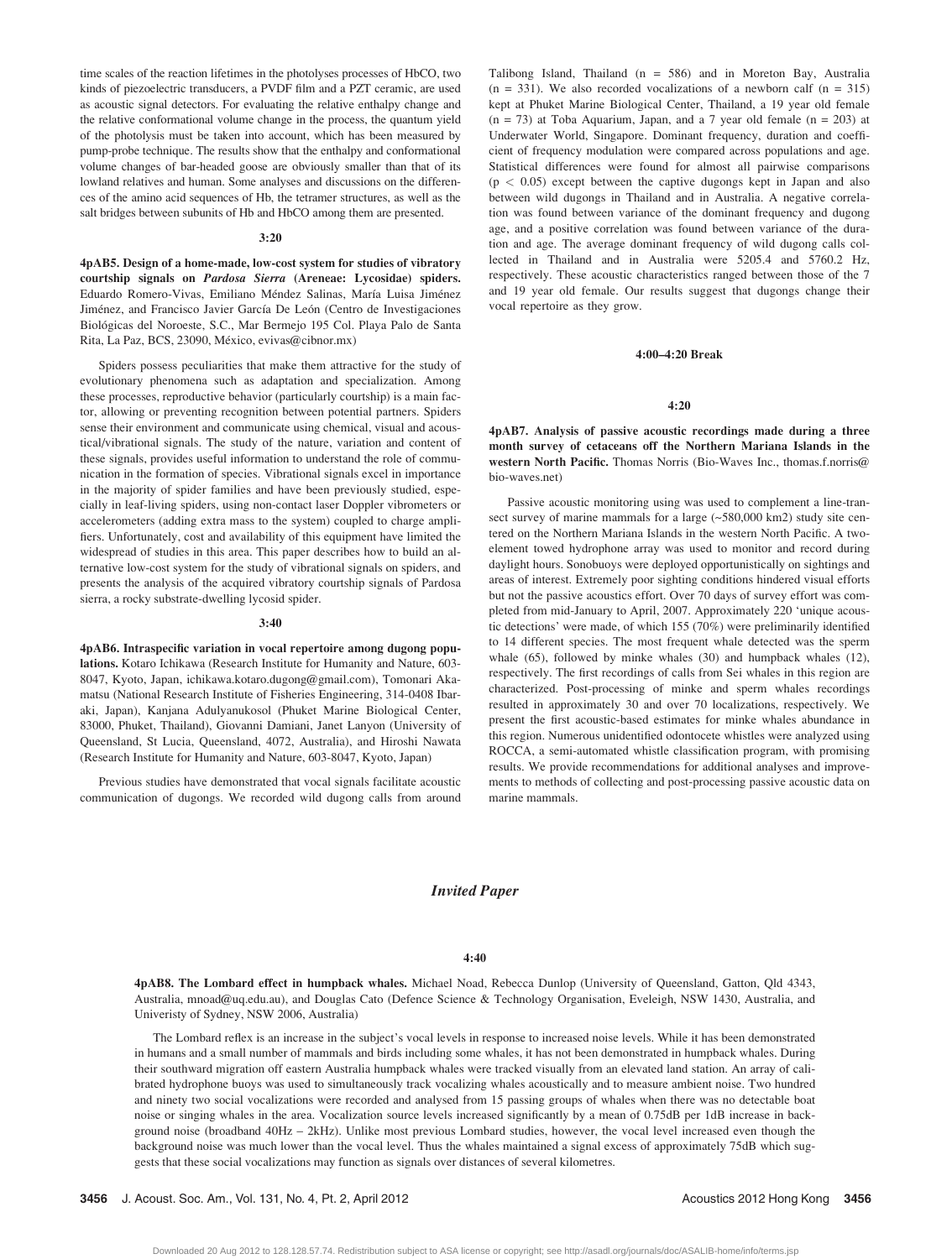## 5:00

4pAB9. Variation in the songs of humpback whales (Megaptera novaeangliae) wintering in the Northwestern and Main Hawaiian Islands. Jessica Chen, Marc Lammers, and Whitlow Au (Hawaii Institute of Marine Biology, University of Hawaii, 46-007 Lilipuna Rd., Kaneohe, Hawaii 96744, jchen2@hawaii.edu)

A study of the humpback whale song in the Northwestern Hawaiian Islands (NWHI) and the Main Hawaiian Islands (MHI) during the 2009 season suggests that humpback whale song may be more variable than previously suggested. Data from five autonomous acoustic recorders deployed at locations in the NWHI and MHI were analyzed to compare the frequency of occurrence of song units by whales in the island chain. There appears to be a gradient of differences in song units throughout the Hawaiian Island chain, rather than the previously assumed, more discrete differences between breeding populations. Recordings from each site were randomly selected. Song units were classified as one of 23 units and counted to compare between sites. Changes in the frequency of occurrence in a few of the most abundant units suggest a gradual change throughout the island chain. However, this may be confounded by changes that occur throughout the season throughout the ocean basin. Further work examining the amount of variation both between and within humpback whale breeding populations should be conducted.

#### 5:20

4pAB10. Comparison of automated and aural/visual techniques to classify humpback whale (Megaptera novaeangliae), song units. Adrienne M. Copeland, Whitlow W. L. Au (Marine Mammal Res. Program, Hawaii Inst. of Marine Biology, P.O. Box 1106, Kailua, HI 96734, acopelan@hawaii. edu), Marc O. Lammers (Hawaii Inst. of Marine Biology, Kaneohe, HI 96744), Adam A. Pack (Univ. of Hawaii at Hilo, Hilo, HI 96720), Julie N. Oswald (Bio-Waves, Inc., 517 Cornish Dr, Encinitas, CA 92024), and Jessica Chen (Marine Mammal Res. Program, Hawaii Inst. of Marine Biology, P.O. Box 1106, Kailua, HI 96734)

Humpback whale song research has focused on analyzing the full song structure rarely describing individual song units. Even less progress has been made in automatically distinguishing and classifying these individual units. Two different techniques were employed to study their call units, visual/aural and automated/statistical. Humpback whale songs were recorded in the Hawaiian Islands both remotely with an autonomous acoustic recorder and by a snorkeler with a portable digital tape recorder. Humpback whale song units collected by the autonomous acoustic recorders were aurally separated into 23 distinct units in a companion study. Song units collected by a snorkeler using the portable recorder off Maui were analyzed using a specialized Matlab script that defined 48 frequency and temporal parameters for each unit. From the 48 parameters, the units were separated into distinct categories using a multivariate categorical analysis. The distinct units were compared between the different techniques to gage if automated methods could be used in future humpback whale studies. After this comparison was made, a principal component analysis (PCA) determined which of the aforementioned 48 parameters were important in statistically distinguishing between the distinct units furthering our understanding of frequency and temporal importance in categorizing song structure.

## 5:40

4pAB11. Acoustic issues in studies of behavioral response of humpback whales to seismic ramp-up and hard start. Douglas Cato (Defence Science & Technology Organisation and University of Sydney, P.O. Box 44, Pyrmont, NSW 2009, Australia, doug.cato@sydney.edu.au), Robert McCauley (Curtin University of Technology, Perth, WA 6845, Australia), Michael Noad, Rebecca Dunlop (University of Queensland, Gatton, QLD 4343, Australia), Hendrick Kniest (University of Newcastle, Newcastle, NSW 2308, Australia), Nicholas Gales (Australian Antarctic Division, Kingston, TAS 7050, Australia), Chandra Salgado Kent (Curtin University of Technology, Perth, WA 6845, Australia), David Patton (Blue Planet Marine, Canberra, ACT 2614, Australia), John Noad (University of Queensland, Gatton, QLD 4343, Australia), Curt Jenner (Centre for Whale Research, Fremantle, WA 6959, Australia), Alec Duncan, and Amos Maggi (Curtin University of Technology, Perth, WA 6845, Australia)

Two large behavioral response studies (BRS) have been conducted with humpback whales migrating along the east Australian coastline (in project BRAHSS: Behavioural Response of Australian Humpback Whales to Seismic Surveys). Whales were exposed to four stages of ramp-up with nominally 6 dB increase in level at each step, and a hard start nominally 12 dB above the first stage. Observations of behavior were made by theodolite teams ashore and small boats following specific whale groups, DTAGs, and binoculars from the source vessel. The sound field throughout the area was recorded using five buoys that radioed data back to the shore station, four autonomous receivers and two drifting systems with a vertical array of four hydrophones. Measurements show that the propagation loss at the site is variable and includes patches of anomalously high loss. This complicates estimation of the sound levels received by whales, but may not be unusual in near shore environments. This paper presents preliminary results of the project to illustrate acoustic issues involved in designing and executing comprehensive BRS, including characterization of sources and the acoustic environment experienced by the whales, and monitoring cumulative exposure at individuals for mitigation.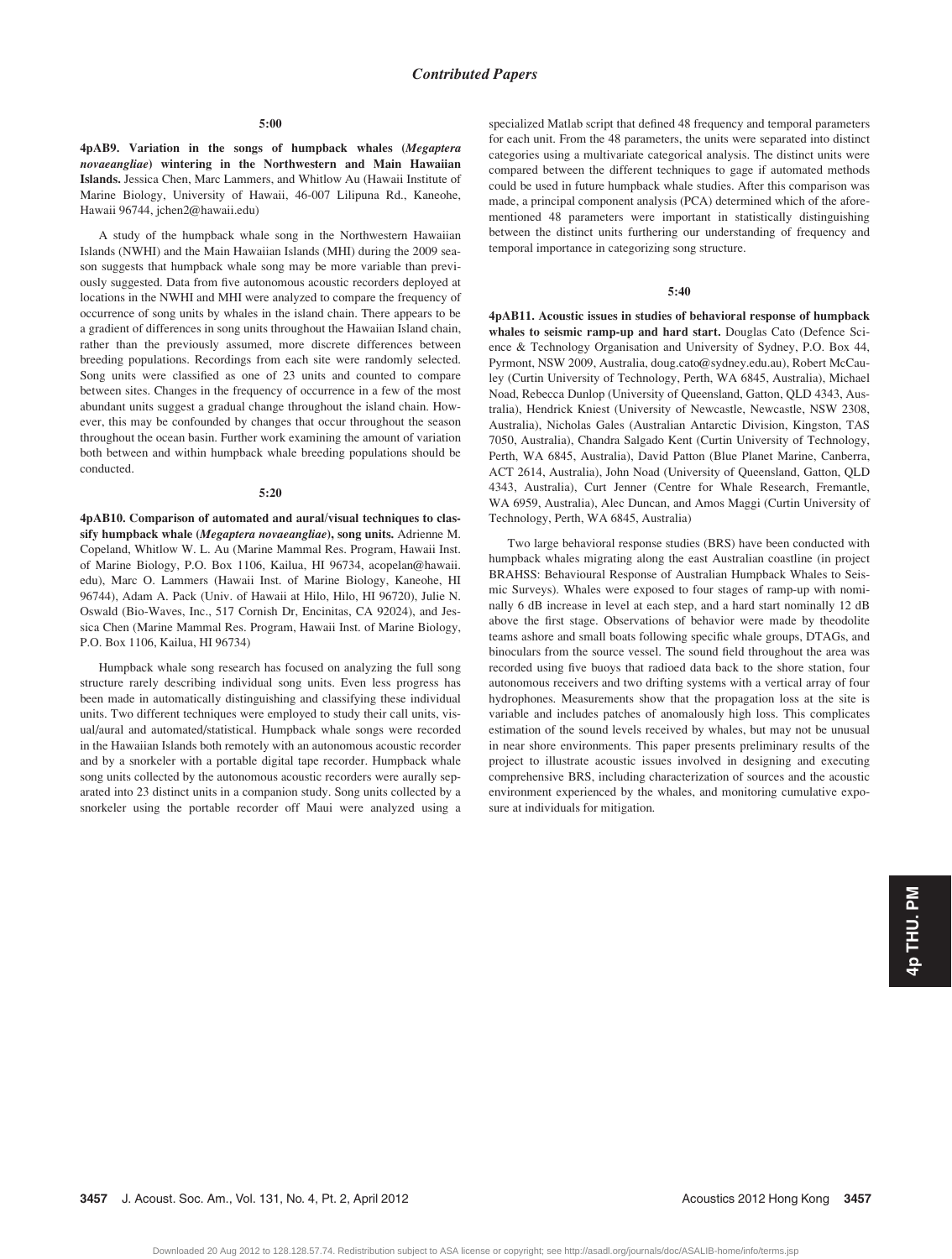# Session 4pBA

## Biomedical Acoustics: Bone Quantitative Ultrasound II

Pascal Laugier, Cochair pascal.laugier@upmc.fr

> Dean Ta, Cochair tda@fudan.edu.cn

## Contributed Papers

2:00

4pBA1. Nonlinear resonant ultrasound spectroscopy is sensitive to the level of cortical bone damage. Sylvain Haupert (University Pierre et Marie Curie, F-75006 Paris, France, sylvain.haupert@upmc.fr), Sandra Guérard (Arts et Metiers ParisTech, F-75013 Paris, France), David Mitton (IFST-TAR, F-69675 Bron, France), Françoise Peyrin (INSA Lyon I, Lyon, France), and Pascal Laugier (University Pierre et Marie Curie, F-75006 Paris, France)

The objective of the study was to evaluate the sensitivity of nonlinear resonant ultrasound spectroscopy (NRUS) measurements to the accumulation of damage in cortical bone by fatigue or by controlled crack propagation. Two groups of human cortical bone specimens were prepared from the femoral mid-diaphysis. The specimens from the first group were taken through a progressive fatigue protocol consisting of four steps of cyclic four-point bending. The specimens from the second group were taken through a toughness protocol consisting of initiation and controlled propagation of a stable crack induced by 4-point bending mechanical loading. Our results evidenced a progressive increase of the normalized nonlinear elastic parameter during fatigue testing or during toughness experiments. While in specimens subjected to mechanical fatigue cycling the relative variation of nonlinear elasticity was significantly related to the relative variation of the number density of small cracks assessed with micro-computed tomography, in crack propagation experiments a significant relationship was found between the level of nonlinearity and total crack length. These results strongly suggest that NRUS measurements are sensitive to damage accumulation and can be used as a marker of bone damage.

2:20

4pBA2. Assessment of soft and mineralized tissue formation in a rat bone healing model using quantitative ultrasound (QUS). Daniel Rohrbach, Bernhard Hesse, Bernd Preininger, Carsten Perka, and Kay Raum (Charite, Julius Wolff Institut, Augustenburger Platz 1, 13353 Berlin, Germany, daniel.rohrbach@charite.de)

It is hypothesized that QUS is a promising candidate for the assessment of early stages of bone healing. 5-MHz QUS measurements in through transmission mode were conducted in vitro on a 2-mm osteotomy rat model (N=10). 2D parametric QUS images of speed of sound (SOS), ultrasound attenuation (UA), and broadband UA (BUA) were registered to histology sections and to projections obtained from  $3D \mu$ -CT images. Based on histology two groups of healing  $(N(A)=5$ : early healing stage and  $N(B)=5$ : early reparative phase) were defined. Parameter variations (medians and integrals) evaluated within the osteotomy gap region were compared between the healing groups. ANOVA revealed significantly higher attenuation and SOS values in group B (UA(A)=14.5±4.5 dB, UA(B)=35±10.1 dB, F=18.5;  $BUA(A)=4.09\pm1.7$  dB/MHz,  $BUA(B)=9.6\pm4.4$  dB/MHz, F=6.8;  $SOS(A)=1543\pm9$  m/s,  $SOS(B)=1590\pm34$  m/s, F=8.7). ROC analysis with AUC values between 0.84 and 1 confirm a good predictive power of US parameters. The bone mineral density (BMD) based variance assessed from  $\mu$ CT was less pronounced (F=9.5). Moderate correlations of UA and SOS with BMD were observed (R2<0.7). These results demonstrate that ultrasound parameter variations are sensitive to tissue alterations that are not depicted by BMD, but coincide with cartilage formation in the early reparative phase.

## Invited Paper

## 2:40

4pBA3. Therapeutic ultrasound on bone cellular and in vivo adaptation. Yi-Xian Qin, Shu Zhang, Suzanne Ferreri, and Jacky Cheng (Department of Biomedical Engineering, Stony Brook University, Stony Brook, NY, Yi-Xian.Qin@sunysb.edu)

Objective: It is well documented that ultrasound, as a mechanical signal, can produce a wide variety of biological effects in vitro and in vivo. The purpose of the current study was to (1) develop a methodology to allow for in-vitro manipulating osteoblastic cells using acoustic radiation force generated by ultrasound, (2) use this methodology to determine the morphological and biological responses of bone cells to ultrasound, and (3) mitigate bone loss under estrogen deficient osteopenia. Methods: In Vitro Cellular Manipulation: We used a therapy focused transducer, which has spherical cap with 64 mm diameter and 62.64 mm focal length. A laser guide MC3T3-E1 osteoblastic cells were cultured in a-MEM containing 1% penicillin-streptomycin and 10% decomplemented newborn calf serum. In Vivo OVX Model: 72, 16 w.o. Sprague-Dawley rats were divided into six groups; baseline control, age-matched control, OVX control, OVX + 5 mW/cm2 ultrasound (US), OVX + 30 mW/cm2 US and OVX + 100 mW/cm2 US. Low intensity pulsed ultrasound (LIPUS) was delivered transdermally at the L4/L5 vertebrae, using gel-coupled plane wave US transducers. The signal was applied 20 min/day, 5 days/week for 4 weeks. Results: In Vitro Cellular Response: The developed methodology allowed manipulation of MC3T3-E1 cells by acoustic radiation force. The deformation of cell membranes was observed by the US manipulation, which appeared after 15s treatment of pulsed ultrasound in 6W. We also imaged the movement of primary cilia, which showed corresponding movement when subjected to pulsed ultrasound. In Vivo Response: LIPUS treatment significantly increased BVF compared to OVX controls for the 100mW/cm2 treated group. Interestingly, the 100mW/cm<sup>2</sup> treated groups showed a significant improvement over the 5mW/cm<sup>2</sup> treated group. Discussion and Conclusions: Pulsatile focused ultrasound can create local fluid flow nearby cells. The observed primary cilia can be triggered

3458 J. Acoust. Soc. Am., Vol. 131, No. 4, Pt. 2, April 2012 Acoustics 2012 Hong Kong 3458 Acoustics 2012 Hong Kong 3458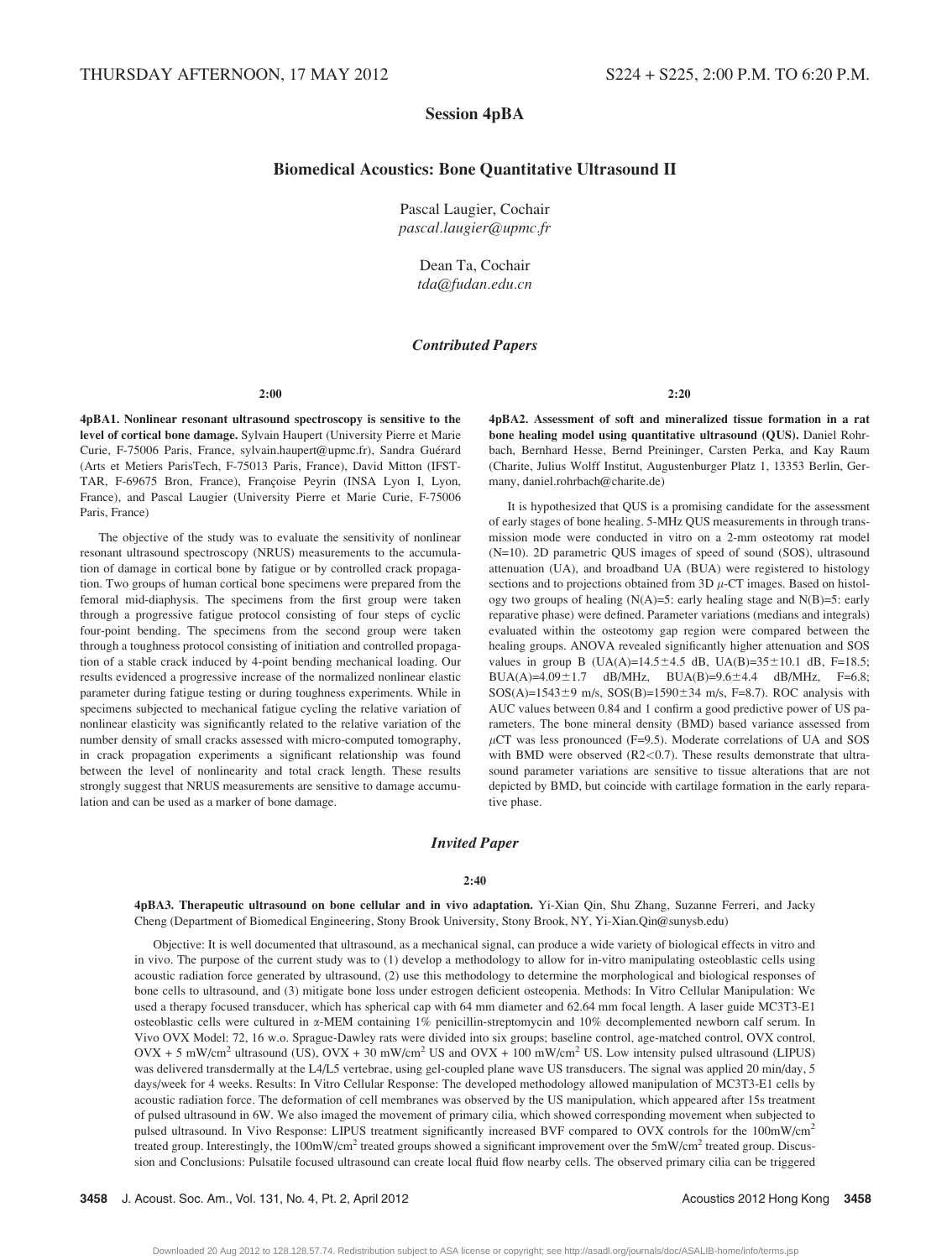to dynamic movement by the acoustic force as a mechanobiologic effect. In vivo results suggest that low-intensity pulse ultrasound can induced mechanical wave in tissue and initiate bone adaptation. These findings support the hypothesis that LIPUS can inhibit bone loss and preserve bone strength under conditions of estrogen deficient osteopenia. Keywords: quantitative ultrasound, therapeutic ultrasound, bone mechanotransduction, osteoporosis, bone remodeling

## Contributed Papers

4pBA4. Effect of trabecular material property on ultrasonic backscattering in cancellous bone. Chengcheng Liu, Dean Ta, and Weiqi Wang (Department of Electronic Engineering, Fudan University, Shanghai 200433, China, estonelau@163.com)

Ultrasonic backscattering technique, used to assess cancellous bone status, is investigated using numerical simulations based on two-dimensional finite-difference time-domain (FDTD) method. High resolution microstructure mappings of bovine cancellous bone, provided by micro-CT, are used as the input geometry for simulations. This paper focused on the effects of material property parameters (density, lamé coefficients, viscosities, and resistance coefficients) of the trabecular on ultrasonic backscattering measurements at 1MHz. Simulations of ultrasonic backscattering in cancellous bone for different trabecular parameters were carried out and the backscatter coefficient (BSC) were measured and discussed. The results demonstrate that BSC is a nonlinear function of trabecular density and increases with trabecular density. While BSC is affected little by the viscosities, the first and second lame´ coefficients have a complex effect on BSC. BSC is almost a linear function of normal resistance coefficient (NRC) and decreases with increases of NRC. On the other hand, BSC is practically independent of the shear resistance coefficient, just because there is little shear wave in backscattered signals. The results demonstrated that ultrasonic backscattering is affected by trabecular density and other material acoustic properties, as well as the bone mineral density and microarchitecture.

## 3:20

4pBA5. Correlation of ultrasonic backscatter parameters with transmission parameters and BMD in cancellous bone. Haijie Han and Dean Ta (Department of Electronic Engineering, Fudan University, No. 220, Handan Rd, Yangpu District, Shanghai 200433, China, haijie861017@126. com)

Quantitative ultrasound (QUS) has been suggested to have a performance equal to dual-energy X-ray absorptiometry (DXA) for the assessment of bone. In this paper, human cancellous bone is investigated in vivo using QUS and DXA. The ultrasonic backscatter method and its parameters (spectral centroid shift (SCS), apparent integrated backscatter (AIB)) are also introduced. The experimental ultrasonic backscatter signals are collected from 300 volunteers' calcanea in two hospitals, and the two parameters are calculated. Finally, correlation between ultrasonic backscatter parameters and transmission parameters (speed of sound (SOS), broadband ultrasonic attenuation (BUA) and stiffness index (SI)), as well as correlation between backscatter parameters and bone material density (BMD) are analyzed. The results showed that correlations between backscatter parameters and SI are better than that of SOS and BUA. SI correlates positively with SCS  $(r=0.613, p<0.05)$ , as well with AIB  $(r=0.463, p<0.05)$ . According to the size of SCS and AIB of ultrasonic backscattered signals, the status of cancellous bone may be assessed.

## Invited Paper

## 3:40

4pBA6. Effects of boundary conditions on the two wave phenomenon in cancellous bone. Mami Matsukawa, Katsunori Mizuno (Doshisha University, Kyotanabe, 610-0321, Japan, mmatsuka@mail.doshisha.ac.jp), and Yoshiki Nagatani (Kobe City College of Technology, Kobe, 651-2194, Japan)

After the successful observation of two wave phenomenon in cancellous bone, wave characteristics have been investigated by in vitro studies. However, there still exists strong necessity to understand the effects of bone boundary conditions on the phenomenon, because the cancellous bone is always covered by a cortical layer in vivo. This paper is dedicated to the experimental and simulation studies of the effects on the two wave phenomenon. A sample of cancellous bone  $(76.1x45.2x12.9 \text{ mm}^3)$  and two cortical plates (thickness: 1.2 and 1.9mm) were obtained from the left radius of a racehorse. Longitudinal pulse waves around 1MHz were measured by a conventional ultrasonic pulse technique using PVDF transducers. With 3-D CT image of the sample, wave propagation was also investigated by a 3-D elastic FDTD method. We then compared wave propagation in the sample covered with cortical layers or not. In both experimental and simulation approaches, two wave phenomenon was observed in the covered sample. However, the slow wave amplitude was very sensitive to the interface conditions between the cancellous bone and cortical layers. In addition, the waves often became small due to the conditions, telling the importance of sensitive wave observation in some cases.

4:00–4:20 Break

## Contributed Papers

## 4:20

4pBA7. Bayesian-derived fast and slow waves correlate with porosity obtained from microCT. Joseph Hoffman, Amber Nelson, Mark Holland, and James Miller (Washington University in St. Louis, hoffman@wustl.edu)

It has previously been shown by our laboratory that Bayesian probability theory permits separation of ultrasonic fast and slow waves in cancellous bone even when the modes overlap substantially in time. The goal of the current study was to determine whether the fast and slow waves obtained from Bayesian separation of an apparently single mode signal individually correlate with porosity. The Bayesian technique was applied to data from cancellous bone samples from 8 human heels insonified with a broadband 500 kHz ultrasound pulse in the medial/lateral direction. The phase velocity (SOS), slope of attenuation (nBUA), and relative amplitude were determined for both the fast and slow waves. The porosity of the samples was measured by X-ray microCT. The phase velocity and slope of attenuation for both the fast and slow wave modes showed an inverse correlation with porosity. The fast wave amplitude decreased with increasing porosity. Conversely, the slow wave amplitude increased with increasing porosity. These results indicate that the properties of the individual fast and slow waves correlate with bone porosity, an important determinant of fracture risk. Supported, in part, by NIH/NIAMS grants R01AR057433 and P30AR057235.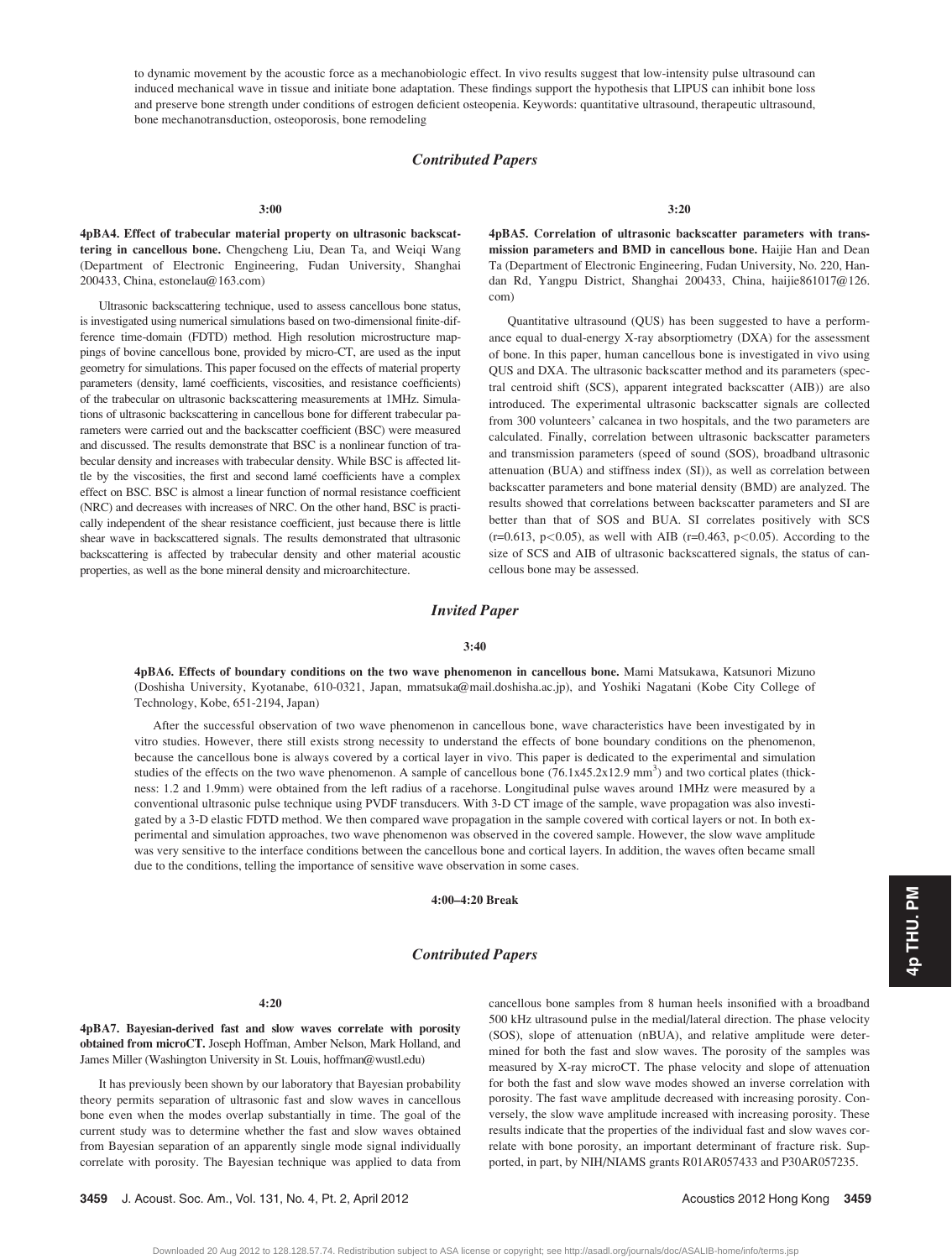4pBA8. Ultrasonic properties of fast and slow longitudinal waves propagating in the cancellous bone. Fuminori Fujita, Keisuke Yamashita, Katsunori Mizuno, Mami Matsukawa, and Takahiko Otani (Doshisha University, 1-3 Tatara Miyakodani, Kyotanabe City, Kyoto, Japan, bmi1009@mail4. doshisha.ne.jp)

Longitudinal wave in cancellous bone separates into fast and slow waves depending on the alignment of trabeculae. Here, the fast wave mainly propagates in trabeculae, whereas slow wave propagates in the soft tissue (bone marrow). Because these two waves usually overlap, the evaluation of each wave has still remained difficult. In this study, then, we have tried to evaluate the wave properties (attenuation and velocity), making use of the plane wave in an acoustic tube. 3-D image of the bone specimen was obtained by X-ray micro CT. In an acoustic tube, a cancellous bone specimen was set between home-made PVDF transducers. A function generator delivered a single sinusoidal signal in the range of 0.5 to 1.5 MHz to the transmitter. By filing a part of bone specimen away, we have tried to obtain the attenuation and velocity of the specimen. The two wave phenomenon clearly occurred in our specimen. In some trabecular bones of big animals, the wave separated perfectly. We have then tried to obtain ultrasonic properties of both waves and investigated the reflection and transmission at the interfaces.

## 5:00

4pBA9. Modeling ultrasound interaction with cancellous bone: investigation on the nature of the two compressional waves. Fabien Mézière, Marie Muller, Emmanuel Bossy, and Arnaud Derode (Institut Langevin, ESPCI ParisTech/CNRS UMR 7587/Université Paris 7/INSERM ERL U979 10 rue Vauquelin, 75005 Paris, France, fabien.meziere@espci.fr)

Although ultrasound might be useful to assess bone quality, the mechanisms of ultrasound propagation in trabecular bone are still poorly understood. For example the propagation of a short pulse that leads, under some conditions, to two transmitted longitudinal waves, a fast and a slow one, is not well explained yet. The objective of this work is to further investigate the nature of these two longitudinal waves in simplified bone model media. The approach is to determine if the fast wave could result from a guided propagation in the solid matrix, the slow wave being due to the propagation in the surrounding fluid (bone marrow). In this context, we study the propagation of the coherent waves through simplified and customizable binary structures, obtained by a random addition of scatterers, with characteristic dimensions, material properties and anisotropy similar to those of bone. The benefit of such simplified structures is that ultrasound propagation in the entire medium can be theoretically studied from the properties of a single scatterer.

#### 5:20

4pBA10. Modeling and simulation of acoustic scattering in poroelastic materials. M. Yvonne Ou (408 Ewing Hall, University of Delaware, Newark, DE 19716, mou@math.udel.edu)

In this talk, we will present a model based on Biot's equation and numerical simulation of wave propagation in a fluid-elastic-poroelastic system, with scattering of a bone sample of cancellous bone surrounded by cortical layer and muscle layer in mind. The numerical methodology is based on the finite volume method and the operator splitting technique, combined with the grid-mappings technique and CLAWPACK. This is joint work with Randall LeVeque and Grady Lemoine form University of Washington.

#### 5:40

4pBA11. Direct comparison of single mode versus fast and slow wave modes analyses of calcaneal bone data. Amber Nelson, Joseph Hoffman, Mark Holland, and James Miller (Washington University in St.Louis, Physics Dept., 1 Brookings Dr., St.Louis, MO 63130, nelsonam@wustl.edu)

Background: We previously demonstrated that a signal transmitted through cancellous bone might be comprised of two interfering (fast and slow wave) modes even though it appears to consist of only a single mode. Objective: The goal of this study was to compare the results of single mode analysis and two mode analysis to quantify the effects of interfering waves on the measured speed of sound (SOS) and broadband ultrasound attenuation (BUA). Methods: A series of human calcaneal samples (bone volume fractions = 0.09 to 0.21) were measured medial-laterally using 500kHz broadband focused transducers. Phase velocity was determined by phase spectroscopy and attenuation was determined by log-spectral subtraction. The original radiofrequency signal and the Bayesian-separated fast and slow wave radiofrequency signals were analyzed. Results: For each of the specimens, the slope of attenuation determined by single mode analysis was larger than that for either the fast or slow wave, and the speed of sound determined by single mode analysis lay between that of the fast and slow wave. Conclusion: The additional information provided by analyzing individually fast and slow wave modes might enhance the effectiveness of bone sonometry. Supported by NIH/NIAMS grants R01AR057433 and P30AR057235.

#### 6:00

4pBA12. Bone ultrasound transducer. Masahiro Okino, Katsunori Mizuno, Daisuke Suga, and Mami Matsukawa (Doshisha University, Kyoto, Japan, dml0126@mail4.doshisha.ac.jp)

Low-intensity pulsed ultrasound (LIPUS) is used on bone-healing. One expected healing mechanism of this technique is the contribution of piezoelectricity. Actually, the piezoelectricity in dry bone at low frequencies has been reported by many investigators. However, the ultrasonic investigation of the piezoelectricity in bone has still remained very few. We have then made original transducers with bovine cortical bone samples, which were fabricated into plates (diameter: 10 mm, thickness: 0.5~1.0 mm). Using a conventional ultrasonic pulse technique in MHz range, we confirmed the observation of ultrasonic wave by the transducer. Here, the bone transducer was set in water at the focal position of a PVDF transmitter, which was excited by a single sinusoidal pulse of 70 Vp-p in the MHz range. The maximum voltage of the received wave was about 200  $\mu Vp$ -p. It was almost 1/ 2000 of the homemade PVDF transducer, which was made by the same procedure. The observed wave amplitude changed due to the sound wave frequency and bone thickness. Considering the inhomogeneous bone microstructure and the thickness dependence of the bone transducer, the piezoelectricity of bone in the MHz range is discussed.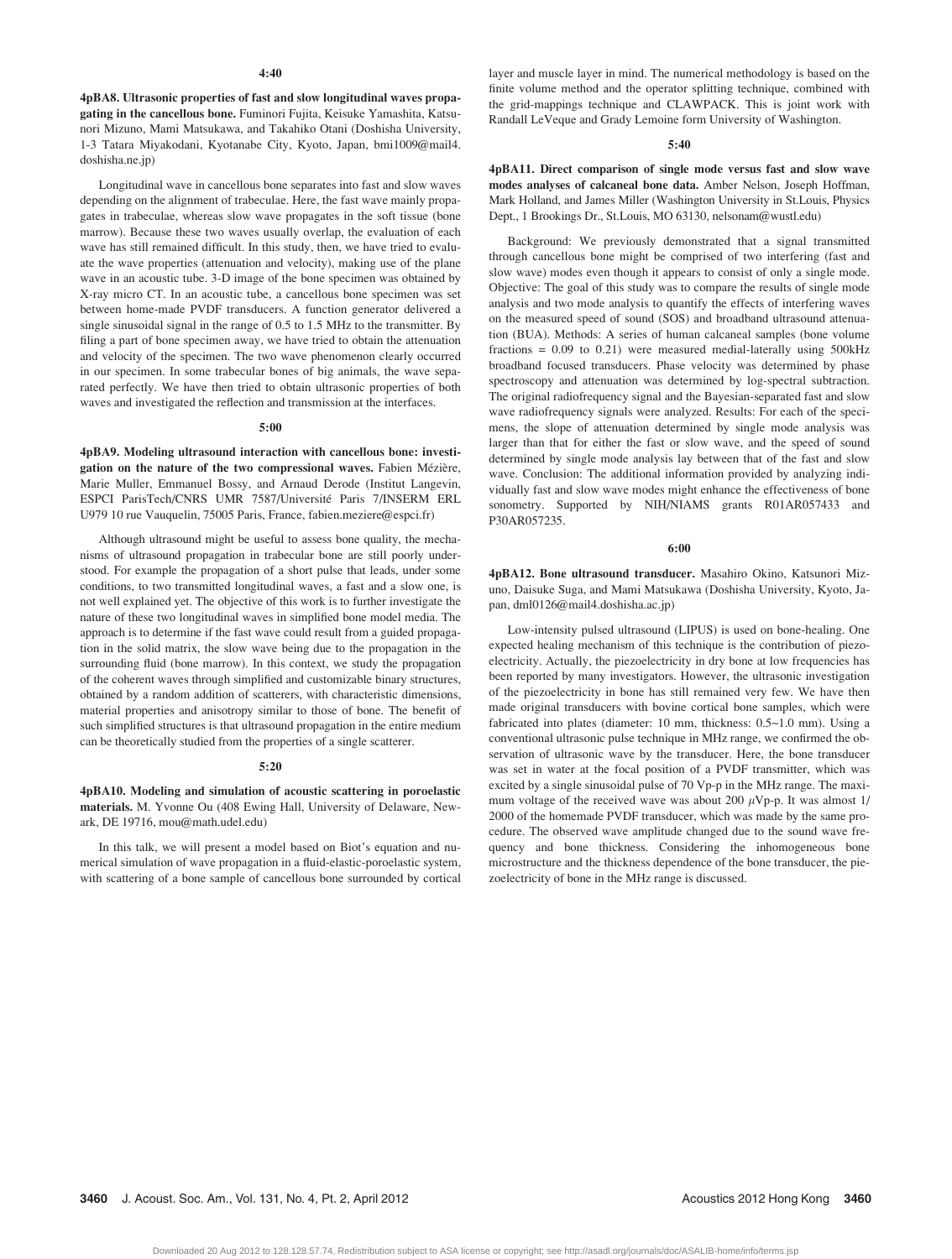# Session 4pEAa

# Engineering Acoustics and Physical Acoustics: Civil Non-Destructive Testing with Ultrasound or Other Non-Contact Methods I

Michael Haberman, Cochair haberman@arlut.utexas.edu

Wonkyu Moon, Cochair wkmoon@postech.ac.kr

## Invited Papers

#### 2:00

4pEAa1. New designs of air-coupled ultrasonic transducers using micro-stereolithography. David Hutchins, Duncan Billson, Simon Leigh, and Chris Pursell (School of Engineering, University of Warwick, Coventry CV4 7AL, UK, D.A.Hutchins@warwick. ac.uk)

Micro-stereolithography, a form of high resolution rapid prototyping, has been used to design and construct novel designs of ultrasonic transducers for use in air. This approach allows for designs to be available that are difficult to produce by other means. The work will describe experiments that have been conducted with capacitive devices in two configurations: planar devices that are based on capacitive micromachined ultrasonic transducers (CMUTs), and those with a spiral geometry backplate for the generation of modified wavefronts. In addition, the fabrication technique has also been used to make structurally-modified materials (so-called metamaterials) to change the emitted characteristics in air. Examples are given of the type of applications for which these ultrasonic transducers could possibly be used.

## 2:20

4pEAa2. Air-coupled sensing of leaky rayleigh waves and ZGV modes in concrete slabs. Jinying Zhu (The University of Texas Austin, 1 University Sta., Austin, TX 78712, jyzhu@mail.utexas.edu), Yi-Te Tsai, Xiaowei Dai, and Michael R. Haberman (Applied Research Laboratories, The University of Texas at Austin, P.O. Box 8029, Austin, Texas 78712-1024)

Rayleigh waves and zero-group velocity (ZGV) Lamb modes (the impact-echo test) are commonly used for non-destructive evaluation (NDE) of concrete structures to extract information about material property and interior delaminations. Traditional methods in civil engineering employ point impactors to generate the waves while accelerometers measure the resulting out-of-plane motion. Though well-established, this methodology does not lend itself to efficient scanning of large areas, which is critical for monitoring the safety of infrastructure. The ability to detect these two wave types through in-air sensing of Leaky Rayleigh or ZGV Lamb waves can greatly accelerate NDE for large structures. Unfortunately, air-coupled sensing suffers from significantly decreased signal amplitude. This paper presents theoretical analysis and experimental validation efforts to amplify in-air signals resulting from Leaky Rayleigh waves and ZGV Lamb modes using a parabolic focusing mirror. A time-domain impulse response to the Kirchhoff-Helmholtz integral equation is presented that permits the analysis of discrete arrivals from each wave type and estimation of the expected focusing gain and depth of field based on the geometry of the parabolic dish. Analytical and numerical solutions in time-domain are compared with time-harmonic solutions taken from the literature and experimental results. This work is supported by NIST Technology Innovation Program (TIP).

#### 2:40

4pEAa3. Toward a high power non-contact acoustic source using time reversal. Pierre-Yves Le Bas (Los Alamos National Laboratory, Geophysics group EES-17, MS D443, Los Alamos, NM 87545, pylb@lanl.gov), TJ Ulrich (Los Alamos National Laboratory, Geophysics group EES-17, MS D443, Los Alamos, NM 87545), Brian Anderson, and John Esplin (Department of Physics and Astronomy, Brigham Young University, N377 Eyring Science Center, Provo, UT 84601)

Over the last decades, nonlinear acoustic techniques have been developed to detect mechanical damage in solids. They have been proven to be far more sensitive to early damage than standard linear acoustic techniques. Unfortunately, they often require high amplitude waves to propagate within the sample. To be practical in industrial applications, signals have to be generated without contact. Currently available non-contact transducers are generally not powerful enough. A first step toward the creation of a high amplitude noncontact acoustic source will be described. This source is based on the principle of focusing energy on the surface of a sample using Time Reversal in a hollow cavity. By using a laser vibrometer for the necessary calibration of the system we are able to use a full non-contact process. New development in signal processing allows a much cleaner signal generation than usually achieve with time reversal. This source is proven to be much more energetic than current off the shelf non-contact transducers. It is a broad band source with an adjustable standoff distance and also has the capability to selectively generate in-plane waves. This work is supported by the U.S. Department of Energy through the LANL/LDRD Program.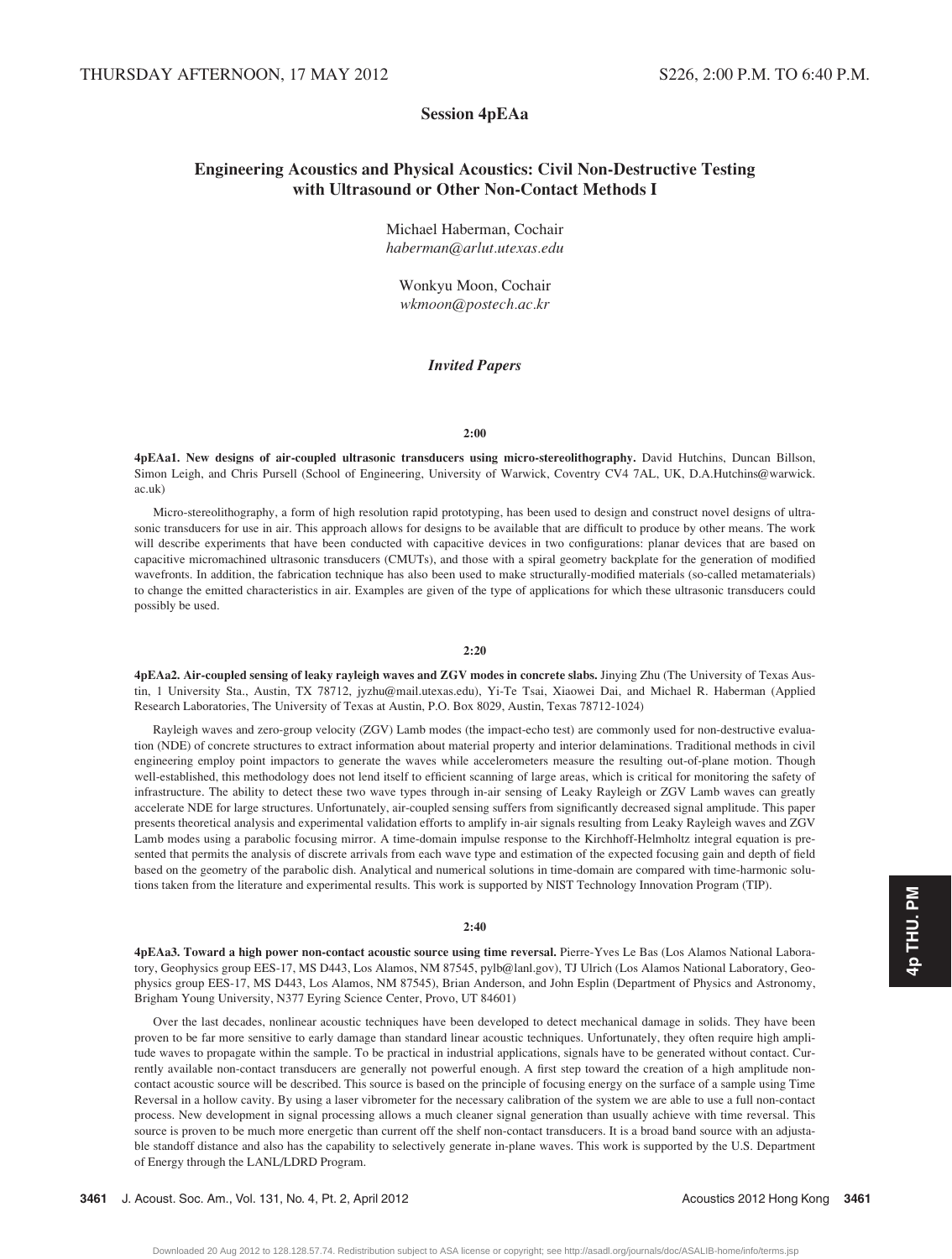4pEAa4. Non contact long distance exploration method for concrete using SLDV and LRAD. Tsuneyoshi Sugimoto, Ryo Akamatsu (Toin Univ. of Yokohama, tsugimot@cc.toin.ac.jp), Noriyuki Utagawa, and Syuichi Tsujino (Sato kougyo Co., Ltd.)

The hammering test is a representative method in inspection for cavities and delaminations at shallow area of concrete surface. Although this method is used widely because it is not expensive, efficiency of the defect-judging largely depends on the tester's experience and long measurement time is necessary for wide area inspection. Other methods have been developed, however, it is necessary to contact or approach to the inspection object during a measurement. Therefore, we propose a new non-contact acoustic imaging method for nondestructive inspection using scanning laser Doppler vibrometer (SLDV) and long range acoustic device (LRAD). In this method, Surface vibration, which is generated by air borne sound, is measured using SLDV. This time, the styrofoam board was buried at shallow depth in the concrete are used as a substitute of a cavity in the concrete. As an experimental result, a styrofoam board is clearly imaged by the vibration velocity of the concrete surface. Furthermore, we confirmed that our proposed method can apply even 10 m away distance, and the measurement distance is about within 20 m under the present conditions. It means that the non destructive inspection for concrete from a long distance is possible.

#### 3:20

4pEAa5. Wavelength measurement of guided waves in plates with electromagnetic acoustic transducers. Guofu Zhai (Harbin Institute of Technology, P.O. Box 401, Harbin Institute of Technology, No. 92, West Dazhi Street, Harbin, China, gfzhai@hit.edu.cn), Tao Jiang, Jiapeng Gong, and Lei Kang (Harbin Institute of Technology, P.O. Box 404, Harbin Institute of Technology, No. 92, West Dazhi Street, Harbin, China)

For an EMAT (electromagnetic acoustic transducer) with a meanderline coil, the interval spacing between adjacent wires of the coil is generally designed to be the half wavelength of guided waves excited by the EMAT. However, the actual value of the wavelength deviates from the double interval spacing (double spacing) because of the variation spectrum of the spacing and the bandwidth of excitation frequency. So it is difficult to obtain the actual value of the wavelength of guided waves in plates. Based on dispersion equation and group velocity equation of guided waves, we find that the actual value is double spacing when the frequency of the excited signal is equal to the frequency of the received one; and the actual value deviates from the double spacing when the EMATs' operating points are not on the dispersion curves. Taking SH wave EMATs for instance, this paper proposes two wavelength measurement methods with different initial conditions for SH waves in plates. The validity of the proposed methods is verified by experiments.

#### 3:40

## 4pEAa6. In-situ characterization of hedges with a parametric acoustic transducer. Kirill Horoshenkov, Amir Khan (School of Engineering, University of Bradford, Bradford, BD7 1DP, UK, k.horoshenkov@bradford.ac. uk), Hongseok Yang, Chris Cheal, Julija Smyrnowa, and Jian Kang (Sheffield School of Architecture, University of Sheffield, Arts Tower, Western Bank, Sheffield S10 2TN, Sheffield, UK)

This work reports on the results of outdoor measurements which were carried out using a highly directional parametric acoustic transducer and a 2-D array of microphones. The purpose of these measurements was to determine the frequency and angular dependence of the acoustic transmission loss of hedges (hedgerows). The experimental setup and procedure used in this work enabled us to simulate an approximately plane wave propagation regime and to reduce considerably the effect of ground on the recorded transmission loss data. The results show that a 1.5-2.5m thick hedge can provide a considerable (up to 20 dB) transmission loss which is comparable to that expected from an artificial noise barrier structure. The theory developed by Aylor (JASA 51(1), 197-205, 1972) is used to explain the observed dependencies as a function of the leaf density, size and hedge thickness. An alternative equivalent fluid theory for porous absorber (Horoshenkov et al, JASA 104(3), 1198-1209, 1998) is also used to explain the observed attenuation for sound propagation through the leaf mass.

## 4:00–4:20 Break

## 4:20

4pEAa7. Characterizing the properties of adhesive in bonded materials by laser ultrasonic method. Xiaodong Xu, Cong Liu, and Xiaojun Liu (Key Laboratory of Modern Acoustics (MoE), Institute of Acoustics, Nanjing University, Nanjing 210093, China, xdxu@nju.edu.cn)

In order to characterize the quality of adhesive in bonded materials, a metal/bonding/metal assembly model named as "sandwich" model is used to characterize the propagating properties of Lamb wave generated by laser ultrasonic method and studied in theory and experiment. In our experiment, a Nd:YAG ns laser is focused as line source and scanned on the surface of sample to supply signals in time and space, the signals of traveling lamb wave is detected by a beam deflection system. The dispersion curve of Lamb wave is deduced based on 2D FFT of obtained signals. According to the theoretical "sandwich" model, the real part and imaginary part, which is corresponded to the attenuation coefficients of sample, of elastic parameters of sample in wideband frequencies can be determined by theoretical fitting to the dispersion curve, and the determined parameters are reflected the changing properties of the adhesive in bonded materials.

## 4:40

4pEAa8. A quantitative imaging of bonding strength at the bonded solid-solid interface obtained by nonlinear test. Jianjun Chen (Key Laboratory of Modern Acoustics (MoE), Institute of Acoustics, Nanjing University, Nanjing 210093, China, jjchen@nju.edu.cn)

As well known, when a longitudinal wave propagates through an interface with micro-cracks and micro-defects between solids, the contact acoustic nonlinearity (CAN) will be generated dramatically and the nonlinear parameter can be used to contour the bonding state of the interface. However the contour can only show the relative state of bonding strength and can not be used to judge weather the multilayered composite materials in use is safe because the safe judgment is not by the relative state while by the absolute value of the bonding strength. Therefore characterization of quantitative bonding strength at the interface is very important for judging a multilayered material in safe use. In this paper, how to get the quantitative bonding strength from the CAN parameter is studied. After the vibration amplitude of incident focusing wave at the bonded interface was calculated, the standard bonding strength with complete bonding state was established by tension test and CAN parameter is calibrated, the quantitative imaging of the bonding strength is obtained by CAN microscope in experiments. From the imaging, the positions with weak bonding strength could be easily located, which can be used to decide whether the material could be employed continuously.

## 5:00

4pEAa9. Nonlinear spring model for adhesive bonding interface. Zhiwu An (Beisihuanxi Road 21, Haidian District, Beijing, China, anzhiwu\_111@ 163.com), Xiaomin Wang, Mingxi Deng, Jie Mao, and Mingxuan Li

The boundary conditions for an interface between two solids are analyzed to model second harmonic generation in a thin elastic adhesive layer. The approximate boundary condition models termed as "nonlinear spring models" are rigorously developed using an asymptotic expansion of the exact solutions in the limit of small ratio of interface layer thickness to wavelength. The applicability of such boundary conditions is analyzed by comparison with exact solutions for ultrasonic wave transmission. Numerical calculation indicate that as the acoustic nonlinearity increases, the model tends to be more accurate, meanwhile the second-harmonic amplitude increases in direct ratio. The present nonlinear spring models may provide a potential to evaluate the nonlinear mechanical behavior of bonding interface. Acknowledgment: This work is supported by the National Natural Science Foundation of China (Grant No.10834009)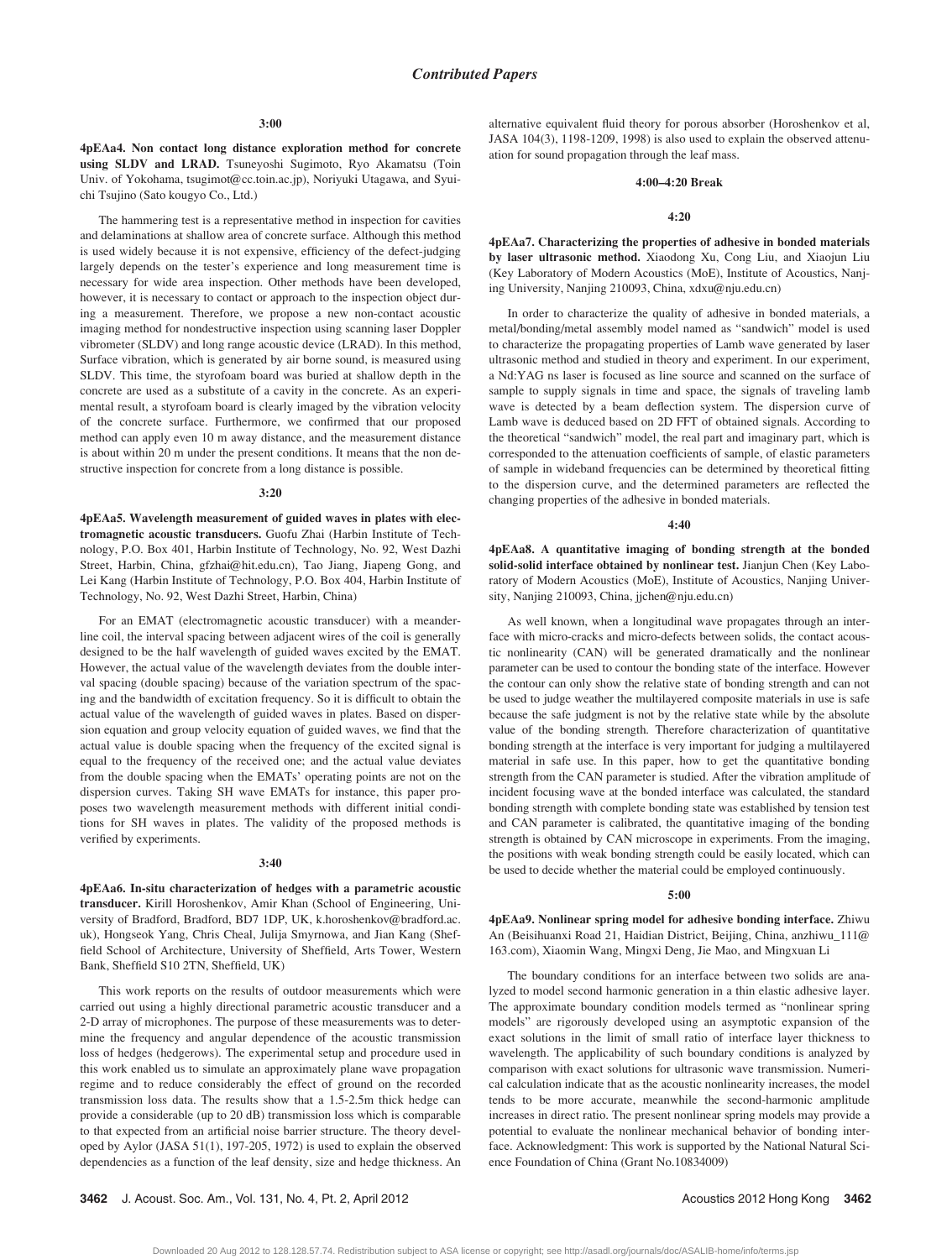4pEAa10. Noncontact MASW methods for near surface soil/infrastructure assessment. Zhiqu Lu (National Center for Physical Acoustics, The University of Mississippi, 1 Coliseum Dr. University, MS 38677, zhiqulu@ olemiss.edu)

In near surface geophysics, a multi-channel analysis of surface wave (MASW) method has been increasingly applied for underground infrastructure assessments, in which conventional contact sensors like geophones and accelerometers were mostly employed to detect surface vibrations. In this study, noncontact sensors technology such as a laser Doppler vibrometer (LDV) and a microphone were used to measure Rayleigh wave and leaky Rayleigh waves respectively. These noncontact sensors were installed in a scanning platform that was driven by a stepper motor. The scanning MASW system consisted of two excitation sources: an electromechanical shaker and steel-balls to generate frequency sweeping (chirp) signals with frequency from 30 Hz to 500 Hz and high frequency (up to 40 kHz) impulsive signals respectively. The LDV-shaker-MASW was developed for near surface soil profile exploration and the microphone-steel ball-MASW was built for pavement assessment. The details of the system and several case studies will be addressed.

## 5:40

4pEAa11. Investigation of simultaneous signal transmission in non-destructive inspection of steel billet. Yoko Norose, Koichi Mizutani, and Naoto Wakatsuki (University of Tsukuba, 1-1-1 Tennodai, Tsukuba, Ibaraki 305-8577, norose@aclab.esys.tsukuba.ac.jp)

A non-destructive method of steel billet, which uses time-of-flight of ultrasonic longitudinal wave and detects defects as decrement of pseudo sound velocity reconstructed by computerized tomography, has proposed. The remaining problem is long measurement time, owing to step-by-step measurement corresponds to each sound path whose number becomes huge. One of the solutions is simultaneous measurement, which can be achieved by transmitted signals simultaneously. To avoid interference among signals, choice of the transmitted signal becomes one of the most important points to be considered. In the case of non-destructive inspection of steel billet, many reflected waves from boundaries may cause adverse influence. Therefore, in this study, the parameters of the signal; modulation scheme, modulated signal, signal length, and signal frequency are investigated. Simulation-based study suggested that the signal is required to be short and independent each other. From those conditions, some experiments about defect detection by the several kinds of modulation schemes using pseudo-random noise were conducted. As a result, defects detection by 5ch simultaneous transmission was successful. It was suggested that the total measurement time could be decreased to 1/5.

## 6:00

4pEAa12. A grinding acoustic emission monitoring method using wavelet transforms and fuzzy logic. Yang Jing, Zhang Zhong-Ning, Cheng Jian-Chun (Key Laboratory of Modern Acoustics (MoE), Institute of Acoustics, Nanjing University, Nanjing 210093, Jiangsu Province, China, yangj@ nju.edu.cn), and Liu Xiang-Xiong (Hiecise Machines Co., Ltd, Kunshan 215337, Jiangsu Province, China)

It is known that the acoustic emission (AE) signals contain potentially valuable information for grinding wheel and work conditions during automatic grinding process. However, AE signals produced in the grinding zone are usually much more complicated and it is difficult to obtain enough effective information directly from raw AE signals. This paper presents an efficient grinding AE monitoring method based on a combination of wavelet transforms and fuzzy Logic techniques. First, the discrete wavelet transforms are used to extract the feature vectors from AE signals with different grinding wheel and work states. Secondly, a fuzzy classifier is employed to build a nonlinear relationship between the feature vectors of AE signals and the various grinding states. This method requires less computation and has a low sensitivity to the changes of grinding conditions. Experiment results show that the proposed intelligent monitoring system can identify the different grinding wheel and work states accurately and is valuable for industrial applications.

## 6:20

4pEAa13. Research on target-matching method in ultrasonic testing. Han Zhang, Zhiwu An, Xiaomin Wang, Jie Mao, and Mingxuan Li (Institute of Acoustics, Chinese Academy of Sciences, zhanghan81@126.com)

Ultrasonic echoes contain ample flaw information in nondestructive testing. However, bad coupling or small flaw often leads to low SNR (signal-tonoise ratio), so the result provided by conventional amplitude detection may not be accurate enough. To solve this problem, the finite element method is used to investigate the frequency domain characteristics of flaw echoes. Furthermore, a target-matching method based on the maximum output SNR criteria is proposed. The transducer is excited by a certain electrical signal obtained by adaptive filtering deconvolution algorithm for each flaw, so we get a maximum SNR when the excitation signal and flaw match. This is further verified in ultrasonic test for a series of samples containing different sizes of flat-bottom holes. This work is supported by the National Natural Science Foundation of China (Grant Nos. 10834009, 11074272)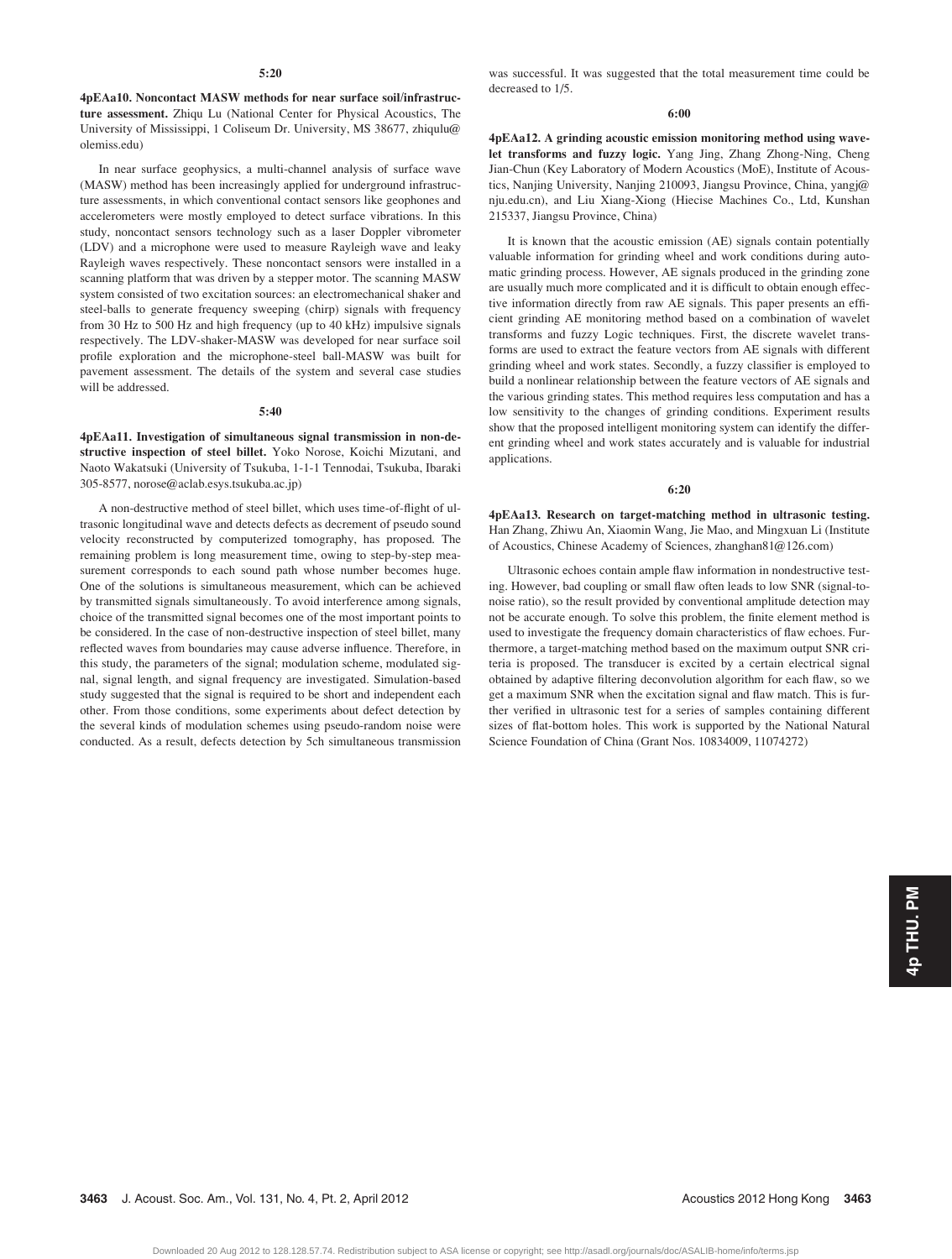# Session 4pEAb

# Engineering Acoustics, Underwater Acoustics, and Biomedical Acoustics: Acoustic Sensors and Actuators I

Michael Scanlon, Cochair michael.scanlon@us.army.mil

> Zhushi Rao, Cochair zsrao@sjtu.edu.cn

Yichun Yang, Cochair yychun@mail.ioa.ac.cn

## Contributed Papers

## 2:00

4pEAb1. A passive dispersive wave amplifier for high-intensity broadband acoustic pulses. Steven Dion, Martin Brouillette, and Louis-Philippe Riel (Université de Sherbrooke, 2500 boul. de l'Université, Sherbrooke (Que´bec), Canada J1K 2R1, steven.dion@usherbrooke.ca)

The acoustical power output of piezoelectric ultrasonic transducer is limited by the material breakdown voltage or the available driving electrical power. While there are well known ways to passively amplify monofrequency acoustic waves generated by a single transducer, e.g., with an exponential horn, there is no obvious way to similarly pump energy into a structure to produce high-intensity broadband acoustic pulses. It was found that the frequency dependant phase velocity inherent to dispersive waveguides can be advantageously exploited to generate high intensity planar pulse waves using a single transducer. With this amplification concept, gain factors as high as 15 have been measured, which can be exploited to produce shock waves in water with a conventional ultrasonic transducer and low power electronics. The paper will present the theoretical underpinnings of this method, as well as its experimental validation. Some potential biomedical applications of this technology will also be discussed.

## 2:20

4pEAb2. Instantaneous tracking of a monopole sound source using algebraic localization method and circular array. Tsukassa Levy and Shigeru Ando (Dept. of Information Physics and Computing, University of Tokyo, Tokyo Bunkyou-ku Hongou 7-3-1, levy.t@alab.t.u-tokyo.ac.jp)

The purpose of this study is to localize instantaneously and to track sound source using circular array. Localization is done using a novel explicit inversion formula of direction and distance of a monopole source [S. Ando, ASA Seattle Meeting, 2011]. This method consists in applying the weighted integral method (IEEE Trans. SP, 57, 9, 2009, Inverse Problems, 26, 015011, 2010) on a partial differential equation (PDE) satisfied by the sound wave. In this study, we consider the location-constraint PDE (ASA/ASJ meeting, 2006) that describes the unilateral propagation of wide-band waves from a single source. We also take into account reverberation in this study by using a simplistic model of room reverberation. In the experiments, loci of instantaneous localization results are displayed on a motion image captured by a TV camera mounted on the 16-element circular array. Several experimental results are shown to demonstrate time-resolved localization capability of a multiply reflected source. Some theoretical and experimental comparisons with and without reverberation will be given.

 $2:40$ 

4pEAb3. A mutual radiation impendence measurement method for 2 element transducer array considering nonlinear interaction. Xuesen Zhang, Peifeng Ji, and Jun Yang (Key Laboratory of Noise and Vibration Research, Institute of Acoustics, Chinese Academy of Sciences, No. 21, North 4th Ring Road West, Haidian District, Beijing 100190, P.R. China, zhangxuesen@mail.ioa.ac.cn)

Mutual radiation impedances represent the acoustical interaction between transducers in an underwater array, which are inherent in the distance between transducers and the geometry of the array. The influence of mutual radiation impedances, which are important to evaluate the performance of the underwater array, especially needs to be intensively studied on condition that the power of transducers is high enough because of nonlinear interaction. A method for determining mutual radiation impedances of transducers in a 2-element array is proposed in this paper, which applies to estimation of mutual radiation impedances for an underwater array with high radiation power. This method derives from V method in which the mutual radiation impedances are considered as the acousto-motive force generated on the surface of each transducer. By using nonlinear acoustic analysis, theoretical foundations of this method based on equivalent circuits are described. Detailed experimental procedures to implement the method are illustrated.

## 3:00

4pEAb4. Mass sensing using a functionalized subordinate oscillator array. Joseph Vignola, John Judge, Aldo Glean, and Teresa Ryan (The Catholic University of America, 620 Michigan Ave, NE, Washington DC 20064, vignola@cua.edu)

Vibrometric based mass sensing for detection of trace levels of chemical vapors has been under investigation for a number of years. One implementation of such a sensor uses a vibrating MEMS cantilever that has been functionalized to bind with a specific chemical compound. The additional mass reduces the resonance frequency of the structure by an amount that can be related to the concentration of the compound. This work describes an analytic and numerical study of an array of differently functionalized cantilevers coupled to a primary structure. The dimensions of individual cantilevers are chosen such that there is a distribution of their isolated natural frequencies and the mass of the primary structure is substantially larger than the collective mass of the subordinate cantilevers. The isolated natural frequencies of the cantilevers must be packed around that of the primary structure such that the response curves of neighboring cantilevers cross near their half power points. This overlap ensures an exchange of energy between array elements. Results describing optimized distributions of cantilever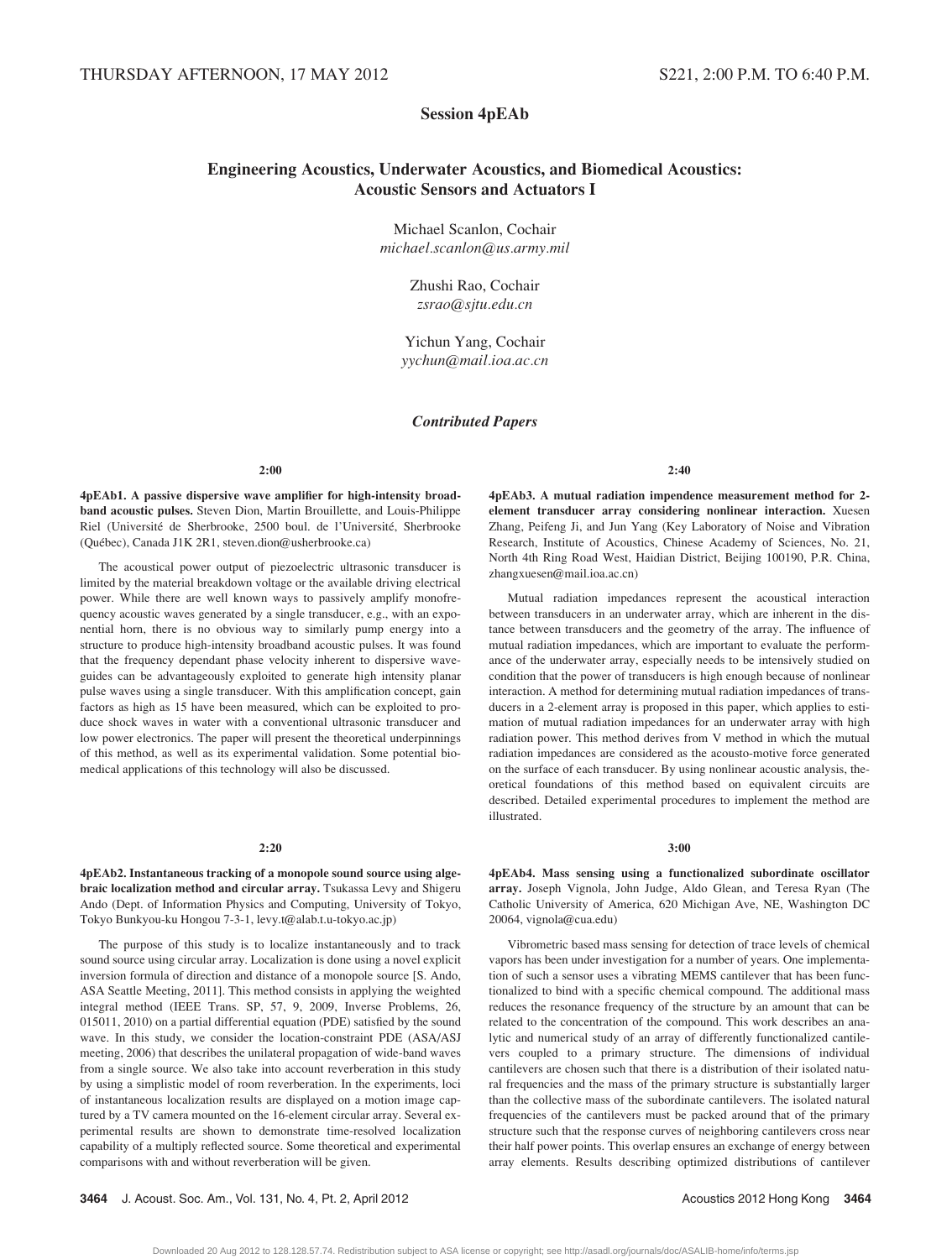properties will be presented. Both fabrication variations and the sensed mass are considered as disorder in the system. This presentation reports how the relative magnitude of these disorders affects mass declarations.

## 3:20

4pEAb5. Performance of optimized sound field control techniques in simulated and real acoustic environments. Philip Coleman (CVSSP, University of Surrey, Guildford, Surrey GU2 7XH, United Kingdom, p.d.coleman@surrey.ac. uk), Martin Møller, Martin Olsen (Bang & Olufsen a/s, Peter Bangs Vej 15, DK-7600, Struer, Denmark), Marek Olik, Philip Jackson (CVSSP, University of Surrey, Guildford, Surrey GU2 7XH, United Kingdom), and Jan Abildgaard Pedersen (Bang & Olufsen a/s, Peter Bangs Vej 15, DK-7600, Struer, Denmark)

It is of interest to create regions of increased and reduced sound pressure ('sound zones') in an enclosure such that different audio programs can be simultaneously delivered over loudspeakers, thus allowing listeners sharing a space to receive independent audio without physical barriers or headphones. Where previous comparisons of sound zoning techniques exist, they have been conducted under favorable acoustic conditions, utilizing simulations based on theoretical transfer functions or anechoic measurements. Outside of these highly specified and controlled environments, real-world factors including reflections, measurement errors, matrix conditioning and practical filter design degrade the realizable performance. This study compares the performance of sound zoning techniques when applied to create two sound zones in simulated and real acoustic environments. In order to compare multiple methods in a common framework without unduly hindering performance, an optimization procedure for each method is first used to select the best loudspeaker positions in terms of robustness, efficiency and the acoustic contrast deliverable to both zones. The characteristics of each control technique are then studied, noting the contrast and the impact of acoustic conditions on performance.

## 3:40

4pEAb6. On frequency characteristics of bone conduction actuators subjective and objective measurements of inner canal type and head-ofmandible type actuators. Yoshimi Fukuda, Yuki Yae, Fumihiro Nakahara (Kumamoto University, 2-39 Kurokami, Kumamoto City, Kumamoto, Japan, yoshimi@hicc.cskumamoto-u.ac.jp), Hidenori Nakatani (Goldendance Co., Ltd., 3-22-19 Furuichi, Jyoto-ku, Osaka, Japan), Koji Kobayashi (Toyota Tsusho Corporation, 4-9-8 Meieki, Nagoya, Aichi, Japan), Yoshifumi Chisaki, and Tsuyoshi Usagawa (Kumamoto University, 2-39 Kurokami, Kumamoto City, Kumamoto, Japan)

Recently, bone conduction actuators which can reproduce the high frequency signal around 10 kHz are released in the market and those are used not only for speech but also music reproduction. However, the detail characteristics of bone conduction actuators, such as threshold, loudness vibration and frequency characteristics are not yet clear. Because there are difficulties to make clear the relationship between input signal and loudness of perceived sound even if acceleration of actuator is given. In this paper, threshold and loudness of stimuli are measured by means of psychoacoustical test for two types of bone conduction actuators; inner canal type and head-of-mandible type. Frequency characteristics of actuators are measured as acceleration. Comparison between subjective and objective measurements is performed in order to make clear the characteristics of measured bone conduction actuators.

#### 4:00–4:20 Break

## 4:20

4pEAb7. A micro-machined microphone based on field-effect-transistor and electrets. Kumjae Shin, Yub Je (Department of Mechanical Engineering, Pohang University of Science and Technology, PIRO 416 Hyoja-Dong, Nam-Gu, Pohang, Gyungbuk, 790-784, South Korea, forhim13@postech.ac. kr), Haksue Lee (Agency for Defence Development, P.O. Box 18, Jinhae, Changwon, Republic of Korea), James E. West (Department of Electrical & Computer Engineering, Johns Hopkins University, 3400 N. Charles St., Baltimore, MD 21218), and Wonkyu Moon (Department of Mechanical Engineering, Pohang University of Science and Technology, PIRO 405 Hyoja-Dong, Nam-Gu, Pohang, Gyungbuk, 790-784, South Korea)

Micro-machined microphones are attaching attention of industry because of their benefit of size over conventional ones. Since most of micro-machined microphones are capacitive sensors, the sizes of their electrodes determine the low frequency noise level that increases with inverse of frequency (1/f). Therefore, the size of microphone itself becomes larger than the one that can be fabricated. Here we introduce a micromachined microphone that can overcome the limit of capacitive microphones. The proposed microphone is composed of a field-effect-transistor (FET) and an electret. The difference between the conventional electret capacitive microphones and the proposed microphone may be the transduction mechanism: the change in the position of an electret causes the change in electric field on the gate of FET. Compared with capacitive transduction, the resistive channel of FET can be designed to have low sensor impedance, and subsequntly have low impedance at low frequency. To make experimental specimen, FET onto membrane and electret were fabricated with conventional metal-oxide-semiconductor fabrication process and micromachining process, respectively. The FET membrane chip and the electret chip were assembled. Simple current to voltage converter was applied as a preamplifier. Its feasibility to apply low frequency acoustic sensor will be proved by simulation and experimental results.

#### 4:40

4pEAb8. Study on improving piezoelectricity and PBLG/PMMA composite. Junsik Jeon, Yonghwan Hwang (Department of Mechanical Engineering, Pohang University of Science and Technology, PIRO 416 Hyoja-Dong, Nam-Gu, Pohang, Gyungbuk, 790-784, South Korea, jeonjs@ postech.ac.kr), Micheal S Yu (Department of Materials Science & Engineering, Johns Hopkins University, 3400 N. Charles St., Baltimore, MD 21218), James E West (Department of Electrical & Computer Engineering, Johns Hopkins University, 3400 N. Charles St., Baltimore, MD 21218), and Wonkyu Moon (Department of Mechanical Engineering, Pohang University of Science and Technology, PIRO 405 Hyoja-Dong, Nam-Gu, Pohang, Gyungbuk, 790-784, South Korea)

Poly-Gamma-benzyl-L-glutamate Poly methyl methacrylate (PBLG-PMMA) composite polymer, a new piezoelectric transduction material, was invented by Yu et al. In our previous study, we have shown that the body composed of this new material can be produced by simultaneous poling and curing of a homogeneous solution comprising Poly-Gamma-benzyl-L-glutamate(PBLG) and methyl methacrylate(MMA) via detachable molding. And, it was also shown that the piezoelectric coefficient(d33) of PBLG-PMMA composite is dependent on the PBLG concentration and the intensity of electric field applied during curing in molds. In this study, we attempt to improve piezoelectricity of PBLG-PMMA composite because the piezoelectric coefficient of PBLG-PMMA was only about one twentieth of that of PVDF and measure the dynamic behaviors of PBLG-PMMA bodies in order to investigate the feasibility to apply this composite to acoustic transducers. In order to improve the piezoelectricity, the PBLG concentration and the electric field intensity applied during fabrication processes are increased. Our efforts result in making the piezoelectric coefficient about three times higher than it in previous study. We also measured the dynamic behaviors of a PBLG-PMMA disk. Then, a Tonpilz transducer was designed, fabricated using PBLG-PMMA composite disks, and tested experimentally. [Work supported by Grant No. ADDUD080004DD.]

## 5:00

4pEAb9. High Curie temperature relaxor piezoelectric single crystal broadband transducers. Jindong Xia (Institute of Acoustics, Chinese Academy of Sciences, No. 21, Bei-Si-huan-Xi Road, Beijing 100190, China, xiajindong@tom.com), Junbao Li (Institute of Acoustics, Chinese Academy of Sciences, No. 21, Bei-Si-huan-Xi Road, Beijing 100190, China), Guisheng Xu (Shanghai Institute of Ceramics, Chinese Academy of Sciences, No. 215, Chengbei Road, Jiading District, Shanghai 201800), Jianxin Xing, Gaolei Zhao, and Zhe Chen (Institute of Acoustics, Chinese Academy of Sciences, No. 21, Bei-Si-huan-Xi Road, Beijing 100190, China)

Lead indium niobate-lead magnesium niobate-lead titanate (PIMNT) crystals have been used to fabricate longitudinal vibrator broadband tonpilz transducers as active piezoelectric material. Compared to lead magnesium niobate-lead titanate (PMNT), rhombohedral-to-tetragonal phase transition temperature (Trt) of PIMNT increases to higher than  $120^{\circ}$  C and coercive field (Ec) can reach 5kV/cm, while possessing the similar electromechanical properties. The PIMNT single crystal transducer can work under high temperature exceeding  $80^\circ$  C and large drive voltage over 0.6MVpp/m with a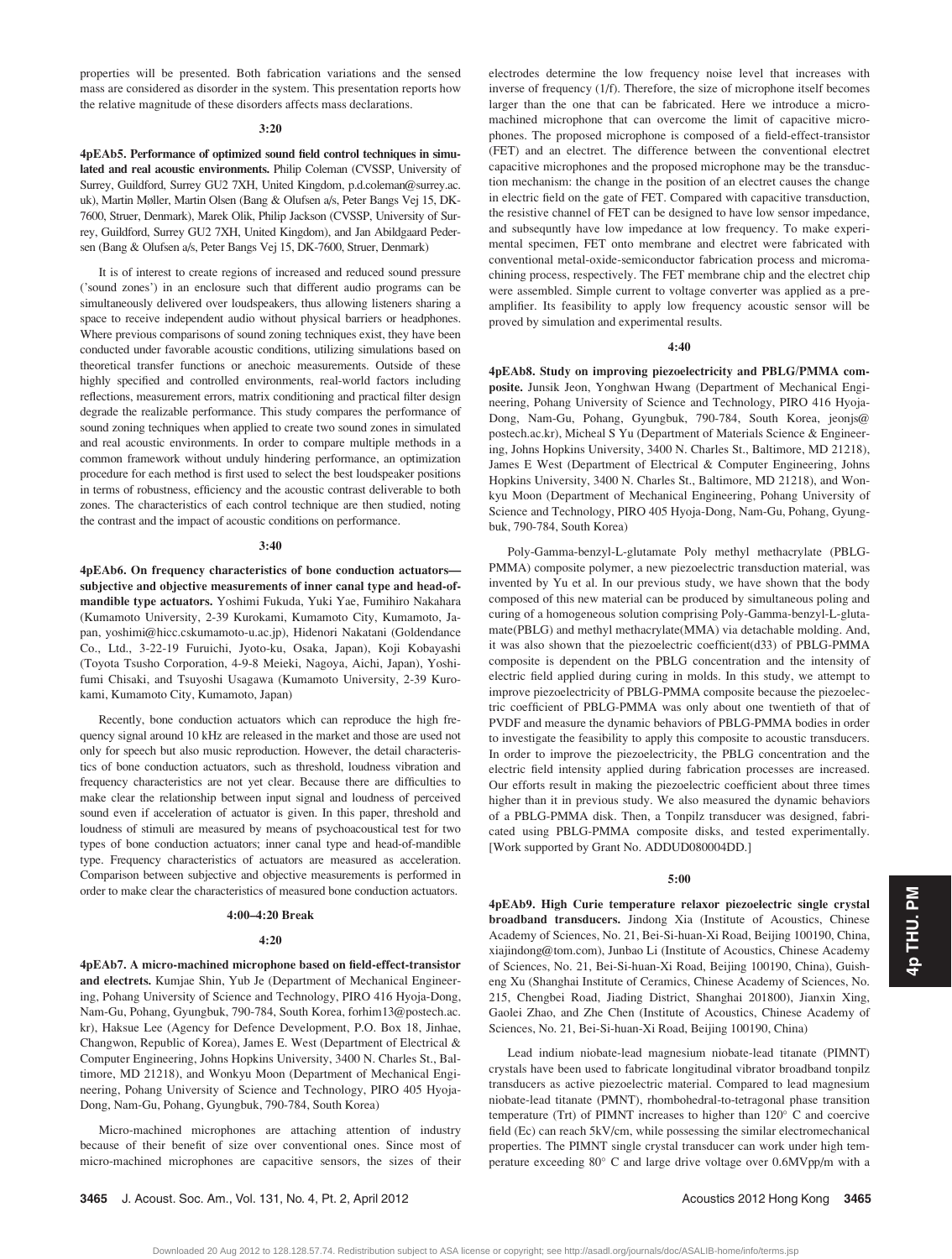DC bias field of 0.27MV/m.Simultaneously, the device shows a smaller size, as much as 10dB higher transmitting voltage response and 8dB higher receiving voltage response than lead zirconate titanate (PZT) longtitudinal vibrator(tonpliz) transducer with a broad bandwidth over 150%. The PIMNT device demonstrates tremendous performance for sonar and ultrasonic technology.

## 5:20

4pEAb10. The study on vibratory tactile sensor using piezoelectric bimorph resonator. Subaru Kudo (Department of Information Technology and Electronics, Faculty of Science and Engineering, Ishinomaki Senshu University, 1 ShinnMito Minamisakai, Ishinomaki-shi, Miyagi 986-8580, Japan, kudou@isenshu-u.ac.jp)

Piezoelectric vibratory tactile sensors are used for measuring the softness and hardness of an object. In this work, a new construction of vibratory tactile sensor was investigated using a piezoelectric bimorph resonator. The bimorph resonator was driven in one side by constant voltage and constant driving frequency. When the tip of a resonator was contacted with a test piece, the output voltage in the other side of resonator was changed by contact impedance. Then, the contact impedances were calculated with experimental characteristics of output voltage using the equivalent circuit of the bimorph resonator. It was experimentally clarified that the electrical contact capacitance gradually decreased as the load added to test piece increased. The amount of decrease for hard test piece was larger than those of the soft test pieces. Next, the Young's moduli of test pieces were calculated from the experimental results in this method. The calculated values were compared with actual material constants of test pieces. It was examined that the possibility for detecting the softness and hardness of an object by this method on bimorph resonator. These results in this study may be useful for designing on the piezoelectric tactile sensor.

#### 5:40

4pEAb11. Theoretical approach on SAW characteristics of layered structures for gas sensing. Xiao Xie (Institute of Acoustics, Chinese Academy of Sciences, Beijing 100190, China, xiexiao08@mails.gucas.ac.cn), Wen Wang, Minghua Liu, and Shitang He

Integrating the self-assemble sensing film with SAW devices has advantage for organic gas detection. It generally requires a thin metal layer like Au acting as a catalytic base for the sensing film formation. This leads to a double layer SAW device sensing area fabrication consisting of a metal layer deposited on the piezoelectric substrate. Therefore, the SAW characteristics will be affected when propagating through the sensing area. Various layer parameters such as stiffness constants and the thickness are needed for consideration. In this paper, the SAW phase velocities have been calculated theoretically for ST-X Quartz/Gold structure under different normalized thickness configurations.

## 6:00

4pEAb12. Deposition of ZnO films with c-axes lying in R-sapphire substrate planes. Yan Wang, Shu-yi Zhang (Laboratory of Modern Acoustics, Institute of Acoustics, Nanjing University, Nanjing 210093, China, wangyan8008@126.com), Kiyotaka Wasa (Department of Micro-Engineering, Kyoto University, Kyoto 606-8501, Japan), and Xiu-ji Shui (Laboratory of Modern Acoustics, Institute of Acoustics, Nanjing University, Nanjing 210093, China)

The (110) textured ZnO films with c-axes lying in R-sapphire substrate planes are deposited by RF magnetron sputtering. The focusing investigation is the effect of substrate position in the sputtering on structural and acoustic properties of the ZnO films on the sapphire. The crystallographic characteristics of the films are characterized by X-ray diffraction (XRD) analysis. It is found that the crystalline orientation of the ZnO film varies with the substrate position deflected from the center of the target. The XRD spectra of the films show that there is an optimized substrate position, at which the strongest (110) peak of the ZnO film can be obtained. However, with the decrease or further increase of the deflection, the (110) diffraction intensity decreases and additional diffraction peaks of (002), (102) and (103) emerge. In order to investigate the variations of acoustic properties of these films, the ZnO piezoelectric films are deposited on R-sapphire substrates with different deflection positions, and the bilayered structures are used to fabricate film bulk acoustic resonators (FBARs). The results show that the electromechanical coupling coefficients  $k_{15}$  of the shear mode acoustic waves excited by FBARs also vary with the different positions similar to that shown by the XRD spectra.

## 6:20

4pEAb13. Optimal design of surface wave emats for enhancing their ultrasonic signal strength. Lei Kang, Shujuan Wang, Zhichao Li, and Guofu Zhai (Harbin Institute of Technology, P.O. Box 404, No. 92, West Da-Zhi Street, Harbin, Heilongjiang 150001, P.R. China, victorkang11@126.com)

The strength of the ultrasonic signal transmitted by electromagnetic acoustic transducers (EMATs) is very weak, which severely confines the further expansion of the application scope of EMATs. To solve this problem, the features of the transmission process of a surface wave EMAT are studied based on a 3-D model. Simulation reveals that performances of the transducer are significantly affected by its parameters. Aiming at enhancing the strength of the ultrasonic signal, this paper investigates the influence of EMAT parameters on the ultrasound field of the transducer and accomplishes the optimal design of the EMAT by utilizing orthogonal test method. Experiments indicate that after optimization, the received signal of the EMAT has increased by 162.3%, which suggests the ultrasonic signal of EMATs can be effectively enhanced by utilizing orthogonal test method based on the 3-D EMAT model. Acknoweledgement: Supported by "the Fundamental Research Funds for Central Universities" (Grant No. HIT. NSRIF. 2012008)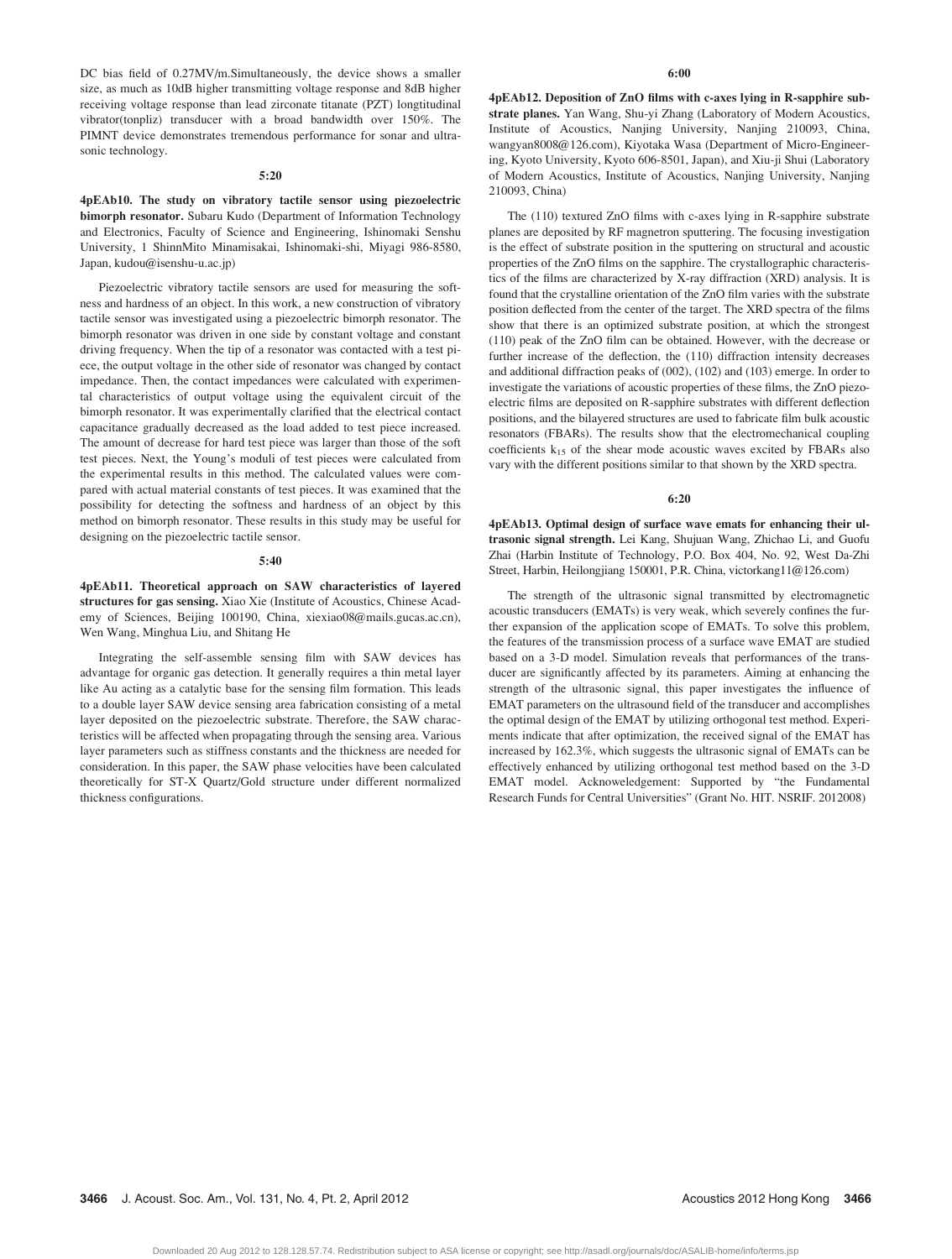# Session 4pHT

# Hot Topics: Aeroacoustics II

Xiaodong Li, Cochair lixd@buaa.edu.cn

Fang Q. Hu, Cochair fhu@odu.edu

## Contributed Papers

## 2:00

4pHT1. A circular microphone array design approach for discrete noise suppression. Bo Yang, Jie Feng, and Ming Wen (The Third Research Institute of China Electronics Technology Group Corporation, Chaoyang District, Beijing 100015, China, byang@yahoo.cn)

A broadband detection performance of a circular microphone array has been degenerated by discrete noise interference. In this paper, a circular microphone array optimum design approach is proposed for discrete noise suppression in acoustic detection in the air. This approach utilizes the noise information of acoustic propagation's transfer function to mitigate its effect on broadband microphone array detection processing. It is demonstrated to be feasible to improve passive broadband detection ability of the circular microphone array through the adjustment of array shading weights. This is accomplished by numerically maximizing the deflection coefficient under the assumption of a small signal-to-noise ratio. Under this approach, the conventional beamformer is not redesigned, and only the shading weights of the conventional beamformer are adjusted.

## 2:20

4pHT2. Noise generation by a cylindrical cavity in subsonic flow. Olivier Marsden, Christophe Bogey, and Christophe Bailly (Laboratoire de M'ecanique des Fluides et d'Acoustique Ecole Centrale de Lyon & UMR CNRS 5509 69134 Ecully Cedex, France, olivier.marsden@ec-lyon.fr)

Following a previous experimental study of the noise generated by cylindrical cavities placed in subsonic flows, this work investigates mechanisms involved in the noise generation by a cylindrical cavity placed in a turbulent boundary layer, via numerical simulation. The cavity has a radius of  $r = 5$  cm and a depth of 10 cm. Flows are computed at Mach numbers of 0.2, 0.26 and 0.32, and the numerical boundary layer, of thickness 17 mm, is perturbed upstream of the cavity. Simulations are performed by solving the unsteady compressible Navier-Stokes equations using low-dispersion and low-dissipation finite-difference schemes. The LES approach is based on the explicit application of a selective filtering to the flow variables to take into account the dissipative effects of the subgrid scales. Numerical results are compared to the available experimental data presented in previous work, including mean flow aspects, flow statistics and acoustics. The numerical results are then examined in more detail in particular with regard to the origin of the well-defined tones observed in the acoustic far field. A simple feedback model coupling shear layer dynamics with depth mode acoustic resonance is shown to yield good frequency predictions.

## 2:40

4pHT3. A new acoustic target recognition method based on gaussian mixture model. Ming Wen, Jie Feng, and Bo Yang (The Third Research Institute of China Electronics Technology Group Corporation, Chaoyang District, Beijing 100015, China, wenming.wm@gmail.com)

Target recognition is one of the most important components of an acoustic detection system. Conventional acoustic target recognition algorithms base the classification results on features from a single frame of signal, suffering from inability to take the dynamic characteristics of acoustic signal into account, which can significantly increase the separability of acoustic targets. In this paper, we present a novel method for acoustic target recognition. Acoustic signal to be classified is divided into a sequence of signal segments. Gaussian mixture model is employed to model the sequence, and EM algorithm is utilized to learn the parameters. This idea is motivated by the interpretation that the Gaussian components can represent some general target-dependent spectral shapes. Experimental results show that the method achieves high recognition accuracy on different data sets, and is highly robust to ambient noise.

#### 3:00

4pHT4. Aeroacoustics of flow merging at duct junction. Garret C. Y. Lam, S. K. Tang (Department of Building Services Engineering, The Hong Kong Polytechnic University Hung Hom, Kowloon, Hong Kong, P.R. China, garret.lam.hk@connect.polyu.hk), and Randolph C. K. Leung (Department of Mechanical Engineering, The Hong Kong Polytechnic University Hung Hom, Kowloon, Hong Kong, P.R. China)

Although merging flow at duct junction is always encountered in fluidtransporting systems, previous works were mainly devoted to study the acoustics of duct junction but the aeroacoustics of flow merging has received little attention. Therefore, this paper aims at revealing the mechanism of sound generation by a merging flow at a 30-degree duct junction. The flow problem is investigated numerically by solving the unsteady compressible Navier-Stokes equations and the gas equation of state simultaneously, thus allowing the acoustic field and the aerodynamic field to be determined without modelling the source terms in the wave equation. The Conservation Element and Solution Element (CE/SE) method is chosen as the solver, which has been successfully applied in tackling many aeroacoustic problems. The results show that a shear layer is created between the two flows at duct junction due to the velocity gradient across the flow. Furthermore, another shear layer is also formed at downstream to the edge of duct junction. However, only the latter one rolls up to form vortices, which are believed to be the acoustic source. The contributions of these flow dynamical processes to sound generation and the identification of dominant sources will be discussed.

## 3:20

4pHT5. Numerical research on the flow characteristics of confined sonic and supersonic air-modulated speakers. Zhao Yun, Zeng Xinwu, and Gong Changchao (Institute of Optical-Electronic Science and Engineering, National University of Defense Technology, Changsha 410073, P.R. China, sangelboy@sohu.com)

Air-modulated speaker is one of the most famous high-intensity sources. Sound waves with SPL above 160 dB are generated by the modulation of sonic air flow through a time-varying valve. To overcome the source saturation at high chamber pressures, the performance and flow characteristics of a new design, in which the flow speed increases from sonic to supersonic by a converging and diverging nozzle, were investigated. Based on the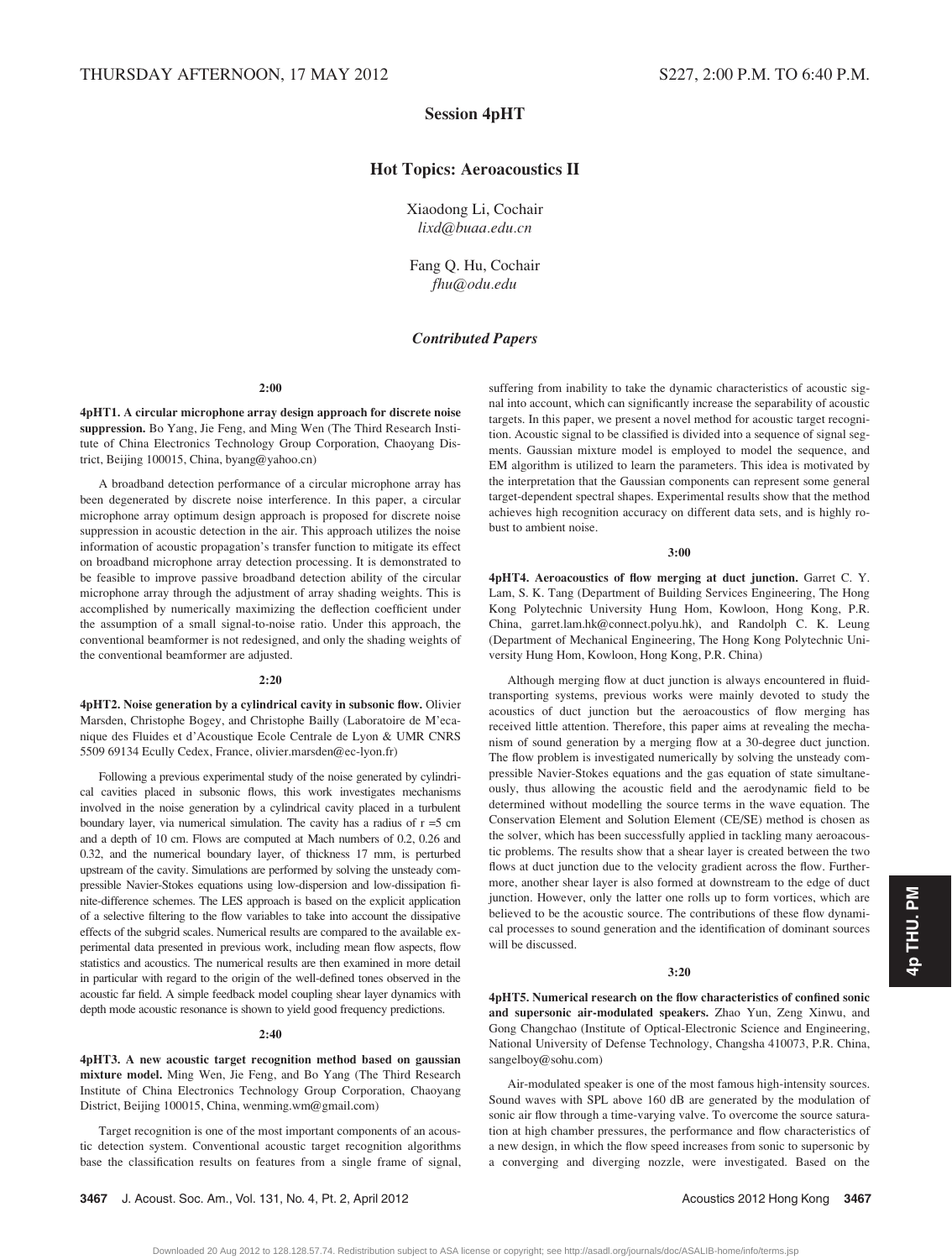analytical results from the widely used quasi-steady model, the source level improvement was verified for the same pneumatic power. The SPL increment of more than 5 dB is obtained at Mach number 2.75. The transient flow inside the source was simulated using a recent developed numerical model in which the compressible flow is governed by the Navier-Stokes equation and the valve movement is modeled by the dynamic mesh method. Compared with the ordinary sonic flow modulation, the source mechanism on the supersonic case has shown several distinct features: the effect of the flow-acoustic coupling could not be neglected; some complex phenomena such as shock wave formation and propagation arise in the transient flow inside the nozzle; the establishment of supersonic flow and the resulting improvement are related to the valve modulation frequency.

## 3:40

4pHT6. On the adjoint problem in duct acoustics and its solution by the time domain wave packet method. Fang Hu, Ibrahim Kocaogul (Old Dominion University, Norfolk, VA 23529, fhu@odu.edu), and Xiaodong Li (Beihang University, Beijing 100191, China)

The Time Domain Wave Packet (TDWP) method has the advantage of obtaining radiated sound by a given duct mode at all frequencies in one computation. It also makes possible the separation of the acoustic and shear flow instability waves. In this paper, the TDWP method will be applied to the adjoint duct acoustics problem. As a microphone records the sound radiated by all duct modes combined, the adjoint approach has the advantage of obtaining the relative mode strengths of all the propagating modes at all frequencies in one computation. The novelty of the paper is on the formulation of adjoint equations in time domain and the numerical solution using the TDWP method. The theoretical formulation of the duct adjoint problem and derivation of various reciprocal relations are presented. The adjoint equations are then solved numerically in reversed time by the TDWP method, in which a point source in the far field is enforced with a Broadband Acoustic Test Pulse time function. PML absorbing boundary conditions for the adjoint equations are also discussed. By an FFT, the relative strengths of all duct modes at all frequencies to the far field point are computed at once.

## 4:00–4:20 Break

## 4:20

4pHT7. Preliminary analysis of acoustic measurement from ARJ21 flyover test. Zhifei Chen, Jianhua Yang, and Hong Hou (Northwestern Polytechnical University, 127 West Youyi Road, Xi'an, Shaanxi, China, chenzhifei@gmail.com)

A flight test was performed on the airport of Yanliang in June, 2010 for the noise source identiofication of ARJ21. The airframe noise was recorded using a ground-based multi-arm logarithmic spiral array with diameter as 30 meters. A data set of five taking off and eight approaching flight with extended landing gears has been acquired during four days. Conventional beamforming and deconvolution approach for the mapping of acoustic sources (DAMAS) are applied for the data analysis. The beamforming results could clearly distinguish two engines and the nose landing gear. Their spectrum characterizations are also presented together with a description of the experimental set-up.

#### 4:40

4pHT8. A nodal discontinuous Galerkin method for computational aeroacoustics and comparison with finite difference schemes. Eryun Chen, Ailing Yang, and Gaiping Zhao (USST, cheneryun@usst.edu.cn)

A nodal discontinuous Galerkin formulation, which is based on Lagrange polynomials basis, is used to directly simulate the acoustic wave propagation. Two test problems of wave propagation with initial disturbance consisting of a Gaussian profile or rectangular pulse are investigated. We evaluate the performance of the schemes in short, intermediate, and long waves. Moreover, the comparisons of numerical results between the nodal discontinuous Galerkin method and finite difference type schemes are performed, which indicate that the numerical solution obtained using nodal discontinuous Galerkin method with a pure central flux has obvious high frequency oscillations for initial disturbance consisting of rectangular pulse, which is the same as those obtained using finite difference type schemes without artificial selective damping. If an upwind flux is adopted, spurious waves are eliminated effectively except for the location of discontinuities. When a limiter is used, obviously the spurious short waves are almost completely removed. The quality of the computed solution has greatly improved.

#### 5:00

4pHT9. The enhancement of pulverized-coal combustion by using sound waves. Genshan Jiang, Yingchao Zheng (Department of Mathematics and Physics, North China Electric Power University, Baoding, Hebei Province 071003, P.R. China, gs\_jiang@hotmail.com), Jie Pan (School of Mechanical Engineering, The University of Western Australia, Crawley, WA 6009, Australia), and Jing Tian (Institute of Acoustics, Chinese Academy of Sciences, Beijing 100190, P.R. China)

A model for the enhancement of pulverized coal combustion in high-intensity acoustic fields has been developed. In a power boiler pulverized coal particles and char are entrained in the main gas flow for a significant length of time. The slip velocity between the entrained particles and the gas is very low leading to low heat and mass transfer to and from the particles. This results in long combustion times for the particles, particularly if the combustion is diffusionally controlled. When a high-intensity acoustic field is applied to the gas flow, it superimposes high-velocity oscillations on the main flow. If the frequency and amplitude of this acoustic field is just right, the particles are not entrained in the acoustically induced flow oscillations. This creates a periodically varying slip velocity between the particles and the hot gas, leading to higher convective heat and mass transfer to and from the particles, thereby enhancing the combustion. The paper also presents the axial pressure gradient and shear stress in neighborhood of the particles placed in sound field.

## 5:20

4pHT10. CAA-based optimisation of a sensor array to characterize aft and forward fan noise in a 3D nacelle. D.-C. Mincu (Onera - Office National d'Etudes et de Recherches Aerospatiales, BP 72, 92322, Chatillon, France, daniel-ciprian.mincu@onera.fr), E. Manoha, and C. Polacsek

In the context of the on-going European project JTI-SFWA, the modal acoustic content inside a realistic fan duct, designed by Dassault-Aviation, must be characterized experimentally. The objective is to use Onera's CAA solver sAbrinA-V0 to design a non-intrusive sensor distribution inside the nacelle, upstream/downstream the fan plane, accounting for the heterogeneous mean flow and the complex internal geometry. By computing the propagation of several interacting modes in the duct, a region in which the acoustic pattern is close to the infinite duct analytical solution was characterized. Then several 3D distributions of pressure sensors were tested in this zone. Radial and azimuthal sensor arrays were located at the nacelle wall, whereas a radial sensor array was placed along the bifurcation leading edge, without additional intrusivity. The response of the 3D arrays to a given acoustic field, either analytical or propagated through CAA, was projected on an analytical modal basis. For several array configurations, this projection clearly showed the emergence of the modal injected content. From these simulations, the most efficient sensor distribution will be used to equip an experimental fan noise simulator, and the modal projection process will be applied on measurements to evaluate the actual modal content in the duct.

## 5:40

4pHT11. Trailing edge noise mitigation investigation for wind turbine blades. Michael J. Asheim, Dave Munoz (Colorado School of Mines, Golden, CO 80401, U.S.A., masheim@mines.edu), and Patrick Moriarty (NREL-NWTC, Golden, CO 80401, U.S.A.)

Wind turbines offer one of the most mature technologies for providing large scale renewable energy to society in an economically viable way. Although not on par with the price of conventional energy sources yet, the cost of energy has been steadily decreasing as the technology continues to develop. Unfortunately, like with all energy sources, there are some problems with this form of generation. Among these, sound emissions from wind turbines are one of the problems people who live close to the installed machines may be exposed to. Past studies show that these noise emissions are dominated by aeroacoustic noise and of the many mechanisms that lead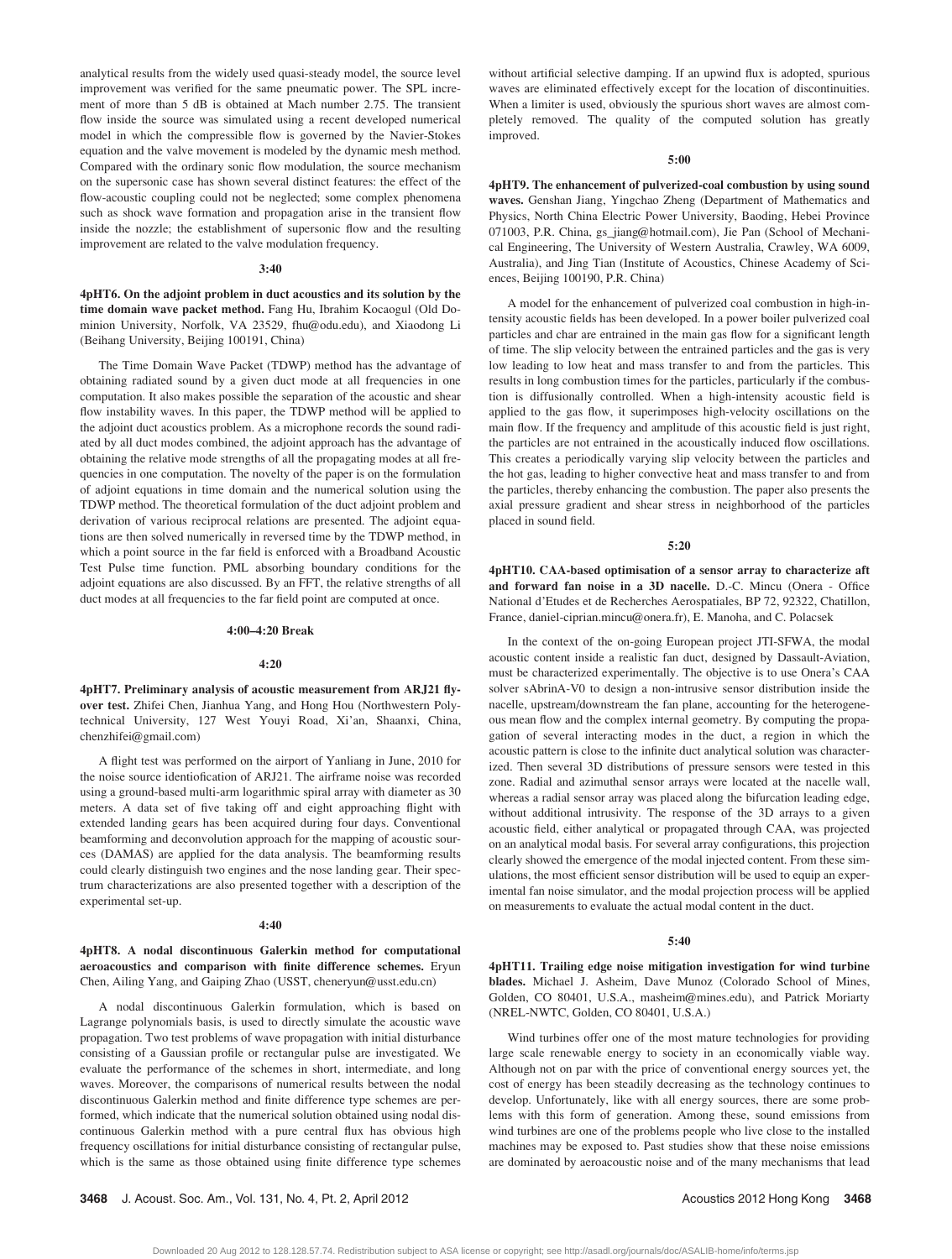to aeroacoustic noise, the interaction between the unsteady flow and the trailing edge seems to constitute the largest portion of the overall sound spectrum. Modifications to the trailing edge geometry will change how the fluid interacts with the trailing edge and can be used to change the resulting noise emission. This study will investigate the effect passive trailing edge devices have on the overall noise emission from a wind turbine, in an attempt to reduce the aeroacoustic noise being generated by the turbine.

## 6:00

4pHT12. Aerodynamic noise prediction model of pantograph for highspeed train. Sukkeun Yi and Junhong Park (Hanyang University, 133-791, sarkkun@hanyang.ac.kr)

In this study, to analyze aerodynamic noise from the pantograph on highspeed train, numerical model was established. We study the mechanism of the noise generation by setting up the simple model and finally analyze entire pantograph model. Based on the Lattice Boltzmann Method, computational fluid analysis was carried out. Through noise analysis for near field, sound radiation for far field was estimated using Ffowcs Williams and Hawkings Equation. Simple model is the square and circular cross-sectional cylinder. This model

## THURSDAY AFTERNOON, 17 MAY 2012 S228, 2:00 P.M. TO 3:00 P.M.

makes noise by flow separation accompanied by vortex shedding. Considering pantograph have a series of the rods, we made a complex structure which have square and circular cross-sectional cylinder. By analyzing entire pantograph model we suggest the model for predicting the noise generation and radiation.

## 6:20

4pHT13. Prediction of aerodynamic sound radiation from pantograph of high-speed train. Sukkeun Yi and Junhong Park (Hanyang University, 133-791, sarkkun@hanyang.ac.kr)

Based on the Lattice Boltzmann method, aerodynamic noise from the pantograph of high-speed trains was investigated. The mechanism of the noise generation was analyzed using a simple panhead model, and the numerical procedures were extended to analyze sound radiation from the whole pantograph system. The square and circular cross-sectional cylinders were used to simulate the panheads. The primary noise was generated by flow separation accompanied by vortex shedding. Since the pantograph were consisted of a series of the rods, the primary noise generation characteristics were similar to the simple panhead. From the numerical model, the design of the pantograph for reduced aerodynamic noise generation is proposed and validated.

# Session 4pMUa

# Musical Acoustics and Psychological and Physiological Acoustics: Musical Timbre: Perception and Analysis/Synthesis II

James W. Beauchamp, Cochair jwbeauch@illinois.edu

Andrew B. Horner, Cochair horner@cse.ust.hk

## Contributed Papers

## 2:00

4pMUa1. Spatial variability of timbre for an electric guitar amplifier. Alexander Case (University of Massachusetts Lowell, 35 Wilder St., Lowell, MA 01854, alex\_case@uml.edu), Agnieszka Roginska, and Jim Anderson (New York University, New York, NY 10012)

Impulse response measurements of an electric guitar amplifier at high spatial resolution reveal frequency response variabilities likely to drive key elements of timbre for the recording engineer. Data collection from the very near field of the driver to a distance of several feet away, gathered in a three-dimensional grid around the open-backed, single-driver, Fender Deluxe electric guitar amplifier quantify the variations in frequency response which may be exploited by the recording engineer using microphone placement to influence timbre.

## 2:20

4pMUa2. Synthesis of performance expression of bowed string instruments using "Expression Mark Functions". Yuma Koizumi and Katunobu Itou (Hosei University, 3-7-2 Kajino-cho Koganei, Tokyo, Japan, 08k1014@cis.k.hosei.ac.jp)

This paper proposes a method for synthesis of performance expression of bowed string instruments. In order to reflect a creator's intention on a synthetic sound, physical model is efficient because the sound can be synthesized by the performance imagination. The physics of the bowed string instruments are still some issues remain unresolved, bowed string sound synthesis using only the physical model is difficult. In this paper, a method using a transfer function for expression mark is proposed. "Expression mark functions" is estimated from recorded performance sounds, using spectrum of string motion and inverse filter of resonant properties of the instruments. Bowed String motion is a triangular wave called the Helmholtz wave, and it can be determined from bowed string position. Changes of waveform from expression performance were estimated by non-negative matrix factorization. Resonant properties of an instrument were measured as TSP response using a "direct conduction speaker". The expression mark functions of the performance is extracted by decomposing the actual performance. For evaluation of the quality of the synthesized sound, the scale by ten kinds of expression marks was synthesized using expression mark functions, and the questionnaire estimated the degree of agreement in five steps.

#### 2:40

4pMUa3. Data collection for individuality analysis on subjective music similarity evaluation. Shota Kawabuchi, Chiyomi Miyajima, Norihide Kitaoka, and Kazuya Takeda (Nagoya University, Furo-cho Chikusa-ku, Nagoya 464-8603, Japan, shota.kawabuchi@g.sp.m.is.nagoya-u.ac.jp)

Recently there are many studies of subjective music similarity for music information retrieval. To quantify the subjective music similarity, there are many factors to take into account. In this study the individuality of the subjective similarity was focused on. To analyze the individuality of the subjective similarity, subjective evaluation data for 200 pairs of RWC popular music database was collected. 28 subjects listened to the pairs of tracks, and evaluated similarity of each pair by similar or dissimilar. They also selected the components of music (melody, tempo/rhythm, vocal, instruments) that was similar. Each subject evaluated the same 200 pairs, thus the individuality of the evaluation can be easily analyzed. The results of pilot analysis were reported.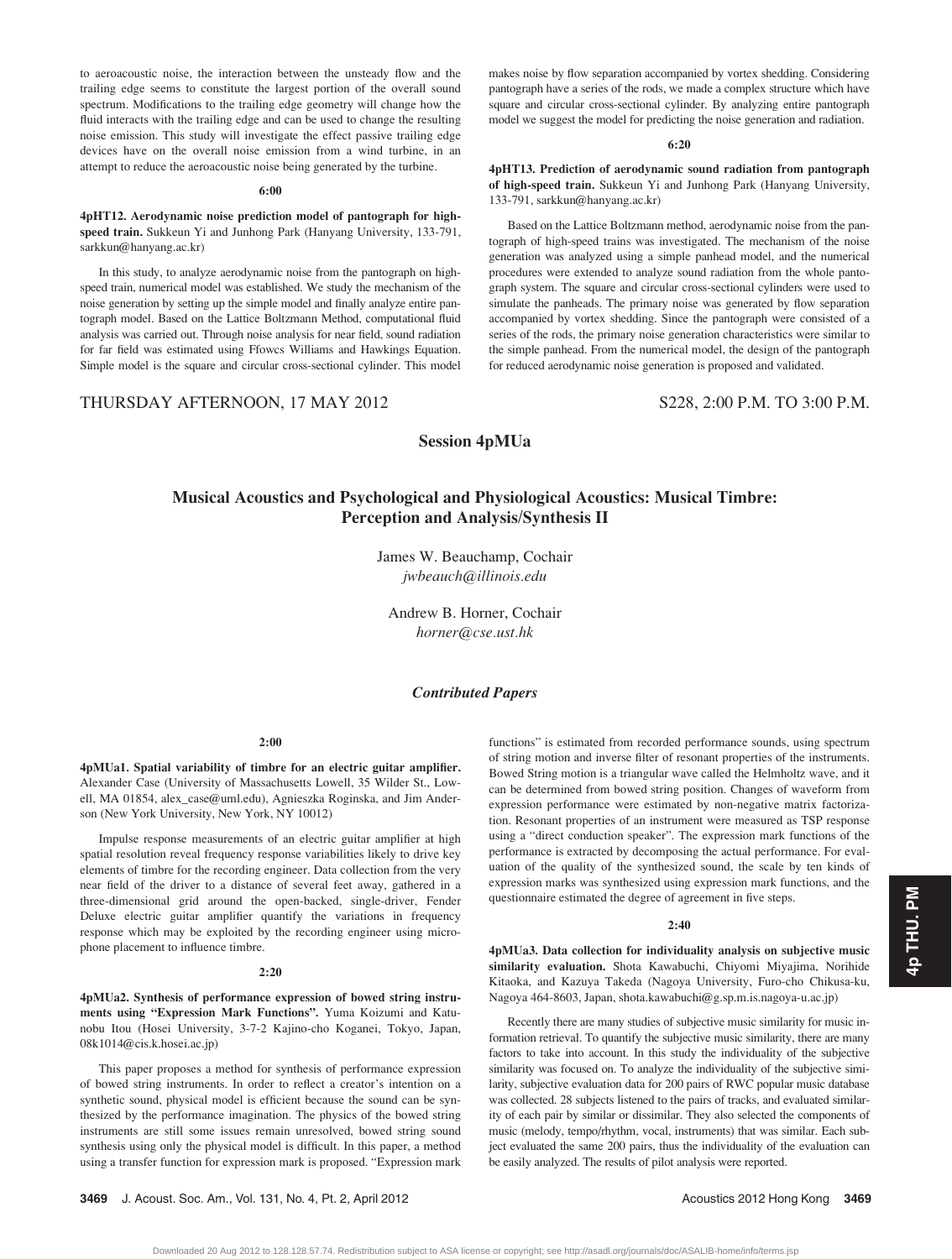# Session 4pMUb

# Musical Acoustics, Psychological and Physiological Acoustics, and Signal Processing in Acoustics: Acoustics of Traditional Musical Practices and Instruments II

Thomas Moore, Chair tmoore@rolling.edu

## Contributed Papers

#### 3:20

4pMUb1. Open-loop control of a robotized artificial mouth for brass instruments. Thomas Helie (IRCAM- CNRS UMR 9912, thomas. helie@ircam.fr), Nicolas Lopes, and René Causse (IRCAM - CNRS UMR 9912)

In order to have reproducible and controllable experiments, a robotized artificial mouth dedicated to brass instruments has been developed (CON-SONNES project of the French National Research Agency). The actuators control: (A1) the airflow, (A2) the mouth position (monitoring the lips force applied to the mouthpiece), (A3-4) the water volume in each lip (water-filled latex chamber). The sensors measure: (S1-2) the pressure in the mouth and the mouthpiece, (S3: optical sensor) the area between the lips, (S4) the force lips/mouthpiece, (S5-6) the water pressure in each lip, and (S2bis-S4bis) the position of the moving coils (A2-4). We present an open-loop control obtained from measures, according to the following steps. First, a calibration for the lips control is performed, by analyzing signals (S4-6) w.r.t. positions (S2bis-S4bis), with no airflow. Second, slowly time-varying calibrated commands (A2-A4) are used to obtain quasi-stationary regimes (non oscillating, quasi-periodic, etc), for constant airflows. Third, a sound analysis is processed to generate cartographies of features (energy, fundamental frequency, etc) w.r.t. to the calibrated control parameters. This exploratory tool allows to build a dictionary of relevant control parameters from which basic sequences of notes can be played, and during which all the signals (S1-6) can be recorded.

## 3:40

4pMUb2. Minimum models for self-sustained oscillations of conical reed instruments. Jean Kergomard (LMA-CNRS 31 Chemin J. Aiguier, F-13402 Marseille Cedex 20, kergomard@lma.cnrs-mrs.fr), Philippe Guillemain, and Fabrice Silva (F-13402 Marseille Cedex 20)

It is now well known that a minimum model for self-sustained oscillations of clarinet-like instruments is the iterated map model, leading to square signals. The reed is assumed to be without dynamics, while losses are ignored (or assumed to be independent of frequency). The generalization to conical instruments is not straightforward. For the present work, the minimum model is used for a truncated cone instrument, but the missing part of the cone is not assumed to be small compared to the wavelength. Thus the result should be a signal without sharp corners. However, without any kind of mouthpiece, no periodic sound can be obtained in a steady-state regime. It will be explained that the choice of a model for the mouthpiece can be done without adding any supplementary parameter (therefore a conical resonator has one parameter only more than a cylindrical one). It is shown that several choices are possible, allowing either the use of: the same inverse nonlinear characteristic than for clarinet-like instruments, or any direct nonlinear characteristic, leading to a great simplicity. Advantages and drawbacks of several solutions are discussed.

#### 4:00–4:20 Break

4:20

4pMUb3. Investigation of optimum shape for an acoustic guitar by electroanalysys of tone quality. Kazutaka Itako (Kanagawa Institute of Technology, 1030 Simo-Ogino, Atsugi, Kanagawa, Japan, itako@ele.kanagawait.ac.jp), and Satoshi Itako (B.K. Guitar Craft Center, 217-77 Mibutei, Mibumachi, Shimotugagun, Tochgi, Japan)

The shapes of acoustic guitars are strongly governed by the sensibilities of the craftsmen who make them, and thus, shapes vary widely. Unlike violins and other instruments, no ideal shape has yet been established for guitars. In our research, we conducted an electroanalysis of tone quality with the aim of manufacturing a guitar with enhanced tone quality. In this study, we examined the effects of varying guitar body thickness and chamber cubic volume on tone quality with various playing methods, and quantitatively identified the optimal thickness.

#### 4:40

4pMUb4. Simulation of 'Suikinkutsu' sound considering sound radiation from water surface. Yuki Fujita, Naoto Wakatsuki, and Koichi Mizutani (University of Tsukuba, Tsukuba, Japan, fujita-y@aclab.esys.tsukuba.ac.jp)

This paper is about a 'Suikinkutsu', a kind of Japanese traditional musical instruments. Different from other musical instruments, 'Suikinkutsu' is composed of an upended jar buried underground in the garden. Dropping water into 'Suikinkutsu' works as sound source, and attracting harp-like sound inside the jar, 'Suikin-on', is generated. Although the sounding mechanism of 'Suikinkutsu' is interesting because there are complicated interactions among air, water, and jar made of ceramic to generate harp-like beautiful sound, its analysis has not been achieved yet. To investigate the sounding mechanism of 'Suikinkutsu', simulation of interaction between air and water is performed. The obtained results suggest that the water in the jar contributes to sound generation of 'Suikinkutsu'.

#### 5:00

4pMUb5. Strike notes and their pitches of some kinds of bells. Shigeru Yoshikawa (Graduate School of Design, Kyushu University, 4-9-1 Shiobaru, Minami-ku, Fukuoka 815-8540, Japan, shig@design.kyushu-u.ac.jp), Wang-Ho Cho, and Takeshi Toi (Department of Precision Mechanics, Chuo University, 1-13-27 Kasuga, Bunkyo-ku, Tokyo 112-8551, Japan)

The strike notes of western church bells have been studied very long. This paper considers the bells that are different from church bells: (1) simple tubular bells called "wind chime", (2) a downward-stretching tubular bell with hyperbolic surface, which the authors name "Gaudi bell" because Antoni Gaudi envisaged music of such bells coming from the belfries of the Sagrada Familia Church, and (3) a double Gaudi bell stretching downward and upward from the center with different lengths. Strike notes of these bells are yielded from the axial vibrations. However, their pitches do not necessarily correspond to the strongest spectrum (mode) of the bell vibrations. Aluminum tubular bells of our wind chime gave the "spectral pitch" determined by the spectral frequencies (around 1 kHz) of the fourth mode. On the other hand, our Gaudi bell (brass-made, 1.80 m, 50 kg) yielded the fourth mode at 750 Hz. However, many listeners perceived the pitch at 375 Hz. This is the "virtual pitch" based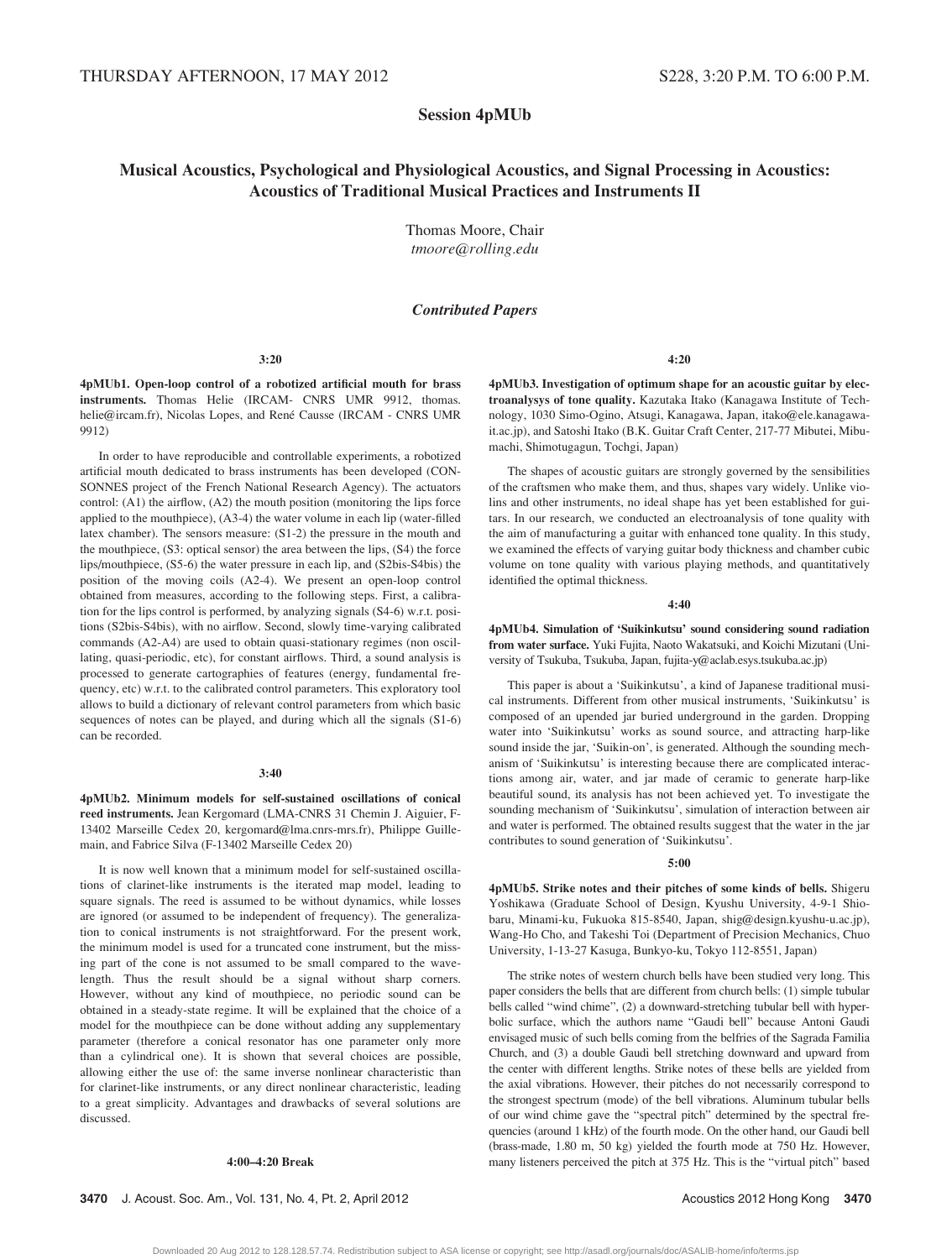on the missing fundamental (mode frequencies higher than the 4th were 1082, 1450, 1842, and 2258 Hz). A double Gaudi bell (bronze-made, 0.342 + 0.260 m) gave the "spectral pitch" at 1125 and 2046 Hz.

## 5:20

4pMUb6. Gabor domain analysis of mambranophones. Robert Ferguson (Department of Geoscience, University of Calgary, 2500 University Drive NW, Calgary, Alberta, Canada, rjfergus@ucalgary.ca)

Advanced analysis methods of exploration seismology are applied to the study of a class of membranophones that are well modelled as three spring damped oscillators. As a first attempt, damping is ignored in this treatment. Analysis using vibroseis-like source sweeps, cross-correlation, Fourier decomposition, and Gabor domain analysis provide insight into how this class is tuned for use in jazz and popular music. It is found that for a particularly good set of three example membranophones, they are tuned to pitches such that they resonate in combinations that are particularly harmonious. Combinations of octave, perfect fourth, and perfect fifth are found and, in particular, the Gabor domain is most useful for discrimination of resonant tones from the ambient noise of the recording system and surroundings.

## 5:40

4pMUb7. Simulation of 'Suikinkutsu' sound considering sound radiation from water surface. Yuki Fujita, Naoto Wakatsuki, and Koichi Mizutani (Univ. of Tsukuba, fujita-y@aclab.esys.tsukuba.ac.jp)

This paper is about a 'Suikinkutsu', a kind of Japanese traditional musical instruments. Different from other musical instruments, 'Suikinkutsu' is composed of an upended jar buried underground in the garden. Dropping water into 'Suikinkutsu' works as sound source, and attracting harp-like sound inside the jar, 'Suikin-on', is generated. Although the sounding mechanism of 'Suikinkutsu' is interesting because there are complicated interactions among air, water, and jar made of ceramic to generate harp-like beautiful sound, its analysis has not been achieved yet. To investigate the sounding mechanism of 'Suikinkutsu', simulation of interaction between air and water is performed. The obtained results suggest that the water in the jar contributes to sound generation of 'Suikinkutsu'.

# THURSDAY AFTERNOON, 17 MAY 2012 HALL B, 2:00 P.M. TO 5:40 P.M.

# Session 4pNSa

# Noise, Engineering Acoustics, Physical Acoustics, and Signal Processing in Acoustics: Active Noise Control III

Siu Kit Lau, Cochair slau3@unl.edu

Xiaodong Li, Cochair lxd@mail.ioa.ac.cn

Xiaojun Qiu, Cochair xjqiu@nju.edu.cn

Jun Yang, Cochair jyang@mail.ioa.ac.cn

## Contributed Papers

## 2:00

4pNSa1. Active noise control in the exhaust port of a vacuum cleaner. Ping Wang, Jiancheng Tao, and Xiaojun Qiu (Key Laboratory of Modern Acoustics (MoE), Institute of Acoustics, Nanjing University, Nanjing 210093, China, wangpingfairy@163.com)

Exhaust port is one of the main sound transmission paths for noise radiation of a vacuum cleaner. Porous sound absorption materials are usually stuck at the inner surface of the exhaust port to absorb the noise; however the noise reduction performance, especially at low frequency, usually is limited due to the limited transmission path length to the exhaust port for airflow and the low acoustical absorption coefficients of porous materials at low frequency. In order to reduce the low-frequency noise which radiates outside through the exhaust port, active noise control technologies are applied in exhaust port, where the configurations of the active control units including the reference sensor, the control loudspeaker and the error microphone are investigated. Finally, experiments are carried out for performance validation.

2:20

4pNSa2. Active control on the scattered radiation by a rigid surface. Ning Han and Xiaojun Qiu (Key Laboratory of Modern Acoustics (MoE), Institute of Acoustics, Nanjing University, Nanjing 210093, China, hanning@ nju.edu.cn)

An approach for predicting the scattered sound pressure in one- and three-dimensional sound field is proposed by measuring the total sound pressure on a rigid scatterer surface, which is further used as an error sensing strategy in an active noise control (ANC) system to reduce the scattered radiation. Experiments are carried out to validate the prediction method, and a single channel broadband feedforward ANC system is implemented to suppress the impulsive scatterance at the observation point. It is found that the ANC system based on the proposed prediction method is effective. About 12.2 dB reduction of the impulsive scattered radiation is obtained in one-dimensional sound field, and 8.2 dB reduction in three-dimensional sound field. ACKNOWLEDGMENTS The authors would like to acknowledge the support NSFC (Project 11104141 ).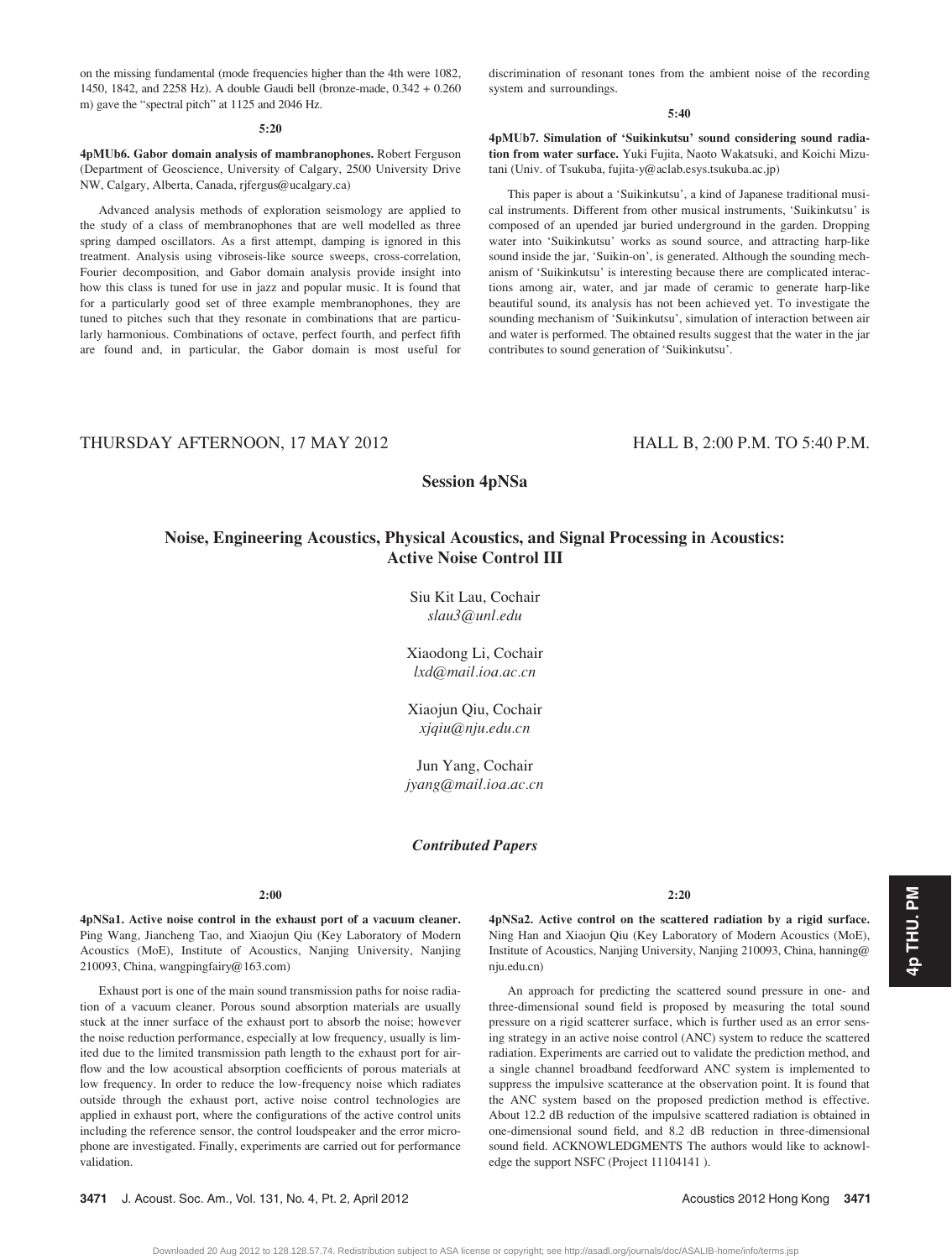4pNSa3. Case study of applying active noise control on communication chassis. Haishan Zou, Di Yu, and Xiaojun Qiu (Key Laboratory of Modern Acoustics (MoE), Institute of Acoustics, Nanjing University, Nanjing 210093, China, hszou@nju.edu.cn)

In some communication chassis, running of the cooling fan causes the noise emission level of the chassis exceed the upper limited level of the standards and regulations. In this case study, various sound transmission paths are indentified, such as the structure borne sound transmission, the air intake and the air outtake, etc. To reduce the direct noise, a metal enclosure which divided into several ducts and with new intake and outtake on its surface is used to cover the chassis. The wall of ducts is equipped with absorbing material to form mufflers, so the middle and high frequency noise is reduced successfully. The key point is that the active control systems are installed in the ducts to reduce the low frequency noise. A noise level reduction of 6-8 dB is achieved with this active-passive hybrid method. However, it is found that it is impossible to achieve such a reduction level without using active noise control because of the abundant low frequency component of the noise.

## 3:00

4pNSa4. A study on active noise control using multi-pole control sources. Hiroyuki Ichikawa (Kyushu University, 4-9-1 Shiobaru, Minami-ku, Fukuoka 815-8540, Japan, ichikawa.hiroyuki.365@s.kyushu-u.ac.jp)

In Active Noise Control (ANC), the difficulty of global control is one of the issues to be tackled. Basically, a lot of control sources and corresponding sensors are needed to realize effective control in large area. In the present study, a new type of secondary source arrangement, the multi-pole source array, is proposed. The idea is based on the Kempton's approach using multi-pole expansion, which was proposed in 1970's. This method is expected to have a capability of realizing more flexible shapes of wavefront compared with conventional control source arrays. The effect of proposed array sources is examined in the free field and in the diffracted field with thin semi-infinite barrier. The results of the numerical simulations and the preliminary experiment indicate the superiority of the proposed method.

#### 3:20

4pNSa5. A robust acoustic feedback suppression algorithm based on spectral subtraction. Feiran Yang (Key Laboratory of Noise and Vibration Research, Institute of Acoustics, Chinese Academy of Sciences, No. 21, North 4th Ring Road West, Haidian District, Beijing 100190, P.R. China, feirany.ioa@gmail. com), Ming Wu, Peifeng Ji, and Jun Yang (Key Laboratory of Noise and Vibration Research, Institute of Acoustics, Chinese Academy of Sciences, No. 21, North 4th Ring Road West, Haidian District, Beijing 100190, P.R. China)

Acoustic feedback is caused by the coupling between the loudspeaker and the microphone. In this paper a new acoustic feedback suppression (AFS) method is proposed to address this problem. The cross-spectrum of the loudspeaker and the microphone signal and power spectrum of the loudspeaker signal are estimated by the recursive averaging of periodograms. Then, the magnitude spectrum of the acoustic feedback path is obtained by dividing the cross-spectrum by the power spectrum of the input signal. The spectrum of the acoustic feedback signal is calculated using the above magnitude spectrum. Moreover, the spectral modification technique originally proposed for speech enhancement is adopted to remove the acoustic feedback from the microphone signal. The proposed algorithm is less sensitive to the acoustic feedback path changes than the existing adaptive filter approach. Simulation results demonstrate the effectiveness and the robustness of the new method.

## 3:40

4pNSa6. Assessment of the effectiveness of adaptive active vibration control for the minimisation of radiated sound from panels. Robin Wareing and John Pearse (University of Canterbury, 69 Creyke Road, Ilam Christchurch, robin.wareing@pg.canterbury.ac.nz)

In many practical situations noise is radiated from a noise or vibration source into adjacent areas through vibration of plates. This paper is concerned with the reduction of this radiated noise via active vibration control of such panels. An LMS based adaptive controller is implemented and the experimental results are compared to an ideal model of the noise reduction, this allows the effectiveness of the adaptive controller to be assessed. The plate used in tests is a 1546mm by 946mm simply supported panel. This has been modelled in Matlab allowing the sound field above the plate to be evaluated. Using the theories developed by Nelson et al [1] the theoretical optimal noise reduction can then be calculated. The panel is excited via a point force; the sound pressure at a number of points is then measured. The active control is actuated via a coil based inertial actuator. The sound pressure is measured following the implementation of active control, thus allowing the practical noise reduction to be calculated. 1. Fuller, C.R., S.J. Elliott, and P.A. nelson, Active Control of Vibration. Vol. 1. 1996, London: Academic Press Limited. 332.

#### 4:00–4:20 Break

## 4:20

4pNSa7. A novel decentralized velocity feedback strategy of plate vibrations using piezoelectric patch actuators. Yin Cao, Hongling Sun, Xiaodong Li, and Jing Tian (Key Laboratory of Noise and Vibration Research, Institute of Acoustics, Chinese Academy of Sciences, No. 21, North 4th Ring Road West, Haidian District, Beijing 100190, P.R. China, caoyin@mail.ioa.ac.cn)

Previous studies have shown that, similar feedback gains are required to minimize the kinetic energy of a plate and to maximize the absorbed energy by each force actuator in a wide-band excitation. The energy absorption of a force actuator is easy to measure, but it is hard to get the energy absorption by a moment actuator such as a piezoelectric patch actuator which needs the angular velocity at the mounting point of the actuator. In this paper, the energy absorption of piezoelectric patch actuators for decentralized velocity feedback control of plate vibrations is investigated numerically. A kind of virtual energy absorption of the piezoelectric patch actuator is proposed, which is the multiplication of the torque produced by the piezoelectric patch actuator and the velocity at the mounting point of the actuator. Numerical investigations are performed to explore the relationship of the virtual energy absorption by the piezoelectric patch actuators and the kinetic energy of the structure. The results show that maximizing the wide-band virtual energy absorption is nearly equivalent to minimizing the kinetic energy.

#### 4:40

 $4p$ NSa8. Variable step-size  $\mu$ -law memorised improved proportionate affine projection algorithm for sparse system identification. Longshuai Xiao and Jun Yang (Key Laboratory of Noise and Vibration Research, Institute of Acoustics, Chinese Academy of Sciences, No. 21, North 4th Ring Road West, Haidian District, Beijing 100190, P.R. China, xls.ioa@gmail.com)

System identification has wide applications in adaptive echo/feedback cancellation, active noise control, adaptive channel equalization, etc. When the system is sparse, recently, a  $\mu$ -law memorised improved proportionate affine projection algorithm (MMIPAPA) has been proposed to improve the misalignment performance remarkably. However, the MMIPAPA with constant step-size has the conflicting requirement of fast convergence rate and low steady-state error. To solve this problem, a variable step-size version of the MMIPAPA (VSS-MMIPAPA) has been extended by setting each component of the a posterior error energy vector equal the system noise energy. Furthermore, through an alternative method to compute the variable stepsize, when the estimated component of the a prior error energy vector is smaller than the system noise energy, further lower steady-state misalignment is achieved. This method leads to an improved VSS-MMIPAPA (IVSS-MMIPAPA). The computational complexity of the IVSS-MMIPAPA is  $O(P<sup>2</sup>L)$ , which may be too high for many applications. Therefore, an approximate algorithm with little performance degradation has been implemented using recursive filtering and dichotomous coordinate descent iteration techniques, by which the complexity has been reduced to O(PL). Finally, the efficiency of both the exact and approximate algorithms developed here has been verified by simulation results.

#### 5:00

4pNSa9. The Fortaleza noise mapping project—a tool for the definition of noise action plans for the airport located in the center of the municipality. Francisco Aurélio Chaves Brito (SER V and UNIFOR, aurelio. semam@hotmail.com), and Jose Luis Bento Coelho (CAPS, Instituto Superior Técnico, TULisbon, Lisboa, Portugal)

Studies of the impact of noise from Fortaleza International Airport, located well within the urban area, based on the noise mapping project that was created for the spatial representation of indicators of ambient noise in the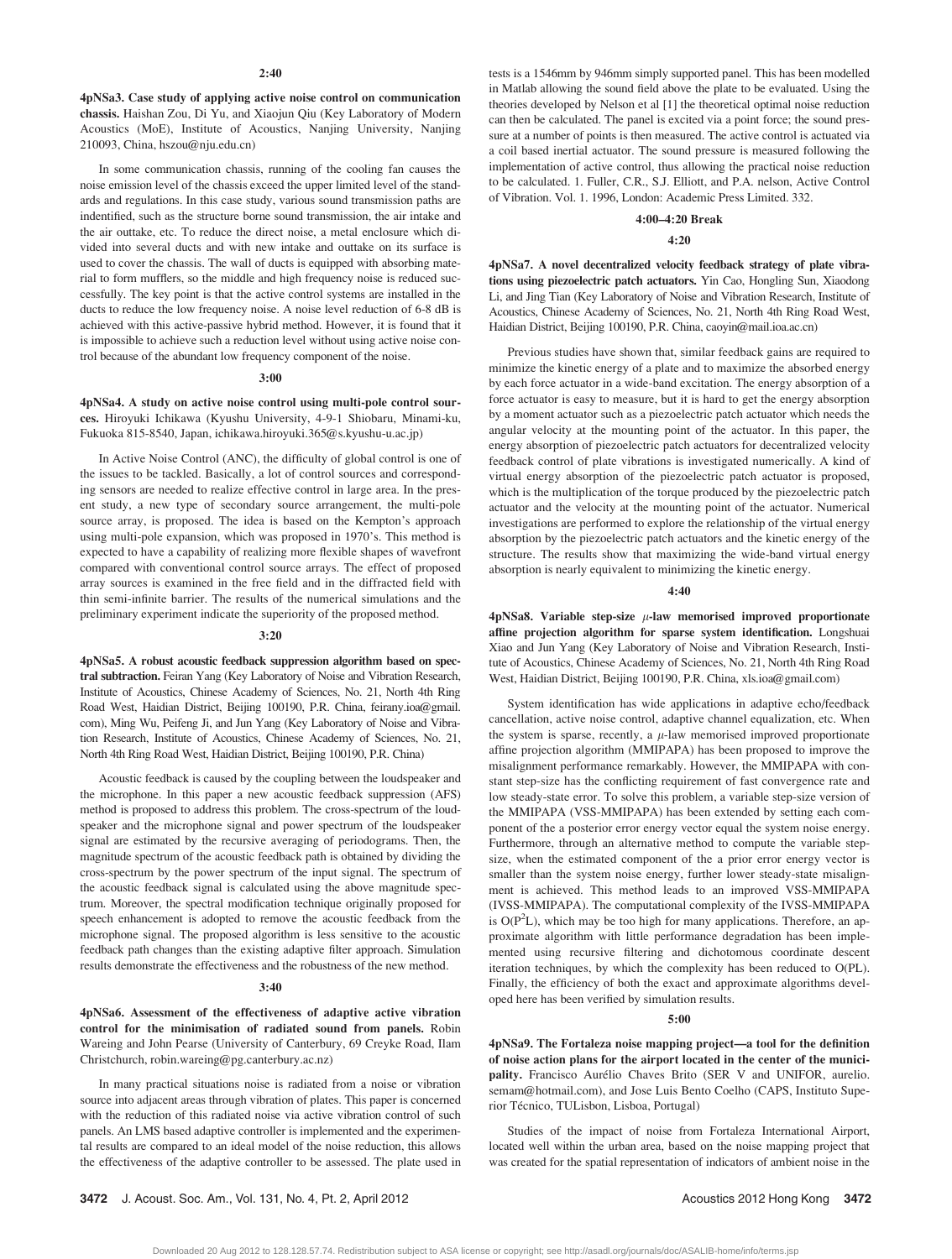city of Fortaleza, Brazil, which provided a tool essential to analyze and define strategies for the control of noise pollution in the city. This is the first noise map drawn to scale in a large city in Brazil. Noise emissions from major sources that contribute to the sound environment of the city, including road traffic, railway noise, aircraft noise, industrial noise, noise and entertainment areas were included. The method followed a hybrid approach, essentially calculating complemented with experimental measurements for validation and calibration. The study of airport noise allowed detailed results for equip lawsuit against the noise produced during operation of the airport.

#### 5:20

4pNSa10. Building active noise control system decrease MRI driving sound. Shohei Nakayama (Shibaura Institute of Technology, f08091@ shibaura-it.ac.jp)

Our purpose is to build Active Noise Control (ANC) system for MRI examination. It is problem for the patients that loud sound which is generates by Magnetic Resonance Imaging (MRI) equipment. Its maximum of the sound pressure level is over 100dB. It does not only make patients sickening, but has possibility of hearing loss. Patients' hearing ability is protected from the loud sound by the ear protectors. The ear protectors decrease around 20dB from the sound. Its performance is unsatisfactory to decrease the MRI driving sound for the patients. Because the patients hear the high level sound which the maximum sound pressure level is over 80dB if any wearing ear protectors. They hope for more the performance. We have an idea that we build the ear protectors whose ANC system controlling low frequency. It is important for the feed-forward ANC system to decide the reference point. We show that the result measured the MRI driving sound for finding the sound source. As a result, we found the sound source is located around the gradient coil. We show computer simulation result that ANC system whose reference point located on the sound source controls the MRI driving sound.

# THURSDAY AFTERNOON, 17 MAY 2012 HALL C, 2:00 P.M. TO 6:20 P.M.

Session 4pNSb

# Noise, Architectural Acoustics, Animal Bioacoustics, and ASA Committee on Standards: Soundscape and Its Application II

Brigitte Schulte-Fortkamp, Cochair schulte@mach.ut.tu-berlin.de

> K. C. Lam, Cochair kinchelam@cuhk.edu.hk

# Invited Papers

2:00

4pNSb1. Enhancement of soundscapes using natural sounds in urban spaces. Jooyoung Hong and Jin Yong Jeon (Hanyang University, Seongdong-gu, Seoul, st200045@hotmail.com)

Design elements of urban soundscape were investigated through individual soundwalk and laboratory experiments. Soundwalking was performed in Seoul; thirty subjects selected evaluation sites when they perceived positive and negative soundscape elements in the soundscape route. It was found that soundscape elements are closely related to visual elements. In order to investigate the effects of the design elements on soundscape perception, laboratory experiments were designed: birds' singing and water sounds were selected as acoustic stimuli enhancing the urban soundscapes. Trees and water features were also added as visual stimuli which were connected to the acoustic elements. The experiments consisted of three parts; 1) audio-only condition, 2) visual-only condition, and 3) audio-visual condition. As a result, the contributions of soundscape elements to urban soundscape perception were derived.

## 2:20

4pNSb2. Tranquility analysis by soundwalks in Pisa's green areas. Gaetano Licitra (CNR-IPCF and ARPAT Tuscany Environmental Protection Agency, g.licitra@arpat.toscana.it), Claudia Chiari (ARPAT, Tuscany environmental protection agency), Irene Menichini (University of Pisa), and Elena Ascari (CNR-IDASC, Institute of Acoustics "O.M. Corbino")

Identification and analysis of main quiet areas in Pisa agglomeration has been carried out by the University of Pisa and Tuscany Environmental Protection Agency (ARPAT). According to suggestions given by the Environmental Noise Directive (END) 2002/49/CE, authors measured noise levels (using different indicators) and perceived tranquility of users at four different park/green areas in the city (Monumental site – Miracle square, Botanic Garden, Riverside park "Le Piagge", City Park "Giardino Scotto"). In order to analyze tranquility, measurements and analysis on site has been carried out including noise levels acquisition, video recording, binaural audio acquisition and users surveys. At first some different methodologies has been tested and compared to identify most suitable measurement instruments and analysis procedures. The survey, based on similar studies carried out by G. Watts in UK, intended to identify most annoying sources and subjective users impression of the park. In the same sites, soundwalks have been recorded to allow a laboratory test to obtain a second evaluation of the park (video and binaural audio reproduction). First results highlighted the negative effects on objective and subjective evaluation of tranquility done by different type of transport ( trains, cars, aircraft) in Pisa's parks.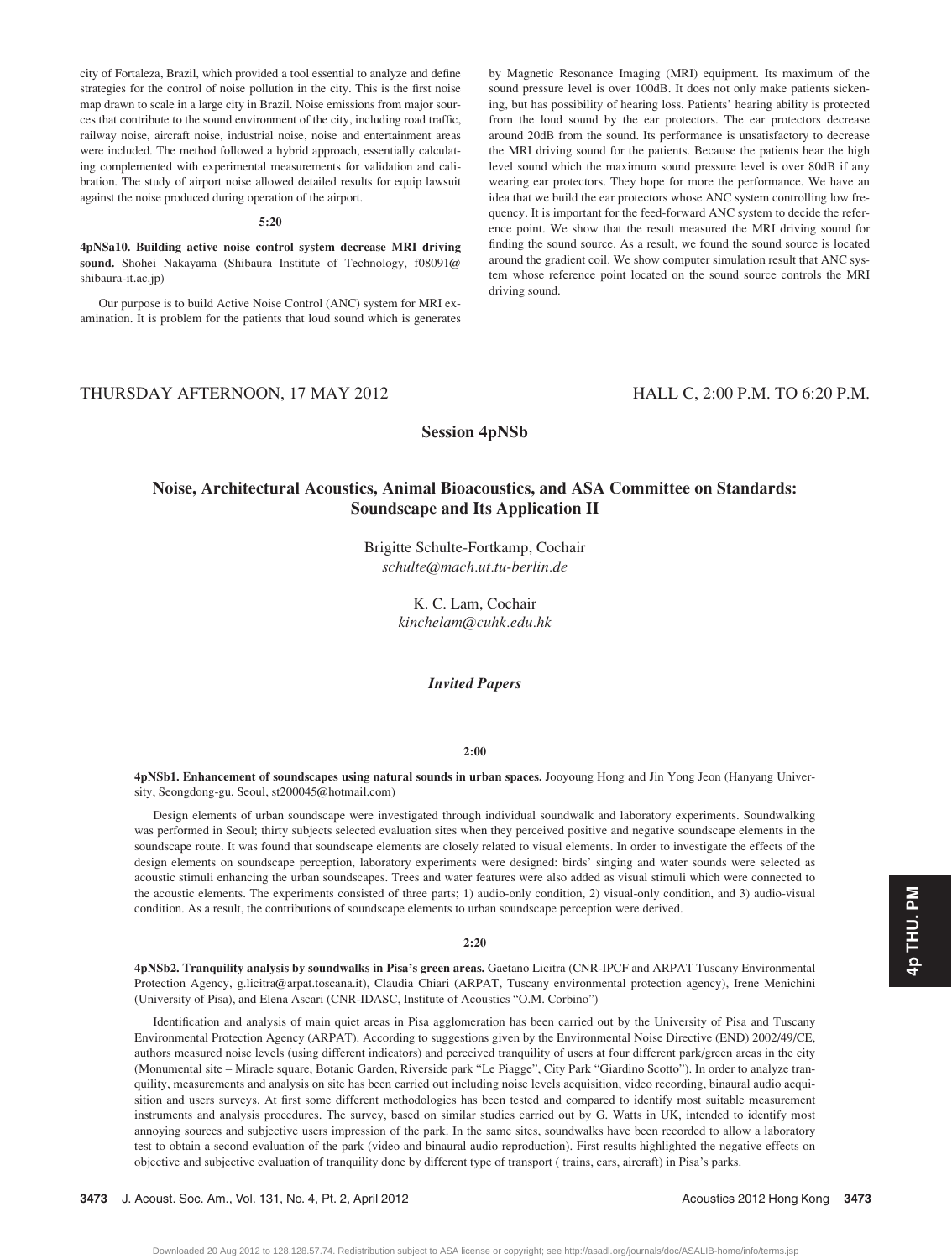4pNSb3. Revision of the new orleans noise code in regard to soundscape, enforcement, and cultural impact. David Woolworth (Oxford Acoustics, Inc. 356 CR 102 Oxford, MS 38655, dave@oxfordacoustics.com)

New Orleans is a city with districts of predominately residential historical structures that overlap with entertainment districts that play host to a tourist based economy, in addition to being the home of rich cultural traditions that include live music and Mardi Gras Carnival. As tourist and entertainment venues and their noise levels increase and expand, residents of mixed use areas are becoming less tolerant of the noise and are vacating the French Quarter that depends on their presence for the vitality of these districts. The complex layers and conflicting schedules of neighborhoods, entertainment zones, and frequent music festivals make a difficult case for enforcement. This paper outlines the methods for assessing the existing conditions and making the code revision to begin the process to strike a balance in the French Quarter and keep future development of the rest of the city in check.

## 3:00

4pNSb4. Validation of the Swedish soundscape quality protocol. Östen Axelsson, Mats E. Nilsson, and Birgitta Berglund (Department of Psychology, Stockholm University, SE-106 91 Stockholm, Sweden, oan@psychology.su.se)

The Swedish Soundscape-Quality Protocol was developed to help non-experts (e.g., officials working for municipalities rather than soundscape researchers) to make informed, accurate measurements of soundscape quality. The Protocol has hitherto been used in England, France, Italy, Spain, Sweden, and The Netherlands; a Korean version is being developed. Based on field studies – soundwalks in urban residential areas, recreational areas, and parks – the present paper reports on the psychometric properties of the scales of the Protocol. Participants were residents, or visitors to the areas and their results support the reliability and validity of the scales in the Protocol. Because high acoustic quality has a greater effect in visually attractive than in visually poor areas, the Swedish Soundscape-Quality Protocol includes scales for cross-sensory tabulation. These are sound source identification – sounds from humans, nature and technology – attribute scales (e.g., eventful, exciting, pleasant, and calm), overall soundscape quality, and concomitant visual impressions. In brief, the Swedish Soundscape-Quality Protocol is an easy to use and practical tool for measuring soundscape quality. It has the potential to help operationalize how soundscapes can be measured in "quiet areas" to meet a future guideline value of the World Health Organization.

#### 3:20

4pNSb5. A soundwalk study on the relationship between soundscape and overall quality of urban outdoor places. Mats E. Nilsson (Department of Psychology, Stockholm University, SE-106 91 Stockholm, Sweden, mats.nilsson@psychology.su.se), Jin Young Jeon (Department of Architectual Engineering, Hanyang University), Maria Rådsten-Ekman, Östen Axelsson, Joo Young Hong, and Hyung Suk Jang

In a field study, we explored the relationship between the soundscape and the overall quality (good - bad) of outdoor open places. Thirty three residents in down town Stockholm participated in soundwalks near their homes. Along the soundwalk route, the participants assessed six places with respect to the soundscape, the visual environment and the overall quality of the place using a questionnaire. The six locations were preselected to vary in acoustic and visual quality. A regression model with pleasantness of the auditory and visual environment as predictors explained a substantial part of the variance in assessments of the six place's overall quality. To disentangle the specific effects of auditory and visual aspects, the present study will be complemented with laboratory experiments in which visual and auditory aspects are independently manipulated.

#### 3:40

4pNSb6. Soundscape: its theory and praxis in Chinese classical garden. Xiao-mei Yuan, Shuo-xian Wu (College of Architecture, South China Univ. of Tech, GuangZhou, GuangDong, 510640, xmyuan@scut.edu.cn), and Yan Wu (Faculty of Arts, Jinan University, GuangDong, 510642)

In this paper, an unique soundscape concept in Chinese classical garden is explicated from theory and praxis levers, which is based on the traditional "Harmony" culture, with the philosophical background of Confucianism, Taoism and Buddhism, and the character of the aesthetic refining and gardening construction experience together up. The general aim of which is creating a artistic conception with nature aesthetics and poetic culture to conduct people's life to archive the highest state. This paper firstly introduces the formation and development of the concept of Chinese classical garden soundscape, and its related social and cultural reasons are investigated as well. And then, the technical logic contained in garden construction rules are sorted out. So the unique characteristic of soundscape theory and praxis in Chinese classical garden are explicated. Key Words: Chinese Classical Garden; Soundscape; Theory; Praxis

## 4:00–4:20 Break

## Contributed Papers

#### 4:20

4pNSb7. Thinking soundscapes into the management of country parks. Lawal Marafa, Kin Che Lam (The Chinese University of Hong Kong, lmmarafa@cuhk.edu.hk), and Lex Brown (Griffith University, Australia)

Countryside and Country Parks, commonly used as an area for recreation, conservation and education, accommodates sunlight and allows free air movement, thus providing visual relaxation. In recent years, ways to make country parks more attractive for use have been highlighted worldwide. Among a number of promoted common themes regarding the protection and enhancement of country parks, sound as a component of the biological and social environment should be utilized for improving the general environmental quality. Based on the large scale field recordings and questionnaire surveys carried out in 3 country parks in Hong Kong countryside, the relationship between subjective evaluation of soundscape and landscape quality as well as the particular contribution of sound in the enhancement of country parks have been statistically analyzed. Results of this study demonstrate a close relationship between subjective evaluation of landscape quality and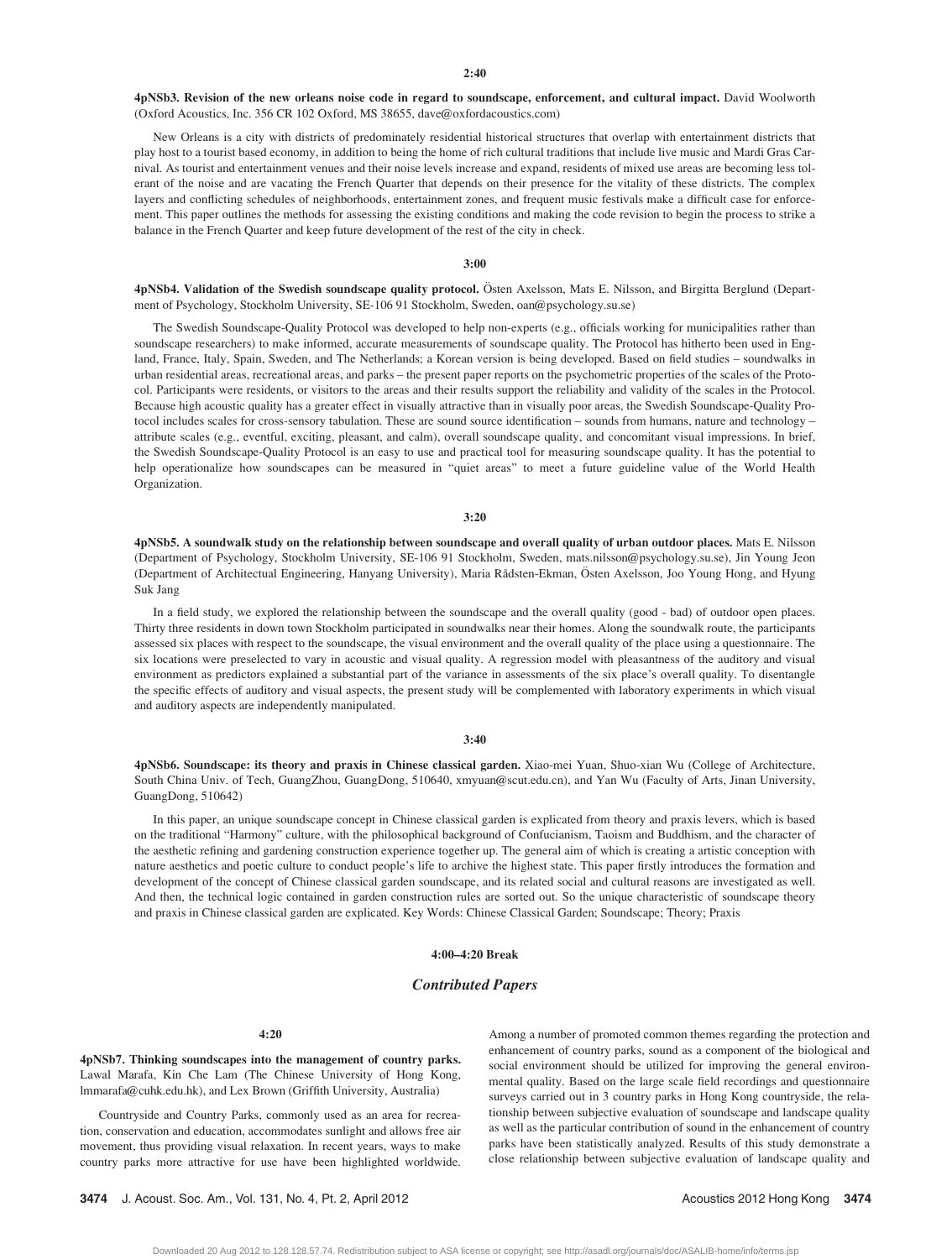acoustic quality. Identification of different sound sources in different functional zones, their particular properties and influence on subjective evaluation of the acoustic quality suggests an alternative approach for improving the acoustic quality and consequently the general environmental quality at the countryside location. Keywords: Country Park, Country side, Recreation, Soundscape

## 4:40

4pNSb8. Constructing the ideal soundscape: a practical study on closing the gaps between soundscape and urban designers. Daniel Steele (School of Architecture + CIRMMT, McGill University, 815 rue Sherbrooke Ouest, Montreal, Montreal, Quebec H3A 2K6, Canada, daniel.steele@mail.mcgill. ca), and Nik Luka (School of Architecture + School of Urban Planning, Macdonald-Harrington Building 815, rue Sherbrooke Ouest, Montréal, PQ H3A 2K6, Canada)

Calls are increasingly made for an urban land-use policy that takes nonvision sensory modalities into account, like hearing, but agents capable of making such changes often lack the expertise to do so. The best progress in acoustics so far has been through intentional soundscape design, which considers sound during the urban design process rather than after. Indeed, soundscape designers should understand how complicated factors play out in-situ, such as findings linking increased driving speeds with acoustically treated roads. Armed with this knowledge, they can take action to prevent further harm to the urban landscape. In practice, however, what can happens is 1) papers in soundscape are written in language not interesting to urban designers; 2) research studies examine the current environment without proposing design updates; and 3) different investigators fail to agree on what constitutes wanted and unwanted noise. Each of these shortcomings contributes to a built environment that reflects little of our sophisticated understanding. In response, this presentation will: demonstrate how soundscape research can fit into current urban design frameworks; review the literature to suggest some small and large acoustically-optimized urban designs; and encourage collaboration channels for the direct flow of soundscape research into urban design practice.

#### 5:00

4pNSb9. An aural and visual study on the urban open space in Shenzhen Dongmen shopping district using ANN models. Lei Yu (HIT Shenzhen Graduate School, Room 425, E-Building, HIT Campus, Shenzhen University Town, Xili Nanshan, Shenzhen, leilayu@hitsz.edu.cn), Jiang Kang (School of Architecture, University of Sheffield, Western Bank, Sheffield, S10 2TN, UK), and Huan Liu (HIT Shenzhen Graduate School, Room 425, E-Building, HIT Campus, Shenzhen University Town, Xili Nanshan, Shenzhen)

The Dongmen shopping district is the oldest shopping market in Shenzhen. Since 1995, the district has become one of ten famous commercial pedestrian-streets in China. Located in a bustling area of Shenzhen, the Dongmen shopping district attracts a large number of people in its tightstreet spaces. An open space is therefore designed, which is important for customers to have a rest after exhausted shopping. It is also a relaxing place for the nearby residents. However, the space quality does not match its recreation function. According to an on-site investigation, subjective evaluations of physical comfort in the space are rather poor, including the aural and visual evaluations. Therefore, this paper is going to investigate how subjective evaluations of aural and visual "scapes" influence physical comfort. Based on analyses of aural and visual evaluations and physical comfort evaluation, artificial neural network (ANN) models of predicting subjective evaluations of physical comfort of the open space in Dongmen are explored. Using the best-trained model, a design with various aural and visual "scapes" for the space is reviewed. It is expected that this study can provide an optimised design scheme for the Dongmen open space in its refurbishment programme in terms of the physical comfort.

4pNSb10. Changes of soundscape along rural-urban gradients and their influence on landscape preference: a case study from Xiamen, China. Yonghong Gan (Institute of Urban Environment, Chinese Academy of Sciences, Xiamen 361021, China; Department of Bioscience & Technology, Zhangzhou Normal University, Zhangzhou 363000, China, yhgan@iue.ac. cn), Tao Luo (Institute of Urban Environment, Chinese Academy of Sciences, 361021, Xiamen, China), Holger Behm (Landscape Planning and Landscape Design, Faculty of Agricultural and Environmental Sciences, University of Rostock, Rostock 18059, Germany), Timothy Coppack (Institute of Applied Ecology (IfAÖ), Alte Dorfstrasse 11, Neu Broderstorf 18184, Germany), and Jiang Liu (Institute of Urban Environment, Chinese Academy of Sciences, 361021, Xiamen, China; Landscape Planning and Landscape Design, Faculty of Agricultural and Environmental Sciences, University of Rostock, Rostock 18059, Germany)

Humans percept their environment mainly visually, but the acoustic background may have a strong effect on overall landscape preference. Through urbanization, not only the appearance, but also the acoustic background of a landscape is changed. In this paper, the following questions are addressed: (a) How does urbanization change soundscape, in terms of its composition and intension? (b) To what extent does soundscape perception affect the process of landscape preference? With audio and video data from field investigations carried out in Xiamen, China, the differences in composition and intensity of soundscapes along the rural-urban gradient were identified. In surveys with sixty test persons, human perception of visual landscape and soundscape, as well as the preference of overall landscape, were measured. Visual, acoustic, and overall landscape quality of the study area was mapped on the basis of a land-use map. The influence of visual and acoustic factors on overall landscape preference is discussed in view of potential methodological approaches for mapping overall landscape quality by integrating visual with acoustic qualities of landscape. This may provide the basis for an objective multivariate assessment tool in landscape planning. Acknowledgment:Project supported by National Natural Science Foundation of China(40971111) and Natural Science Foundation of Fujian Province, China (2011J01280).

## 5:40

4pNSb11. Noisy spring?—bird song as a component of urban soundscape perception. Jiang Liu, Holger Behm (University of Rostock, Justusvon-Liebig-weg-6, Rostock 18059, Germany, jiang.liu@uni-rostock.de), Timothy Coppack (Institute of Applied Ecology, Alte Dorfstrasse 11, Neu Broderstorf 18184, Germany), Yonghong Gan, and Tao Luo (Institute of Urban Environment, Chinese Academy of Sciences, 1799 Jimei Road, Xiamen 361021, China)

Where do we stand 50 years after Rachel Carson's (1962) scenario of "a strange stillness" that crept over "a town [...] where all life seemed to live in harmony with its surroundings"? Today, research on urban acoustics is focused more on noise control than on those factors that contribute positively to overall environmental quality. Thus, it seems that no significant progress has been made in our concept of an ideal urban environment. The soundscape approach, which considers not only unfavourable noises, but also desirable environmental sounds, could help to achieve this goal. Here, this hitherto neglected aspect of the urban soundscape was focused on. A field investigation was conducted on human perception of bird sounds in an urban area in Germany. First, the role of bird song as a positive soundscape element was confirmed. Then a series of analysis were performed, including characterization of daily spatial patterns of bird sounds, their contribution to overall soundscape, their relationship with other urban soundscape components, and the connection between avian sounds and urban landscape functions. At last, how bird song could improve urban environmental quality was discussed and possible strategies from an urban planning and a conservation perspective was suggested. Acknowledgement: Project supported by National Natural Science Foundation of China(40971111), Natural Science Foundation of Fujian Province, China (2011J01280), and German Academic Exchange Service(DAAD).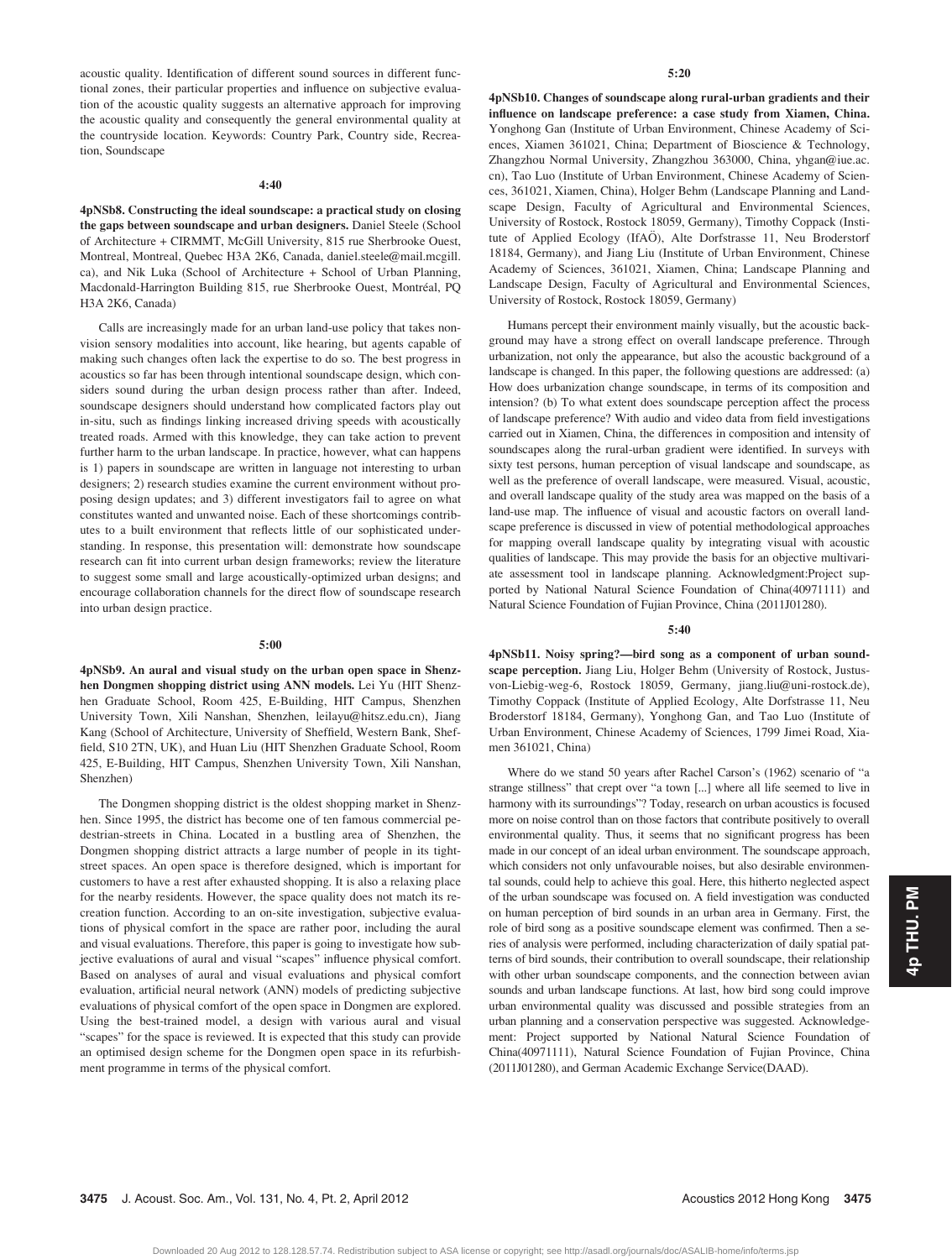#### 6:00

4pNSb12. The Swedish soundscape-quality protocol. Asten Axelsson (ISO/TC 43/SC 1/WG 54, osten.axelsson@comhem.se), Mats E. Nilsson, and Birgitta Berglund

The Swedish Soundscape-Quality Protocol was developed to help nonexperts (e.g., officials working for municipalities rather than soundscape researchers) to make informed, accurate measurements of soundscape quality. The Protocol has hitherto been used in England, France, Italy, Spain, Sweden, and The Netherlands; a Korean version is being developed. Based on field studies – soundwalks in urban residential areas, recreational areas, and parks – the present paper reports on the psychometric properties of the scales of the Protocol. Participants were residents, or visitors to the areas and their results support the reliability and validity of the scales in the Protocol. Because high acoustic quality has a greater effect in visually attractive than in visually poor areas, the Swedish Soundscape-Quality Protocol includes scales for cross-sensory tabulation. These are sound source identification – sounds from humans, nature and technology – attribute scales (e.g., eventful, exciting, pleasant, and calm), overall soundscape quality, and concomitant visual impressions. In brief, the Swedish Soundscape-Quality Protocol is an easy to use and practical tool for measuring soundscape quality. It has the potential to help operationalize how soundscapes can be measured in quiet areas to meet a future guideline value of the World Health Organization.

# THURSDAY AFTERNOON, 17 MAY 2012 S223, 2:00 P.M. TO 6:00 P.M.

# Session 4pPA

## Physical Acoustics: Laser Ultrasonics: Fundamentals and Applications

Che-Hua Yang, Cochair chyang@ntut.edu.tw

Zhong Hua Shen, Cochair shenzh@mail.njust.edu.cn

## Contributed Papers

## 2:00

4pPA1. Laser ultrasonic inspection for water transport through membrane in a PEM fuel cell. Ching-Chung Yin (National Chiao Tung University, 1001 Ta Hsueh Road, Hsinchu 30010, Taiwan, ccyin@faculty.nctu. edu.tw), Min-Hsiu Wu, and Yu-Shyan Liu

The performance of a proton exchange membrane fuel cell (PEMFC) was reported to be strongly influenced by water management. This work presents laser ultrasonic inspection for in-situ detection of water across the membrane electrode assembly (MEA). A laser induced grating or an alternative interdigitated piezoelectric fiber composite based acoustic wave transducer was placed on an extension of the flow field plate to launch fixedwavelength plate waves propagating parallel to the flow channels. The acoustic waves passing through the flow channels underlain by the moist MEA were detected at the opposite end using knife-edge technique. The phase velocities of the acoustic guided waves do not change much between both moist and moist-free states. The insight of water transport could be gained through the excess attenuation of guided waves. The synthetic aperture focusing technique was utilized to establish clear B-mode images of water transport through the membrane.

## 2:20

4pPA2. Laser ultrasound technique for determine the guided waves propagation in layered medium with temperature gradients. Sheng-Po Tseng and Che-Hua Yang (National Taipei University of Technology, tseng3392@gmail.com)

This paper focuses on the modeling and measurements on the propagation behaviors of guided waves propagating along plate-like wave guides with temperature gradients along their thickness direction. A theoretical model based on a recursive asymptotic stiffness matrix method (RASM) with recursion computation algorism is used to provide numerical calculations for the dispersion relations. A laser ultrasound technique is used to measure the dispersion relations. For all the experiments, the measured dispersion curves show good agreement with the theoretical calculation, indicating the reliabilities in the measurement and modeling. This study is useful to thermometry in different temperature gradient environment in a non-contact and non-destructive ways. This paper demonstrates a procedure employing a LUT introduced the dispersion curves for the steel plate with different temperature distribution. In the spectra, the higher mode dispersion curve could be observed more significant phase velocity difference by LUT system. The phenomenon of temperature gradient is more sensitive for the higher mode. This method is proved to have better accuracy for plate-like structures with lower thermal conductivity. However, applications for structures with higher thermal conductivity will be also applicable while the measurement accuracy is further improved.

## 2:40

4pPA3. Laser ultrasound technique for material characterization of thermal sprayed nickel aluminum coatings in elevated temperature environment. Cheng-Hung Yeh, Che-Hua Yang, Cheng-Yuh Su, and Wei-Tien Hsiao (National Taipei University of Technology, chyeh0706@gmail.com)

Thermal spraying processing usually use nickel-aluminum alloy system as major powder due to its strong adhesion to substrates. The contents of powder material and the processing parameters used in the spraying process cause material properties of coating exhibiting a wide variation. It is difficult to investigate mechanical properties of coating layer in nondestructive way. This research focuses on characterizing mechanical properties of thermal spraying coatings at high temperature environment up to 295° C in nondestructive way. A laser ultrasound technique (LUT) is used for the measurements of dispersion spectra of guided waves. Theoretical model for surface waves propagating along a multi-layered structure with coating and substrate is used to model the sprayed coatings. An inversion algorithm based on Shuffled Complex Evolution (SCE-UA) is used to extract mechanical properties from the measured dispersion spectra cooperating with theoretical model. In the results, surface wave dispersion spectra are measured for three different thickness coatings at different temperature environment. The difference thickness of coatings and temperature environment are reacted to dispersion spectrum of guided waves. It also related to mechanical properties of coating in theoretical model. This method is potentially useful to characterize the mechanical properties of thermal spraying coating in a nondestructive way.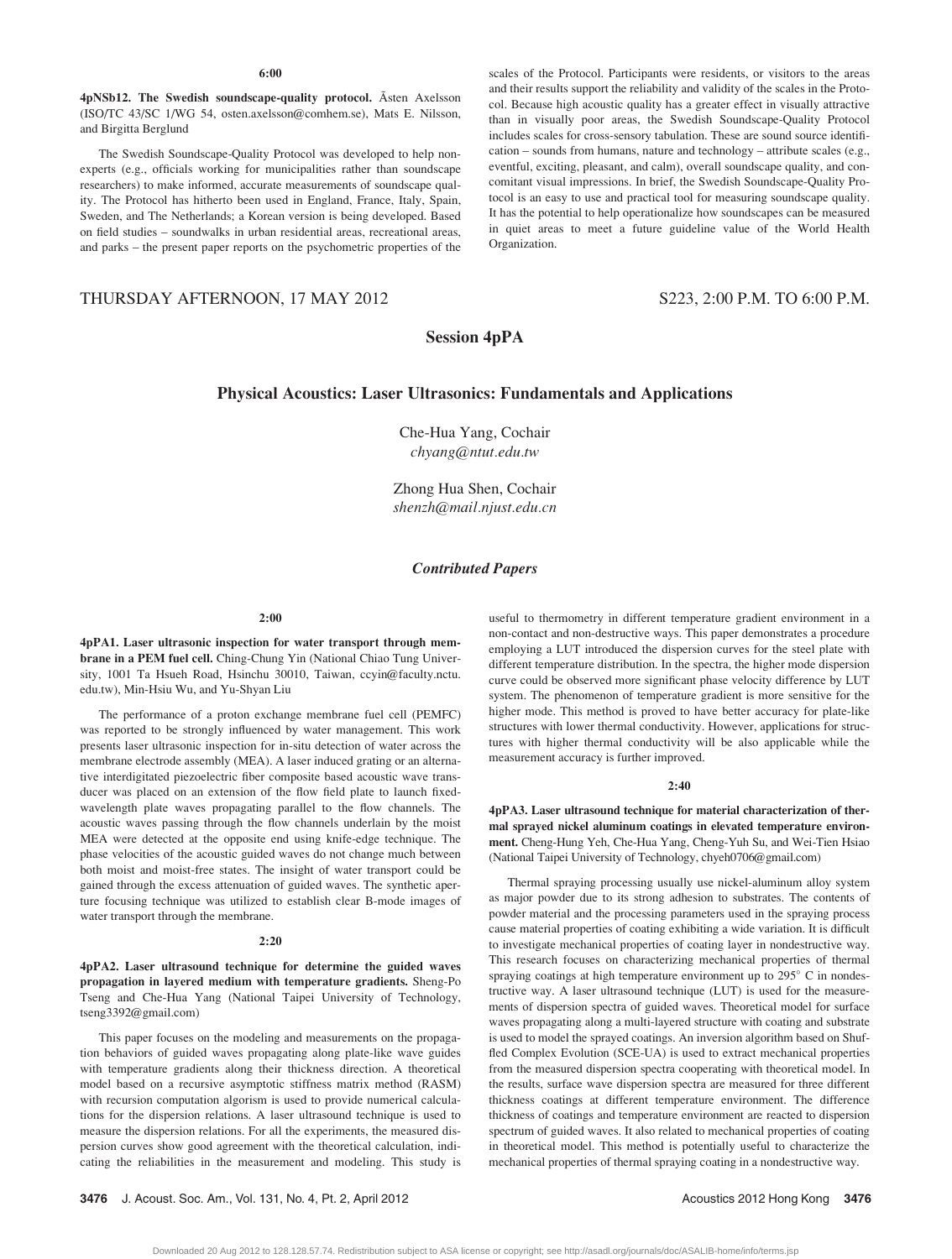4pPA4. A full-field mechanical property mapping with quantitative laser ultrasound visualization system. Chia-Han Wu and Che-Hua Yang (National Taipei University of Technology, chw0105@gmail.com)

This research employs a quantitative laser ultrasound visualization system (QLUVS) for the full-field mechanical property mapping in plate-like structures. The QLUVS has the advantage of fast, full-field and quantitative inspection. The QLUVS uses a pulsed laser generate acoustic waves with fast scanning mechanism to reach two dimensional scanning goal and then detected with a piezoelectric longitudinal transducer. By utilizing QLUVS, the spatial and temporal information of guided wave can be obtained with further signal processing, the velocity map can be extracted. Finally the analytical model and inversion algorithm will be integrated into QLUVS for the full-field mechanical property mapping purpose.

#### 3:20

4pPA5. All-optical probing of laser-induced modulation of crack parameters by surface Rayleigh and surface skimming longitudinal bulk acoustic pulses. Chen-Yin NI (LAUM, UMR-CNRS 6613, Université du Maine; College of Science, Nanjing University of Aeronautics and Astronautics, Chenyin.Ni@univ-lemans.fr), Nikolay Chigarev, Vincent Tournat (LAUM, UMR-CNRS 6613, Universite´ du Maine, Av. O. Messiaen, 72085 Le Mans, France), Nicolas Delorme (LPEC, UMR-CNRS 6087, Université du Maine, Av. O. Messiaen, 72085 Le Mans, France), Zhong-Hua Shen (School of Science, Nanjing University of Science and Technology, Nanjing 210094, P.R. China), and Vitalyi Gusev (LPEC, UMR-CNRS 6087, Université du Maine, Av. O. Messiaen, 72085 Le Mans, France)

All-optical monitoring of the nonlinear motion of surface-breaking cracks is reported. Crack closing is induced by quasi-continuous laser heating, while Rayleigh acoustic pulses and skimming longitudinal surface acoustic pulses are also generated and detected by lasers. By exploiting the strong dependence of the acoustic pulses reflection and transmission efficiency on the state – open or closed – of the contacts between crack faces, the parametric modulation of ultrasonic pulses is achieved. It is demonstrated that detection of the parametric modulation of the reflected and transmitted skimming longitudinal waves and Rayleigh waves mode converted by the crack from skimming longitudinal waves is a sensitive technique for the evaluation of crack modifications and local closure. It is observed that skimming longitudinal waves can be more sensitive to crack motion than Rayleigh waves, which are probing the crack motion without mode-conversion. In comparison with an all-optical frequency-domain technique, 1 the time-domain technique is potentially faster for the imaging applications. This research is supported by the grant ANR-10-BLAN-092302 and a postdoctoral fellowship from the Région des Pays de la Loire for Dr. C. Ni. Also, the support for travelling and participation to the conference from China Postdoctoral Science Foundation (No. 20110491409) is acknowledged. 1 S. Mezil, N. Chigarev, V. Tournat, V. Gusev, "All-optical probing of the nonlinear acoustic of a crack", Opt. Lett. 36, 3449-3451 (2011).

## 3:40

4pPA6. Numerical simulation and experimental study on surface acoustic waves interacting with cracks heated by scanning heating laser source. Zhonghua Shen, Jia Li (College of Science, Nanjing University of Science & Technology, Nanjing 210094, China, shenzh@mail.njust.edu. cn), Chenyin Ni (LAUM, UMR-CNRS 6613, Université du Maine, Av. O. Messiaen, 72085 Le Mans, France, College of Science, Nanjing University of Aeronautics and Astronautics, Nanjing 210016), and Vitali Gusev (LPEC, UMR-CNRS 6087, Université du Maine, Av. O. Messiaen, 72085 Le Mans, France)

The influence on surface acoustic waves (SAWs) propagate through the micro-crack with partial closure is presented in this paper. Heating brought by laser irradiation causes the thermal expansion of the sample, which leads to partial closure of the micro-crack. The partial closure of crack impacts the transmission efficiency of acoustic pulses strongly. Detected SAWs signals are different when heating laser irradiates different regions, when the middle region of the crack is heated, the amplitude of SAWs signals reach the maximum value. Based on this, the experimental system for detecting micro-crack is set up. The crack can be detected effectively by scanning the laser heating source. The finite element method is applied to simulate the temperature rise and relative displacement of crack edges caused by laser irradiation. The relative displacement change with different location of heating laser source is also calculated. The results of numerical simulation and experiment coincide with each other.

## 4:00–4:20 Break

#### 4:20

4pPA7. Influence of acoustic leakage at liquid-solid interface on the interferometric detecting surface acoustic waves. Yan Zhao, Zhonghua Shen, Jian Lu, Xiaowu Ni (School of Science, Nanjing University of Science and Technology, Nanjing 210094, P.R. China, zhaoyan7906@mail. njust.edu.cn), and Yiping Cui (Advanced Photonics Center, Southeast University, Nanjing 210096, P.R. China)

Optical interferometry is an important method to detect the surface acoustic wave due to its advantages, such as without contact and a wide responsive bandwidth. So optical interferometric detecting the surface acoustic wave (SAWs) was widely used to diagnosis the surface and subsurface defection, which senses the SAWs by detecting the instantaneous surface displacement on the interfaces. Commonly, the material are placed in air or a special liquid and the surface acoustic wave is leaky and readiates energy into the liquid under the form of bulk waves. As a results, there has another factor to make the interferometric signal change, that is the refractive index variation of liquid induced by the leakage acoustic wave. In this paper, we will mainly analyze the influence of acoustic leakage at liquid-solid interface on the interferometric detecting surface acoustic waves and discuss the suitable condition of ignoring the influence of leakage wave in liquid on interferometric signal to ensure the measuring accuracy of interferometric sensor.

#### 4:40

4pPA8. Theoretical and experimental study of wedge wave mode transformation and energy attenuation. Jing Jia, Zhonghua Shen, Ling Yuan, and Xiaowu Ni (Faculty of Science, Nanjing University of Science and Technology, Nanjing 210094, China, jiasujing2@126.com)

Wedge Waves are guided acoustic waves propagating along the tip of wedge. In this paper, both theoretical and experimental work are done to research the wedge wave modes transformation and energy attenuation. Firstly, finite-element method (FEM) was used to simulate the laser induced wedge waves and different orders of wedge wave modes and the mode transformation process were clearly observed. Then pulsed laser excitation and optical deflection beam method for detection was built to investigate these characteristics experimentally. Plenty of wedge waves at different locations were recorded by scanning the excitation laser along the wedge tip, and different orders of wedge waves were observed. By fixing the distance between the excitation and detection position and scanning the samples along the direction normal to the wedge tip, the modes transformation process was obtained. Finally, theoretical solution by the method of potentials is used to explain the principle of mode transformation and energy attenuation. By integrating the power spectra of the acoustic waves, the energy distribution of these acoustic waves is calculated. Both theoretical and experimental results were found that the energy of acoustic waves decrease exponentially to a steady energy of Rayleigh wave within the main wavelength range.

## 5:00

4pPA9. High quality photoacoustic tomography in scattering biological tissue. Dan Wu, Chao Tao, and Xiaojun Liu (Institute of Acoustics, Nanjing University, joywudan@gmail.com)

Photoacoustic tomography is an emerging biomedical imaging method, which has a high image contrast and good spatial resolution in deep tissues. Because of these merits, PAT has broad applications in biomedical imaging. However, acoustic scattering is unavoidable in tissue with inhomogeneous acoustic properties. Acoustic scattering brings a challenge for the applications of PAT. A new PAT method is presented to obtain the photoacoustic images in scattering tissue. This method is based on the time-reversal invariance of acoustic wave propagation during the acoustic scattering process.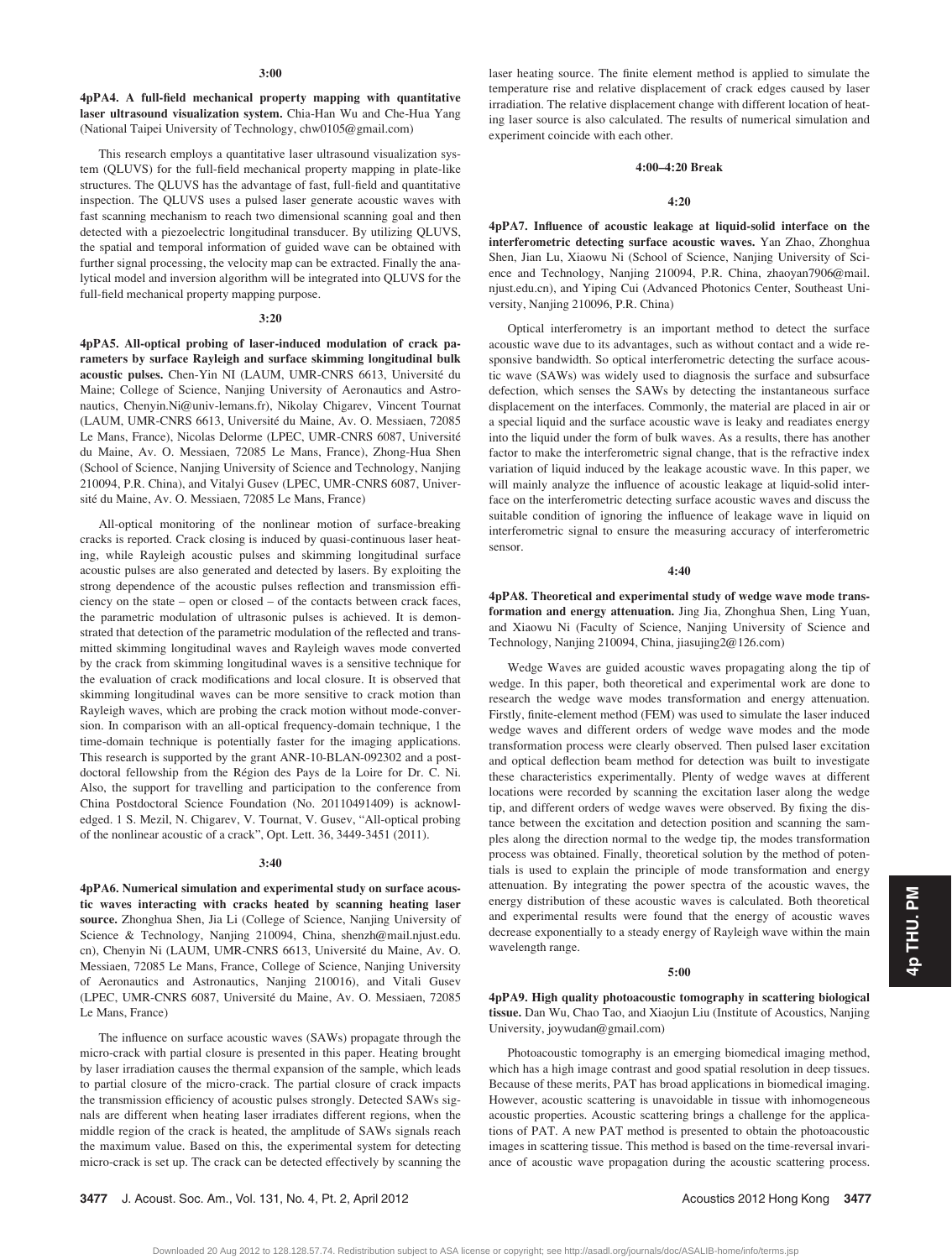Both numerical simulations and experiments are used to validate this method. The results show that the proposed method can provide better PAT images in scattering tissues than the traditional photoacoustic tomography. Therefore, this method could serve as an alternative for imaging inhomogeneous biological tissues with acoustic scattering.

## 5:20

4pPA10. Photoacoustic measurement of the optical absorption spectra of dark or turbid media. David Birtill, Anant Shah, Michael Jaeger, and Jeffrey Bamber (The Institute of Cancer Research, 15 Cotswold Road, Sutton, Surrey, SM2 5NG, UK, david.birtill@icr.ac.uk)

A photoacoustic (PA) spectroscopy system has been built to study small samples, particularly the differences between the PA spectra of oxygenated and deoxygenated blood, and various PA contrast agents, with view to optimising the indentifying these media, in clinical PA images. Short (ns) pulses of light from one of two OPO lasers are delivered into a 1mm diameter cylindrical sample holder. The wavelength is scanned over the range 400-700 nm or 690-950nm (depending on laser used) using a different pulse for each wavelength. Sensitive measurement of the thermoacoustic pressure wave energy emitted from the end of the sample, which acts like a disc-shaped piston source, is facilitated by placing it at the focus of a strongly focused ultrasound transducer. The resulting optical spectra are corrected for some system variables, such as the wavelength-dependent laser energy. Further corrections are planned, so that the measurement is truly of optical absorption coefficient at each wavelength. Even without these additional corrections however, the measured PA spectra of oxygenated blood and gold nano-rods strongly resemble their published optical absorption spectra. In addition to its intended use this system may have applications as a laboratory spectrophotometer, suitable for use with optically dark and turbid media.

## 5:40

4pPA11. Broadband propagation and photoacoustic time reversal imaging using k-space methods. Ben Cox (University College London, Gower Street, London, WC1E 6BT, UK, b.cox@ucl.ac.uk), and Bradley Treeby (Australian National University, Canberra, Australia)

Numerical, time domain, models of broadband acoustic propagation using k-space methods will be described and applied to the problem of image reconstruction in photoacoustic imaging. k-space methods are a subset of time-stepping pseudospectral methods, which use FFTs to calculate field gradients, with an additional correction to make the solutions exact in the homogeneous case. Furthermore, they are closely related to a number of methods in the mathematical, engineering and physical sciences literature, including non-standard finite difference schemes, exponential integrators, wavenumber domain reverse time migration, and wave propagator models developed to solve the time-dependent Schroedinger equation. These connections will be discussed and used to illuminate the advantages of the kspace approach for large scale modelling of broadband acoustic waves. To illustrate the method, a fluid-based k-space model will be applied to the inverse acoustic initial value problem encountered in tomographic photoacoustic imaging. It is well known that this can be solved, in the linear case, using a time-reversed numerical model. Extensions from this basic case to absorbing and non-linear media will be explored.

# THURSDAY AFTERNOON, 17 MAY 2012 S423, 2:00 P.M. TO 6:00 P.M.

## Session 4pPP

# Psychological and Physiological Acoustics and Signal Processing in Acoustics: Psychological and Physiological Basis of Tonal Language Processing

Fan-Gang Zeng, Cochair fzeng@uci.edu

Michael Tong, Cochair mtong@ent.cuhk.edu.hk

Invited Papers

## 2:00

4pPP1. Relative contributions of temporal and spectral cues for Mandarin and Cantonese tone recognition. Ying-Yee Kong (Northeastern University, Speech Language Pathology and Audiology, Boston, MA 02115, yykong@neu.edu), Tan Lee (The Chinese University of Hong Kong, Department of Electronic Engineering, Shatin, Hong Kong), Meng Yuan (Bionic Ear and Sound Technology Laboratory, Shanghai, China), and Wilson Yu (The Chinese University of Hong Kong, Department of Electronic Engineering, Shatin, Hong Kong)

Despite good speech perception performance in quiet, pitch perception remains a challenge for cochlear-implant users. The current vocoder-based processing technique in cochlear implants preserves temporal envelope and coarse spectral information. This information, however, is insufficient to support high-level performance for tone perception in tonal languages (e.g., Mandarin and Cantonese), particularly in noise. Mandarin has four lexical tones and Cantonese has six lexical tones. Each lexical tone has different fundamental frequency contours. The temporal envelope of the signal also differs among different tones. In this talk, we will first discuss the relative contributions of temporal and spectral envelope and fine structure cues for Mandarin and Cantonese tone perception. We will then describe a new signal processing algorithm developed at the Chinese University of Hong Kong that aims to enhance temporal periodicity cues for Cantonese tone perception in noise. We will present findings from normal-hearing and cochlear-implant listeners, which demonstrate a significant improvement of Cantonese tone perception in noise with this new algorithm.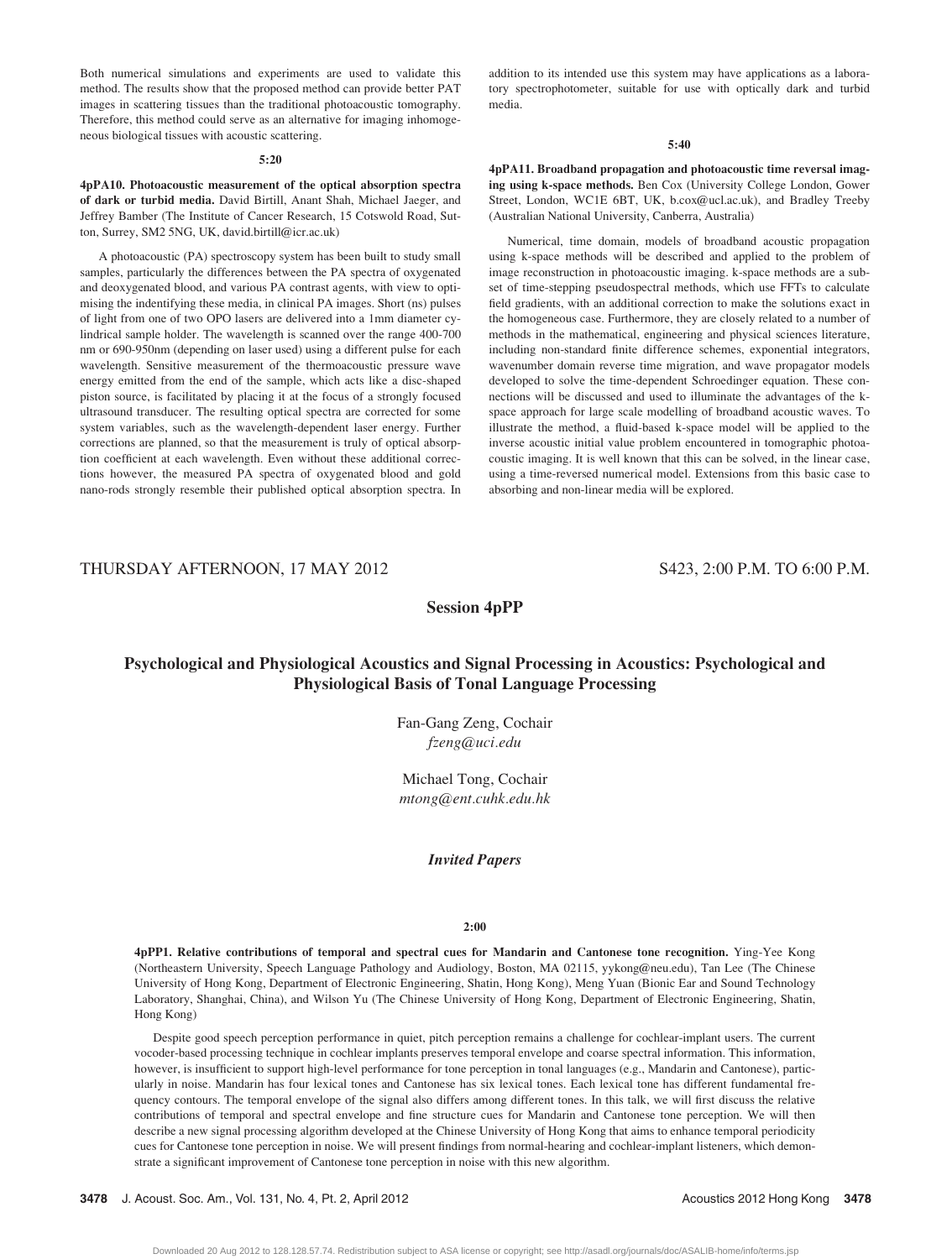4pPP2. Recognition of Mandarin Chinese in noisy, reverberant environments. Liang Li (Department of Psychology, Peking University, Beijing 100871, China, liangli@pku.edu.cn), Xihong Wu (Peking University), and Bruce Schneider (University of Toronto, Mississuaga)

Cochlear-implant users partially recover their speech intelligibility in quiet but not in a noisy, reverberant environment, particularly for those speaking tonal languages, for which semantic information is also expressed by pitch contour. To improve cochlear-implant algorithms for tonal-language users, we have investigated speech recognition in Mandarin-Chinese speaking listeners under adverse listening condition to address four issues related to perceptual fusion and informational masking. First, to what extent do Chinese speech and non-speech sounds differ with respect to the tendency of perceptual fusion (between direct and reflected waves)? Second, why does perceptual separation provide a smaller release from informational masking in Mandarin Chinese than in English? Third, can the use of the recently developed simulated phase-locking stimulation strategy (SPLS, which extracts both phase and amplitude-envelope information) improve speech perception in Mandarin-speaking cochlear-implant patients compared to the continuous interleaved sampling strategy (CIS) currently in use? Fourth, does the prior presentation of a sentence spoken in quiet, by the same person who immediately afterwards produces a masked target sentence, improve identification of the masked target (voice priming) only for tonal-language speaking listeners?

## $2:40$

4pPP3. The perceptual normalization of lexical tones: effects of surrounding tonal context. Valter Ciocca (School of Audiology and Speech Sciences, University of British Columbia, 2177 Wesbrook Mall, Vancouver, BC, V6T 1Z3, Canada, vciocca@audiospeech. ubc.ca), Alexander Francis (Department of Speech, Language, and Hearing Sciences, Purdue University, Heavilon Hall, 500 Oval Drive, West Lafayette, IN 47907), Elaine Eramela (Wonderworld Speech Therapy Clinic Unit 1703A-1705, Landmark North, Sheung Shui, New Territories, Hong Kong), Teresa Siu Kwan Yau (Professional Speech and Hearing Services Ltd., Room 1133, Pioneer Centre, 750 Nathan Road, Kwoloon, Hong Kong), and Wing Man Shum (Hong Chi Winifred Mary Cheung Morninghope School, 220 Lai King Hill Road, Kwai Chung, Kowloon, Hong Kong)

Previous research has shown that the perceptual categorization of a target lexical tone depends on its surrounding tonal context ("tone normalization"). Native speakers have been shown to take into account both preceding and following tonal context in order to carry out the normalization process. The present study focused on the effects of the duration and type of preceding tonal context on tone normalization. Listeners identified the tone of a syllable in final sentence position, as a function of the number of syllables (1, 2, 3, or 4) and of the tone type (level or contour) of a semantically-neutral precursor sentence. The results showed that: 1. The effect of the precursor sentence reached an asymptote once listeners heard two syllables; 2. The tone type of the precursor sentence did not affect performance. This evidence is consistent with a tone normalization process that operates on the basis of a running F0 average of the surrounding tonal context. When tonal context precedes the target tone, the running F0 average is effectively computed over a two-syllable interval.

## 3:00

4pPP4. Central nervous system markers for lexical tone learning. Patrick C.M. Wong (Knowles Center for Hearing, Northwestern University, Evanston, IL 60208, pwong@northwestern.edu)

A large degree of individual variability can be observed in language learning in adulthood. This variability is especially prominent in the learning of foreign sounds, including lexical tones. In this presentation, I will report a series of experiments from my research group that examines the central nervous system markers for lexical tone learning success. Our knowledge such as collicular sensitivity to frequency modulation and cortical basis of pitch perception can begin to assist in generating specific hypotheses for these markers. In our experiments, native English-speaking adults learned Mandarin-like tone patterns in a lexical context. Behavioral, electrophysiological, neural hemodynamic (fMRI), and neuroanatomical measures were collected to characterize variability in learning success. Among the markers of success we found were integrity of the frequency following response, activity in the posterior auditory cortex, gray matter volume in the Heschl's Gyrus, and white matter connectivity within the auditory cortex. Some of these markers were used to redesign training in order to optimize learning for all learners, including training strategies such as enhancing auditory pitch cues and reducing trial-by-trial stimulus variability. Taken together, these experiments provide information regarding the neural basis of lexical tone learning and demonstrate the feasibility of using biomarkers for designing training. [Work supported by NIH and NSF]

## 3:20

4pPP5. Acoustic cues for lexical tone perception in hearing-impaired listeners. Shuo Wang (Beijing Tongren Hospital, Capital Medical University, Beijing Institute of Otolaryngology, Beijing 100730, China, shannonwsh@yahoo.com.cn), Li Xu (Ohio University, Athens, OH 45701), Ruijuan Dong, Jing Li (Beijing Tongren Hospital, Capital Medical University, Beijing Institute of Otolaryngology, Beijing 100730, China), Robert Mannell (Macquarie University, Sydney, Australia), and Luo Zhang (Beijing Tongren Hospital, Capital Medical University, Beijing Institute of Otolaryngology, Beijing 100730, China)

This series of studies was aimed to investigate how listeners with sensorineural hearing loss (SNHL) and with auditory neuropathy syndrome disorder (ANSD) achieved lexical tone recognition using either the temporal envelope (E) or the fine structure (FS) cues. Five groups of Mandarin-speaking subjects, including (1) 22 normal-hearing subjects, (2) 8 moderate, (3) 13 moderate to severe, (4) 10 severe SNHL patients with various degrees of SNHL, and (5) 10 patients with ANSD, participated in the study. Monosyllabic words were processed through a 16-channel "auditory chimera" in which E from a monosyllabic word of one tone was paired with FS from the same monosyllable of other tones. On average, 92.0%, 67.4%, 58.1%, 37.5%, and 17.1% of the tone responses were consistent with FS cues, while 5.8%, 23.7%, 31.1%, 45.2%, 42.7% of the tone responses were consistent with E cues for the 5 groups of subjects mentioned above. Therefore, as the hearing loss becomes more severe, the ability of SNHL patients to use FS for tone recognition becomes more deteriorated. The ability of ANSD subjects to use FS is even poorer than patients with severe SNHL even though their pure-tone thresholds were only moderately elevated in the low and mid frequencies.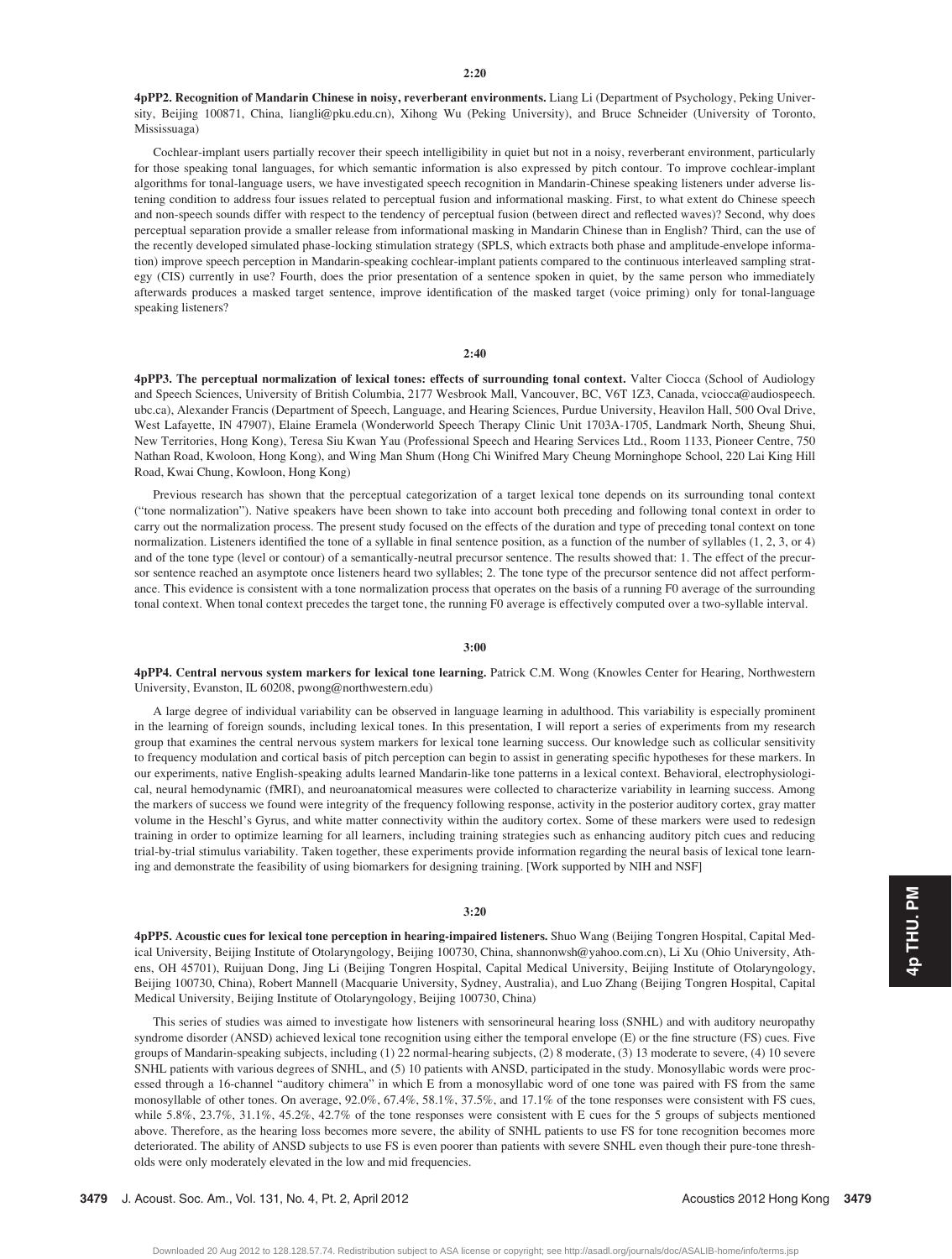#### 4pPP6. Lexical tone development in children with cochlear implants. Li Xu (Ohio University, Athens, OH 45701, xul@ohio.edu)

Most of the languages in the world are tonal. In a tonal language, voice pitch variation (i.e., tone) at the syllable level is a segmental structure that conveys lexical meaning of words. Multichannel cochlear implants (CIs) have shown great success in providing profoundly-deafened individuals with satisfactory speech perception in quiet. However, contemporary speech-processing strategies used in CIs do not explicitly code pitch information. This presentation will be focused on (1) acoustic cues for recognition of lexical tones, primarily the Mandarin Chinese tones, and the relative contributions of various cues to tone recognition, (2) results of tone recognition experiments in implant recipients in relation to their differences in demographics, devices, strategies, and psychoacoustic abilities, (3) relationship between music pitch perception and lexical tone recognition, and (4) results on tone production and vocal singing in prelingually-deafened, native tonal-language speaking children with CIs. It is concluded that there are marked deficits in tone development in tonal-language-speaking children with CIs. Results also indicate that early implantation and experience with using the device help improve tone development in prelingually-deafened tonal-language-speaking children. [Work supported by the NIH/NIDCD.]

## 4:00–4:20 Break

## 4:20

4pPP7. Importance of temporal periodicity on Mandarin tone perception of cochlear implant recipients. Meng Yuan, Jin Sun, Youyuan Chen, and Haihong Feng (Shanghai Acoustics Laboratory, Chinese Academy of Sciences, No. 456, Shanghai Xu Hui Qu Xiao Mu Qiao Rd., Shanghai, China, yuanmeng61@gmail.com)

Cochlear implants (CIs) were designed primarily to enhance the speech perception of western persons with bilateral sensorineural deafness. The CI technology used in the current commercial devices, in terms of both hardware and software, didn't focus on the delivery of tone or pitch related information. It's known that lexical tone is important to Mandarin-speaking people. To better encode pitchrelated information, the current study will investigate the effect of temporal envelope periodicity to Mandarin tone perception of CI recipients. Temporal periodicity from each frequency band is manipulated corresponding to the fundamental frequency (F0) of the speech signal. Psychophysical experiment was carried out to evaluate the Mandarin tone perception performance of CI recipients in quiet and noisy conditions. Test materials were monosyllabic and disyllabic Chinese words with four different tones. Experimental results showed that F0-related coding on temporal periodicity can improve the Mandarin tone perception ability of CI recipients. It is indicated that new speech processing strategy should be developed for better tone perception of Chinese CI recipients. This work is supported by National Natural Science Foundation of China (11104316), and Shanghai Natural Science Foundation (11ZR1446000).

#### 4:40

4pPP8. Combined electric and acoustic stimulation to improve tonal language processing in cochlear implant users. Fan-Gang Zeng and Hsin-I Yang (University of California, Irvine, CA 92697-5320, fzeng@uci.edu)

A unique characteristic of tonal language processing is the use of multiple acoustic cues that are distributed in both time and frequency domains to achieve robust recognition of tones. The temporal cues can be represented by simple acoustic differences in duration or amplitude contours that are correlated to tonal patterns. The spectral cues can be represented directly by fundamental frequency or indirectly by its harmonics. Because contemporary cochlear implants process only the less salient temporal cues, their users have generally poor tonal processing abilities. The present study takes advantage of residual low-frequency acoustic hearing (e.g., < 500 Hz) that is often present in the cochlear implant users. Although this low-frequency hearing contributes little to speech intelligibility directly, it is sufficient to convey tonal information via fundamental frequency. The present study measures word recognition in noise in a group of Mandarin-speaking cochlear implant users who have significant residual low-frequency acoustic hearing. Preliminary data showed that combined electric and acoustic stimulation significantly improved word recognition in noise. The mechanism for this improvement will be discussed in terms of independent or synergetic contributions from the acoustic and electric cues.

## Contributed Papers

## 5:00

4pPP9. Cochlear implant users' melody recognition with pitch and loudness cues. Xin Luo, Megan Masterson, and Ching-Chih Wu (Purdue University, luo5@purdue.edu)

Normal-hearing listeners can recognize familiar melodies from loudness changes, although more poorly than from pitch changes. Two hypotheses were tested here: (1) cochlear implant (CI) users can also use loudness changes to perceive melodic contours, and (2) their melody recognition can be enhanced with consistent pitch and loudness changes. In Experiment 1, melodic contours were created by changing the F0s of harmonic complex tones, by changing the intensities of broadband noise bursts, or both. In Experiment 2, familiar melodies were recorded by a pianist. The note intensities were kept as recorded, equalized at 70 dB SPL, or changed from 45 to 75 dB SPL to match the relative pitch changes in semitones. Loudness melodies were also generated with intensity-changing noise bursts. The results showed that CI users' melodic contour identification was better with both pitch and loudness changes than with either alone. Specifically, adding loudness changes significantly improved identification of melodic contours with 1-semitone intervals. CI users had similar familiar melody recognition with pitch or loudness changes alone. For all but one subject with the lowest performance, familiar melodies were not better recognized when pitch and loudness changed together, showing a lack of integration between the two cues.

## 5:20

4pPP10. Effects of two acoustic continua on the within-category perceptual structure of tones. Junru Wu (Phonetics Laboratory, Leiden University Centre for Linguistics, the Netherlands, Lipsiusgebouw, Cleveringaplaats 1, 2311 BD Leiden, Room Number 104, j.wu@hum.leidenuniv.nl)

The present study investigated effects of two acoustic continua on the within-category perceptual structure of Putonghua Tone 2 and Tone 3. These two tones were simulated with tokens varying along two acoustic continua about F0 contour: the timing of F0 turning point and falling of F0. Three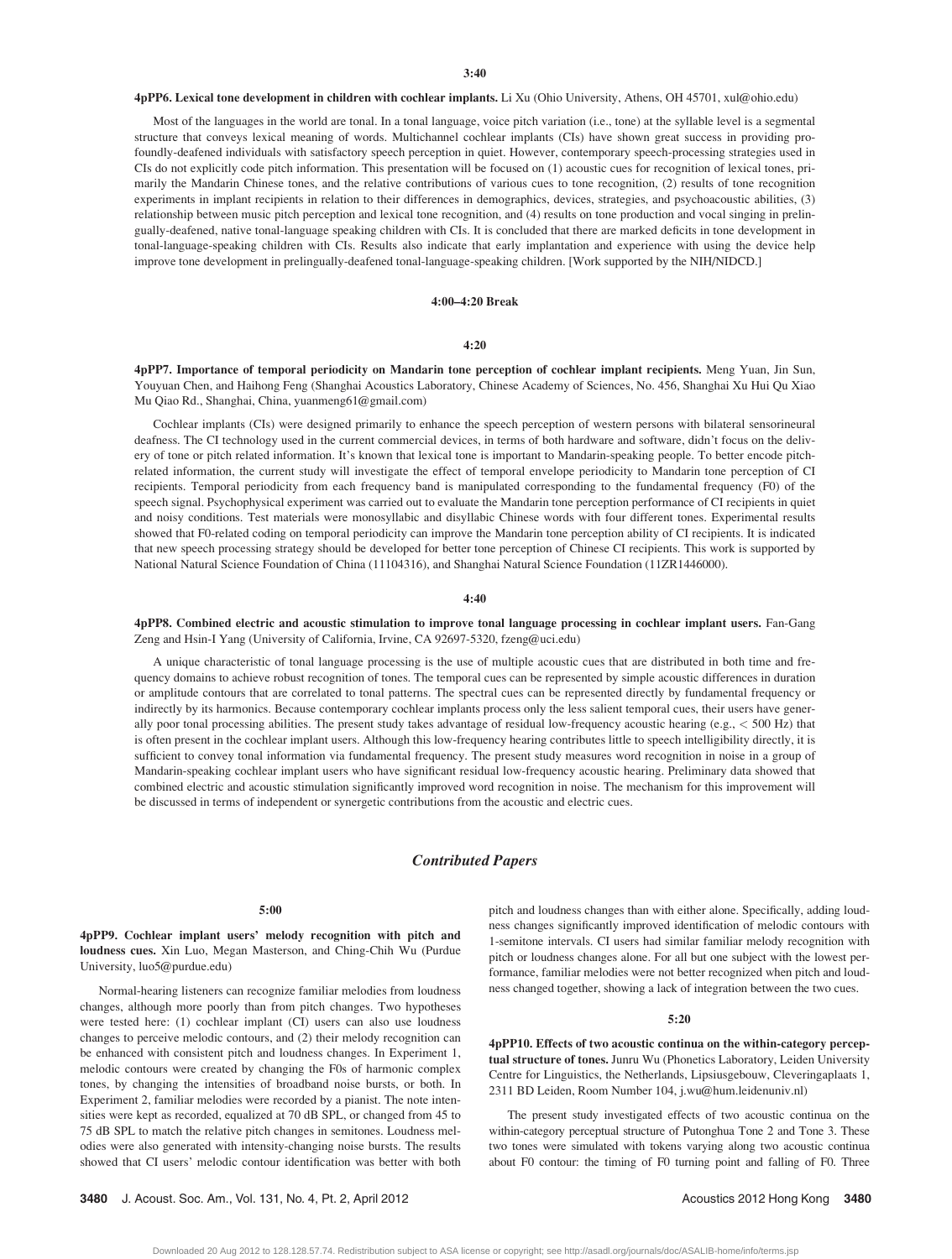different syllable durations were tested with voice quality under control. Multidimensional scaling analyses were applied to investigate relative influence of phonetic identification and category goodness on the perceptual dissimilarity of synthesized tonal tokens. The result revealed that Tone 3 has later F0 turning point and greater F0 falling than Tone 2, which confirms former findings. The new finding is that perceptual representation of these two tones categories is different in their internal structures. Best tokens disperse within categories and are usually not unique. Perceptual space involving Tone 2 tokens shrink but that involving Tone 3 doesn't. Goodness rating contributes significantly to the dissimilarity scaling across Tone 2 tokens but not Tone 3 tokens.

## 5:40

4pPP11. How is a five-level-tone contrast possible? Jianjing Kuang (UCLA Campbell Hall 3125, kuangjj@gmail.com)

Black Miao is the most famous five-level-tone language (reported in Kwan1966), which has been a challenge for tonal theories; however, the phonetic realizations of these five level tones have not been studied. This study thus examines the same Black Miao dialect as the one Fang-Kuei Li recorded. We conducted both production and perception experiments in the field to understand how this five-level-tone contrast is possible. Simultaneous EGG and acoustic recordings were made in the production experiment; the perception experiment consisted of an identification task and a discrimination task. Preliminary results show that these five level tones do not merely contrast in F0; non-modal phonations play an important role in the tonal contrasts. Vocal fry and tense voice help distinguish 11 and 55 from other tones, while breathy phonation distinguishes 33 from 22 and 44. Therefore, the tonal contrasts are optimal in dispersion in a 2-D (F0 and phonation) tone space.

# THURSDAY AFTERNOON, 17 MAY 2012 S425, 2:00 P.M. TO 7:00 P.M.

Session 4pSP

# Signal Processing in Acoustics, Acoustical Oceanography, and Underwater Acoustics: Model-Based Processing and Analysis IV

Ning Xiang, Cochair xiangn@rpi.edu

Said Assous, Cochair said.assous@eu.weatherford.com

YongHong Yan, Cochair yanyonghong@hccl.ioa.ac.cn

## Contributed Papers

2:00

4pSP1. Multiple maskers for speech masking in open-plan offices. Yue Wang (Institute of Acoustics, Chinese Academy of Sciences, enereswang@ gmail.com), Horst Albert Drotleff (Fraunhofer Institute of Building Physics), and Ping Li (Institute of Acoustics, Chinese Academy of Sciences)

Sound masking is an effective method to reduce speech intelligibility for reaching acceptable speech privacy in open-plan offices. Speech-like masker is considered as a good choice to reduce speech intelligibility. Using one masker in masking system is the common way so far. In this paper, a new method was proposed, using randomly integrated speech frames (SF) of the speaker as masker. Because SF masker was based on speech of the same speaker, it is a good speech-like masker. We further studied the method of using multiple SF maskers. The performance of this new masking method was evaluated by objective measurement (STOI). The speech masked by one SF masker and multiple SF maskers were compared. Results showed that speech with SF masker could reduce speech intelligibility. Speech with multiple SF maskers led to poorer speech intelligibility than speech with only one SF masker. Masking speech by multiple SF maskers is an effective way to reduce speech intelligibility in open-plan offices. (Acknowledgement: This research was supported by the joint training PhD program of Chinese Academy of Sciences-Fraunhofer, and Fraunhofer Institute of Building Physics in Stuttgart, Germany.)

## 2:20

4pSP2. Acoustic privacy area generation based on simple summation of numerous loudspeaker signals. Takuma Okamoto, Yukio Iwaya, and Yoiti Suzuki (Tohoku University / 2-1-1 Katahira, Aoba-ku, Sendai, 980-8577, Japan, okamoto@ais.riec.tohoku.ac.jp)

We propose a new speech privacy technique based on simple summation of numerous signals using N-channel loudspeakers. A speech signal mixed with high-level white or pink noise and with a delay set appropriately for each channel is reproduced by each loudspeaker to be synchronized at a specified sweet spot. At the sweet spot, SNR increases proportionally to the square root of N. A speech signal at and around the sweet spot is enhanced significantly, making it easily intelligible. Computer simulations were conducted assuming a linear array, a circular array, and a surrounding 157-loudspeaker array to estimate SNR and the Speech Intelligibility Index (SII). Results show that SNR and intelligibility in terms of SII effectively increase only at and near the sweet spot when using a surrounding 157-loudspeaker array. The SII at the sweet spot increases to 0.46, although those at areas distant from the sweet spot are nearly 0.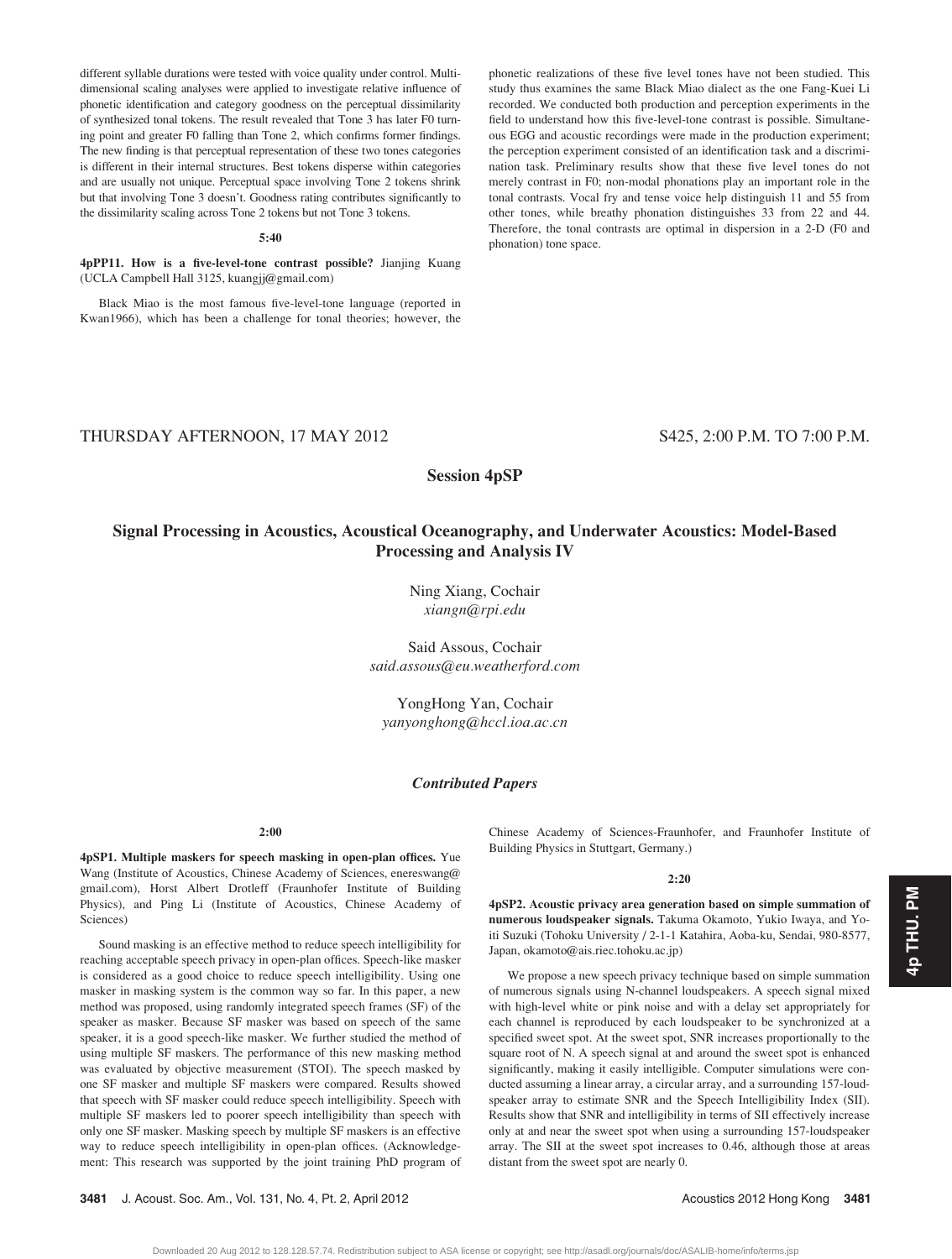4pSP3. Real-time sound source localization based on multi-resolution scanning in frequency domain. Kohei Hayashida, Masanori Morise, Takanobu Nishiura, and Yoichi Yamashita (Ritsumeikan University, 1-1-1 Nojihigashi, Kusatsu, Shiga, Japan, cm012063@ed.ritsumei.ac.jp)

Robust speech recognition is necessary for realizing useful speech interfaces. A microphone array is an effective item at capturing distant-talking speech with high-quality in noisy environments. It captures the target speech by localizing a talker and steering the directivity. These processing is usually executed in each frequency. For realizing useful speech interface, these processing must be finished in real-time. In the research into sound source localization, various methods have already been developed, and these methods localize a sound source based on acoustic space scanning by fixed resolution in each frequency. Therefore, calculation time is increased, and the real-time processing is difficult in higher spatial resolution. To overcome this problem, we proposed the localization method based on multi-resolution scanning in frequency domain. The lower frequency band has lower spatial resolution, and the higher frequency band has higher spatial resolution. The proposed method localizes the sound source by lower spatial resolution in lower frequency band and higher spatial resolution in higher frequency band. Therefore, the proposed method can reduce the calculation time without degrading the localization accuracy. The experimental results in noisy environment indicated that the proposed method could reduce the calculation time and could achieve the real-time sound source localization.

#### 3:00

4pSP4. An identification of speaker-dependence in reverberant-robust speech recognition. Takahiro Fukumori, Masanori Morise, Takanobu Nishiura, and Yoichi Yamashita (Ritsumeikan University, 1-1-1, Nojihigashi, Kusatsu, Shiga 525-8577, Japan, cm013061@ed.ritsumei.ac.jp)

In recent years, a hands-free speech device has been developed with improving speech-recognition techniques. There is, however, a problem that the reverberant speech degrades the recognition performance in the field of distant-talking speech recognition. It is possibly addressed by taking preventive measures against the degradation of recognition performance with the reverberant criteria to estimate the recognition performance. We have already proposed the method to estimate recognition performance with ISO3382 acoustic parameter based on an impulse response. In this method, the recognition performance was estimated without speech features. Identification of the speaker with robust or weak features against reverberation makes it possible to adapt acoustic model for each speaker toward improving the recognition performance. In this research, we designed the speakerdependence criteria in reverberant speech recognition. We first investigated existence of the speaker with robust or weak features against reverberation in various reverberant environments. After that, we compared clean and reverberant speech data in terms of speech features such as MFCC, delta MFCC, delta power, and utterance speed to evaluate the effects of reverberation on speech recognition. An experimental result showed the utterance speed was one of the effective candidates for the identification of speakerdependence in reverberant-robust speech recognition.

## 3:20

4pSP5. Joint Doppler and time delay estimation by compressed sampling. Xuan Li (Institute of Acoustics, Chinese Academy of Sciences, 100190, lixuan.ioa@gmail.com), Xiaochuan Ma, Shefeng Yan, and Chaohuan Hou

Joint Doppler shift and time delay estimation is an important topic in radar, sonar and communication applications. Least square (LS) is a classical and effective method for solving the problem. However, the performance degrades severely in the scenario of low ratio of signal-noise (SNR), due to the instability of matrix inversing. In this paper, a high-resolution method is proposed basing on the compressive sampling theory. The 2-dimension channel response can be sparsely recovered, and high-resolution Doppler shift-time delay estimation can be described with an underdetermined equation solving problem. Three categories of algorithms, including diagonal loading least squares,  $\ell_1$  Regularization, and Greedy Pursuit, are adopt to solve the problem and show outstanding resolving capabilities. The three categories of algorithms are analyzed and compared in different conditions. For the dictionary appears not to have unit norm columns, Greedy pursuit is not good as  $\ell_1$  Regularization in general, and simulation results demonstrate it.

#### 3:40

4pSP6. An efficient post-processing filter for multi-channel acoustic echo cancellation system. Henglizi Zhang, Kai Chen, and Jing Lu (Key Laboratory of Modern Acoustics (MoE), Institute of Acoustics, Nanjing University, Nanjing 210093, China, zhanghenglizi@gmail.com)

The acoustic echo usually cannot be totally removed by the adaptive filter due to the insufficient filter taps, nonlinearity of the echo path transfer function, and the background noise. A post-processing filter, which aims to suppress the residual echo, thus plays an important role in the acoustic echo cancellation system. In this paper, an efficient post filter is proposed based on the coherence between the error signal and the echo estimation of the adaptive filter. The proposed method can be seamlessly combined with the multi-delay frequency-domain adaptive filter. Furthermore, it can be easily extended to multi-channel processing. The instrumental evaluation and listening test both demonstrate the superiority of the proposed method.

#### 4:00–4:20 Break

## 4:20

4pSP7. A study of beamforming in FDTD method to synthesize directional sound for sound field reproduction. Kota Nakano, Masanori Morise, Takanobu Nishiura, and Yoichi Yamashita (Ritsumeikan University, 1-1-1, Noji-higashi, Kusatsu City, Shiga prefecture, 525-8577, Japan, cm010064@ed.ritsumei.ac.jp)

Sound field reproduction is useful to represent sound contents with highrealistic sensation. We have proposed a sound field reproduction system to control the perceived angles of virtual sound sources. The system synthesizes the propagated sounds by using sound field simulation and multi-directionally represents them with head-enclosed loudspeakers. The multi-directional sound representation requires the sound field simulation to synthesize directional sounds. We therefore focus on beamforming by array processing in finite-difference time-domain (FDTD) method. FDTD is an effective method to simulate sound field. It discretizes the time-space with meshes and defines the distribution of sound pressure level (SPL) by calculation result of the SPL propagation between the each mesh. We accordingly propose a new approach for sound field simulation to synthesize directional sound. In the proposed approach, the beamforming is applied to the SPL propagation between FDTD meshes. The beamforming with FDTD meshes achieves to control the directional characteristics at each mesh for SPL propagation. With the directional characteristics controlled by beamforming, the directional sound is synthesized. According to the evaluation conducted to verify the performance, it was confirmed that the proposed approach enabled FDTD to control the directional characteristics for directional sound synthesis.

## 4:40

4pSP8. Persymmetric adaptive detection of distributed targets in homogeneous environment. Chengpeng Hao, Xiaochuan Ma (State Key Laboratory of Acoustics, Institute of Acoustics, Chinese Academy of Sciences, Beijing 100190, China, haochengp@mail.ioa.ac.cn), Shefeng Yan (Institute of Acoustics, Institute of Acoustics, Chinese Academy of Sciences, Beijing 100190, China; State Key Laboratory of Acoustics, Institute of Acoustics, Chinese Academy of Sciences, Beijing 100190, China), Qi Xu, and Chaohuan Hou (State Key Laboratory of Acoustics, Institute of Acoustics, Chinese Academy of Sciences, Beijing 100190, China)

In this paper, we deal with the problem of adaptive detection of distributed targets in Gaussian disturbance with unknown but persymmetric structured covariance matrix. A homogeneous environment is considered at the design stage, and a receiver based on the generalized likelihood ratio test (GLRT) is derived. Remarkably the new receiver ensures the constant false alarm rate (CFAR) property with respect to the covariance matrix of the disturbance. Finally, a performance assessment, conducted by Monte Carlo simulation, has shown that the new receiver can significantly outperform its unstructured counterpart due to embedded a priori knowledge about the structure of the disturbance covariance matrix, especially in a severely heterogeneous scenario where a very small number of training data is available.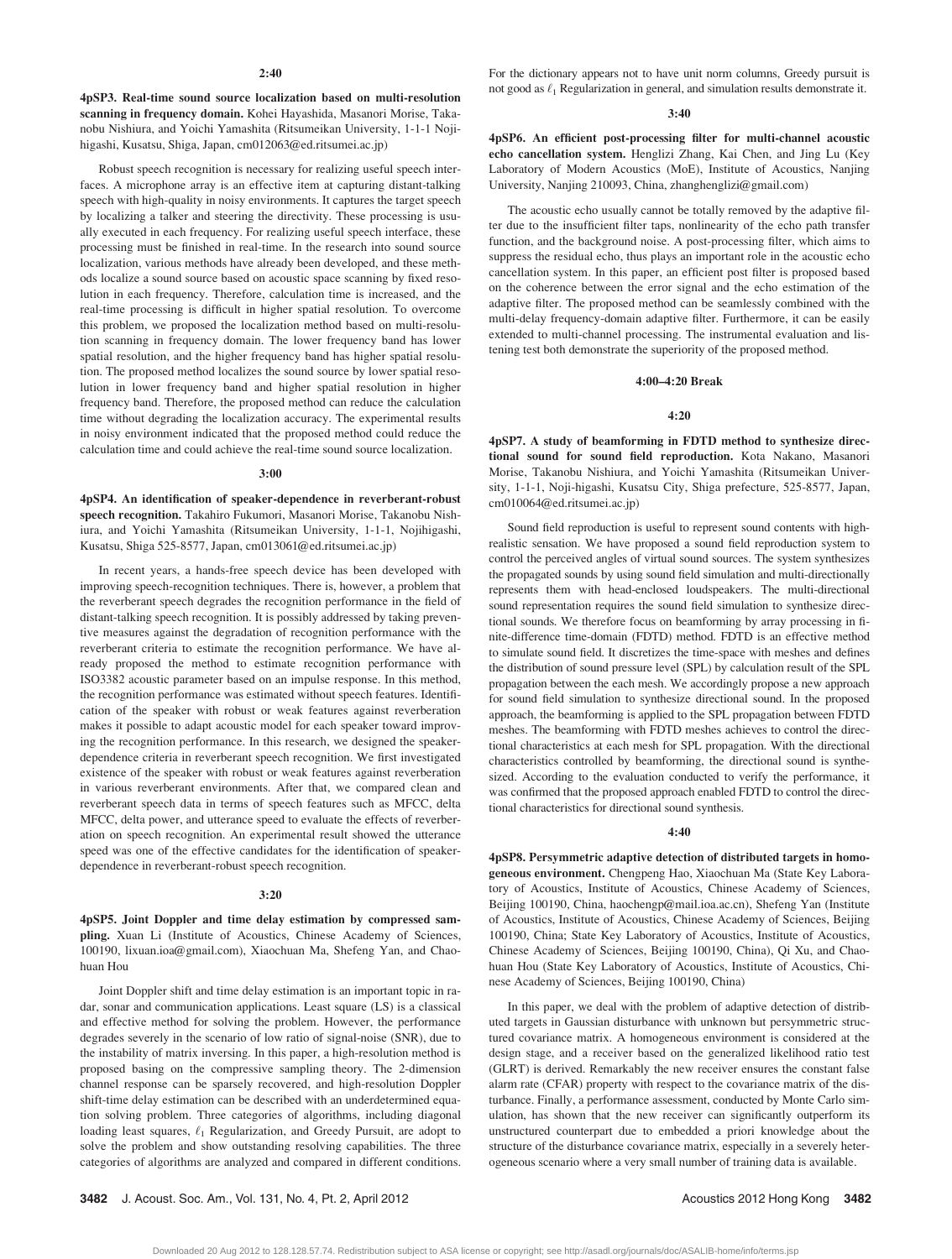4pSP9. Design and implementation of an acoustic signal acquisition system based on Wi-Fi. Xin Li (No. 21, Bei-Si-huan-Xi Road, Beijing, China, lixincome@gmail.com)

This paper presents an acoustic signal acquisition system based on Wi-Fi aimed at acquiring real-time acoustic signals and vibration signals, and transferring them to a center server for further processing and analyzing. In this design, the system is a three-layer hierarchy consisting of wireless nodes, access point (AP) managers and a center server. The center server manages all AP managers and receives signals from them. Wireless nodes can search for the desired AP according to signal strength and are managed by the corresponding AP manager. And the robustness of the communication between AP managers and wireless nodes is enhanced by an improved heartbeat mechanism. The system has been applied into an existing acoustic signal acquisition system and desired performances have been achieved.

#### 5:20

4pSP10. Determination of the physical parameters of systems with a time-domain approach. Yum-Ji Chan and Yumin Zhang (Mechanical Engineering Department, The University of Hong Kong, yjchan@hku.hk)

A time-domain method to analyze the effective stiffness, damping and mass of systems, such as a loudspeaker or a porous cavity, is presented. A time-domain approach is taken to show the phase variation of greater than  $2\pi$  in transfer functions. With the help of the least-mean-square (LMS) algorithm, the impulse response can be sought by feeding random noise into the systems. The impulse response is then used to deduce the effective stiffness, damping and mass of the system. Experimental demonstration with shunt loudspeakers is presented, and the traditional approach of analyzing air cavities filled with porous material is evaluated.

## 5:40

4pSP11. A new soft decision feedback equalizer in underwater acoustic communications. Xiaoxia Yang, Jun Wang, and Haibin Wang (Institute of Acoustics, Chinese Academy of Sciences, No. 21, Bei-Si-huan-Xi Road, Beijing, China, xiaoxiayang1987@gmail.com)

The tap coefficients of the decision-feedback equalizer (DFE) are associated with the multipath spread of the channel. For the underwater acoustic communication channel, the impulse response often covers tens to hundreds of symbols, requiring at least tens of taps in the feedback filter. Once the incorrect decisions are fed back, the error propagation will be severe. In this paper, we propose a new soft decision equalizer. The expected output symbols of the equalizer will be weighted according to their reliability, and summed up, then the result is fed back. This approach can alleviate the effect of those incorrect symbols. For evaluating the performance of the proposed method, a sea test in shallow water was carried out. The experimental results show that its BER decreases by 50% without channel codec, compared with the conventional DFE. Furthermore, the mean square error can also reduce about 2 dB when the error propagation is severe.

4pSP12. Design of wavelet frequency-division based signal processing algorithm for an implantable middle ear hearing device. Jiabin Tian, Zhushi Rao, and Na Ta (State Key Laboratory of Mechanical System and Vibration, Shanghai Jiao Tong University Dongchuan RD. 800, Shanghai 200240, China, tian201002@sjtu.edu.cn)

A signal processing algorithm was designed based on wavelet frequency division for an implantable middle ear hearing device(IMEHD) to make the piezoelectric actuator's vibration simulate normal middle ear transfer function. Firstly, the input digital signals were divided into seventeen bands based on Bark frequency scale using wavelet transform. Then, the assigned band gains were applied corresponding to middle ear transfer function. Finally, the algorithm was implemented and verified the performance through an experiment. The satisfactory agreements between the output of the piezoelectric stack and normal middle ear transfer function indicate that the designed algorithm is feasible. This work is supported by the National Natural Science Foundation of China (Grant No. 11072145 and No. 81170910) and the Science and Technology Commission of Shanghai Municipality Foundation (No. 08JC1404700). We are also thankful to Dr S. K. Yin, Department of Otolaryngology, Shanghai Sixth People's Hospital, China, for the facilities and encouragement given.

## 6:20

4pSP13. Study on mechanical feedback of hearing aids using maximum length sequence method. Jie Cui, Yongjia Ge, and Xiaoli Han (Institute of Acoustics, Chinese Academy of Sciences, No. 21, Bei-Si-Huan-Xi Road, Haidian District, Beijing, China, cuij@mail.ioa.ac.cn)

Mechanical feedback is one of reasons causing hearing aids to howl, therefore the mechanical feedback problems of behind the ear (BTE) hearing aids was investigated by the maximum length sequence (MLS). The realtime data transmission was set up between a BTE digital hearing aid and a computer. The feedback path form the input port of receiver to the output port of microphone was measured with different input magnitude of receiver, in order to investigate the effect of mechanical feedback on the whole feedback path. The experience results verified the availability of the method.

## 6:40

4pSP14. A novel F0 estimator for pitch enhancement in cochlear implant. Haiyang Hu (Graduate University of Chinese Academy of Sciences and Shanghai Acoustics Laboratory, No. 456, Xiaomuqiao Road, Shanghai, huhaiyang87@gmail.com), Meng Yuan (Shanghai Acoustics Laboratory, No. 456, Xiaomuqiao Road, Shanghai), Qinglin Meng (Graduate University of Chinese Academy of Sciences and Shanghai Acoustics Laboratory, No. 456, Xiaomuqiao Road, Shanghai), and Haihong Feng (Shanghai Acoustics Laboratory, No. 456, Xiaomuqiao Road, Shanghai)

Current experimental Cochlear Implant (CI) sound processing strategies like F0mod [Laneau, et.al., 2006], which aim to improve the pitch perception of CI subjects, amplitude-modulate the envelope of each frequency channel by the fundamental frequency (F0) of the speech sound. Due to the hardware limitation of CI devices, typical F0 estimation algorithms are too complex to be implemented. Low-complexity and accurate F0 estimator will be necessary for such manipulation. This study uses the Summary Auto-Correlation Function (SACF) to extract F0. The new pitch estimator was simulated and compared with typical algorithms that estimate F0 before the sub-band filtering. By the use of SACF, the new estimator reduces the computation load significantly and preserves good F0 estimation performance. # This work is supported by National Natural Science Foundation of China (11104316), and Shanghai Natural Science Foundation (11ZR1446000).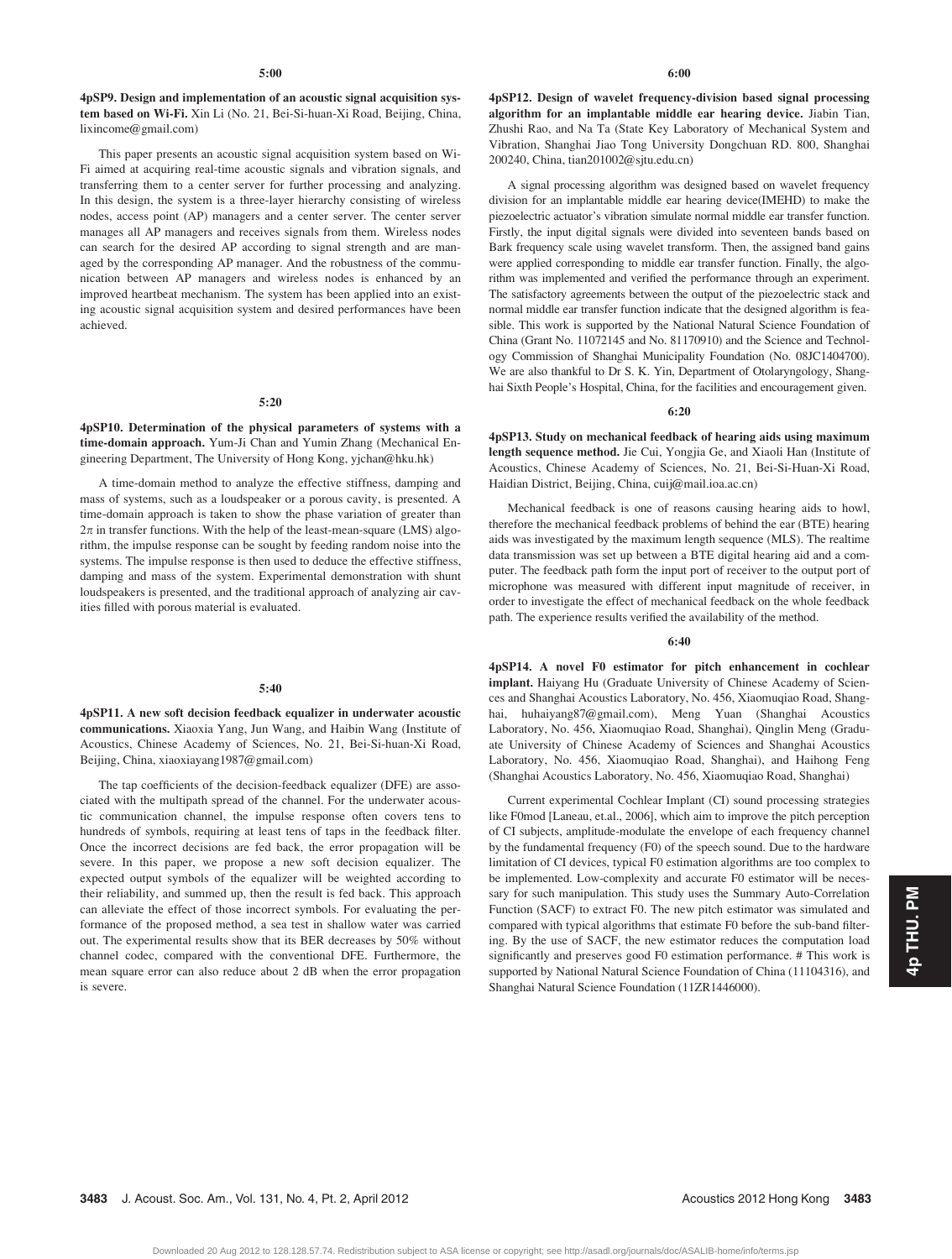# Session 4pUWa

# Underwater Acoustics and Signal Processing in Acoustics: Time Series Analysis and Data Processing in Underwater Acoustics II

Nicholas Chotiros, Cochair chotiros@arlut.utexas.edu

> Chao Sun, Cochair csun@nwpu.edu.cn

## Contributed Papers

2:00

4pUWa1. Detection of broadband sound sources using a randomly spaced linear array. Mario Zampolli, Laurent Fillinger, Alan J. Hunter, and Martijn C. Clarijs (TNO Acoustics and Sonar Group, 2597 AK, The Hague, The Netherlands, mario.zampolli@tno.nl)

Arrays are commonly used in relatively narrow band applications. The array design and processing are usually optimized in order to maximize the gain in the look-direction, while minimizing the interference from sources located in other directions (but possibly not far off from the look-direction). This led for instance to the definition of minimum redundancy linear arrays that maximize the resolution for a given number of sensors. This maximization is, however, effective only at the design frequency of the array. For many active applications (such as active sonar or radar), which are narrow band in essence, this limitation is not an issue. However, if the signal to be detected in its entirety has a broadband frequency content, optimizing the performance of the array at a given frequency leads to possibly poor performance at other frequencies. Since optimal performance cannot be achieved at all frequencies simultaneously, one can aim for sub-optimal but useful performance throughout the entire frequency band. One possibility for achieving this is based on the use of a random hydrophone spacing. The effectiveness of the approach is investigated using simulations and is illustrated with experimental data collected using a randomly spaced linear array.

#### 2:20

4pUWa2. Passive localization using flexible hydrophone array. Lijun Chen, Liang An, and Xiang Gao (School of Information Science and Engineering, Southeast University, ljchen@seu.edu.cn)

Localizing a radiated acoustic source in shallow water precisely is a difficult problem. To achieve this goal, a large aperture between hydrophones should be considered. But a large and rigid array is not convenient when used by ship. Here a flexible hydrophone array is designed to solve this problem. The position of each array hydrophone is randomly placed. Spherical interpolation method is used to estimate the position of acoustic source. This method need precise 3-D coordinates of each hydrophone to estimate 3-D coordinates of the source. In this paper a new method is derived to estimate the coordinates of each hydrophone. Computer simulation is conducted to analysis the performance of passive localization algorithm using the flexible array. Factors such as time-delay, hydrophone coordinates, and array shape, which affect the localization performance are discussed. Lake trial results are presented and show that the experiment results agree highly with the simulation results.

2:40

4pUWa3. Investigation of the horizontal directivity of underwater ambient noise with the circular hydrophone array. Shi Yang, Yang Yixin, and Ma Yuanliang (College of Marine, Northwestern Polytechnical University, Xi'an 710072, China, shiyangeagle@gmail.com)

The ambient noise field in shallow water is highly variable in time and space. The horizontal directivity pattern of ambient noise is anisotropic and can be exploited for source localization in sonar signal processing. In the present work, the 12-element circular hydrophone array with radius of 1 meter was designed and used to observe the ambient noise in the shallow water experiment in the Yellow Sea. The MVDR beamformer with diagonal loading was designed to get the horizontal directivity pattern in frequency band of 1kHz to 3kHz. The conventional beamformer was used to analyze the horizontal directivity of ambient noise above 3 kHz. The noise data were sampled at 25kHz, bandpass filtered between 100Hz and 5kHz in the experiment. The horizontal directivity patterns at the experiment location at different frequencies were obtained based on above methods and the noise data. This work was supported by the National Natural Science Foundation of China(10734030)

## 3:00

4pUWa4. Study of ocean ambient noise characteristics based on vector signal processing of acoustic. Jialiang Li (Chinese Academy of Sciences, No. 8, Shangqing Road, Shibei District, Qingdao 266023, Shandong Province, China, lijiaqingdao001@163.com), Jianheng Lin, and Xuejuan Yi

With the development of technology, vector sensors are more and more applied in underwater acoustics measurements. As one of the signal processing methods, vector signal processing method based on acoustic energy flow is gradually developed. Methods based on acoustic energy flow overcome some inherent shortcomings of traditional pressure signal processing methods and increase processing gain and DOA estimation accuracy. Methods based on acoustic energy flow have been verified to be practically useful by trials. The existing vector sensor frequency measurement model is modified in this paper. The anisotropy and other characteristics of ocean ambient noise are studied in the paper based on vector signal processing of acoustic energy flow, and the simulation results are reasonable.

#### 3:20

4pUWa5. Directional pattern of a cross vector sensor array. Shi-e Yang (Acoustic Science and Technology Laboratory, Harbin Engineering University, Harbin, Heilongjiang Province, China, yangshie@hrbeu.edu.cn)

The directional pattern of array is a kind of spatial filter for signal processing. For the signal coming from different azimuth can be expressed as a periodic function of, it can be expanded in Fourier series. With the help of a cross vector sensor array, more directional patterns such as quadrupoles and octopoles can be obtained. By solving equations, the first few coefficients of Fourier series can be determined. A combine directional pattern of the vector sensor array, which has

3484 J. Acoust. Soc. Am., Vol. 131, No. 4, Pt. 2, April 2012 Acoustics 2012 Hong Kong 3484 J. Acoustics 2012 Hong Kong 3484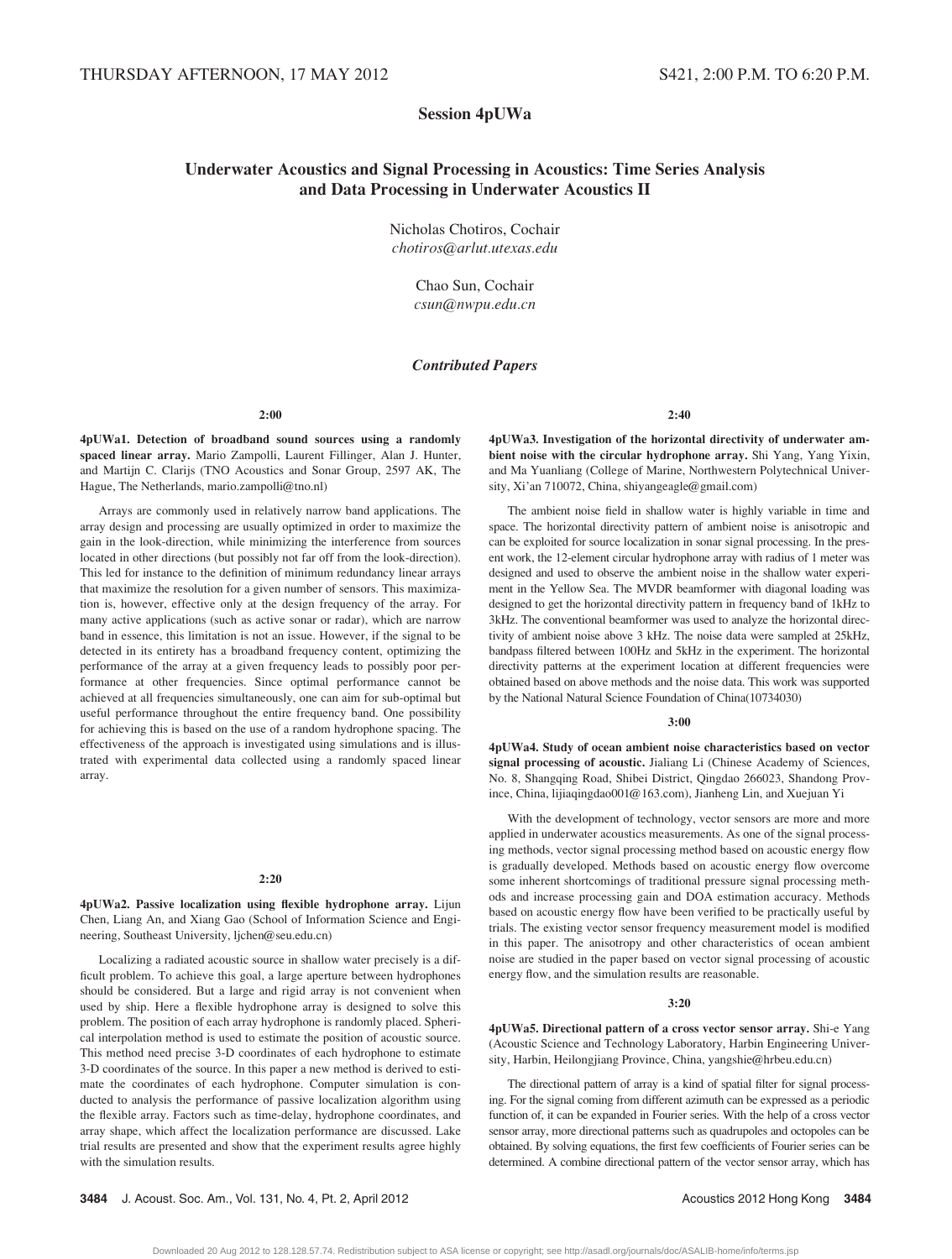a maximum value at the required direction and very small value at other directions, is properly chosen to improve the performance of the final directional pattern. The method of determining virtual directional pattern proposed in this paper greatly reduces calculation quantity rather than full-space scanning.

#### 3:40

4pUWa6. Bispectrum and cross-bispectrum feature extraction based on vector hydrophone. Lanyue Zhang, Yang Wang, and Desen Yang (Harbin Engineering University, 150001, zhanglanyue@hrbeu.edu.cn)

A vector hydrophone co-locating and simultaneously measures pressure and particle, which obtains more entire information of acoustic field than pressure hydrophone, so that to render the more methods of signal processing. Bispectrum is a kind of high order spectrum analysis method, which impose a lot of information that two order statistics can't obtian. In this paper, the algorithms of bispectrum was researched based on vector hydrophone to obtain the feature of acoustic signals. Bispectrum of particle velocity and cross-bispectrum of pressure and particle velocity were analyzed. Different methods were used to compress the information measured of bispectrum and cross-bispectrum to get the signal feature quickly and effectively. The experiment was carried on based on theoretical research, and the bispectrum and cross-bispectrum were used to extract the features of radiation noise of two kinds of acoustic targets, and the pressure and vector features were obtiand. The researched results showed that Gaussian noise and no-correlated noise by bispectrum and cross-bispectrum could be compressed. The more information of sound field of targets was obtained by vector hydrophone and the distinguishing probability could be improved.

## 4:00–4:20 Break

## 4:20

4pUWa7. Research on active detection and direction finding method of autonomous underwater vehicle based on vector sensor. Qing Ling (Science and Technology on Complex Ship Systems Simulation Laboratory, Beijing 100000, shengxueli@yahoo.com.cn), Xue-li Sheng (Science and Technology on Underwater Acoustic Laboratory, Harbin Engineering University, Harbin 150001), Yan-yi Yuan (Science and Technology on Complex Ship Systems Simulation Laboratory, Beijing 100000), Jia Lu, Chun-Yan Sun, and Ye Bai (Science and Technology on Underwater Acoustic Laboratory, Harbin Engineering University, Harbin 150001)

To resolve the detection and orientation problem of autonomous underwater vehicle which platform is limited, single vector sensor with orientation ability is selected. The method of detection and bearing estimation based on vector sensor and its performance are researched in this paper. Vector sonar synthetical copy correlator and vector sonar synthetical adaptive correlator are put forward here, which use both pressure and velocity information. The composing principle and realizing method of the two processors above are studied and the processing gain, detecting probability and bearing estimation ability of the two are analyzed in acoustic multi-path condition. The theoretical results simulation and experiments show that all methods studied above have better performance than common copy correlation, and in multipath condition, the vector sonar synthetical adaptive correlation does better than vector sonar synthetical copy correlation in the aspect of processing gain and bearing estimation. Keywords: active detection; direction finding; autonomous underwater vehicle; vector sensor; synthetical copy correlator; synthetical adaptive correlator

#### 4:40

4pUWa8. Fast prediction of underwater sound scattering based on Fourier diffraction theorem with modified born approximation. Peizhen Zhang (School of Communication and Information Engineering, Shanghai University, Shanghai 200072, China, and School of Information, Guangdong Ocean University, Zhanjiang 524088, China, zpzhen7242@163.com), Shuozhong Wang (School of Communication and Information Engineering, Shanghai University, Shanghai 200072, China), Runtian Wang (Shanghai Acoustics Laboratory, Chinese Academy of Sciences, Shanghai 200032, China), Yunfei Chen (760 Research Institute, Dalian 116013, China), and Luxian Wang (School of Communication and Information Engineering, Shanghai University, Shanghai 200072, China)

It has been shown in a previous work that the directional pattern of underwater sound scattered from an object insonified by an incident plane wave can be efficiently predicted based on a reversal of diffraction tomography. The method uses the Fourier diffraction theorem with the first order Born approximation. In this paper, modification to the Born approximation is proposed by taking into account the difference in acoustic impedance between the object and water. The impedance difference was ignored in the original derivation of the Fourier diffraction theorem, leading to inaccuracy in the computation. In a two-dimensional case, the proposed modification causes a shift of a circle in the 2D Fourier transform domain, from which spectral samples are taken to give a more accurate generalized projection in the sound field. This leads to improved prediction of acoustic scattering. Extension to 3D is straightforward. The Fourier diffraction theorem with modified Born approximation is applied to produce far-field directional patterns of scattered sounds from several objects of different shapes. Comparison with the original method shows effectiveness of the proposed method. The work was supported by the Natural Science Foundation of China under the Grant No. 61071187.

## 5:00

4pUWa9. Lake test of 70 kHz correlation velocity log for AUV. Changhong Wang, Long Chen, Wei Qiu, and Yuling Wang (Institute of Acoustics, Chinese Academy of Sciences, Beijing 100190, China, wangch@mail. ioa.ac.cn)

A 70 kHz correlation velocity log (CVL) for AUV has recently been developed. The hardware design and signal processing were discussed. Localized least mean squares (LLMS) algorithm was proposed as the criterion of velocity estimation. The CVL underwent lake trials in Qiandao Lake Sea both on a ship and an AUV in Aug 2011. The CVL was calibrated. Trackline test, varying speed cruise test and drifting test were carried out to examine the performance of the CVL. The uncertainty statistics from the lake trial showed that the velocity accuracy of the CVL was about 0.8%V. This work was supported by Knowledge Innovation Project of Chinese Academy of Sciences.

#### 5:20

4pUWa10. Examination of the complex signals distribution conditions influence. V.A. Akulichev (V.I.Il'ichev Pacific Oceanological Institute, FEB RAS Vladivostok 690041, Russia, akulich@poi.dvo.ru), A.A. Golov, S.I. Kamenev (V.I.Il'ichev Pacific Oceanological Institute, FEB RAS Vladivostok 690041, Russia), and Yu.N. Morgunov

Solving tasks of underwater acoustic communication and navigation for controlling underwater objects much depends on right hydrology and acoustic media condition estimation in operation area. Technically and economically it is worth to deploy on a operation area a stationary source of navigational and communication signals system with the range of functioning equal to operation area maximum size. For navigational system tasks each source in direct period of time beam a unique signal, which is recognized by underwater object and then propagation time and distance is been calculated. In this examination the using of a complex phase manipulated signals with carrier frequency 2000 Hz and 6000 Hz as sounding signals is been tested. These signals were used for transmitting information and navigational data. Beside their beam let to measure and examine waveguide impulse characteristics on the acoustic tracks. In current work the experiment results of informational signal transfer in case of shelf sea is shown.

#### 5:40

4pUWa11. improved methods and results of hrbsss for mapping the deep sea bottom. Xiaodong Liu, Weiqing Zhu, Fangsheng Zhang, Dongsheng Zhang, and Gaofeng Xu (Lab of Ocean Acoustic Technology, Institute of Acoustics, Chinese Academy of Sciences, 100190, liuzhiyu@mail. ioa.ac.cn)

High resolution bathymetric sidescan sonar (HRBSSS) is designed by the Institute of Acoustic, Chinese Academic of Sciences (IACAS). HRBSSS have used the technique of direction of arrival (DOA) estimation. It can work near the sea bottom and mapping the deep sea bottom, and get the high resolution bathymetry and sidescan map, concurrently. HRBSSSs have been mounted on the DTA-6000 deep towed body (maximum work depth 6000m) and the Jiaolong HOV (maximum work depth 7000m). In order to upgrading the performance of the system, a new method for improving the depth accuracy on the nadir of the vehicle and an error correct method for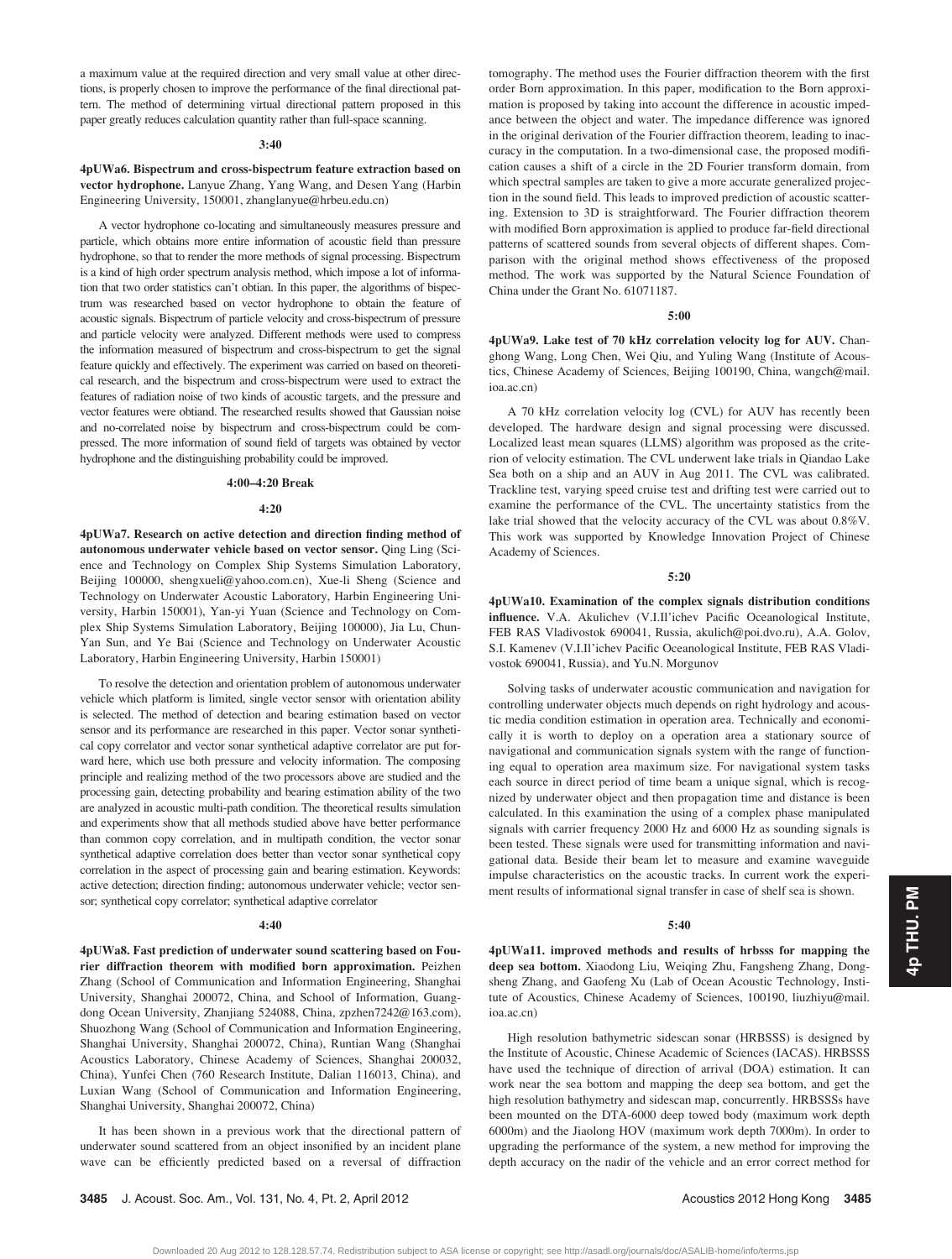minimizing the influence of the inconsistency among the channels have been developed by IACAS. With these method, we have got the good survey results on the area of the seamount (>2000m depth) and on the area of the sea plain (>5000m depth) in the Pacific Ocean in 2011. These methods and results will be introduced in this article.

## 6:00

4pUWa12. Recognition of ship echo signal applying wigner distribution feature. Yuan Peng, Guijuan Li, Xin Wang, and Zhengqing Lin (Dalian Scientific Test and Control Technology Institute, Dalian 116013, China, 03081514@163.com)

Recognition of ship echo signal's difficulty lies in extracting effective feature from target reflection signal. Researches show that target echo signal is double grading with time and frequency, so time-frequency is a effective way in the field of echo signal recognition. Wigner distribution is a real means of time-frequency analysis, but it is limited by its false time-frequency spectrum called interference item. In the paper, on the basis of studying the theory of interference item generation and reduction, Choi-Williams kernel function and self frequency-window methods are applied to implement Wigner's interference reduction. Through simulation test using typical signal such as multicomponent signal, Merits and drawbacks of the two means are also analyzed. Then to merchant ship, reef and reverberation, three kinds of CW echo signal, the interesting time-frequency features are extracted. At last, sample sets of above three kinds of echo signals are divided into training and testing sample sets. The number of training samples to the number of testing samples ratio is 1 to 4. The training samples are regarded as typical sample and input to Fuzzy Adaption Resonance Theory (FART) network to train. According to typical samples, the testing samples are tested by the same network. The results show that self frequency-window is a better means to reduce interference item. But high recognition rate can be achieved if interference items exist.

# THURSDAY AFTERNOON, 17 MAY 2012 S428, 2:00 P.M. TO 5:00 P.M.

## Session 4pUWb

## Underwater Acoustics: Underwater Acoustics Poster Session (Poster Session)

Bong-Chae Kim, Cochair bckim@kordi.re.kr

Xiaodong Liu, Cochair liuzhiyu@mail.ioa.ac.cn

## Contributed Papers

All posters will be on display from 2:00 p.m. to 5:00 p.m. To allow contributors an opportunity to see other posters, contributors of oddnumbered papers will be at their posters from 2:00 p.m. to 3:20 p.m. and contributors of even-numbered papers will be at their posters from 3:20 p.m. to 5:00 p.m.

4pUWb1. Performance simulation and implementation of gold sequences in underwater acoustic CDMA. Yi Tao, Zheguang Zou, and Xiaomei Xu (College of Ocean and Earth, Xiamen University, 361005, China, taoyi@xmu.edu.cn)

Underwater Acoustic Network (UAN) is becoming a hotter research area of underwater acoustic communication recently. Underwater acoustic channels are restricted by narrow bandwidth, long delay and high ambient noise, so Code Division Multiple Access (CDMA) appears to be a promising multiple access technique for UAN. However, due to low underwater data rate, only short pseudo-random sequences are available. Comparing to m sequences, Gold sequences with the same length show the same cross-correlation properties but enable networks to support more users. This paper examines the performance of short Gold sequence in underwater acoustic channel, to determine whether it is a good choice for UAN. Specifically, the paper makes contributions on the following fronts: (1) Based on a Rayleigh fading shallow water acoustic channel model, the performance of bit error rate (BER) of a 63-bit Gold-sequence up to 65 users CDMA is simulated and evaluated in MATLAB platform. (2) Underwater CDMA nodes using Gold-sequence Direct Sequence Spread Spectrum (DSSS) modulation is implemented with National Instruments' new embedded device (cRIO9076). An experiment at sea will be conducted at Xiamen Port to confirm the better performance of short Gold sequences in underwater CDMA.

4pUWb2. Technical scheme and optimization of precision timing and synchronization for underwater systems. Yu Chen (IOA, CAS, chenyu@ mail.ioa.ac.cn), Haibin Wang, Xi Chen, and Dejun Wang

Real time base is one of the key features for underwater systems. However, time bias accumulates inevitably in a long-term unattended underwater system, even if high precision oscillators are used. Since it's difficult for underwater equipments to obtain timing information directly from GPS satellites, there's demanding need for effective ways of timing services. In this paper, a technical scheme based on Precision Time Protocol and virtual instruments is given. Timing and synchronization services are provided from remote time server to underwater systems. Technical optimizations are made considering the requirements of practical applications. The optimized solution has been equipped in a practical system. Experiments show it's easy to implement and with high precision, good stability and efficiency.

4pUWb3. Deployment analysis of underwater acoustic wireless sensor networks. Xia Li and Shiliang Fang (School of Information Science and Engineering, Southeast University, Si Pailou 2# Nanjing, zzhlixia@seu.edu. cn)

In this paper, underwater sensor nodes and gateway nodes deployment strategies for two-dimensional communication architecture in Underwater Acoustic Wireless Sensor Networks(UWSNs) are proposed. In the sensor nodes deployment strategy, underwater sensor nodes are deployed in two rows along the coastline, which is of complete coverage and connectivity, localization available and scalable. In the gateway deployment strategy, the gateway deployment is modelled as an optimization problem, by finding the locations of underwater gateway nodes required to achieve a given design objective, which can be minimal expected delay and minimal expected energy consumption. The OPNET network simulator is used to measure the performance of the strategies we studied. Acknowledgment of support: This work was supported by the key laboratory of underwater acoustic signal processing of ministry of education.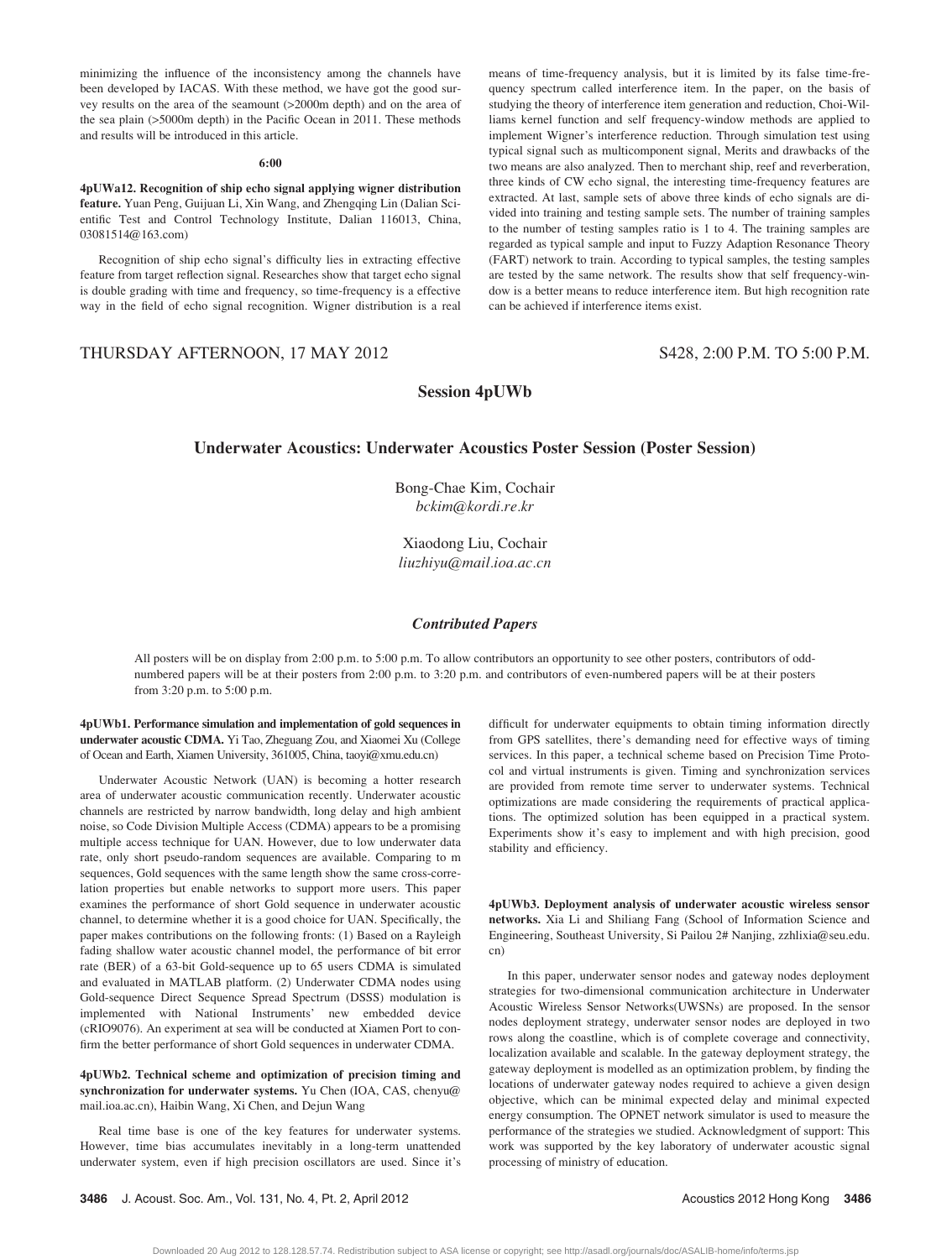4pUWb4. Performance of least mean square equalizer in shallow water acoustic communication channel. Jong Rak Yoon, Kyu-Chil Park, Jihyun Park (Pukyong National University, Department of Information and Communication Engineering, Daeyon-3dong, Namgu, Busan 608-737, Korea, jryoon@pknu.ac.kr), Jungchae Shin, and Seung-Wook Lee (Hanwha Corporation Gumi Plant, 258 Kongdandong, Gumi Kyunbuk 730-030, Korea)

In shallow water, a transmitted signal is severely influenced by sea surface and bottom boundaries. Every signal to receiver except the signals through the water medium experiences a time-variant scattering in the sea surface and grazing-angle-dependent bottom reflection loss in the bottom. Consequently, the performance of underwater acoustic communication systems is degraded, and high-speed digital communication is disrupted by inter-symbol interference (ISI) effect. In this study, least mean square (LMS) algorithm equalizer is adopted to cancel out ISI effect. The equalizer is implemented in underwater acoustic communication system. Experiment is conducted in 26 m depth littoral ocean and the standard Lenna image which consists of 50x50 pixels and 8 bits per pixel is transmitted. It is verified that equalization is an efficient way to achieve high transmission rate in shallow water acoustic communication channel. This work was supported by Research Programs of Hanwha Corporation 2011.

## 4pUWb5. Performance analysis of anti-multipath fading underwater acoustic communication (AMF-UAC) system in the ocean environmental variability. Jangeun Kim, Taebo Shim, Euicheol Jeong (Soongsil Univ, sentije@ssu.ac.kr), and Youngnam Na (Agency for Defense Development)

Due to surface and bottom space constraints of the underwater acoustic channel, multi-path fading occurs and causes degradation of communication. Multi-path fading depending on the maximum delay time(Tm) and symbol period(Ts) can be divided into two kinds of channels. In this paper, we propose Anti-Multipath Fading Underwater Acoustic Communication(AMF-UAC) System. This system estimates the kind of channel and distinguishes flat fading (Tm<Ts) from frequency selective fading (Tm>Ts) under the ocean environmental variability. After checking the channel status, this system selects a mitigation technique depending on the type of multipath fading. In order to verify AMF-UAC system performance, we test transmission of image using 43.2kbit of gray image through the multi-path fading channel. Test results show that the number of bit errors is reduced from 300 to 10 under flat fading channel and from 20,000 to 90 under frequency selective fading channel when the reference SNR is 14dB.

## 4pUWb6. A simple distributed networking protocol for underwater acoustic networks. Yongfeng Wang, Yongqing Wu, Chunhua Zhang, and Huizhi Cai (Institute of Acoustics, Chinese Academy of Sciences, Beijing 100190, China, wyf@mail.ioa.ac.cn)

A simple distributed networking protocol for underwater acoustic networks is proposed. Each node in the network learns about the degrees of its separation to a certain destination node by passively analysis the packets transmitted from its immediate neighbors. The address of neighboring node with the least hops to a certain destination node will then be saved in a route table as the relay address for later communication with that destination. The route table is initialized with broadcast address and the relay address to a destination node will be reset to broadcast address if no packets from the destination have been heard through the corresponding neighbor for a given time. By applying such a decay mechanism, the routing information is locally updated to keep up with the topology changes of the network due to mobility, node failure, and channel variations. There is little overhead traffic for networking and the network-wide flooding only happens in the initialization process, the proposed protocol is energy efficient. The details of the protocol and evaluation and simulation results are given in the paper.

4pUWb7. Geoacoustic characteristics of P-wave velocity in Donghae City– Ulleung Island line, East Sea (Sea of Japan). Woo-Hun Ryang (Chonbuk National University, Jeonju Jeonbuk 561-756, Republic of Korea, ryang@jbnu. ac.kr), Seong-Pil Kim (Korea Institute of Geoscience and Mining Resources, KIGAM), and Jin-Hyuk Choi (Agency for Defense Development, ADD)

Donghae City–Ulleung Island Line (DC-UI Line) is a representative line for underwater and geoacoustic modeling in the middle western East Sea (Sea of Japan). In this line, an integrated model of P-wave velocity is proposed for a low-frequency range target (<200 Hz), based on high-resolution seismic profiles (2–7 kHz sonar and air-gun), shallow and deep cores (grab, piston, and Portable Remote Operated Drilling), and outcrop geology (Tertiary rocks and the basement on land). The basement comprises 3 geoacoustic layers of P-wave velocity ranging from 3750 to 5550 m/s. The overlying sediments consist of 7 layers of P-wave velocities ranging from 1500 to 1900 m/s. The bottom model shows that the structure is very irregular and the velocity is also variable with both vertical and lateral extension. In this area, seabed and underwater acousticians should consider that low-frequency acoustic modeling is very range-dependent and a detailed geoacoustic model is necessary for better modeling of acoustic propagation such as long-range surveillance of submarines and monitoring of currents. This research was supported by Basic Science Research Program through the National Research Foundation of Korea (NRF) funded by the Ministry of Education, Science and Technology (2010-0025733) and by the Ministry of Knowledge Economy through the grant of Marine Geology and Geophysical Mapping Project (GP2010-013).

4pUWb8. Hybrid geoacoustic inversion scheme with an equivalent seabed model. Zhenglin Li and Renhe Zhang (State Key Laboratory of Acoustics, Institute of Acoustics, Chinese Academy of Sciences, Beijing 100190, China, lzhl@mail.ioa.ac.cn)

Acoustic propagation in shallow water is greatly influenced by the properties of the bottom. The purpose of geoacoustic inversion is estimation of ocean bottom acoustic parameters such as sediment sound-speeds, densities, and attenuations from measured acoustic fields. It is a helpful supplement to direct measurements. Especially, geoacoustic inversion could give low frequency attenuation, which cannot be measured by coring the sediment. Therefore, it has been paid much attention in recent years. A hybrid geoacoustic inversion scheme, which combines several inversion methods together to invert for the bottom parameters, has been proposed based on the fact that the bottom acoustic parameters have different sensitivities to the different physical parameters of acoustic field. This inversion scheme could avoid the problem of the multiple solutions, which are often companied with some geoacoustic inversion methods. The validity of the inversion scheme is verified in a series of sea experiments at different sites. The inverted bottom parameters could be used to forecast the sound propagations and distinguish the atlas marked bottom type quite well. The mapping relation between the sediment types and the acoustic parameters are also given. [Work supported by the National Natural Science Foundation of China under Grant No. 10974218 and Grant No. 10734100]

## 4pUWb9. Robust wideband adaptive beamforming using waveguide invariant focusing method. Biao Jiang (Hangzhou Applied Acoustics Research Institute, 96 Huaxing Road, Hangzhou, 310012, China, jiangbiao@sina.cn)

The waveguide invariant describing the dispersive propagation in underwater environment can provide useful information for signal processing. In this paper, waveguide invariant focusing is exploited to preprocess the received horizontal array signal, such that the moving target is aligned in a single rank-one signal subspace over the bandwidth, results a reduction of the number of the snapshots necessary for the adaptive beamforming, and the diagonal loading is optimized using the robust Capon method to further improve the robustness. Numerical results show that the proposed method can improve the detection performance with limited observation time. Moreover, passive ranging is accomplished when the beamforming output achieves the maximum over a scanned target range limit.

## 4pUWb10. The relationship between normalmode interference structure and waveguide invariant. Liu Fuchen (Huaxing Road, Hangzhou, China, fuchen-liu@163.com)

In shallow water, waveguide invariant describes the dispersive characteristics of the filed.It relates the normal group slowness and phase slowness of normal modes.In this paper, waveguide invariant changes with normal mode and interference patterns difference are researched. the relationship formula between waveguide invariant and horizontal wavenumber of normal mode is deduced, which is valided by comparision between theorical value with theorical formula with the value from new formula. Correspondingly, the conclusion is drawn that waveguide invariant is decreasing with horizontal wavenumber decreasing, with is also valided by simulation.

4p THU. PM

4p THU. PM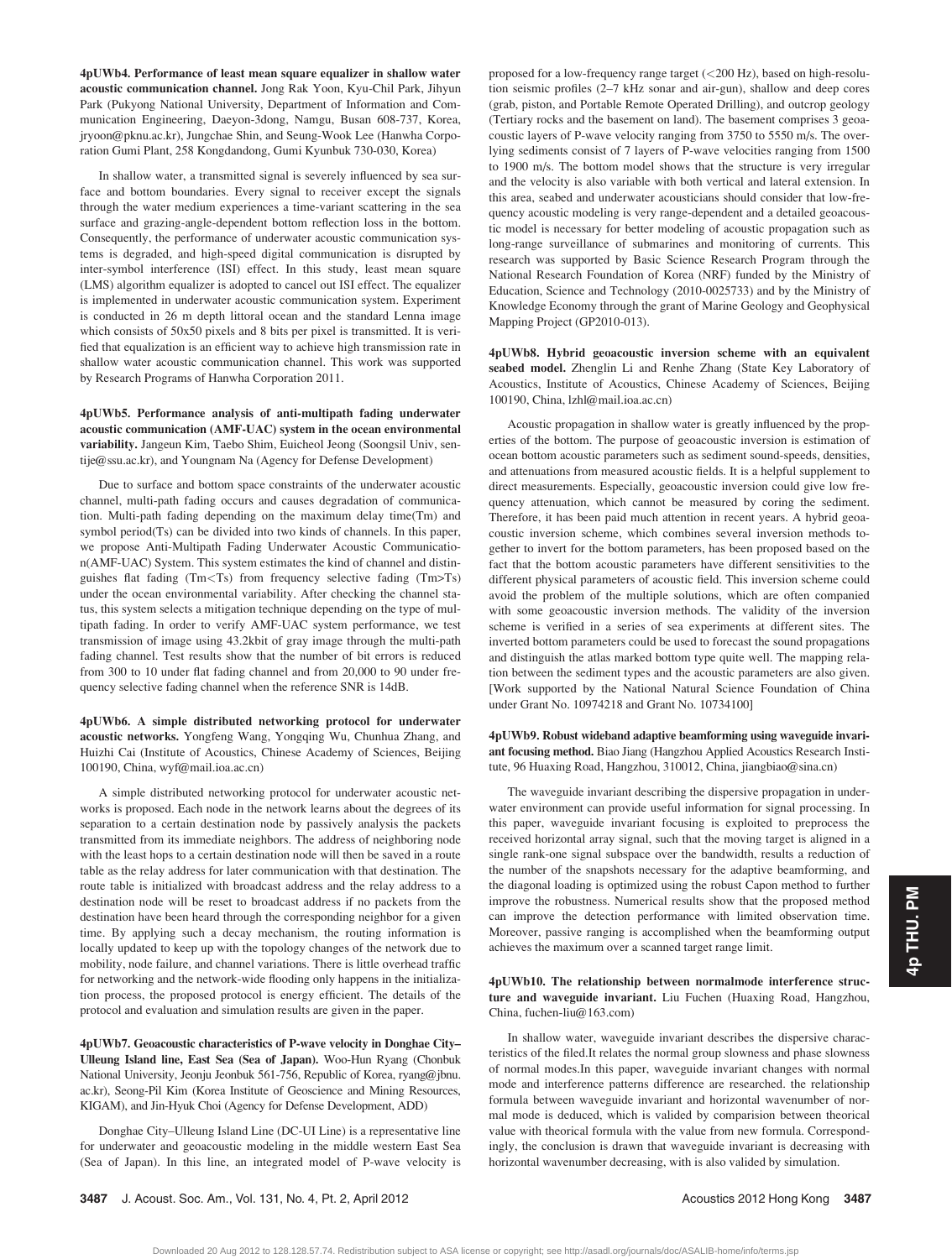4pUWb11. Fluctuation of acoustic signals due to internal waves in the East Sea of Korea. Jooyoung Hahn, Joung-Soo Park, HyoungRok Kim, Woogeun Chon, Haksue Lee, and Young-Nam Na (Agency for Defense Development, hahnjy@add.re.kr)

This study attempts to investigate the fluctuation of underwater acoustic signals due to internal waves (IWs) off the east coast of Donghae, Korea. Sea experiment was performed with thermistor strings, a sound source, and an array of hydrophones. Based on the thermistor string data, the IWs have characteristics of typical periods of 10-20 minutes, amplitudes of 10-20m, and a duration of 1- 2 hours. The IWs were analyzed as they moved from offshore to the coast at a speed of 70 cm/sec. Underwater acoustic signals (CW 80 - 800Hz) also show obvious energy fluctuations with the IWs. Through an analysis of these acoustic signals, fluctuations of periods of 15 minutes are located in time domain. As mixed layer depth varies with time, it may cause travel time difference of acoustic signals. This travel time differences causes fluctuation of acoustic signals in range-independent stratified ocean structure. The spectrum characteristics of the acoustic signals show the possibility that acoustic waves may react to the IWs through mechanisms such as mode coupling and travel time fluctuation.

4pUWb12. Experimental study for short-range acoustic field fluctuations and time-space related characteristics in shallow. ZhongCheng Ma and QingGang Cao (Dalian Scientific Test and Control Technology Institute, Dalian 116013, China, ma\_zc@yahoo.com.cn)

Short-range sound propagation characteristic in shallow is an important basis for the underwater test parameters settings, and it is also an important basis for the data summarized and analysis. The interference of the interface reflection and the direct wave in water makes shallow water acoustic show complex time-space variability. By a series of experimental design, fluctuations and time-space characteristics variation in short-range sound field were analysis. Statistical characteristics of the sound field fluctuations and variability characteristics were obtained.

4pUWb13. The effect on the propagation in shallow water with a megaripple. Sungho Cho, Donhyug Kang, Young-Kuk Lee (Korea Ocean Research and Development Institute, Ansan, Korea, shcho@kordi.re.kr), and Jee Woong Choi (Department of Environmental Marine Sciences, Hanyang University, Ansan, Korea)

It is well known that acoustic propagation in shallow water is greatly influenced by an interaction of reflection, transmission, and scattering with the boundary condition. Especially, acoustic propagation of low frequency is depended on the structures of seabed and sub-botttom layer. In this study, acoustic propagations for low-frequency in shallow water were measured from field experiments under the condition of mega-ripple. The study area formed various mega-ripple caused by strong tidal current. Precisely bathymetry and sub-bottom structure were obtained from multi-beam and sparker system. In the experiments, acoustic source and receiver for propagation measurement were single bulb system and multiple self recording hydrophone system, respectively. From the measurement, we described characteristics of acoustic transmission for low frequency around the mega ripple regions. [Supported by KORDI (Korea Ocean Research & Development Institute)]

## 4pUWb14. Research on waveform design of sinusoidal frequencymodulated to extract target phase feature. Wu Yongqing (Institute of Acoustics, Chinese Academy of Sciences, No. 21, Bei-Si-huan-Xi Road, Beijing, China, wyq@mail.ioa.ac.cn)

The majority of active sonar systems to detect and classify a target based on the amplitude of the received echo strength or the induced Doppler shift. However, additional classification information is available from the phase shift introduced by some targets as a result of the acoustic boundary conditions. In this paper, waveform design of sinusoidal frequency-modulated (SFM) based on the use of sub-band correlators is presented for measuring the phase shifts associated with certain stationary and moving targets when insonified by broadband transmissions. With the aim of providing improved range resolution, it maintains the amplitude of the transmission constant to maximize energy efficiency and compatibility with existing nonlinear power amplifiers. And the influences on target echo phase measurement are analyzed from reverberation gain achievable with broadband, Doppler sensitive SFM transmissions in littoral waters. At last, field trial results are given for a mine-like classification sonar system and a forwardlooking sonar system designed for operation near the sea surface.

4pUWb15. Baseband code estimation for underwater acoustic phase encoding signal. Xiaoyan Wang, Shiliang Fang, and Li Wang (Key Laboratory of Underwater Acoustic Signal Processing of Ministry of Education, Southeast University, No. 2, Sipailou, Nanjing 210096, China, xyanwseu@gmail.com)

A method based on phase jump is proposed in this paper to solve the problem of the baseband code extraction from the underwater acoustic phase encoding signal under non-cooperative conditions. Phase estimation is conducted to the baseband signal, which is demodulated from the received signal according to the estimated carrier frequency. Besides, data smoothing processing is performed twice to reduce the noise effect. Then the baseband code can be estimated by using phase jump of the baseband signal. In practical application, the code sequence is difficult to directly estimate by using the baseband signal waveform due to the distinct amplitude distortion caused by the complexity of underwater acoustic channel. However, the approach based on phase jump is not sensitive to the amplitude fluctuation. So it is especially suitable for the estimation of baseband code form the underwater acoustic phase encoding signal. Computer simulations and experiments in the lake verify the feasibility of this method.

4pUWb16. Sonar detection performance analysis with environmental uncertainty using vertical array data. Xinmin Ren (College of Information Science and Technology, Ocean University of China, 238 Song-Ling Rd, Qingdao 266100, China; The Institute of Acoustics, Chinese Academy of Sciences, 21 West Road of Beisihuan, Beijing 100190, China, qdpeople-2008@163.com), Guofeng Zheng (College of Information Science and Technology, Ocean University of China, 238 Song-Ling Rd, Qingdao 266100, China), Qihu LI, Guiqing Sun, Haining Huang (The Institute of Acoustics, Chinese Academy of Sciences, 21 West Road of Beisihuan, Beijing 100190, China), and Ju Lin (College of Information Science and Technology, Ocean University of China, 238 Song-Ling Rd, Qingdao 266100, China)

Sonar detection performance is related to ocean environmental parameters, such as the source position, the ocean depth, the sound speed profile and geoacoustic parameters, etc. These parameters have strong spatial and temporal variability, which result to environmental uncertainty. The sonar detection system can be limited by the presence of environmental uncertainty. Based on a statistical model of the environmental uncertainty, the optimal Bayesian predictor by L. Sha has been applied in this paper to analyze the effects of environmental uncertainty on detection performance using vertical array data collected in two experiments. The first experiment took place in shallow water off the Italian west coast by the NATO SACLANT Center in 1993(SACLANT Sonar Data). The second experiment took place in shallow water in China in 2008(LOFAR'08 data). Quantitative effects of various uncertain parameters on detection performance have been illustrated to evaluate which one is the most sensitive and which one is insignificant. The present work is supported by the National Defense Fundamental Fund of China (No.613xxxxx).

4pUWb17. Analysis of influence of line array beamforming on the target modulation feature. Xinwei Luo (2# Sipailou, Nanjing 210096, China, luoxinwei@seu.edu.cn)

In the line array sonar, the target signal was obtained after beamforming processing. The beamforming processing could improve the Signal to Noise Ratio (SNR) by using array signal's spatial processing gain. But the distortion would be brought in signal characteristics under non-ideal conditions during line array beamforming in practical application, which increased the difficulty of target characteristics extraction. As an important basis for target classification and recognition, the performance of modulation characteristics detection and extraction is affected by SNR, signal bandwidth, modulation depth and other factors. In this paper, the influence of the time delay error on target characteristics was analyzed based on the conventional beamforming of linear array. And then a method with the combination of theroy and simulation is proposed to analyze the influence of plane wave assumption, azimuth estimation error and disturbance of array shape on modulation characteristics.

4pUWb18. Simulation of time reversed acoustic inversion in shallow water. Bok Kyoung Choi, Byoung-Nam Kim, Bong-Chae Kim, Seom-Kyu Jung, and Donhyug Kang (Korea Ocean Research and Development Institute, Ansan, Korea, bkchoi@kordi.re.kr)

For simulation to time reversed acoustic inversion in any enclosure system as shallow water, we must know the impulse response of the system. Throughout this process we can reproduce an original signal at focal point by convolution of time